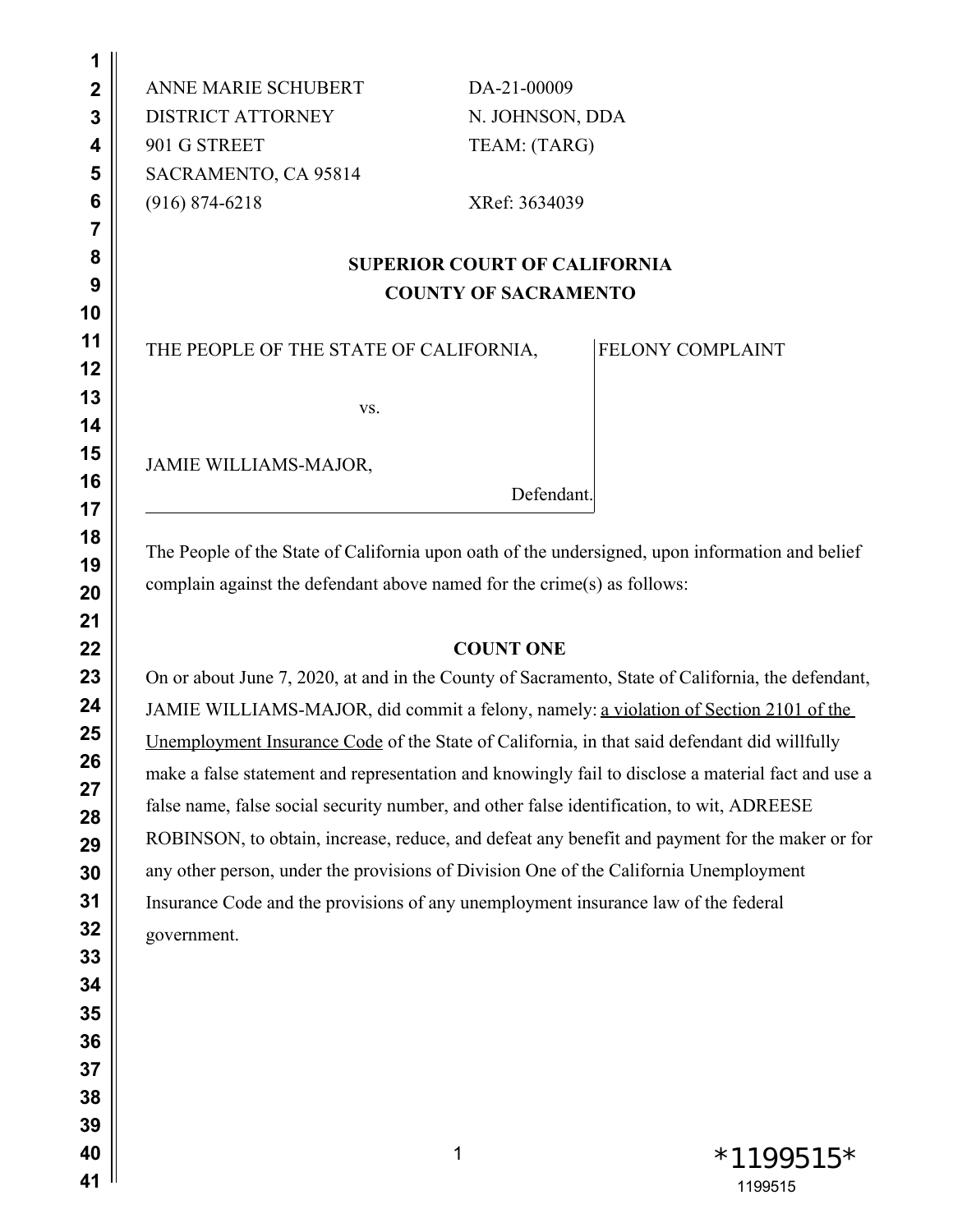#### **COUNT TWO**

For a further and separate cause of action, being a different offense from but connected in its commission as the charges set forth in Count One hereof: On or about July 10, 2020, at and in the County of Sacramento, State of California, the defendant, JAMIE WILLIAMS-MAJOR, did commit a felony, namely: a violation of Section 2101 of the Unemployment Insurance Code of the State of California, in that said defendant did willfully make a false statement and representation and knowingly fail to disclose a material fact and use a false name, false social security number, and other false identification, to wit, ALAY SINGH, to obtain, increase, reduce, and defeat any benefit and payment for the maker or for any other person, under the provisions of Division One of the California Unemployment Insurance Code and the provisions of any unemployment insurance law of the federal government.

#### **COUNT THREE**

For a further and separate cause of action, being a different offense from but connected in its commission as the charges set forth in Counts One and Two hereof: On or about June 14, 2020, at and in the County of Sacramento, State of California, the defendant, JAMIE WILLIAMS-MAJOR, did commit a felony, namely: a violation of Section 2101 of the Unemployment Insurance Code of the State of California, in that said defendant did willfully make a false statement and representation and knowingly fail to disclose a material fact and use a false name, false social security number, and other false identification, to wit, ALEX BLAND, to obtain, increase, reduce, and defeat any benefit and payment for the maker or for any other person, under the provisions of Division One of the California Unemployment Insurance Code and the provisions of any unemployment insurance law of the federal government.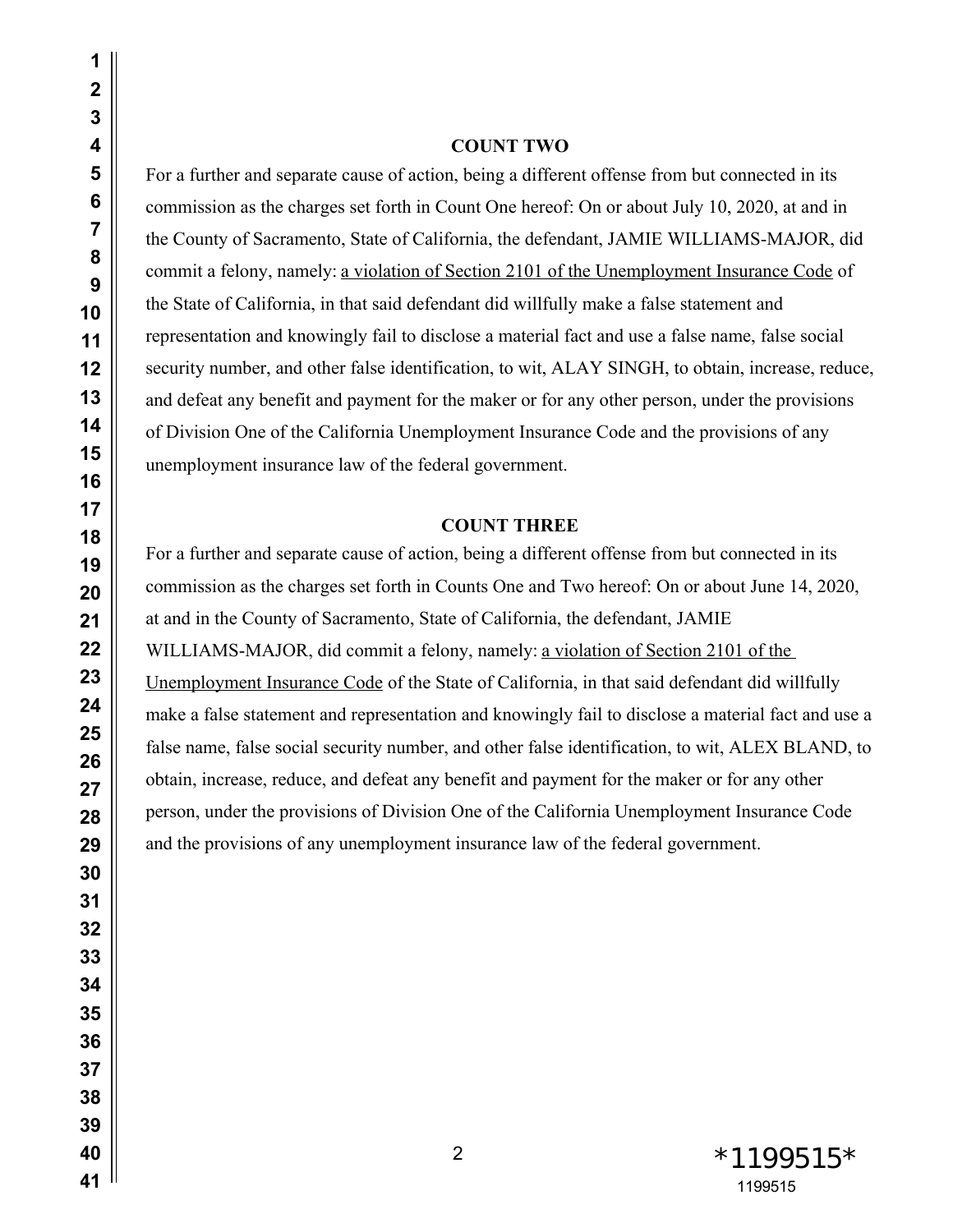#### **COUNT FOUR**

For a further and separate cause of action, being a different offense from but connected in its commission as the charges set forth in Counts One through Three hereof: On or about October 5, 2020, at and in the County of Sacramento, State of California, the defendant, JAMIE WILLIAMS-MAJOR, did commit a felony, namely: a violation of Section 2101 of the Unemployment Insurance Code of the State of California, in that said defendant did willfully make a false statement and representation and knowingly fail to disclose a material fact and use a false name, false social security number, and other false identification, to wit, ALEXIA JACOBSEN, to obtain, increase, reduce, and defeat any benefit and payment for the maker or for any other person, under the provisions of Division One of the California Unemployment Insurance Code and the provisions of any unemployment insurance law of the federal government.

#### **COUNT FIVE**

For a further and separate cause of action, being a different offense from but connected in its commission as the charges set forth in Counts One through Four hereof: On or about June 12, 2020, at and in the County of Sacramento, State of California, the defendant, JAMIE WILLIAMS-MAJOR, did commit a felony, namely: a violation of Section 2101 of the Unemployment Insurance Code of the State of California, in that said defendant did willfully make a false statement and representation and knowingly fail to disclose a material fact and use a false name, false social security number, and other false identification, to wit, ALISA GUILFORD, to obtain, increase, reduce, and defeat any benefit and payment for the maker or for any other person, under the provisions of Division One of the California Unemployment Insurance Code and the provisions of any unemployment insurance law of the federal government.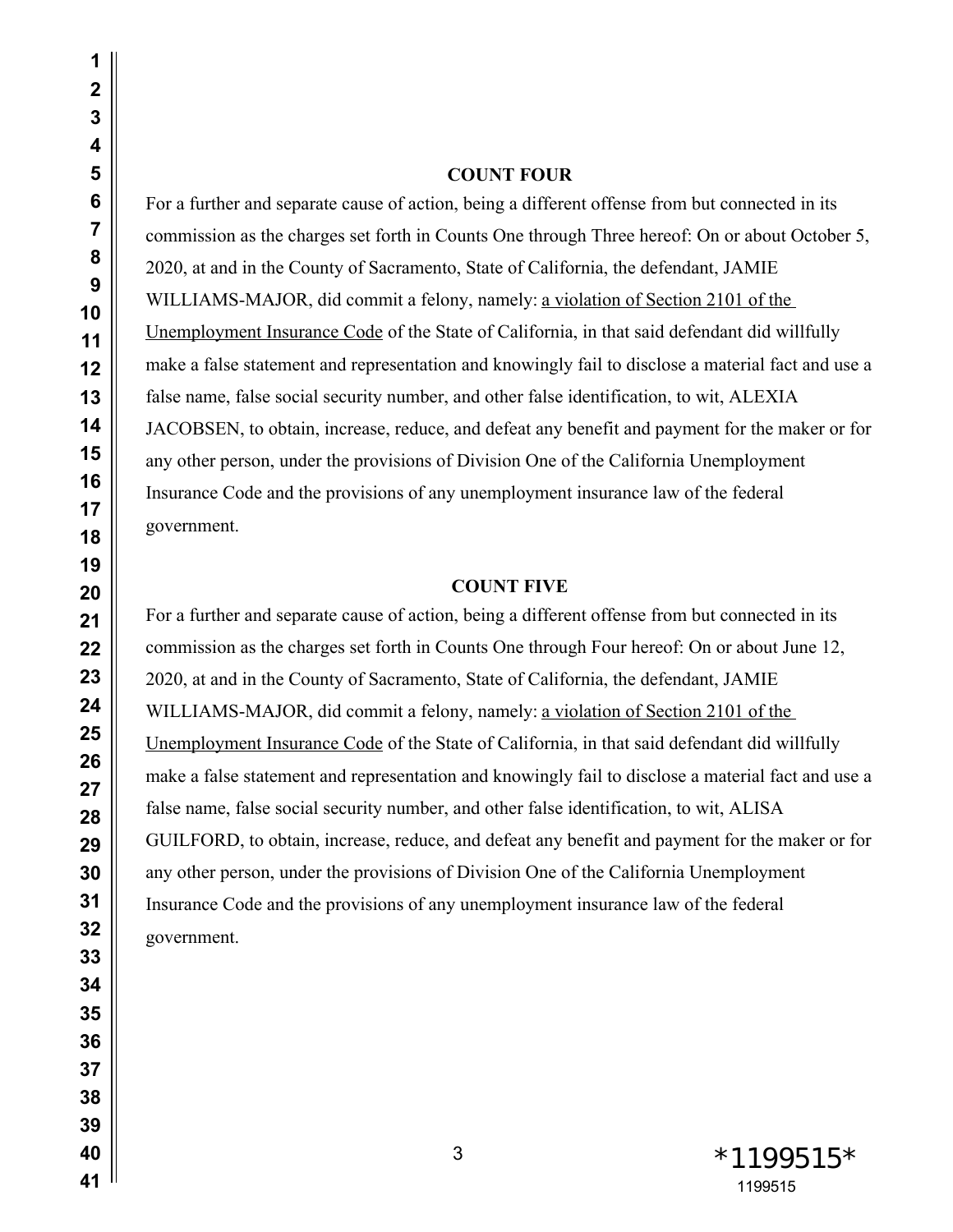## **COUNT SIX**

For a further and separate cause of action, being a different offense from but connected in its commission as the charges set forth in Counts One through Five hereof: On or about June 14, 2020, at and in the County of Sacramento, State of California, the defendant, JAMIE WILLIAMS-MAJOR, did commit a felony, namely: a violation of Section 2101 of the Unemployment Insurance Code of the State of California, in that said defendant did willfully make a false statement and representation and knowingly fail to disclose a material fact and use a false name, false social security number, and other false identification, to wit, ALIJAH DABNEY, to obtain, increase, reduce, and defeat any benefit and payment for the maker or for any other person, under the provisions of Division One of the California Unemployment Insurance Code and the provisions of any unemployment insurance law of the federal government.

#### **COUNT SEVEN**

For a further and separate cause of action, being a different offense from but connected in its commission as the charges set forth in Counts One through Six hereof: On or about May 17, 2020, at and in the County of Sacramento, State of California, the defendant, JAMIE WILLIAMS-MAJOR, did commit a felony, namely: a violation of Section 2101 of the Unemployment Insurance Code of the State of California, in that said defendant did willfully make a false statement and representation and knowingly fail to disclose a material fact and use a false name, false social security number, and other false identification, to wit, ANDRE MARSHAWN AUGUSTUS, to obtain, increase, reduce, and defeat any benefit and payment for the maker or for any other person, under the provisions of Division One of the California Unemployment Insurance Code and the provisions of any unemployment insurance law of the federal government.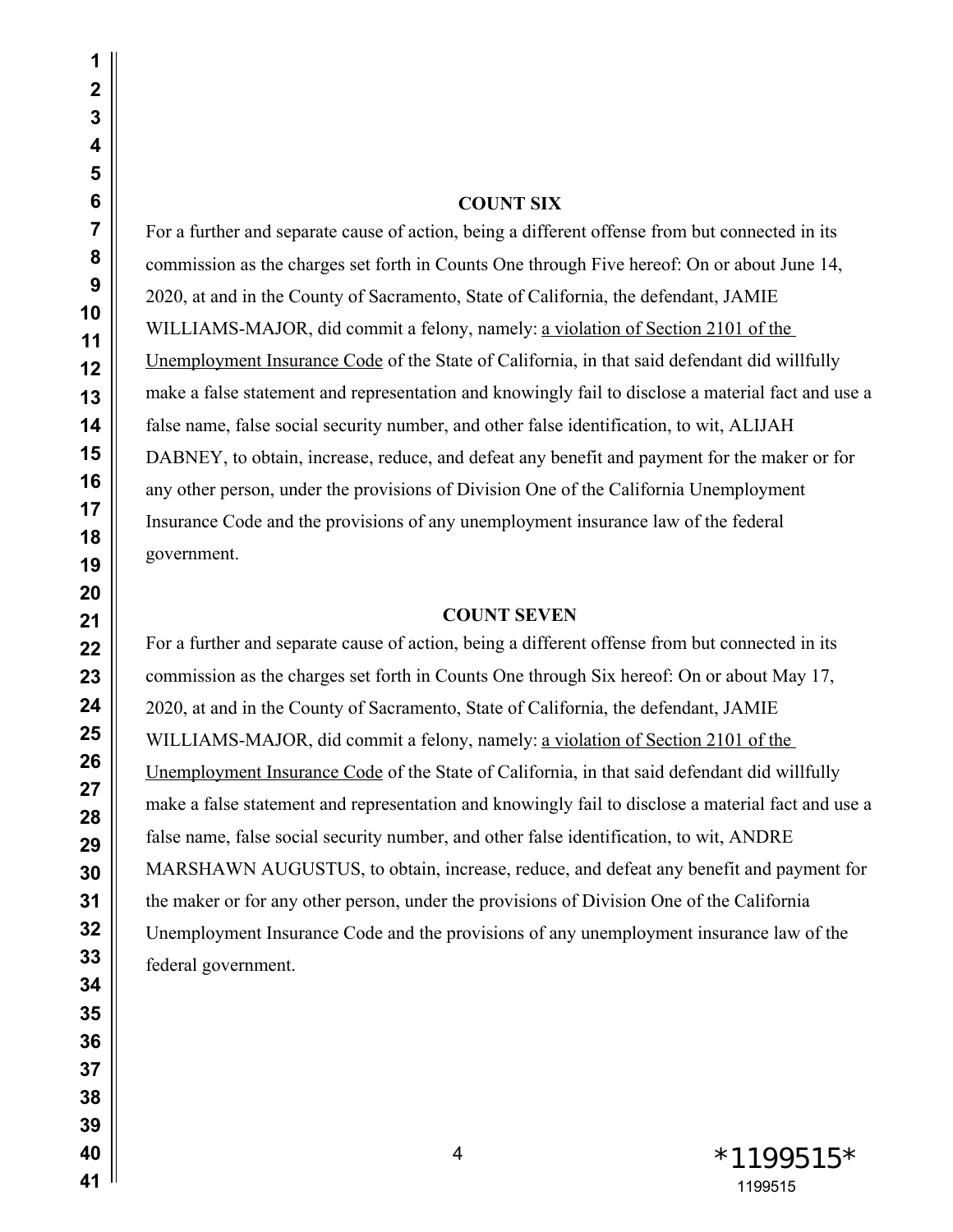## **COUNT EIGHT**

For a further and separate cause of action, being a different offense from but connected in its commission as the charges set forth in Counts One through Seven hereof: On or about June 13, 2020, at and in the County of Sacramento, State of California, the defendant, JAMIE WILLIAMS-MAJOR, did commit a felony, namely: a violation of Section 2101 of the Unemployment Insurance Code of the State of California, in that said defendant did willfully make a false statement and representation and knowingly fail to disclose a material fact and use a false name, false social security number, and other false identification, to wit, ANDRE GIBSON, to obtain, increase, reduce, and defeat any benefit and payment for the maker or for any other person, under the provisions of Division One of the California Unemployment Insurance Code and the provisions of any unemployment insurance law of the federal government.

## **COUNT NINE**

For a further and separate cause of action, being a different offense from but connected in its commission as the charges set forth in Counts One through Eight hereof: On or about June 2, 2020, at and in the County of Sacramento, State of California, the defendant, JAMIE WILLIAMS-MAJOR, did commit a felony, namely: a violation of Section 2101 of the Unemployment Insurance Code of the State of California, in that said defendant did willfully make a false statement and representation and knowingly fail to disclose a material fact and use a false name, false social security number, and other false identification, to wit, ANTONIA BARRINGTON, to obtain, increase, reduce, and defeat any benefit and payment for the maker or for any other person, under the provisions of Division One of the California Unemployment Insurance Code and the provisions of any unemployment insurance law of the federal government.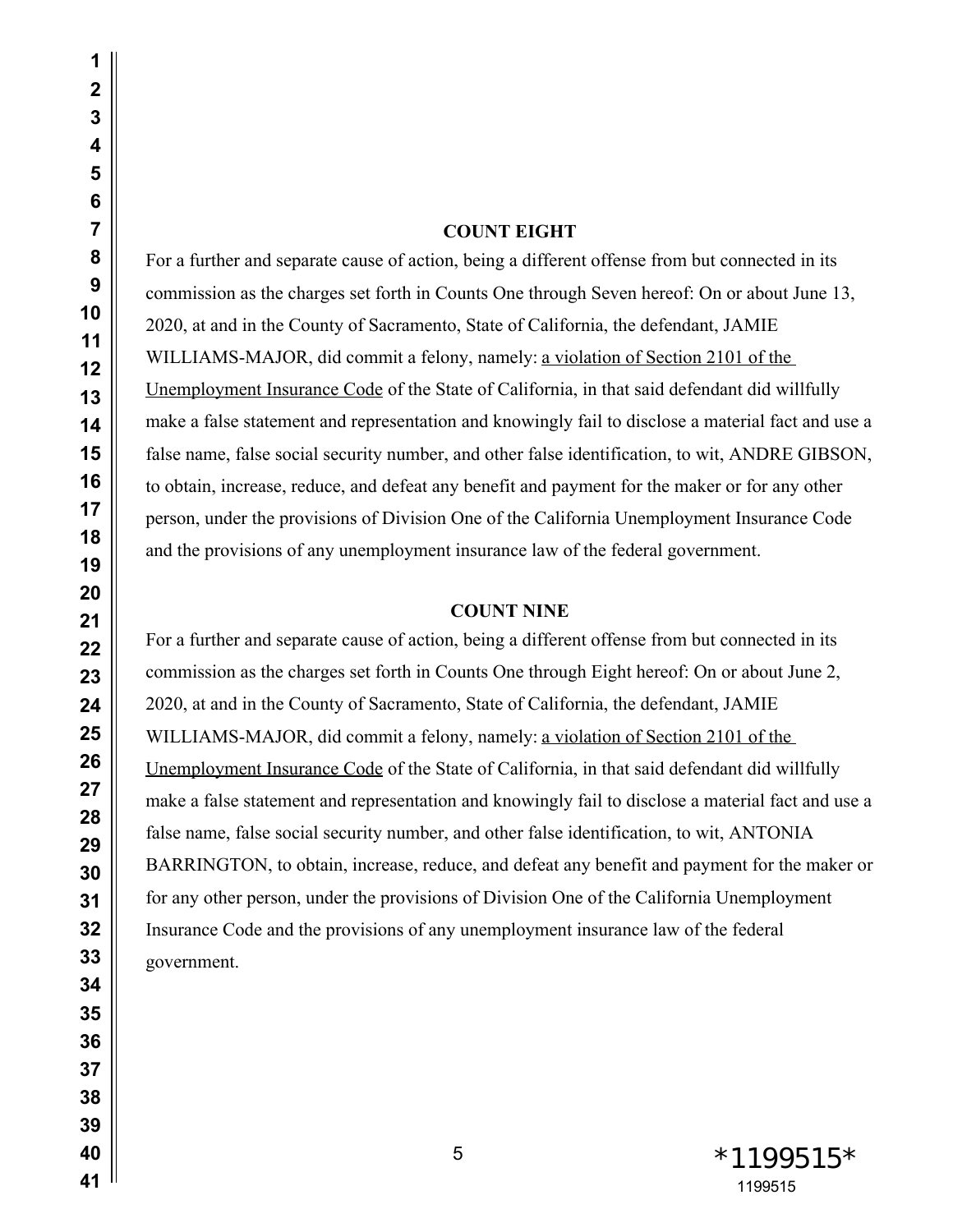# **COUNT TEN**

For a further and separate cause of action, being a different offense from but connected in its commission as the charges set forth in Counts One through Nine hereof: On or about July 15, 2020, at and in the County of Sacramento, State of California, the defendant, JAMIE WILLIAMS-MAJOR, did commit a felony, namely: a violation of Section 2101 of the Unemployment Insurance Code of the State of California, in that said defendant did willfully make a false statement and representation and knowingly fail to disclose a material fact and use a false name, false social security number, and other false identification, to wit, ANTWAN BAKER, to obtain, increase, reduce, and defeat any benefit and payment for the maker or for any other person, under the provisions of Division One of the California Unemployment Insurance Code and the provisions of any unemployment insurance law of the federal government.

### **COUNT ELEVEN**

For a further and separate cause of action, being a different offense from but connected in its commission as the charges set forth in Counts One through Ten hereof: On or about August 26, 2020, at and in the County of Sacramento, State of California, the defendant, JAMIE WILLIAMS-MAJOR, did commit a felony, namely: a violation of Section 2101 of the Unemployment Insurance Code of the State of California, in that said defendant did willfully make a false statement and representation and knowingly fail to disclose a material fact and use a false name, false social security number, and other false identification, to wit, APRIL KING, to obtain, increase, reduce, and defeat any benefit and payment for the maker or for any other person, under the provisions of Division One of the California Unemployment Insurance Code and the provisions of any unemployment insurance law of the federal government.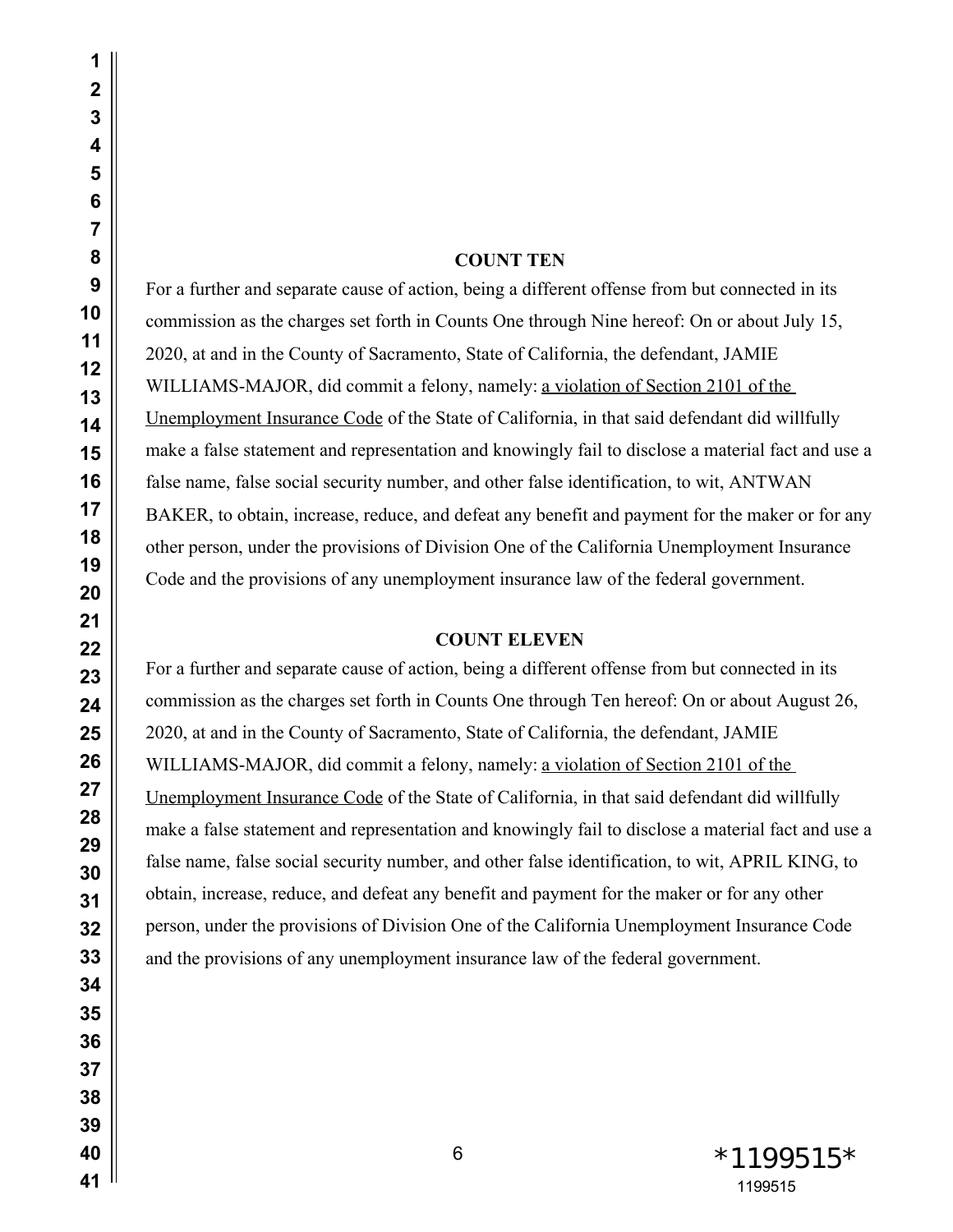| 1        |  |
|----------|--|
| 2        |  |
| 3        |  |
| 4        |  |
| 5        |  |
| 6        |  |
| 7        |  |
| 8        |  |
| 9        |  |
| 10       |  |
| 11       |  |
| 12       |  |
| 13       |  |
| 14       |  |
| 15       |  |
| 16       |  |
| 17       |  |
| 18       |  |
| 19       |  |
| 20       |  |
| 21       |  |
| 22       |  |
| 23       |  |
| 24<br>25 |  |
| 26       |  |
| 27       |  |
| 28       |  |
| 29       |  |
| 30       |  |
| 31       |  |
| 32       |  |
| 33       |  |
| 34       |  |
| 35       |  |
| 36       |  |
| 37       |  |
| 38       |  |
| 39       |  |
| 40       |  |

## **COUNT TWELVE**

For a further and separate cause of action, being a different offense from but connected in its commission as the charges set forth in Counts One through Eleven hereof: On or about July 27, 2020, at and in the County of Sacramento, State of California, the defendant, JAMIE WILLIAMS-MAJOR, did commit a felony, namely: a violation of Section 2101 of the Unemployment Insurance Code of the State of California, in that said defendant did willfully make a false statement and representation and knowingly fail to disclose a material fact and use a false name, false social security number, and other false identification, to wit, ASHANAY RENEMOZELL FRANKLIN, to obtain, increase, reduce, and defeat any benefit and payment for the maker or for any other person, under the provisions of Division One of the California Unemployment Insurance Code and the provisions of any unemployment insurance law of the federal government.

### **COUNT THIRTEEN**

For a further and separate cause of action, being a different offense from but connected in its commission as the charges set forth in Counts One through Twelve hereof: On or about August 17, 2020, at and in the County of Sacramento, State of California, the defendant, JAMIE WILLIAMS-MAJOR, did commit a felony, namely: <u>a violation of Section 2101 of the</u> Unemployment Insurance Code of the State of California, in that said defendant did willfully make a false statement and representation and knowingly fail to disclose a material fact and use a false name, false social security number, and other false identification, to wit, ASHANTI RICHARDSON, to obtain, increase, reduce, and defeat any benefit and payment for the maker or for any other person, under the provisions of Division One of the California Unemployment Insurance Code and the provisions of any unemployment insurance law of the federal government.

> 7  $*1199515*$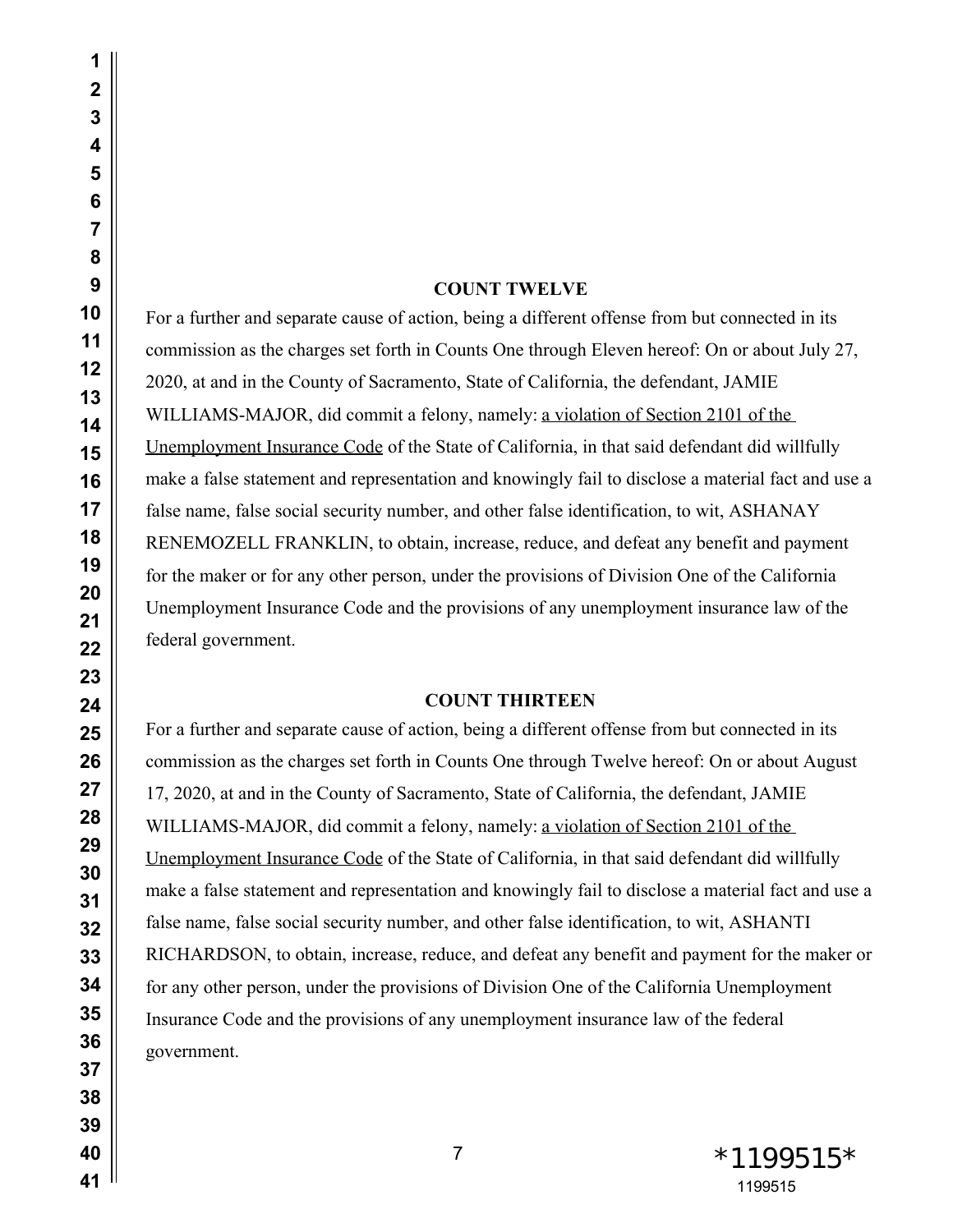# **COUNT FOURTEEN**

For a further and separate cause of action, being a different offense from but connected in its commission as the charges set forth in Counts One through Thirteen hereof: On or about June 25, 2020, at and in the County of Sacramento, State of California, the defendant, JAMIE WILLIAMS-MAJOR, did commit a felony, namely: a violation of Section 2101 of the Unemployment Insurance Code of the State of California, in that said defendant did willfully make a false statement and representation and knowingly fail to disclose a material fact and use a false name, false social security number, and other false identification, to wit, AUTUMN ESPINOSA AKA AUTYMN ESPINOSA, to obtain, increase, reduce, and defeat any benefit and payment for the maker or for any other person, under the provisions of Division One of the California Unemployment Insurance Code and the provisions of any unemployment insurance law of the federal government.

# **COUNT FIFTEEN**

For a further and separate cause of action, being a different offense from but connected in its commission as the charges set forth in Counts One through Fourteen hereof: On or about July 10, 2020, at and in the County of Sacramento, State of California, the defendant, JAMIE WILLIAMS-MAJOR, did commit a felony, namely: a violation of Section 2101 of the Unemployment Insurance Code of the State of California, in that said defendant did willfully make a false statement and representation and knowingly fail to disclose a material fact and use a false name, false social security number, and other false identification, to wit, AVERY DUNN, to obtain, increase, reduce, and defeat any benefit and payment for the maker or for any other person, under the provisions of Division One of the California Unemployment Insurance Code and the provisions of any unemployment insurance law of the federal government.

8 \*1199515 \*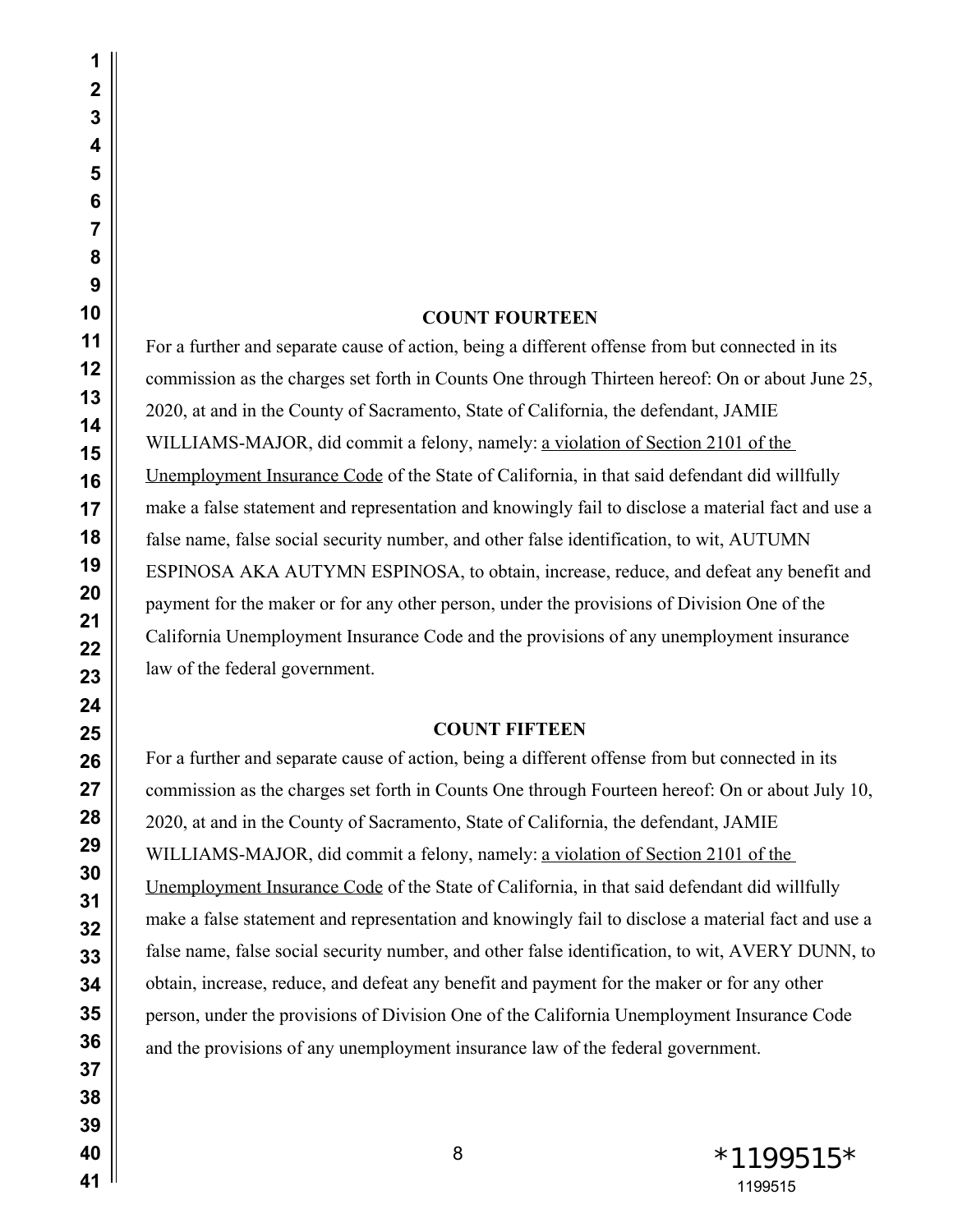#### **COUNT SIXTEEN**

For a further and separate cause of action, being a different offense from but connected in its commission as the charges set forth in Counts One through Fifteen hereof: On or about May 30, 2020, at and in the County of Sacramento, State of California, the defendant, JAMIE WILLIAMS-MAJOR, did commit a felony, namely: a violation of Section 2101 of the Unemployment Insurance Code of the State of California, in that said defendant did willfully make a false statement and representation and knowingly fail to disclose a material fact and use a false name, false social security number, and other false identification, to wit, AVIANCE SYLVESTER, to obtain, increase, reduce, and defeat any benefit and payment for the maker or for any other person, under the provisions of Division One of the California Unemployment Insurance Code and the provisions of any unemployment insurance law of the federal government.

#### **COUNT SEVENTEEN**

For a further and separate cause of action, being a different offense from but connected in its commission as the charges set forth in Counts One through Sixteen hereof: On or about June 14, 2020, at and in the County of Sacramento, State of California, the defendant, JAMIE WILLIAMS-MAJOR, did commit a felony, namely: a violation of Section 2101 of the Unemployment Insurance Code of the State of California, in that said defendant did willfully make a false statement and representation and knowingly fail to disclose a material fact and use a false name, false social security number, and other false identification, to wit, AZUCENCA CARTER, to obtain, increase, reduce, and defeat any benefit and payment for the maker or for any other person, under the provisions of Division One of the California Unemployment Insurance Code and the provisions of any unemployment insurance law of the federal government.

9 \*1199515 \*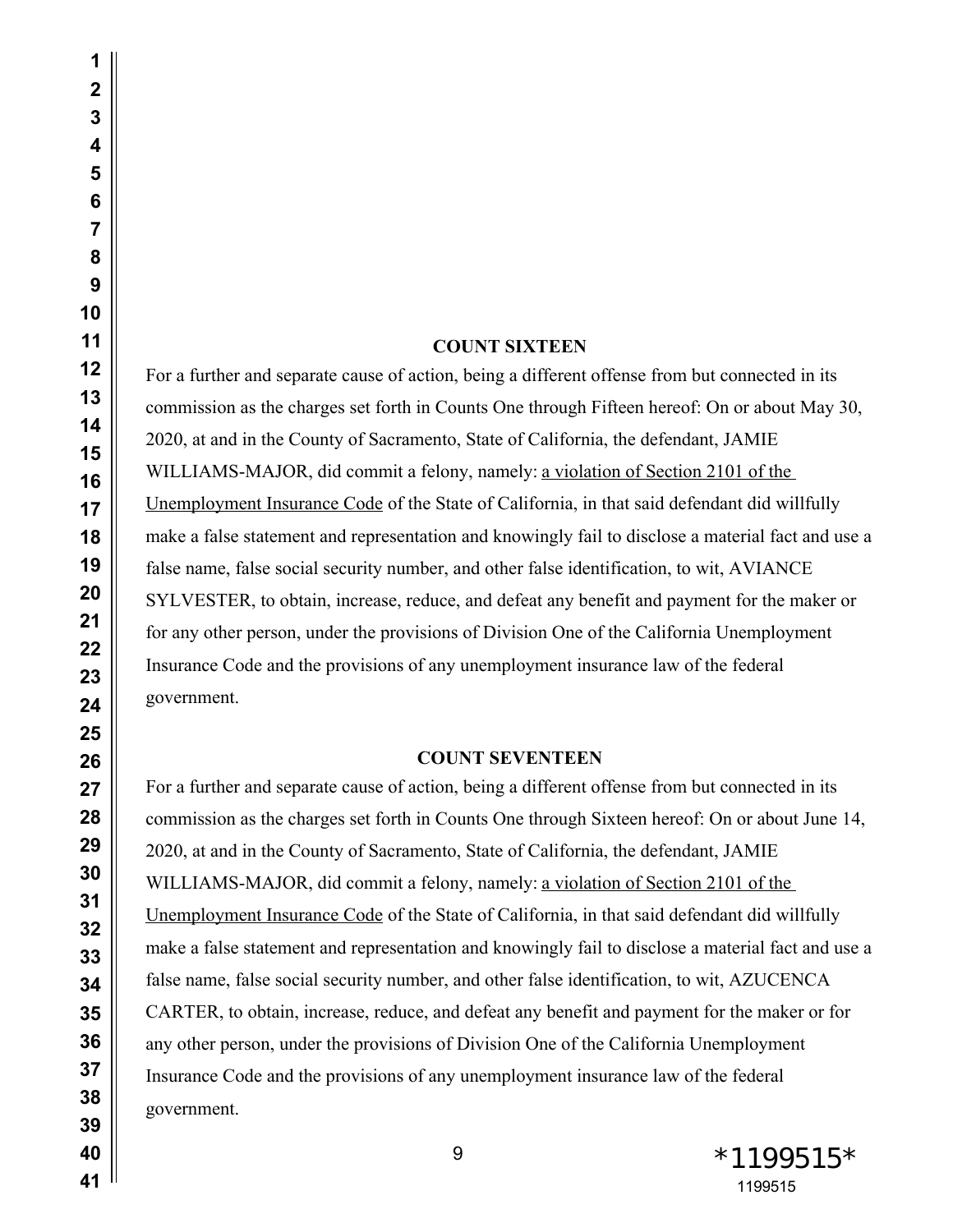# **COUNT EIGHTEEN**

For a further and separate cause of action, being a different offense from but connected in its commission as the charges set forth in Counts One through Seventeen hereof: On or about July 23, 2020, at and in the County of Sacramento, State of California, the defendant, JAMIE WILLIAMS-MAJOR, did commit a felony, namely: a violation of Section 2101 of the Unemployment Insurance Code of the State of California, in that said defendant did willfully make a false statement and representation and knowingly fail to disclose a material fact and use a false name, false social security number, and other false identification, to wit, BARBARA ONEILL, to obtain, increase, reduce, and defeat any benefit and payment for the maker or for any other person, under the provisions of Division One of the California Unemployment Insurance Code and the provisions of any unemployment insurance law of the federal government.

### **COUNT NINETEEN**

For a further and separate cause of action, being a different offense from but connected in its commission as the charges set forth in Counts One through Eighteen hereof: On or about July 11, 2020, at and in the County of Sacramento, State of California, the defendant, JAMIE WILLIAMS-MAJOR, did commit a felony, namely: a violation of Section 2101 of the Unemployment Insurance Code of the State of California, in that said defendant did willfully make a false statement and representation and knowingly fail to disclose a material fact and use a false name, false social security number, and other false identification, to wit, BRIAN HARRIS, to obtain, increase, reduce, and defeat any benefit and payment for the maker or for any other person, under the provisions of Division One of the California Unemployment Insurance Code and the provisions of any unemployment insurance law of the federal government.

 

> 10 \*1199515 \*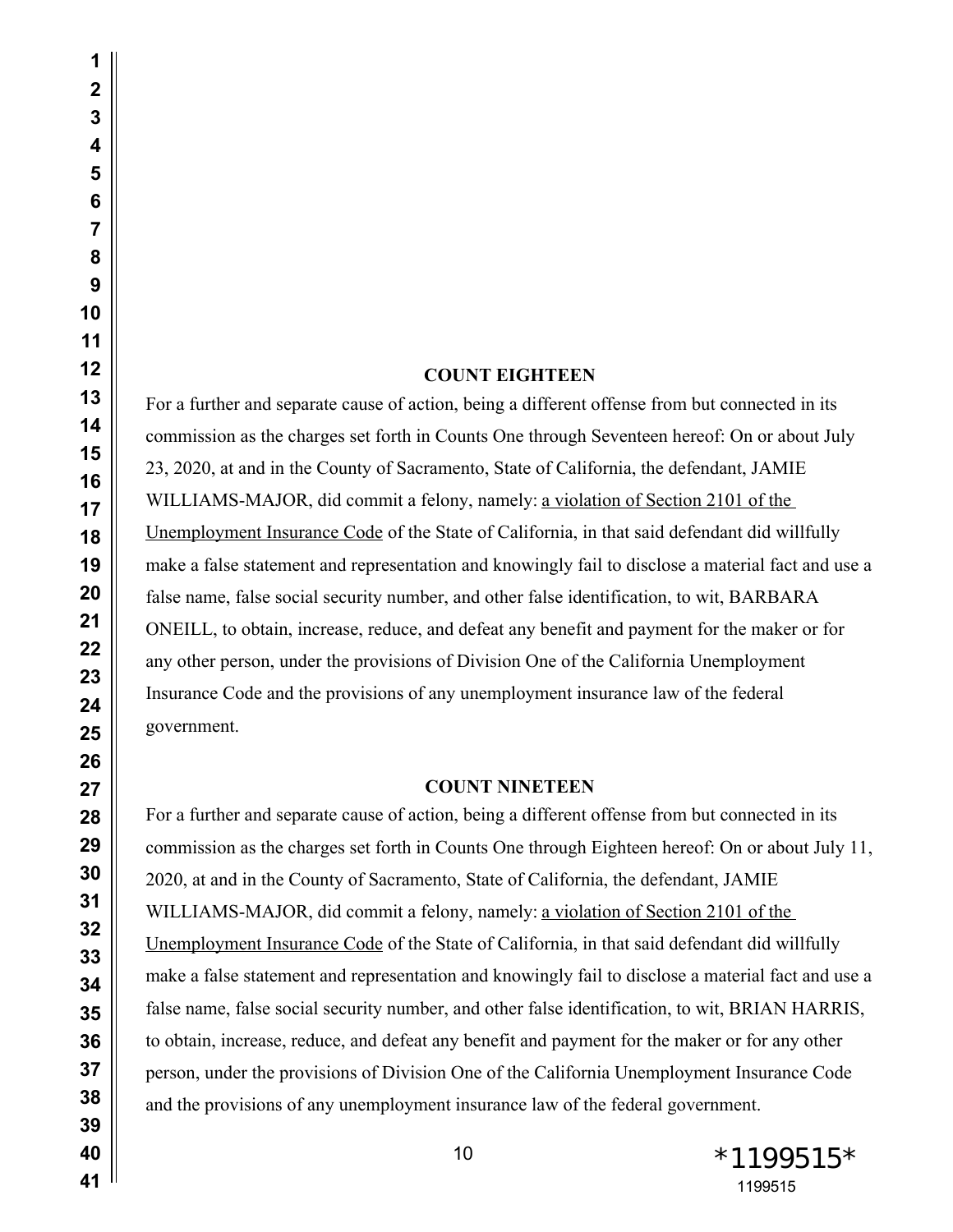## **COUNT TWENTY**

For a further and separate cause of action, being a different offense from but connected in its commission as the charges set forth in Counts One through Nineteen hereof: On or about July 25, 2020, at and in the County of Sacramento, State of California, the defendant, JAMIE WILLIAMS-MAJOR, did commit a felony, namely: a violation of Section 2101 of the Unemployment Insurance Code of the State of California, in that said defendant did willfully make a false statement and representation and knowingly fail to disclose a material fact and use a false name, false social security number, and other false identification, to wit, BRANDON AIKENS, to obtain, increase, reduce, and defeat any benefit and payment for the maker or for any other person, under the provisions of Division One of the California Unemployment Insurance Code and the provisions of any unemployment insurance law of the federal government.

### **COUNT TWENTY-ONE**

For a further and separate cause of action, being a different offense from but connected in its commission as the charges set forth in Counts One through Twenty hereof: On or about July 18, 2020, at and in the County of Sacramento, State of California, the defendant, JAMIE WILLIAMS-MAJOR, did commit a felony, namely: a violation of Section 2101 of the Unemployment Insurance Code of the State of California, in that said defendant did willfully make a false statement and representation and knowingly fail to disclose a material fact and use a false name, false social security number, and other false identification, to wit, BRANDON BAILEY, to obtain, increase, reduce, and defeat any benefit and payment for the maker or for any other person, under the provisions of Division One of the California Unemployment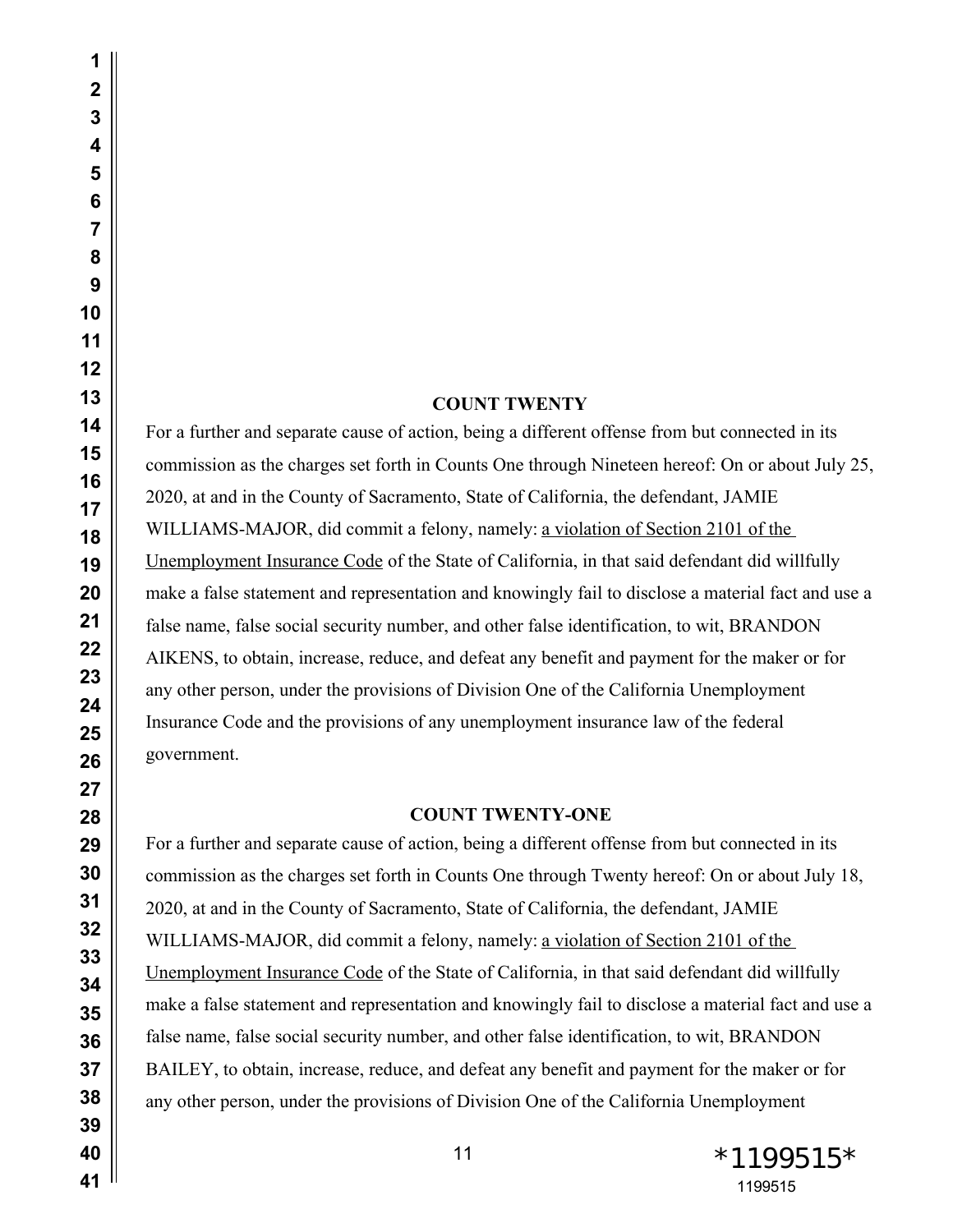Insurance Code and the provisions of any unemployment insurance law of the federal government.

## **COUNT TWENTY-TWO**

For a further and separate cause of action, being a different offense from but connected in its commission as the charges set forth in Counts One through Twenty-One hereof: On or about August 12, 2020, at and in the County of Sacramento, State of California, the defendant, JAMIE WILLIAMS-MAJOR, did commit a felony, namely: a violation of Section 2101 of the Unemployment Insurance Code of the State of California, in that said defendant did willfully make a false statement and representation and knowingly fail to disclose a material fact and use a false name, false social security number, and other false identification, to wit, BRANDON MURRAY, to obtain, increase, reduce, and defeat any benefit and payment for the maker or for any other person, under the provisions of Division One of the California Unemployment Insurance Code and the provisions of any unemployment insurance law of the federal government.

#### **COUNT TWENTY-THREE**

For a further and separate cause of action, being a different offense from but connected in its commission as the charges set forth in Counts One through Twenty-Two hereof: On or about March 21, 2020, at and in the County of Sacramento, State of California, the defendant, JAMIE WILLIAMS-MAJOR, did commit a felony, namely: a violation of Section 2101 of the Unemployment Insurance Code of the State of California, in that said defendant did willfully make a false statement and representation and knowingly fail to disclose a material fact and use a false name, false social security number, and other false identification, to wit, BRIAJANAE WILKINS, to obtain, increase, reduce, and defeat any benefit and payment for the maker or for

 $*1199515*$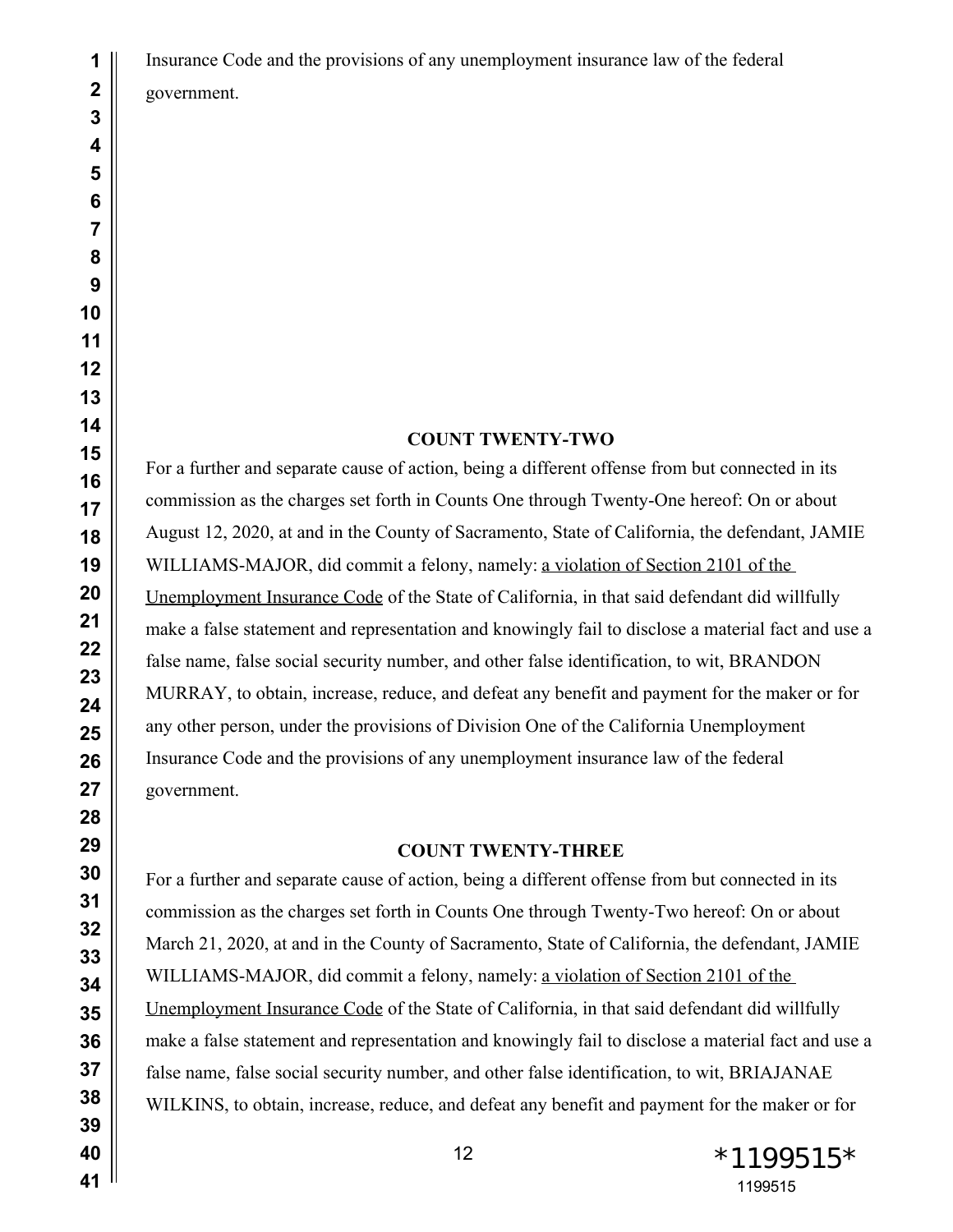any other person, under the provisions of Division One of the California Unemployment Insurance Code and the provisions of any unemployment insurance law of the federal government.

### **COUNT TWENTY-FOUR**

For a further and separate cause of action, being a different offense from but connected in its commission as the charges set forth in Counts One through Twenty-Three hereof: On or about May 17, 2020, at and in the County of Sacramento, State of California, the defendant, JAMIE WILLIAMS-MAJOR, did commit a felony, namely: a violation of Section 2101 of the Unemployment Insurance Code of the State of California, in that said defendant did willfully make a false statement and representation and knowingly fail to disclose a material fact and use a false name, false social security number, and other false identification, to wit, BRIAN BAILEY, to obtain, increase, reduce, and defeat any benefit and payment for the maker or for any other person, under the provisions of Division One of the California Unemployment Insurance Code and the provisions of any unemployment insurance law of the federal government.

# **COUNT TWENTY-FIVE**

For a further and separate cause of action, being a different offense from but connected in its commission as the charges set forth in Counts One through Twenty-Four hereof: On or about June 23, 2020, at and in the County of Sacramento, State of California, the defendant, JAMIE WILLIAMS-MAJOR, did commit a felony, namely: a violation of Section 2101 of the Unemployment Insurance Code of the State of California, in that said defendant did willfully make a false statement and representation and knowingly fail to disclose a material fact and use a false name, false social security number, and other false identification, to wit, BRIANA CUFFEE, to obtain, increase, reduce, and defeat any benefit and payment for the maker or for

 $*1199515*$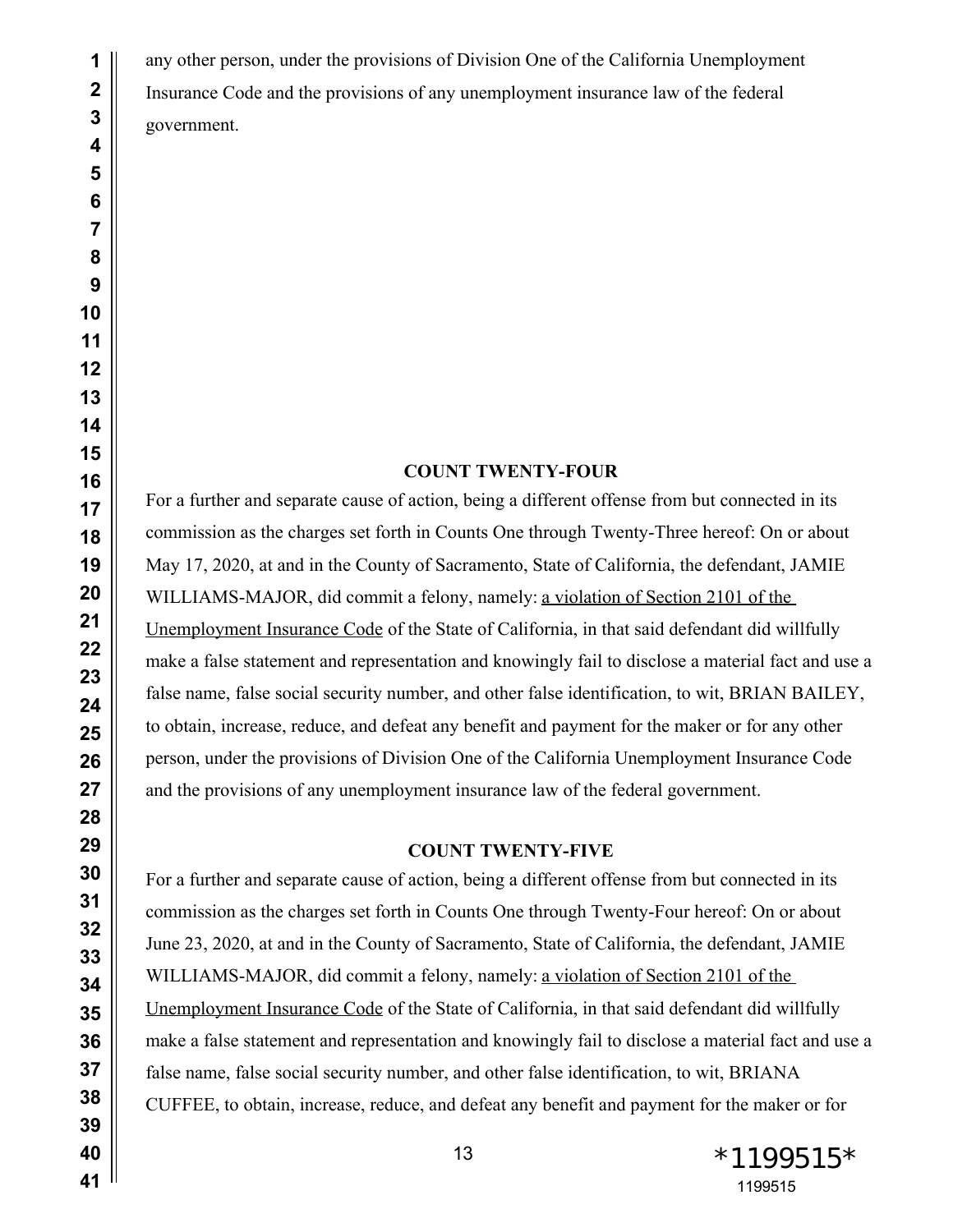any other person, under the provisions of Division One of the California Unemployment Insurance Code and the provisions of any unemployment insurance law of the federal government.

# **COUNT TWENTY-SIX**

For a further and separate cause of action, being a different offense from but connected in its commission as the charges set forth in Counts One through Twenty-Five hereof: On or about May 28, 2020, at and in the County of Sacramento, State of California, the defendant, JAMIE WILLIAMS-MAJOR, did commit a felony, namely: a violation of Section 2101 of the Unemployment Insurance Code of the State of California, in that said defendant did willfully make a false statement and representation and knowingly fail to disclose a material fact and use a false name, false social security number, and other false identification, to wit, BRIANNAH GIPSON, to obtain, increase, reduce, and defeat any benefit and payment for the maker or for any other person, under the provisions of Division One of the California Unemployment Insurance Code and the provisions of any unemployment insurance law of the federal government.

### **COUNT TWENTY-SEVEN**

For a further and separate cause of action, being a different offense from but connected in its commission as the charges set forth in Counts One through Twenty-Six hereof: On or about July 10, 2020, at and in the County of Sacramento, State of California, the defendant, JAMIE WILLIAMS-MAJOR, did commit a felony, namely: a violation of Section 2101 of the Unemployment Insurance Code of the State of California, in that said defendant did willfully make a false statement and representation and knowingly fail to disclose a material fact and use a

 \*1199515\*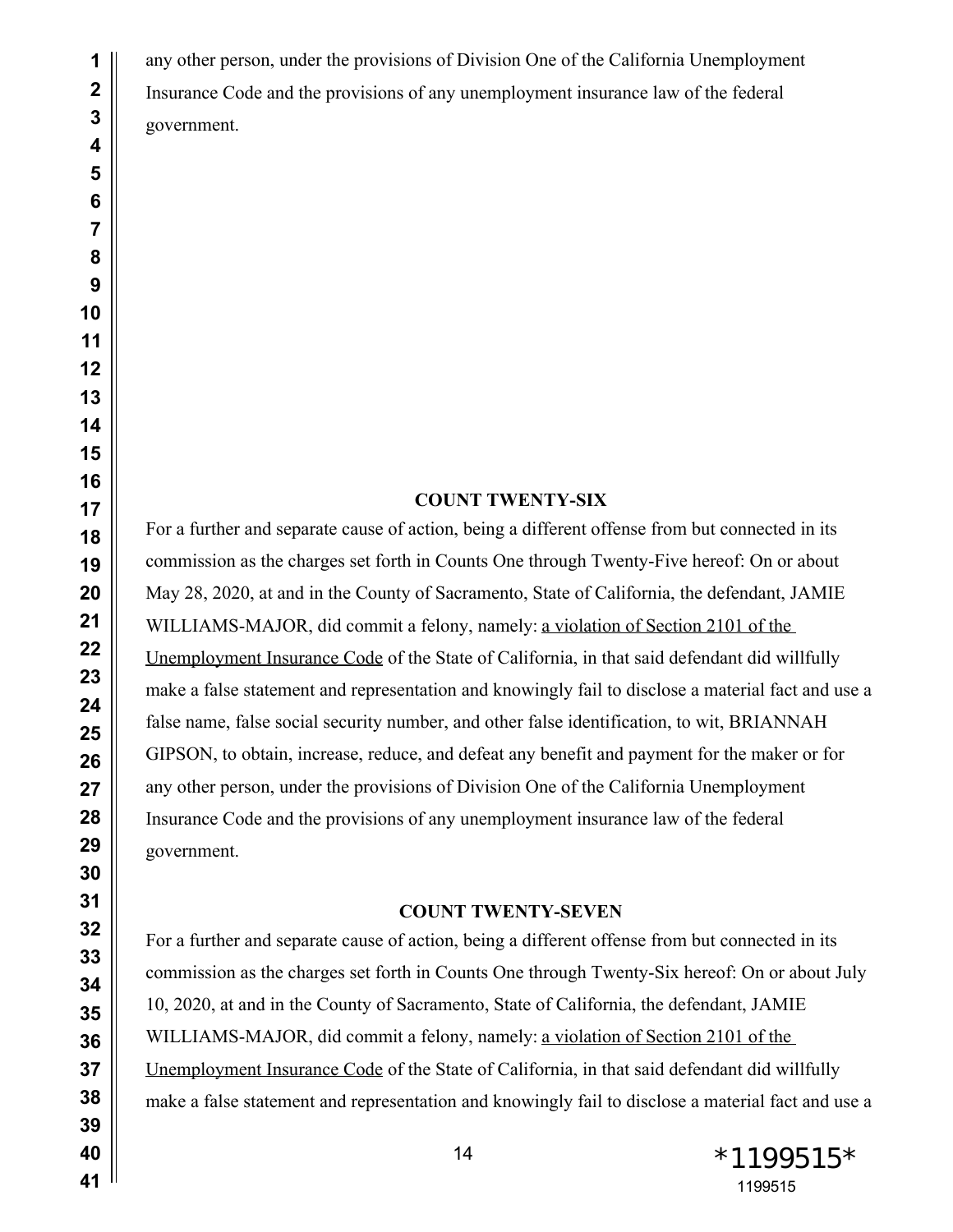false name, false social security number, and other false identification, to wit, CARLOS WASHINGTON, to obtain, increase, reduce, and defeat any benefit and payment for the maker or for any other person, under the provisions of Division One of the California Unemployment Insurance Code and the provisions of any unemployment insurance law of the federal government.

# **COUNT TWENTY-EIGHT**

For a further and separate cause of action, being a different offense from but connected in its commission as the charges set forth in Counts One through Twenty-Seven hereof: On or about July 22, 2020, at and in the County of Sacramento, State of California, the defendant, JAMIE WILLIAMS-MAJOR, did commit a felony, namely: a violation of Section 2101 of the Unemployment Insurance Code of the State of California, in that said defendant did willfully make a false statement and representation and knowingly fail to disclose a material fact and use a false name, false social security number, and other false identification, to wit, CASEY WILLIAMS-VAZQUEZ, to obtain, increase, reduce, and defeat any benefit and payment for the maker or for any other person, under the provisions of Division One of the California Unemployment Insurance Code and the provisions of any unemployment insurance law of the federal government.

### **COUNT TWENTY-NINE**

For a further and separate cause of action, being a different offense from but connected in its commission as the charges set forth in Counts One through Twenty-Eight hereof: On or about August 12, 2020, at and in the County of Sacramento, State of California, the defendant, JAMIE WILLIAMS-MAJOR, did commit a felony, namely: a violation of Section 2101 of the Unemployment Insurance Code of the State of California, in that said defendant did willfully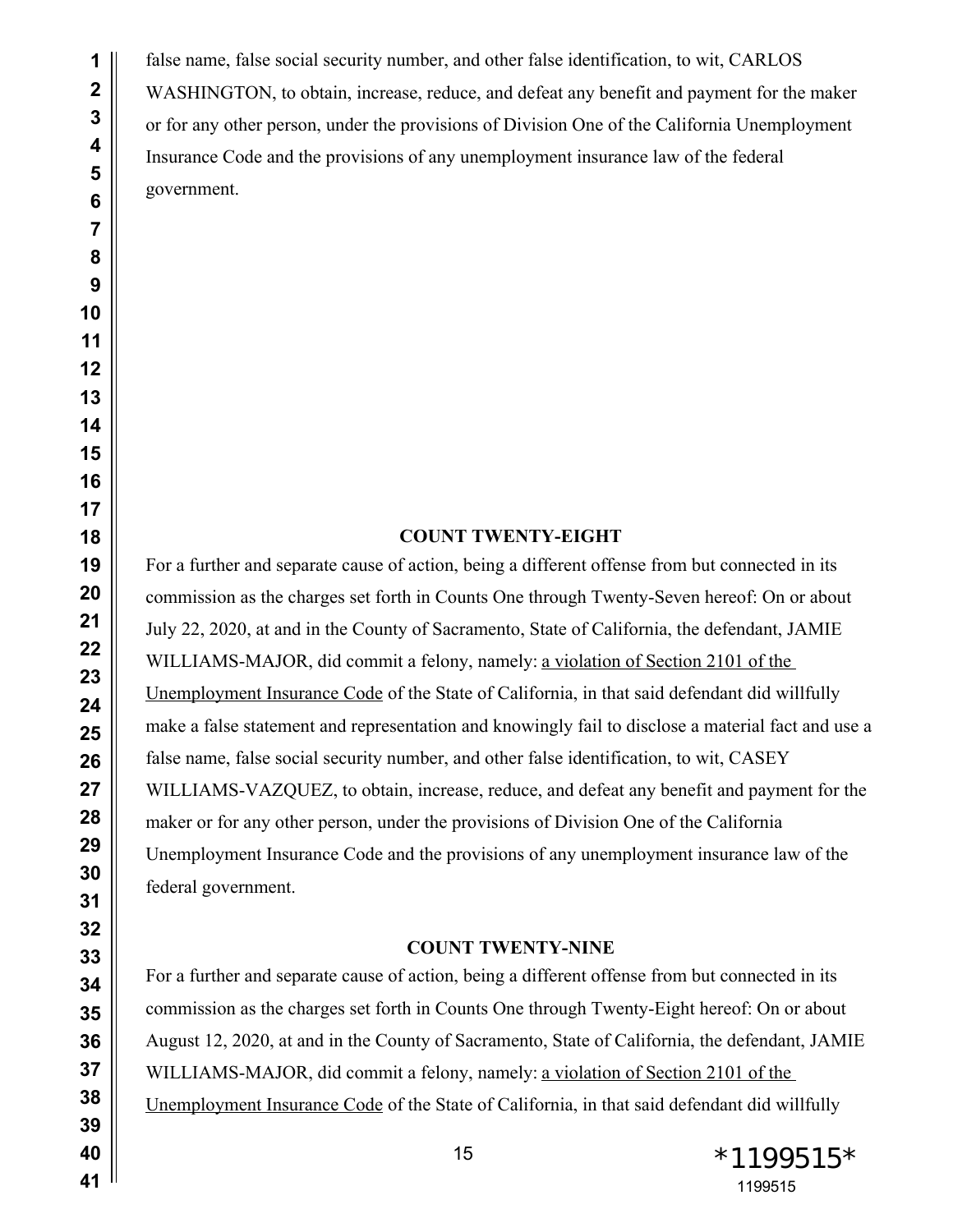make a false statement and representation and knowingly fail to disclose a material fact and use a false name, false social security number, and other false identification, to wit, CEDRIC RHYM, to obtain, increase, reduce, and defeat any benefit and payment for the maker or for any other person, under the provisions of Division One of the California Unemployment Insurance Code and the provisions of any unemployment insurance law of the federal government.

# **COUNT THIRTY**

For a further and separate cause of action, being a different offense from but connected in its commission as the charges set forth in Counts One through Twenty-Nine hereof: On or about April 27, 2020, at and in the County of Sacramento, State of California, the defendant, JAMIE WILLIAMS-MAJOR, did commit a felony, namely: a violation of Section 2101 of the Unemployment Insurance Code of the State of California, in that said defendant did willfully make a false statement and representation and knowingly fail to disclose a material fact and use a false name, false social security number, and other false identification, to wit, CHANANY STEWART, to obtain, increase, reduce, and defeat any benefit and payment for the maker or for any other person, under the provisions of Division One of the California Unemployment Insurance Code and the provisions of any unemployment insurance law of the federal government.

#### **COUNT THIRTY-ONE**

For a further and separate cause of action, being a different offense from but connected in its commission as the charges set forth in Counts One through Thirty hereof: On or about June 12, 2020, at and in the County of Sacramento, State of California, the defendant, JAMIE WILLIAMS-MAJOR, did commit a felony, namely: a violation of Section 2101 of the

> 16 \*1199515\*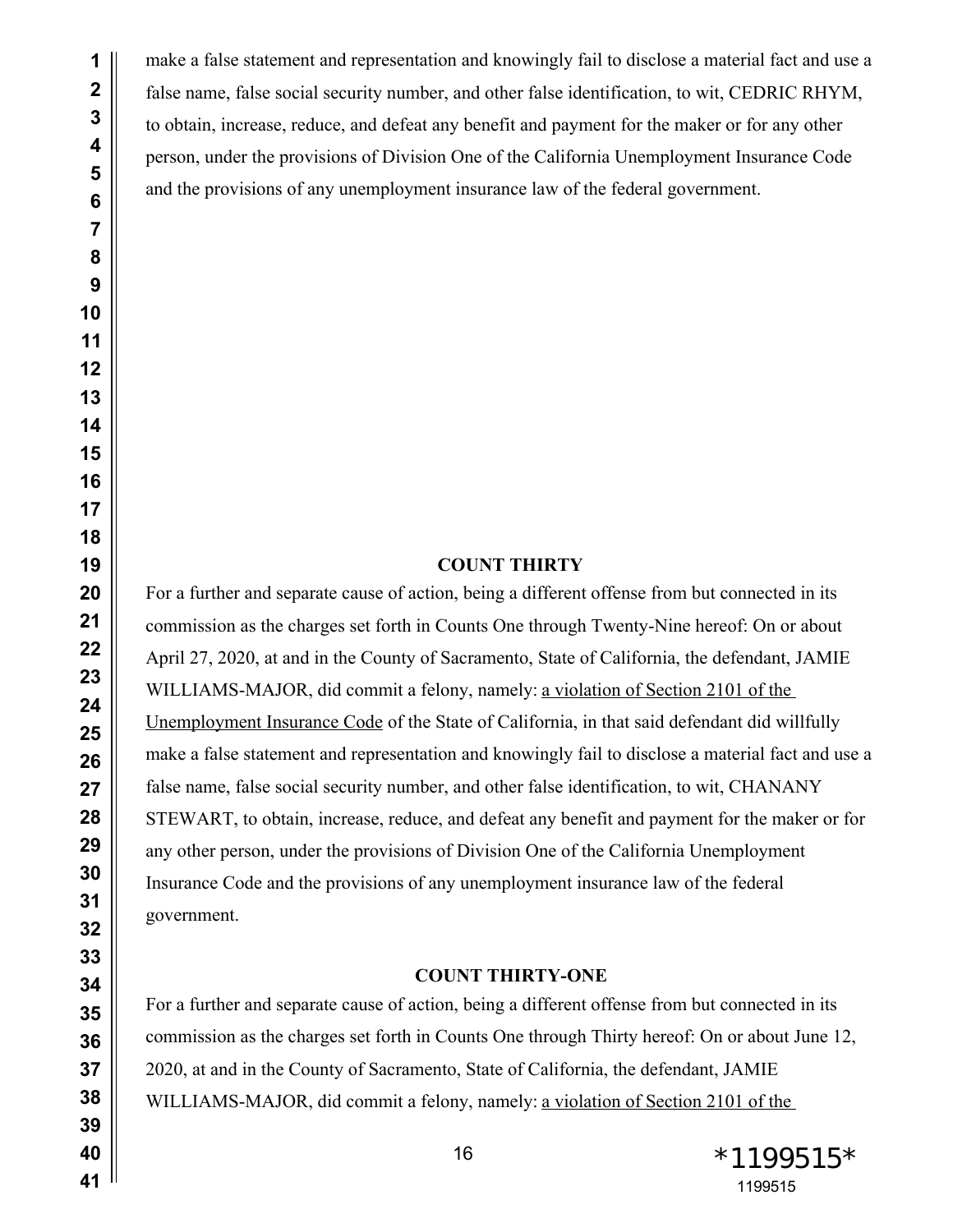Unemployment Insurance Code of the State of California, in that said defendant did willfully make a false statement and representation and knowingly fail to disclose a material fact and use a false name, false social security number, and other false identification, to wit, CHASITY JAMES, to obtain, increase, reduce, and defeat any benefit and payment for the maker or for any other person, under the provisions of Division One of the California Unemployment Insurance Code and the provisions of any unemployment insurance law of the federal government.

#### **COUNT THIRTY-TWO**

For a further and separate cause of action, being a different offense from but connected in its commission as the charges set forth in Counts One through Thirty-One hereof: On or about June 9, 2020, at and in the County of Sacramento, State of California, the defendant, JAMIE WILLIAMS-MAJOR, did commit a felony, namely: a violation of Section 2101 of the Unemployment Insurance Code of the State of California, in that said defendant did willfully make a false statement and representation and knowingly fail to disclose a material fact and use a false name, false social security number, and other false identification, to wit, CHERISH CARMEN-BIANCE BROUSSARD, to obtain, increase, reduce, and defeat any benefit and payment for the maker or for any other person, under the provisions of Division One of the California Unemployment Insurance Code and the provisions of any unemployment insurance law of the federal government.

#### **COUNT THIRTY-THREE**

For a further and separate cause of action, being a different offense from but connected in its commission as the charges set forth in Counts One through Thirty-Two hereof: On or about May 13, 2020, at and in the County of Sacramento, State of California, the defendant, JAMIE

 $17 \times 1199515*$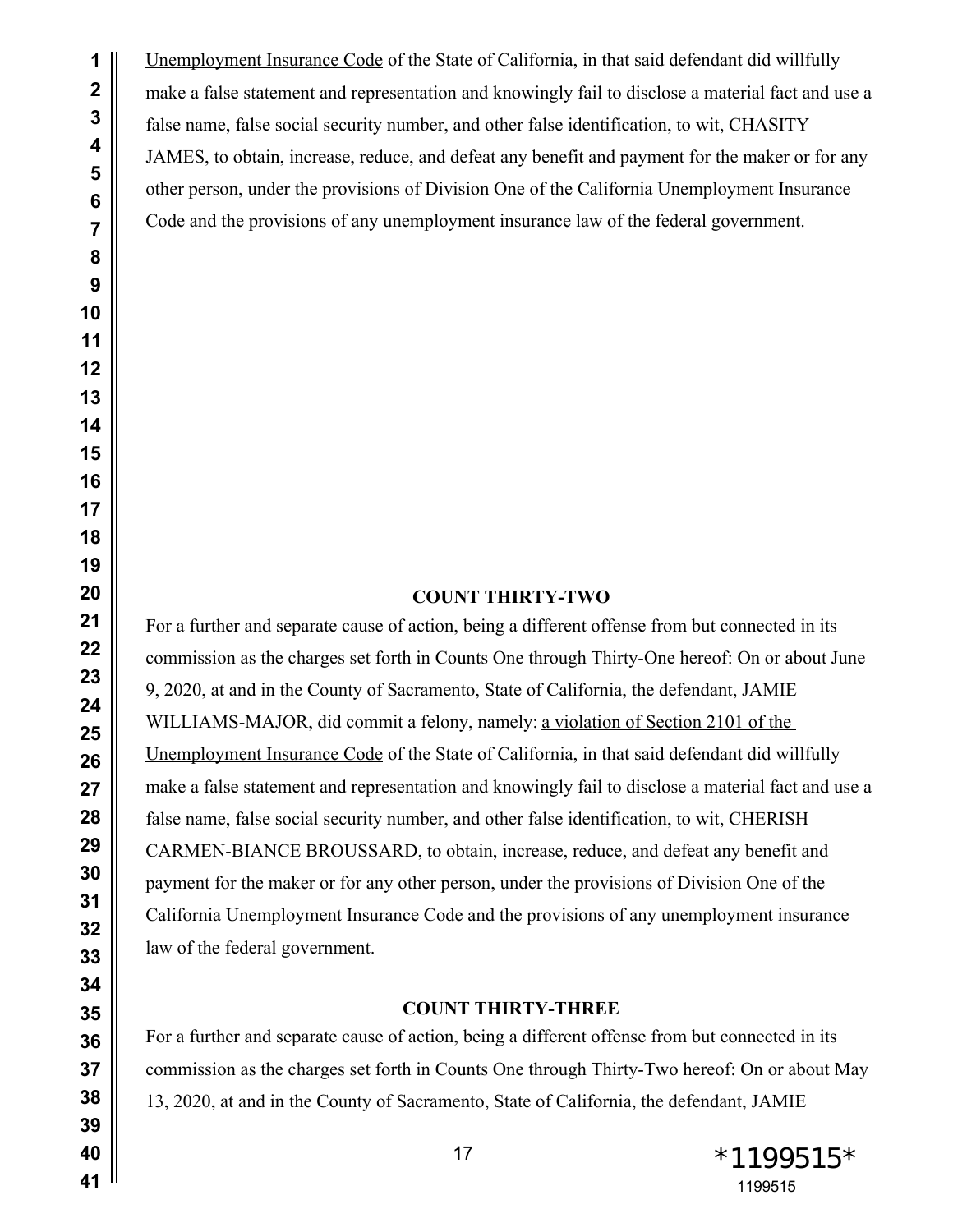WILLIAMS-MAJOR, did commit a felony, namely: a violation of Section 2101 of the Unemployment Insurance Code of the State of California, in that said defendant did willfully make a false statement and representation and knowingly fail to disclose a material fact and use a false name, false social security number, and other false identification, to wit, CHERRIDY COLTER, to obtain, increase, reduce, and defeat any benefit and payment for the maker or for any other person, under the provisions of Division One of the California Unemployment Insurance Code and the provisions of any unemployment insurance law of the federal government.

## **COUNT THIRTY-FOUR**

For a further and separate cause of action, being a different offense from but connected in its commission as the charges set forth in Counts One through Thirty-Three hereof: On or about May 10, 2020, at and in the County of Sacramento, State of California, the defendant, JAMIE WILLIAMS-MAJOR, did commit a felony, namely: a violation of Section 2101 of the Unemployment Insurance Code of the State of California, in that said defendant did willfully make a false statement and representation and knowingly fail to disclose a material fact and use a false name, false social security number, and other false identification, to wit, CHERYL GERLACH, to obtain, increase, reduce, and defeat any benefit and payment for the maker or for any other person, under the provisions of Division One of the California Unemployment Insurance Code and the provisions of any unemployment insurance law of the federal government.

# **COUNT THIRTY-FIVE**

For a further and separate cause of action, being a different offense from but connected in its commission as the charges set forth in Counts One through Thirty-Four hereof: On or about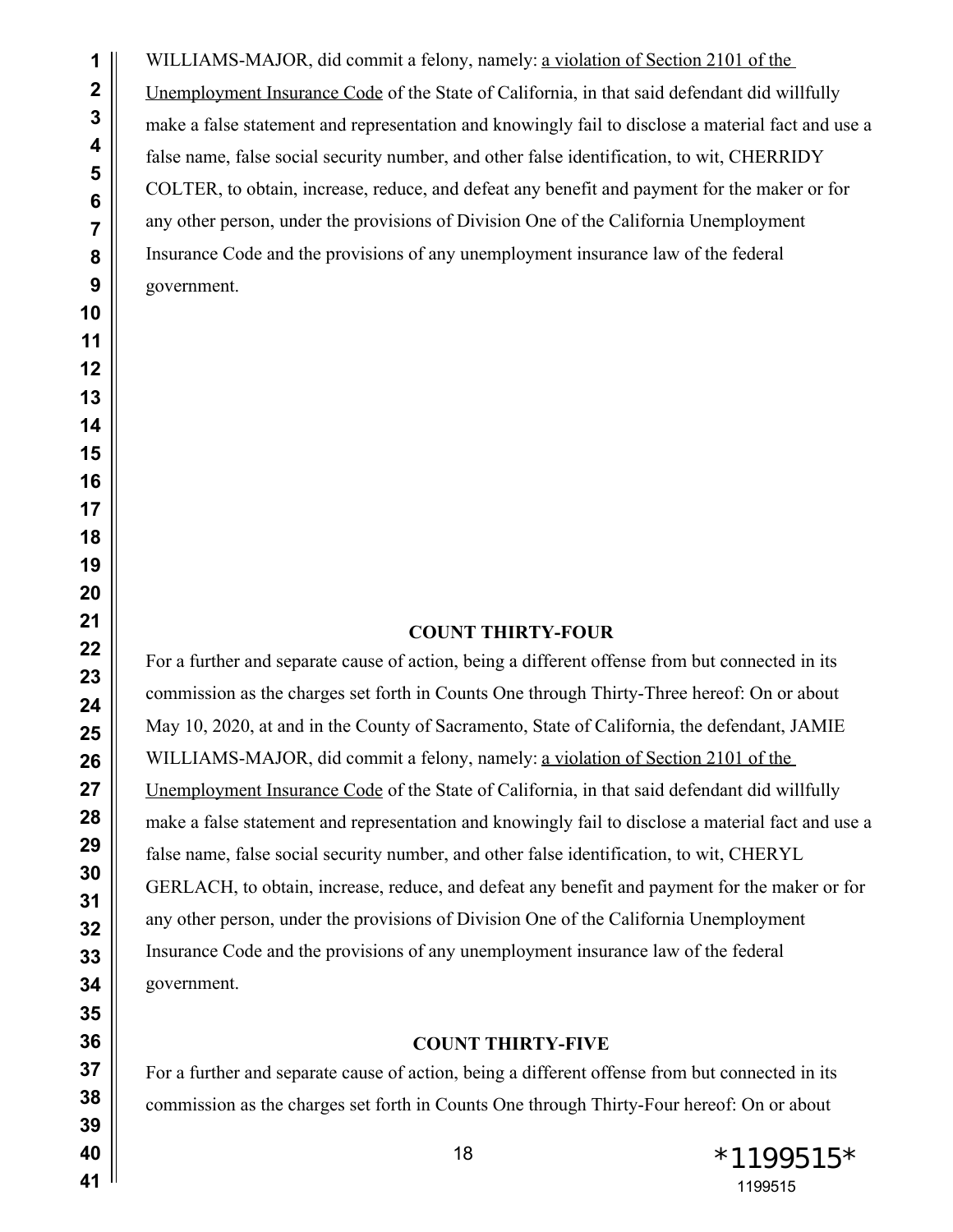August 6, 2020, at and in the County of Sacramento, State of California, the defendant, JAMIE WILLIAMS-MAJOR, did commit a felony, namely: a violation of Section 2101 of the Unemployment Insurance Code of the State of California, in that said defendant did willfully make a false statement and representation and knowingly fail to disclose a material fact and use a false name, false social security number, and other false identification, to wit, CHERYL MUNOZ, to obtain, increase, reduce, and defeat any benefit and payment for the maker or for any other person, under the provisions of Division One of the California Unemployment Insurance Code and the provisions of any unemployment insurance law of the federal government.

### **COUNT THIRTY-SIX**

For a further and separate cause of action, being a different offense from but connected in its commission as the charges set forth in Counts One through Thirty-Five hereof: On or about August 19, 2020, at and in the County of Sacramento, State of California, the defendant, JAMIE WILLIAMS-MAJOR, did commit a felony, namely: a violation of Section 2101 of the Unemployment Insurance Code of the State of California, in that said defendant did willfully make a false statement and representation and knowingly fail to disclose a material fact and use a false name, false social security number, and other false identification, to wit, CHILDS STAMPS, to obtain, increase, reduce, and defeat any benefit and payment for the maker or for any other person, under the provisions of Division One of the California Unemployment Insurance Code and the provisions of any unemployment insurance law of the federal government.

## **COUNT THIRTY-SEVEN**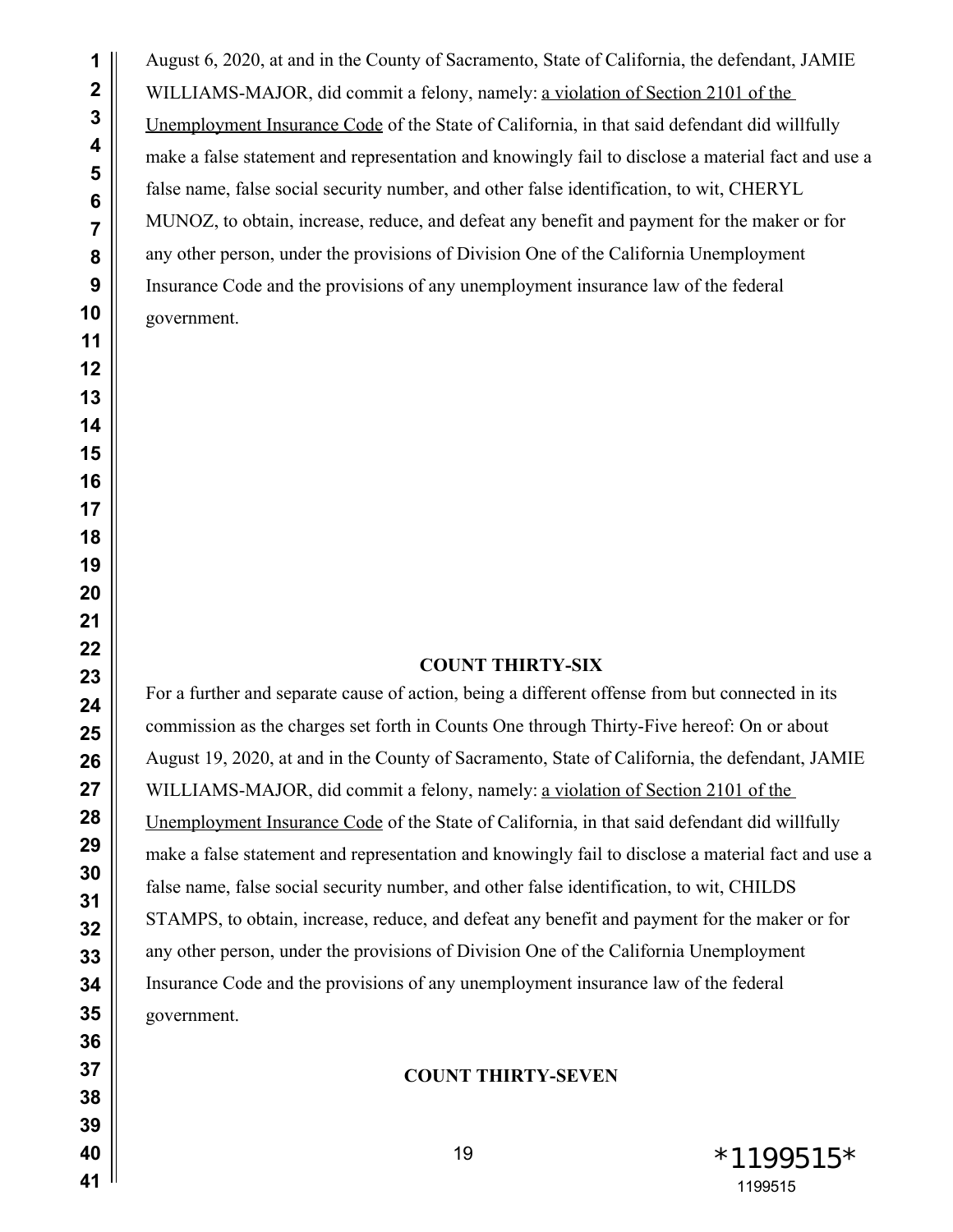For a further and separate cause of action, being a different offense from but connected in its commission as the charges set forth in Counts One through Thirty-Six hereof: On or about June 20, 2020, at and in the County of Sacramento, State of California, the defendant, JAMIE WILLIAMS-MAJOR, did commit a felony, namely: a violation of Section 2101 of the Unemployment Insurance Code of the State of California, in that said defendant did willfully make a false statement and representation and knowingly fail to disclose a material fact and use a false name, false social security number, and other false identification, to wit, CHRISTIANA MORRIS, to obtain, increase, reduce, and defeat any benefit and payment for the maker or for any other person, under the provisions of Division One of the California Unemployment Insurance Code and the provisions of any unemployment insurance law of the federal government.

## **COUNT THIRTY-EIGHT**

For a further and separate cause of action, being a different offense from but connected in its commission as the charges set forth in Counts One through Thirty-Seven hereof: On or about May 13, 2020, at and in the County of Sacramento, State of California, the defendant, JAMIE WILLIAMS-MAJOR, did commit a felony, namely: a violation of Section 2101 of the Unemployment Insurance Code of the State of California, in that said defendant did willfully make a false statement and representation and knowingly fail to disclose a material fact and use a false name, false social security number, and other false identification, to wit, CSH AMALITA CARTER, to obtain, increase, reduce, and defeat any benefit and payment for the maker or for any other person, under the provisions of Division One of the California Unemployment Insurance Code and the provisions of any unemployment insurance law of the federal government.

 $*1199515*$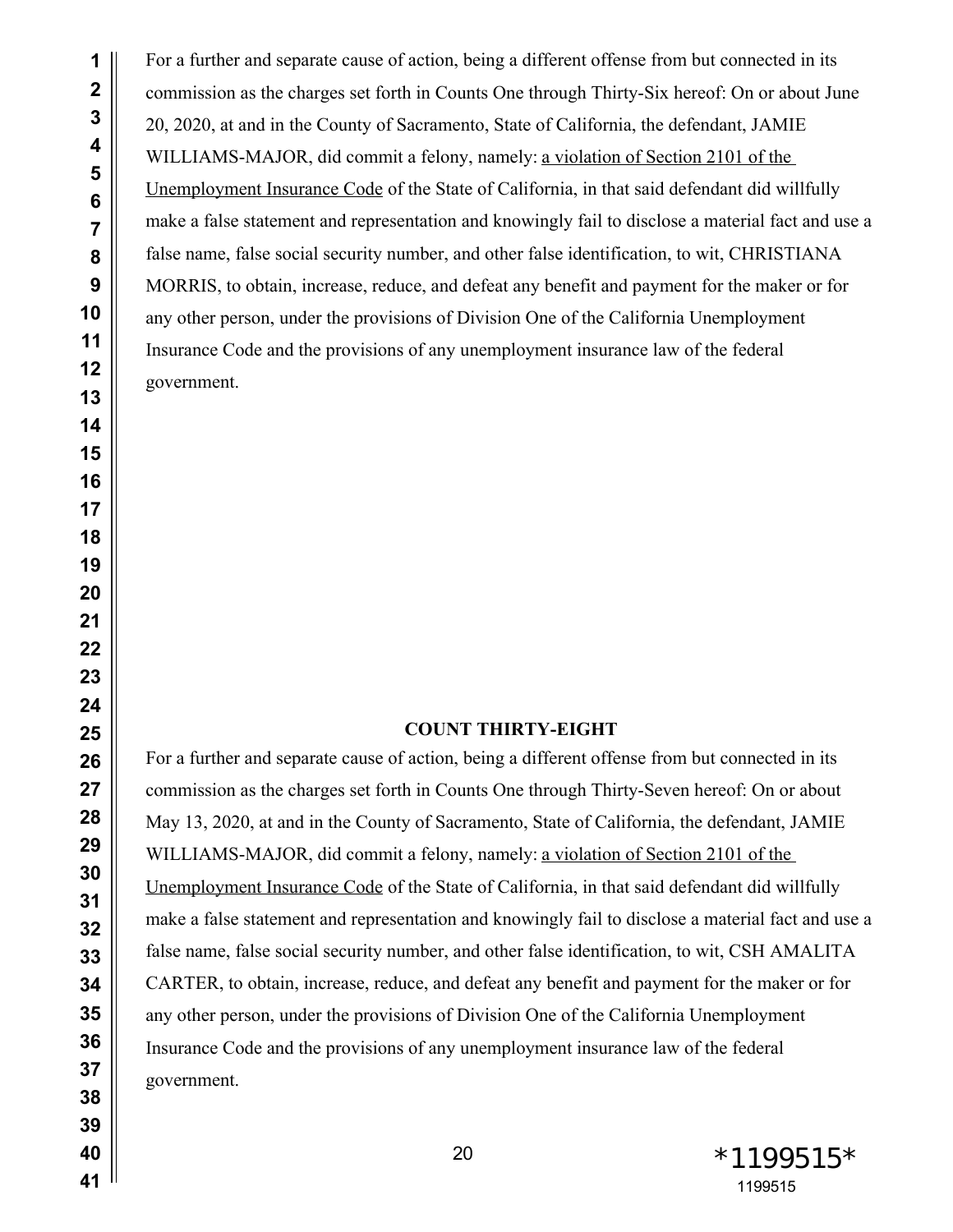| 1                                 | <b>COUNT THIRTY-NINE</b>                                                                           |
|-----------------------------------|----------------------------------------------------------------------------------------------------|
| $\overline{2}$                    | For a further and separate cause of action, being a different offense from but connected in its    |
| 3                                 | commission as the charges set forth in Counts One through Thirty-Eight hereof: On or about July    |
| 4                                 | 27, 2020, at and in the County of Sacramento, State of California, the defendant, JAMIE            |
| 5                                 | WILLIAMS-MAJOR, did commit a felony, namely: a violation of Section 2101 of the                    |
| $6\phantom{1}6$<br>$\overline{7}$ | Unemployment Insurance Code of the State of California, in that said defendant did willfully       |
| 8                                 | make a false statement and representation and knowingly fail to disclose a material fact and use a |
| 9                                 | false name, false social security number, and other false identification, to wit, CURTIS           |
| 10                                | SCHNEIDER, to obtain, increase, reduce, and defeat any benefit and payment for the maker or        |
| 11                                | for any other person, under the provisions of Division One of the California Unemployment          |
| 12                                | Insurance Code and the provisions of any unemployment insurance law of the federal                 |
| 13                                | government.                                                                                        |
| 14                                |                                                                                                    |
| 15<br>16                          |                                                                                                    |
| 17                                |                                                                                                    |
| 18                                |                                                                                                    |
| 19                                |                                                                                                    |
| 20                                |                                                                                                    |
| 21                                |                                                                                                    |
| 22                                |                                                                                                    |
| 23<br>24                          |                                                                                                    |
| 25                                |                                                                                                    |
| 26                                | <b>COUNT FORTY</b>                                                                                 |
| 27                                | For a further and separate cause of action, being a different offense from but connected in its    |
| 28                                | commission as the charges set forth in Counts One through Thirty-Nine hereof: On or about June     |
| 29                                | 12, 2020, at and in the County of Sacramento, State of California, the defendant, JAMIE            |
| 30                                | WILLIAMS-MAJOR, did commit a felony, namely: a violation of Section 2101 of the                    |
| 31<br>32                          | Unemployment Insurance Code of the State of California, in that said defendant did willfully       |
| 33                                | make a false statement and representation and knowingly fail to disclose a material fact and use a |
| 34                                | false name, false social security number, and other false identification, to wit, CYNCERE          |
| 35                                | WATSON, to obtain, increase, reduce, and defeat any benefit and payment for the maker or for       |
| 36                                | any other person, under the provisions of Division One of the California Unemployment              |
| 37                                | Insurance Code and the provisions of any unemployment insurance law of the federal                 |
| 38                                | government.                                                                                        |
| 39                                |                                                                                                    |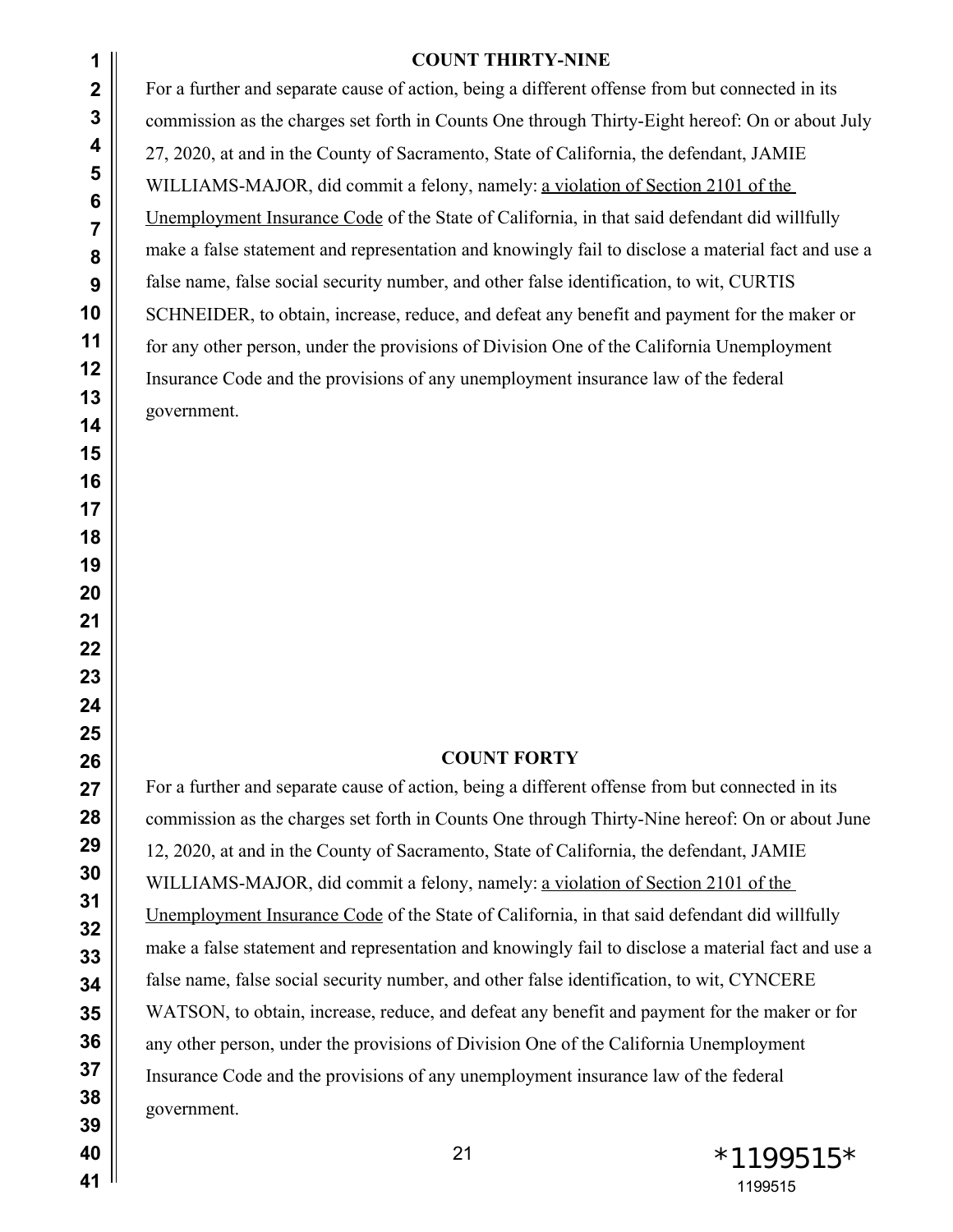| $\mathbf{2}$<br>$\mathbf{3}$<br>4<br>5<br>$6\phantom{1}6$<br>$\overline{7}$<br>8<br>9<br>10<br>11<br>12<br>13<br>14<br>15<br>16<br>17<br>18<br>19<br>20<br>21<br>22<br>23<br>24<br>25 | <b>COUNT FORTY-ONE</b><br>For a further and separate cause of action, being a different offense from but connected in its<br>commission as the charges set forth in Counts One through Forty hereof: On or about June 17,<br>2020, at and in the County of Sacramento, State of California, the defendant, JAMIE<br>WILLIAMS-MAJOR, did commit a felony, namely: a violation of Section 2101 of the<br>Unemployment Insurance Code of the State of California, in that said defendant did willfully<br>make a false statement and representation and knowingly fail to disclose a material fact and use a<br>false name, false social security number, and other false identification, to wit, DANIEL JONES<br>AKA DANIEL WHITE, to obtain, increase, reduce, and defeat any benefit and payment for the<br>maker or for any other person, under the provisions of Division One of the California<br>Unemployment Insurance Code and the provisions of any unemployment insurance law of the<br>federal government. |
|---------------------------------------------------------------------------------------------------------------------------------------------------------------------------------------|---------------------------------------------------------------------------------------------------------------------------------------------------------------------------------------------------------------------------------------------------------------------------------------------------------------------------------------------------------------------------------------------------------------------------------------------------------------------------------------------------------------------------------------------------------------------------------------------------------------------------------------------------------------------------------------------------------------------------------------------------------------------------------------------------------------------------------------------------------------------------------------------------------------------------------------------------------------------------------------------------------------------|
| 26<br>27                                                                                                                                                                              | <b>COUNT FORTY-TWO</b>                                                                                                                                                                                                                                                                                                                                                                                                                                                                                                                                                                                                                                                                                                                                                                                                                                                                                                                                                                                              |
| 28<br>29<br>30<br>31<br>32<br>33<br>34<br>35<br>36<br>37<br>38<br>39                                                                                                                  | For a further and separate cause of action, being a different offense from but connected in its<br>commission as the charges set forth in Counts One through Forty-One hereof: On or about May<br>27, 2020, at and in the County of Sacramento, State of California, the defendant, JAMIE<br>WILLIAMS-MAJOR, did commit a felony, namely: a violation of Section 2101 of the<br>Unemployment Insurance Code of the State of California, in that said defendant did willfully<br>make a false statement and representation and knowingly fail to disclose a material fact and use a<br>false name, false social security number, and other false identification, to wit, DARIAH<br>PITTMAN, to obtain, increase, reduce, and defeat any benefit and payment for the maker or for<br>any other person, under the provisions of Division One of the California Unemployment                                                                                                                                            |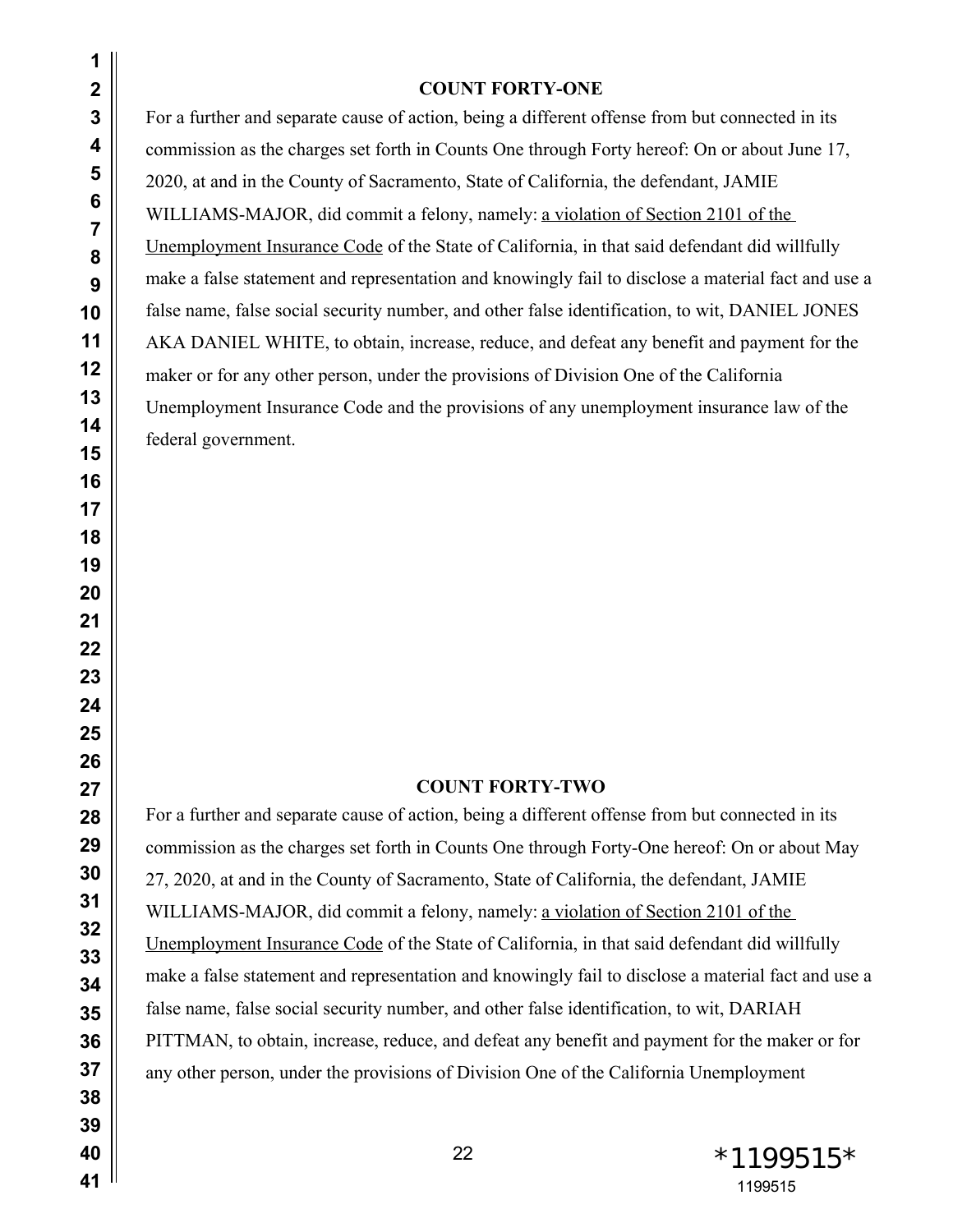Insurance Code and the provisions of any unemployment insurance law of the federal government.

## **COUNT FORTY-THREE**

For a further and separate cause of action, being a different offense from but connected in its commission as the charges set forth in Counts One through Forty-Two hereof: On or about June 5, 2020, at and in the County of Sacramento, State of California, the defendant, JAMIE WILLIAMS-MAJOR, did commit a felony, namely: a violation of Section 2101 of the Unemployment Insurance Code of the State of California, in that said defendant did willfully make a false statement and representation and knowingly fail to disclose a material fact and use a false name, false social security number, and other false identification, to wit, DARREN SAUCIER, to obtain, increase, reduce, and defeat any benefit and payment for the maker or for any other person, under the provisions of Division One of the California Unemployment Insurance Code and the provisions of any unemployment insurance law of the federal government.

### **COUNT FORTY-FOUR**

For a further and separate cause of action, being a different offense from but connected in its commission as the charges set forth in Counts One through Forty-Three hereof: On or about June 2, 2020, at and in the County of Sacramento, State of California, the defendant, JAMIE WILLIAMS-MAJOR, did commit a felony, namely: a violation of Section 2101 of the Unemployment Insurance Code of the State of California, in that said defendant did willfully make a false statement and representation and knowingly fail to disclose a material fact and use a false name, false social security number, and other false identification, to wit, DEANDRE N FRANKLIN, to obtain, increase, reduce, and defeat any benefit and payment for the maker or for

23  $*1199515*$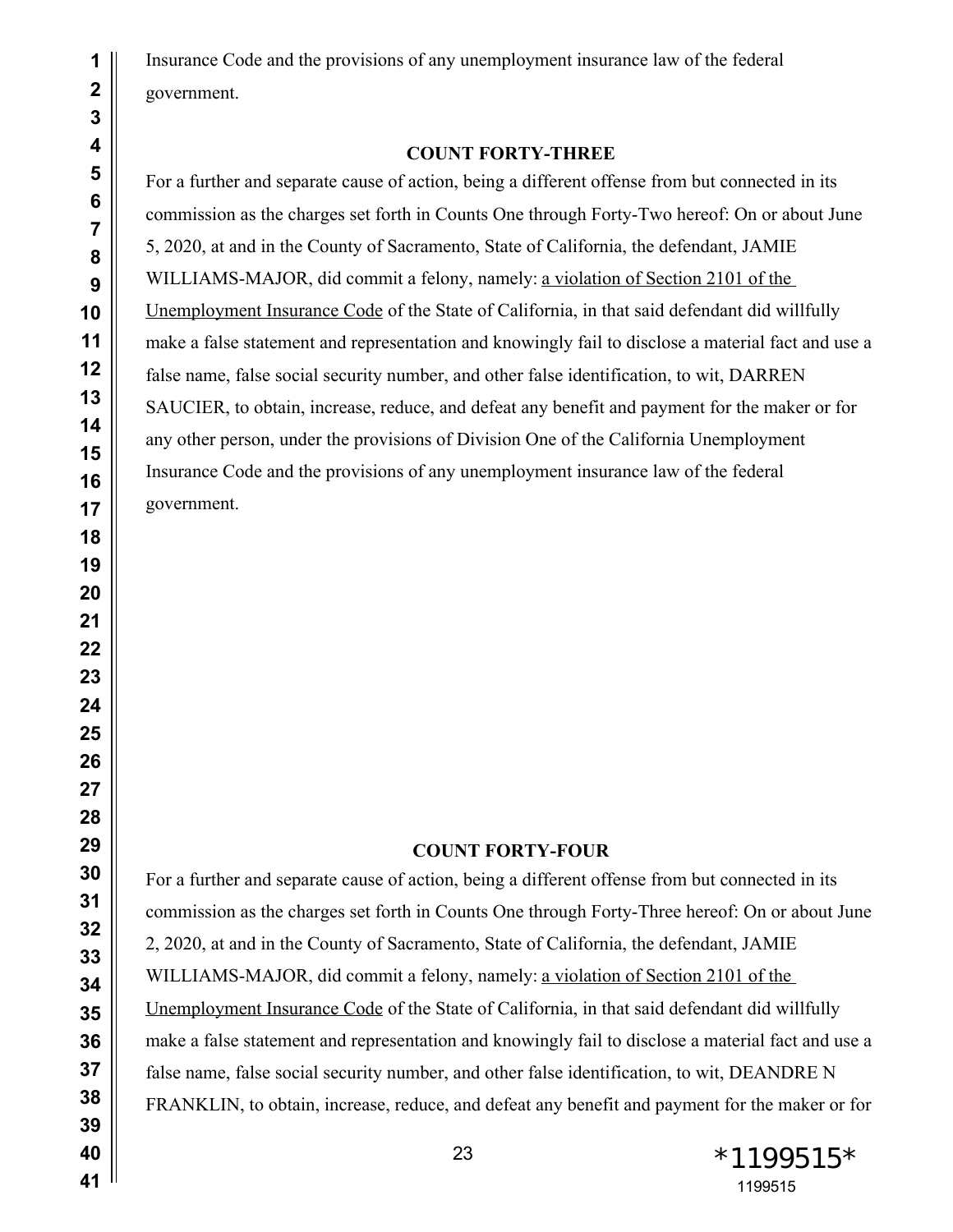any other person, under the provisions of Division One of the California Unemployment Insurance Code and the provisions of any unemployment insurance law of the federal government.

#### **COUNT FORTY-FIVE**

For a further and separate cause of action, being a different offense from but connected in its commission as the charges set forth in Counts One through Forty-Four hereof: On or about July 3, 2020, at and in the County of Sacramento, State of California, the defendant, JAMIE WILLIAMS-MAJOR, did commit a felony, namely: a violation of Section 2101 of the Unemployment Insurance Code of the State of California, in that said defendant did willfully make a false statement and representation and knowingly fail to disclose a material fact and use a false name, false social security number, and other false identification, to wit, DEJONTAE BROWN, to obtain, increase, reduce, and defeat any benefit and payment for the maker or for any other person, under the provisions of Division One of the California Unemployment Insurance Code and the provisions of any unemployment insurance law of the federal government.

## **COUNT FORTY-SIX**

For a further and separate cause of action, being a different offense from but connected in its commission as the charges set forth in Counts One through Forty-Five hereof: On or about July 23, 2020, at and in the County of Sacramento, State of California, the defendant, JAMIE WILLIAMS-MAJOR, did commit a felony, namely: a violation of Section 2101 of the Unemployment Insurance Code of the State of California, in that said defendant did willfully make a false statement and representation and knowingly fail to disclose a material fact and use a false name, false social security number, and other false identification, to wit, DEMESHA

24 \*1199515\*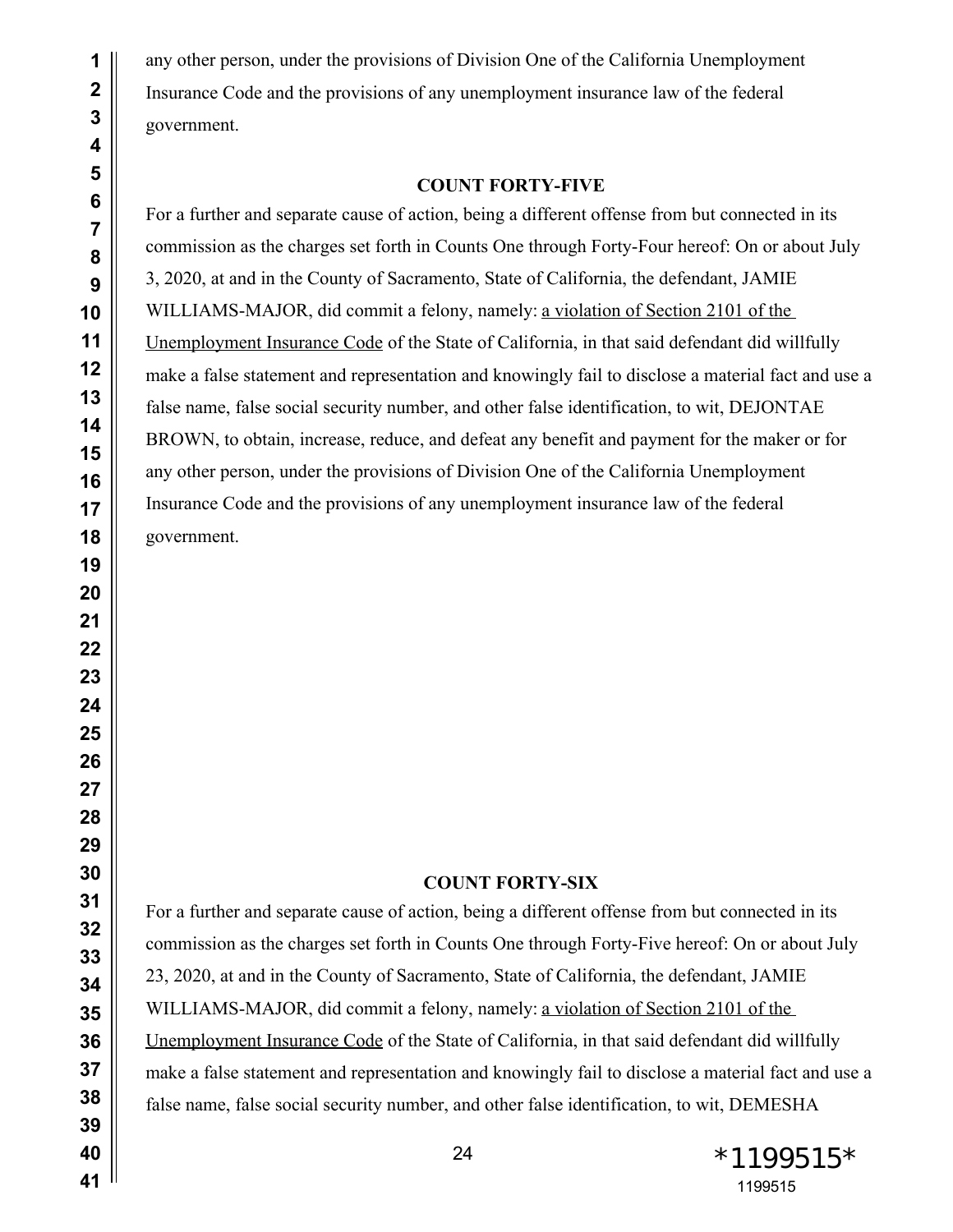ROBINSON, to obtain, increase, reduce, and defeat any benefit and payment for the maker or for any other person, under the provisions of Division One of the California Unemployment Insurance Code and the provisions of any unemployment insurance law of the federal government.

#### **COUNT FORTY-SEVEN**

For a further and separate cause of action, being a different offense from but connected in its commission as the charges set forth in Counts One through Forty-Six hereof: On or about July 20, 2020, at and in the County of Sacramento, State of California, the defendant, JAMIE WILLIAMS-MAJOR, did commit a felony, namely: a violation of Section 2101 of the Unemployment Insurance Code of the State of California, in that said defendant did willfully make a false statement and representation and knowingly fail to disclose a material fact and use a false name, false social security number, and other false identification, to wit, DEMETRIUS MUSES, to obtain, increase, reduce, and defeat any benefit and payment for the maker or for any other person, under the provisions of Division One of the California Unemployment Insurance Code and the provisions of any unemployment insurance law of the federal government.

#### **COUNT FORTY-EIGHT**

For a further and separate cause of action, being a different offense from but connected in its commission as the charges set forth in Counts One through Forty-Seven hereof: On or about June 23, 2020, at and in the County of Sacramento, State of California, the defendant, JAMIE WILLIAMS-MAJOR, did commit a felony, namely: a violation of Section 2101 of the Unemployment Insurance Code of the State of California, in that said defendant did willfully make a false statement and representation and knowingly fail to disclose a material fact and use a

 $*1199515*$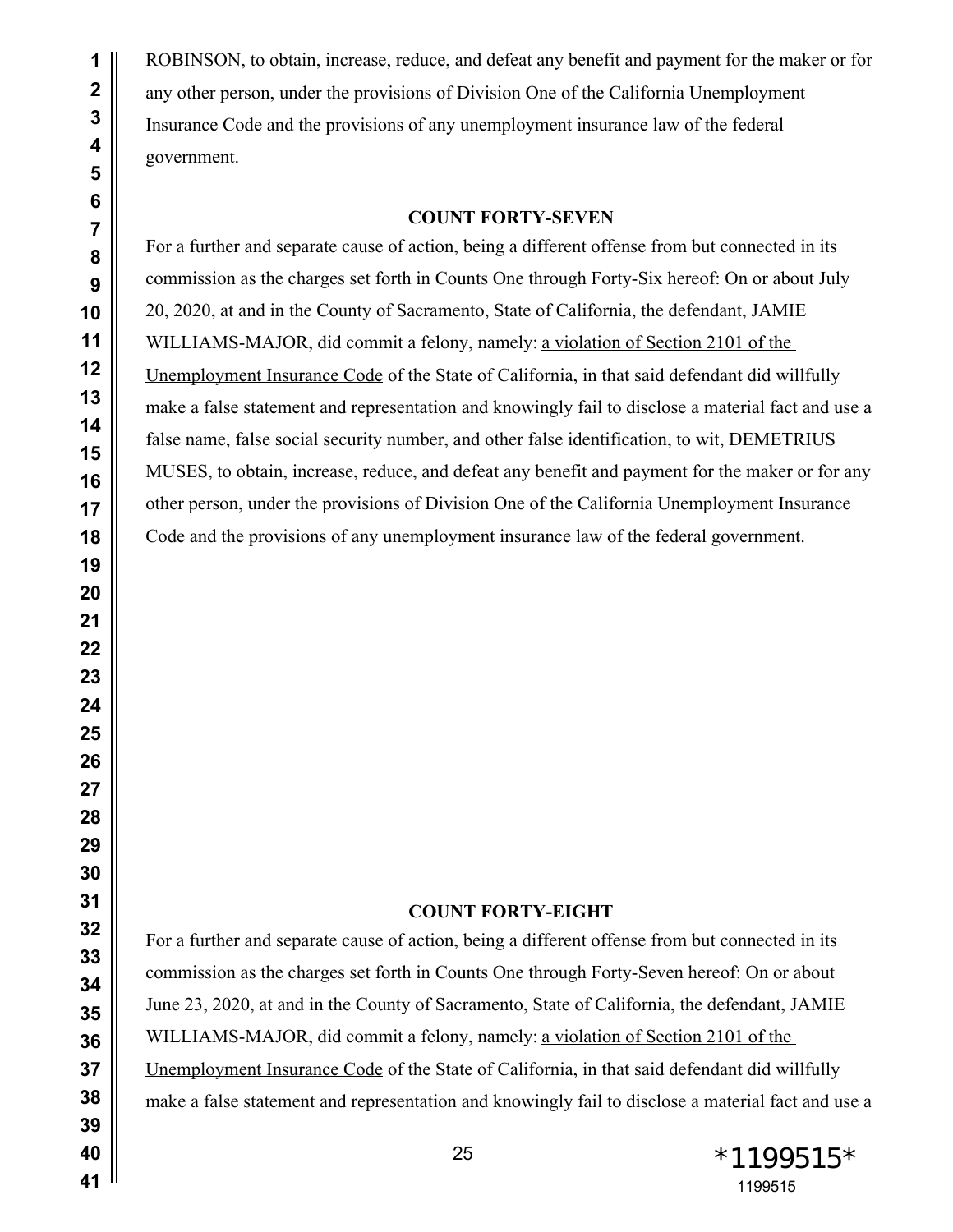false name, false social security number, and other false identification, to wit, DESHON COLVIN, to obtain, increase, reduce, and defeat any benefit and payment for the maker or for any other person, under the provisions of Division One of the California Unemployment Insurance Code and the provisions of any unemployment insurance law of the federal government.

## **COUNT FORTY-NINE**

For a further and separate cause of action, being a different offense from but connected in its commission as the charges set forth in Counts One through Forty-Eight hereof: On or about June 27, 2020, at and in the County of Sacramento, State of California, the defendant, JAMIE WILLIAMS-MAJOR, did commit a felony, namely: a violation of Section 2101 of the Unemployment Insurance Code of the State of California, in that said defendant did willfully make a false statement and representation and knowingly fail to disclose a material fact and use a false name, false social security number, and other false identification, to wit, DEVANTE MEMMINGER, to obtain, increase, reduce, and defeat any benefit and payment for the maker or for any other person, under the provisions of Division One of the California Unemployment Insurance Code and the provisions of any unemployment insurance law of the federal government.

# **COUNT FIFTY**

For a further and separate cause of action, being a different offense from but connected in its commission as the charges set forth in Counts One through Forty-Nine hereof: On or about June 22, 2020, at and in the County of Sacramento, State of California, the defendant, JAMIE WILLIAMS-MAJOR, did commit a felony, namely: a violation of Section 2101 of the Unemployment Insurance Code of the State of California, in that said defendant did willfully

26 \*1199515\*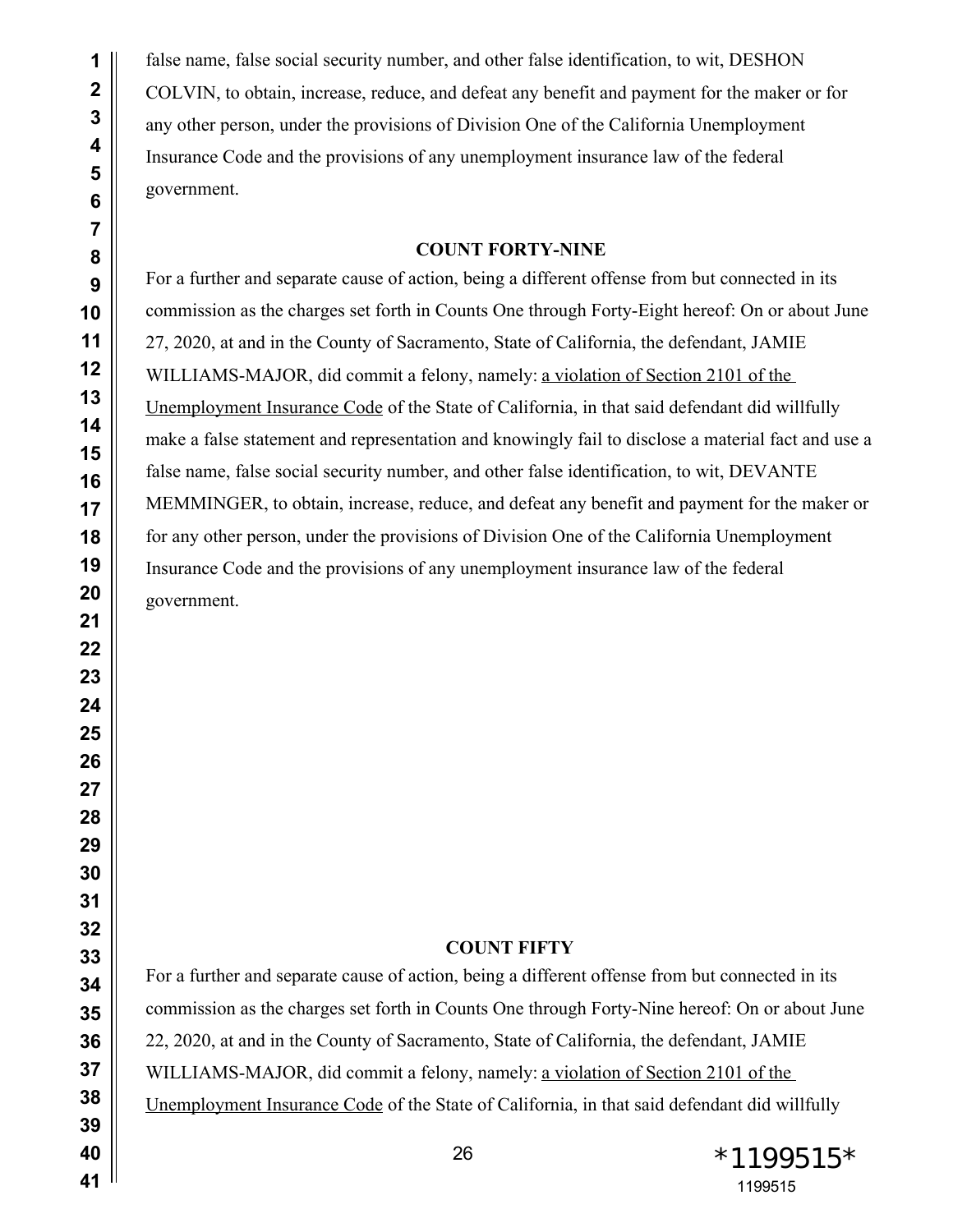make a false statement and representation and knowingly fail to disclose a material fact and use a false name, false social security number, and other false identification, to wit, DEVAZIA TURNER, to obtain, increase, reduce, and defeat any benefit and payment for the maker or for any other person, under the provisions of Division One of the California Unemployment Insurance Code and the provisions of any unemployment insurance law of the federal government.

## **COUNT FIFTY-ONE**

For a further and separate cause of action, being a different offense from but connected in its commission as the charges set forth in Counts One through Fifty hereof: On or about June 30, 2020, at and in the County of Sacramento, State of California, the defendant, JAMIE WILLIAMS-MAJOR, did commit a felony, namely: a violation of Section 2101 of the Unemployment Insurance Code of the State of California, in that said defendant did willfully make a false statement and representation and knowingly fail to disclose a material fact and use a false name, false social security number, and other false identification, to wit, DOMINIC BELL, to obtain, increase, reduce, and defeat any benefit and payment for the maker or for any other person, under the provisions of Division One of the California Unemployment Insurance Code and the provisions of any unemployment insurance law of the federal government.

## **COUNT FIFTY-TWO**

For a further and separate cause of action, being a different offense from but connected in its commission as the charges set forth in Counts One through Fifty-One hereof: On or about June 22, 2020, at and in the County of Sacramento, State of California, the defendant, JAMIE WILLIAMS-MAJOR, did commit a felony, namely: a violation of Section 2101 of the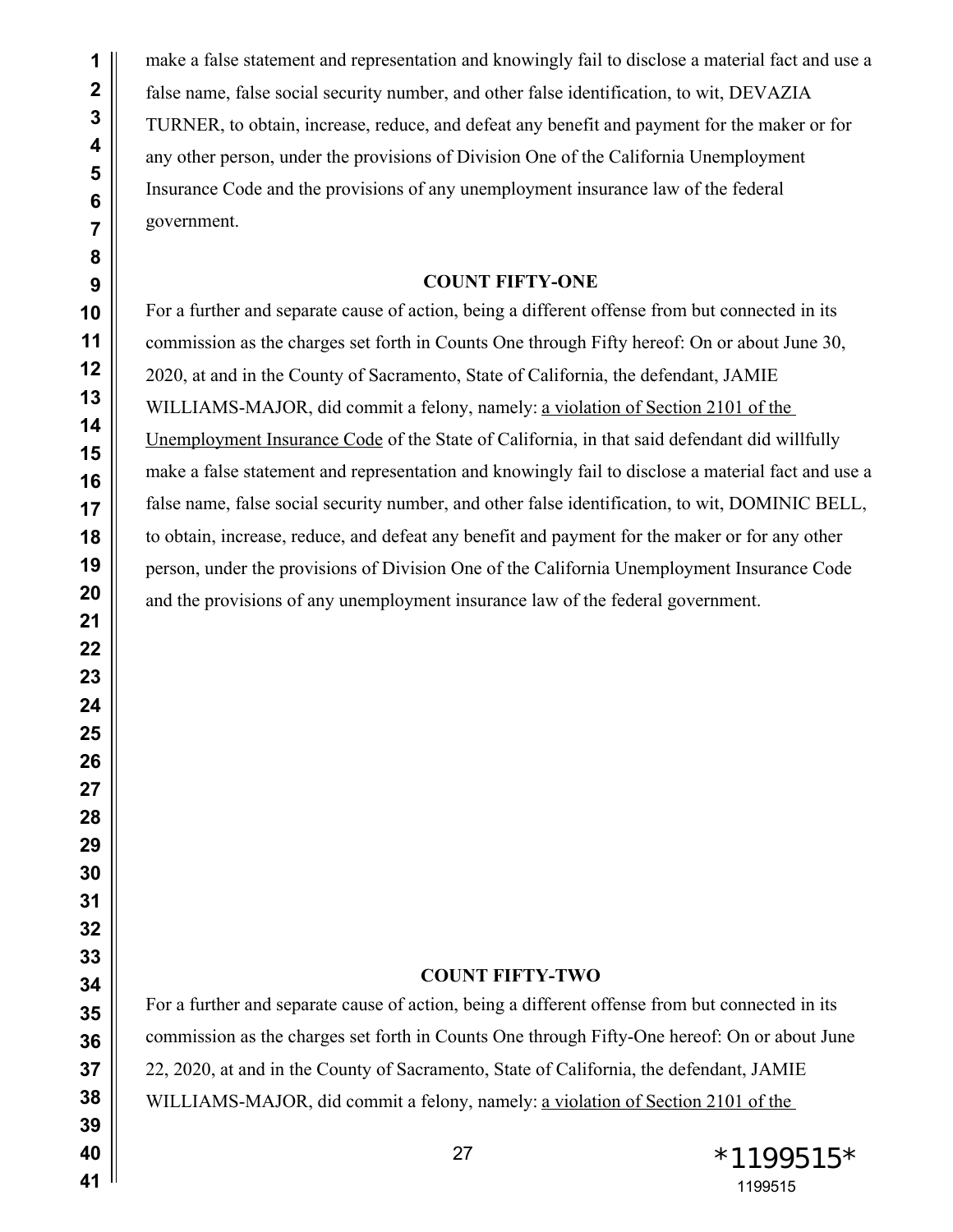Unemployment Insurance Code of the State of California, in that said defendant did willfully make a false statement and representation and knowingly fail to disclose a material fact and use a false name, false social security number, and other false identification, to wit, DONRELL MARTINEZ, to obtain, increase, reduce, and defeat any benefit and payment for the maker or for any other person, under the provisions of Division One of the California Unemployment Insurance Code and the provisions of any unemployment insurance law of the federal government.

#### **COUNT FIFTY-THREE**

For a further and separate cause of action, being a different offense from but connected in its commission as the charges set forth in Counts One through Fifty-Two hereof: On or about May 11, 2020, at and in the County of Sacramento, State of California, the defendant, JAMIE WILLIAMS-MAJOR, did commit a felony, namely: a violation of Section 2101 of the Unemployment Insurance Code of the State of California, in that said defendant did willfully make a false statement and representation and knowingly fail to disclose a material fact and use a false name, false social security number, and other false identification, to wit, DWAYNE ALIZE ERIQUE MILLER, to obtain, increase, reduce, and defeat any benefit and payment for the maker or for any other person, under the provisions of Division One of the California Unemployment Insurance Code and the provisions of any unemployment insurance law of the federal government.

### **COUNT FIFTY-FOUR**

For a further and separate cause of action, being a different offense from but connected in its commission as the charges set forth in Counts One through Fifty-Three hereof: On or about June 30, 2020, at and in the County of Sacramento, State of California, the defendant, JAMIE

28  $*1199515*$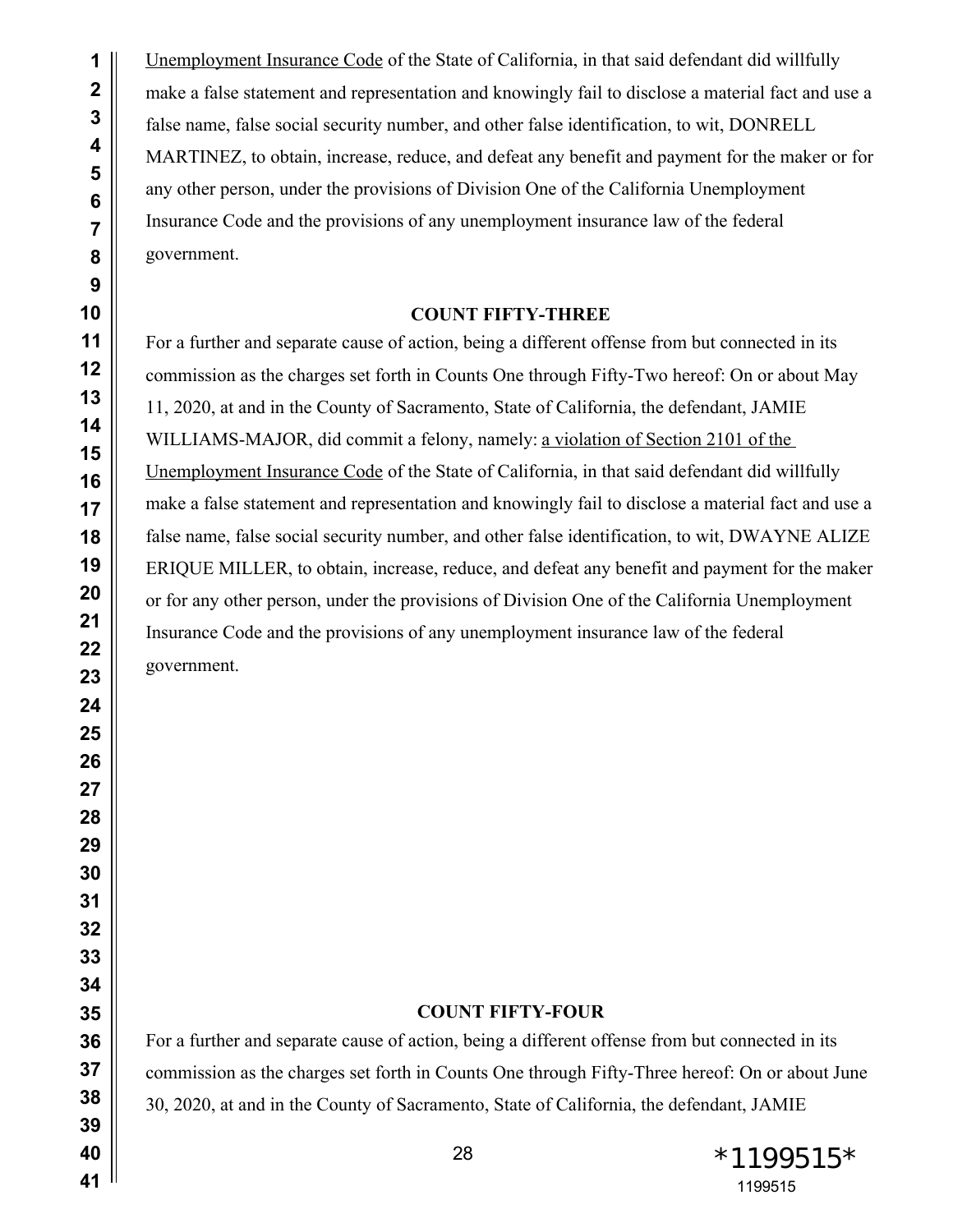WILLIAMS-MAJOR, did commit a felony, namely: a violation of Section 2101 of the Unemployment Insurance Code of the State of California, in that said defendant did willfully make a false statement and representation and knowingly fail to disclose a material fact and use a false name, false social security number, and other false identification, to wit, ELIJAH ORRDOYLE, to obtain, increase, reduce, and defeat any benefit and payment for the maker or for any other person, under the provisions of Division One of the California Unemployment Insurance Code and the provisions of any unemployment insurance law of the federal government.

### **COUNT FIFTY-FIVE**

For a further and separate cause of action, being a different offense from but connected in its commission as the charges set forth in Counts One through Fifty-Four hereof: On or about August 7, 2020, at and in the County of Sacramento, State of California, the defendant, JAMIE WILLIAMS-MAJOR, did commit a felony, namely: a violation of Section 2101 of the Unemployment Insurance Code of the State of California, in that said defendant did willfully make a false statement and representation and knowingly fail to disclose a material fact and use a false name, false social security number, and other false identification, to wit, ELISA CASTELLANOS, to obtain, increase, reduce, and defeat any benefit and payment for the maker or for any other person, under the provisions of Division One of the California Unemployment Insurance Code and the provisions of any unemployment insurance law of the federal government.

# **COUNT FIFTY-SIX**

For a further and separate cause of action, being a different offense from but connected in its commission as the charges set forth in Counts One through Fifty-Five hereof: On or about July 3,

 \*1199515\*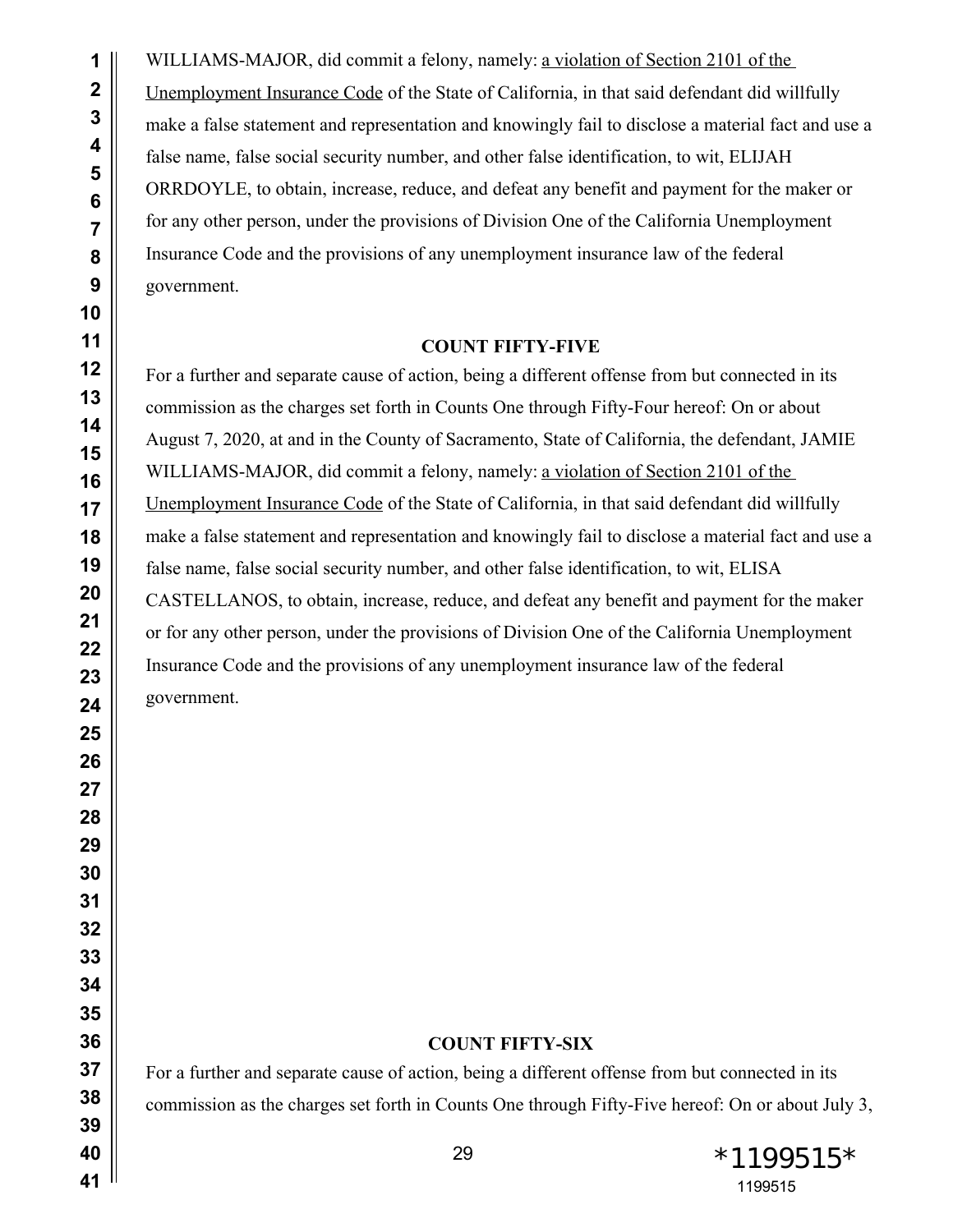2020, at and in the County of Sacramento, State of California, the defendant, JAMIE WILLIAMS-MAJOR, did commit a felony, namely: a violation of Section 2101 of the Unemployment Insurance Code of the State of California, in that said defendant did willfully make a false statement and representation and knowingly fail to disclose a material fact and use a false name, false social security number, and other false identification, to wit, ELO WADLEY, to obtain, increase, reduce, and defeat any benefit and payment for the maker or for any other person, under the provisions of Division One of the California Unemployment Insurance Code and the provisions of any unemployment insurance law of the federal government.

## **COUNT FIFTY-SEVEN**

For a further and separate cause of action, being a different offense from but connected in its commission as the charges set forth in Counts One through Fifty-Six hereof: On or about July 15, 2020, at and in the County of Sacramento, State of California, the defendant, JAMIE WILLIAMS-MAJOR, did commit a felony, namely: a violation of Section 2101 of the Unemployment Insurance Code of the State of California, in that said defendant did willfully make a false statement and representation and knowingly fail to disclose a material fact and use a false name, false social security number, and other false identification, to wit, ELONDRE GREEN, to obtain, increase, reduce, and defeat any benefit and payment for the maker or for any other person, under the provisions of Division One of the California Unemployment Insurance Code and the provisions of any unemployment insurance law of the federal government.

### **COUNT FIFTY-EIGHT**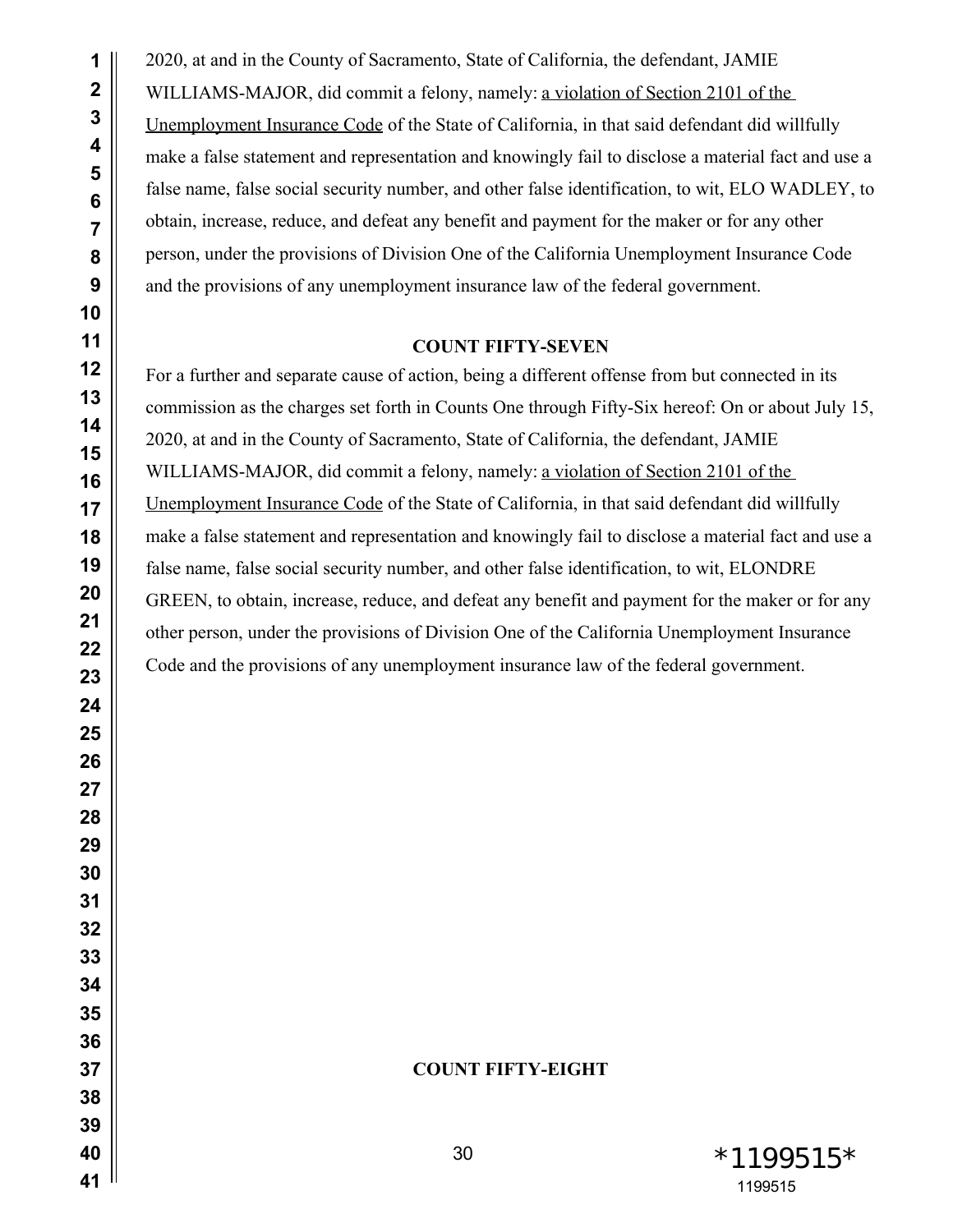For a further and separate cause of action, being a different offense from but connected in its commission as the charges set forth in Counts One through Fifty-Seven hereof: On or about July 10, 2020, at and in the County of Sacramento, State of California, the defendant, JAMIE WILLIAMS-MAJOR, did commit a felony, namely: a violation of Section 2101 of the Unemployment Insurance Code of the State of California, in that said defendant did willfully make a false statement and representation and knowingly fail to disclose a material fact and use a false name, false social security number, and other false identification, to wit, ERIC JOHNSON, to obtain, increase, reduce, and defeat any benefit and payment for the maker or for any other person, under the provisions of Division One of the California Unemployment Insurance Code and the provisions of any unemployment insurance law of the federal government.

## **COUNT FIFTY-NINE**

For a further and separate cause of action, being a different offense from but connected in its commission as the charges set forth in Counts One through Fifty-Eight hereof: On or about July 5, 2020, at and in the County of Sacramento, State of California, the defendant, JAMIE WILLIAMS-MAJOR, did commit a felony, namely: a violation of Section 2101 of the Unemployment Insurance Code of the State of California, in that said defendant did willfully make a false statement and representation and knowingly fail to disclose a material fact and use a false name, false social security number, and other false identification, to wit, EZRA CARTER, to obtain, increase, reduce, and defeat any benefit and payment for the maker or for any other person, under the provisions of Division One of the California Unemployment Insurance Code and the provisions of any unemployment insurance law of the federal government.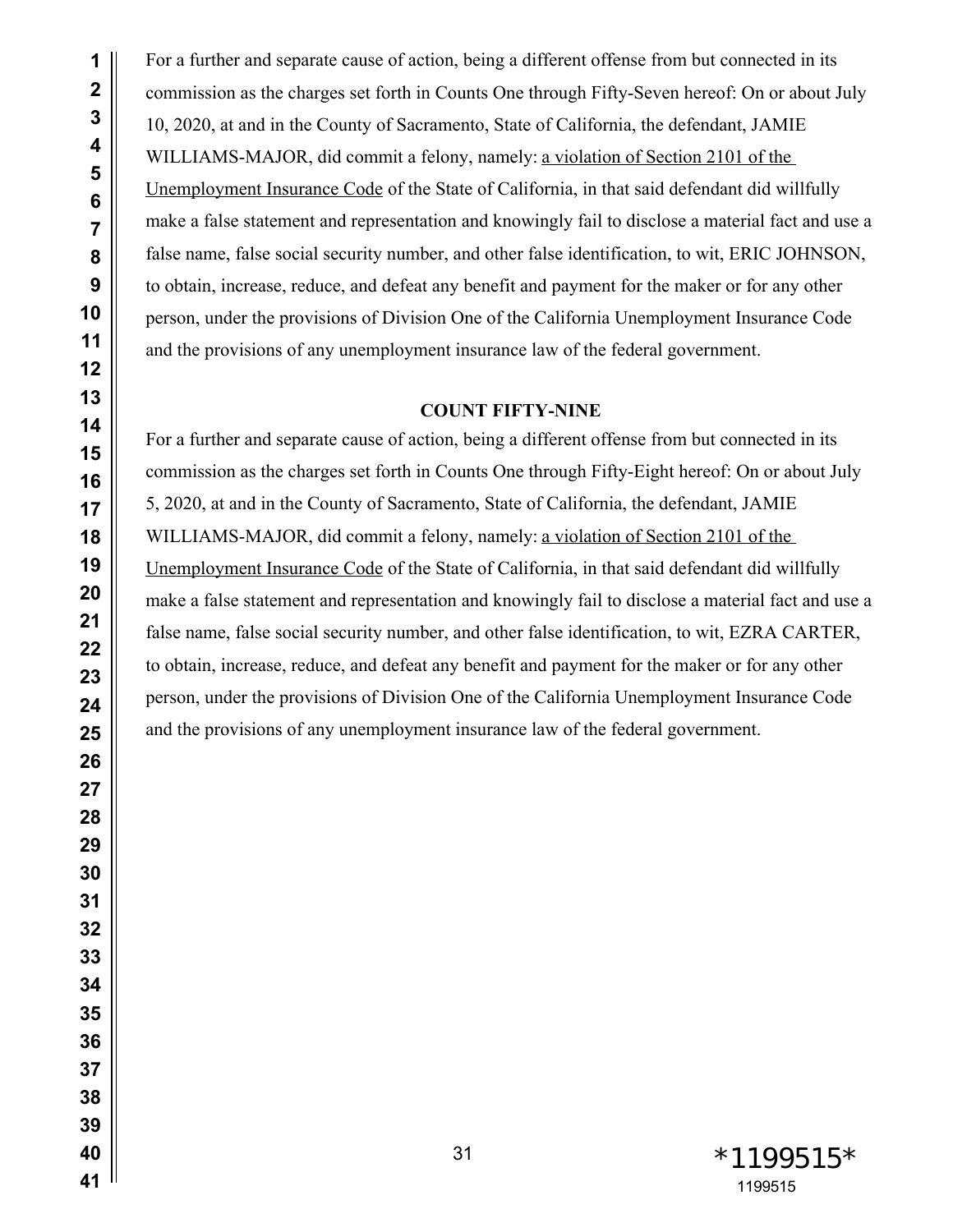# **COUNT SIXTY**

For a further and separate cause of action, being a different offense from but connected in its commission as the charges set forth in Counts One through Fifty-Nine hereof: On or about July 8, 2020, at and in the County of Sacramento, State of California, the defendant, JAMIE WILLIAMS-MAJOR, did commit a felony, namely: a violation of Section 2101 of the Unemployment Insurance Code of the State of California, in that said defendant did willfully make a false statement and representation and knowingly fail to disclose a material fact and use a false name, false social security number, and other false identification, to wit, FANTA BRADLEY AKA FONTA BRADLEY, to obtain, increase, reduce, and defeat any benefit and payment for the maker or for any other person, under the provisions of Division One of the California Unemployment Insurance Code and the provisions of any unemployment insurance law of the federal government.

## **COUNT SIXTY-ONE**

For a further and separate cause of action, being a different offense from but connected in its commission as the charges set forth in Counts One through Sixty hereof: On or about July 23, 2020, at and in the County of Sacramento, State of California, the defendant, JAMIE WILLIAMS-MAJOR, did commit a felony, namely: a violation of Section 2101 of the Unemployment Insurance Code of the State of California, in that said defendant did willfully make a false statement and representation and knowingly fail to disclose a material fact and use a false name, false social security number, and other false identification, to wit, FELICITA APODACA, to obtain, increase, reduce, and defeat any benefit and payment for the maker or for any other person, under the provisions of Division One of the California Unemployment Insurance Code and the provisions of any unemployment insurance law of the federal government.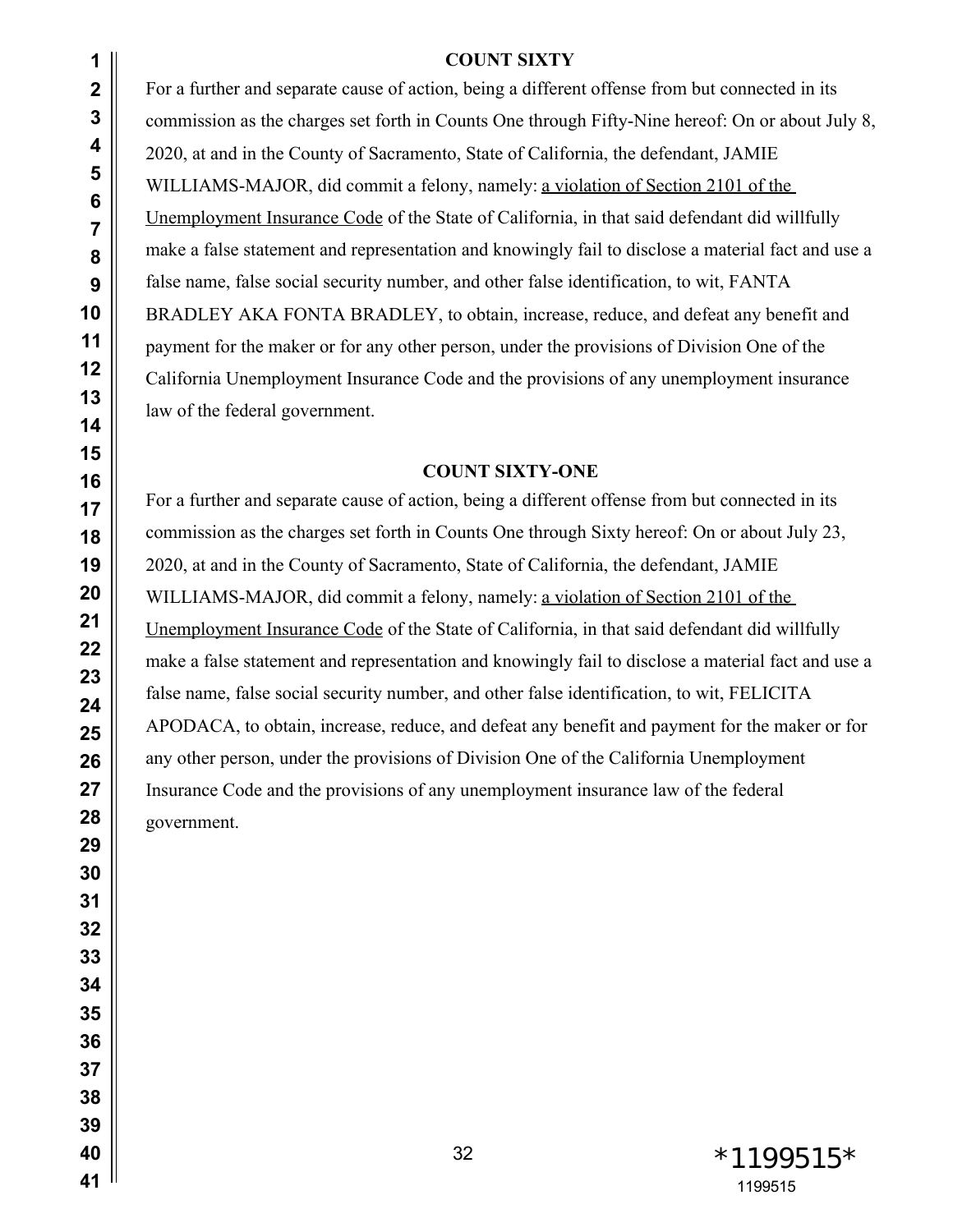#### **COUNT SIXTY-TWO**

For a further and separate cause of action, being a different offense from but connected in its commission as the charges set forth in Counts One through Sixty-One hereof: On or about May 21, 2020, at and in the County of Sacramento, State of California, the defendant, JAMIE WILLIAMS-MAJOR, did commit a felony, namely: a violation of Section 2101 of the Unemployment Insurance Code of the State of California, in that said defendant did willfully make a false statement and representation and knowingly fail to disclose a material fact and use a false name, false social security number, and other false identification, to wit, FRANKIE TAYLOR, to obtain, increase, reduce, and defeat any benefit and payment for the maker or for any other person, under the provisions of Division One of the California Unemployment Insurance Code and the provisions of any unemployment insurance law of the federal government.

### **COUNT SIXTY-THREE**

For a further and separate cause of action, being a different offense from but connected in its commission as the charges set forth in Counts One through Sixty-Two hereof: On or about May 27, 2020, at and in the County of Sacramento, State of California, the defendant, JAMIE WILLIAMS-MAJOR, did commit a felony, namely: a violation of Section 2101 of the Unemployment Insurance Code of the State of California, in that said defendant did willfully make a false statement and representation and knowingly fail to disclose a material fact and use a false name, false social security number, and other false identification, to wit, FREDRICK BROWN, to obtain, increase, reduce, and defeat any benefit and payment for the maker or for any other person, under the provisions of Division One of the California Unemployment Insurance Code and the provisions of any unemployment insurance law of the federal government.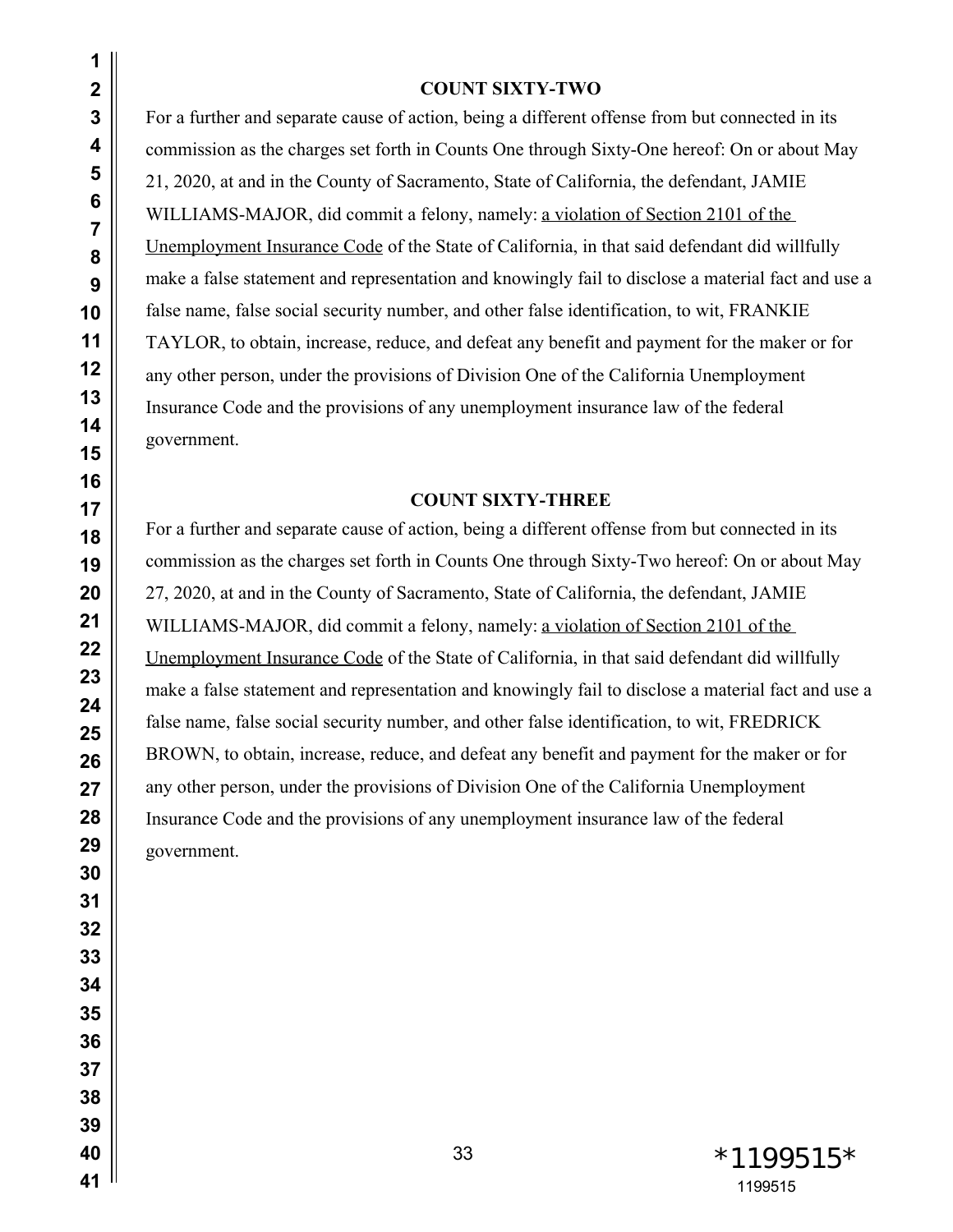#### **COUNT SIXTY-FOUR**

For a further and separate cause of action, being a different offense from but connected in its commission as the charges set forth in Counts One through Sixty-Three hereof: On or about May 27, 2020, at and in the County of Sacramento, State of California, the defendant, JAMIE WILLIAMS-MAJOR, did commit a felony, namely: a violation of Section 2101 of the Unemployment Insurance Code of the State of California, in that said defendant did willfully make a false statement and representation and knowingly fail to disclose a material fact and use a false name, false social security number, and other false identification, to wit, GEORGE LEWIS, to obtain, increase, reduce, and defeat any benefit and payment for the maker or for any other person, under the provisions of Division One of the California Unemployment Insurance Code and the provisions of any unemployment insurance law of the federal government.

### **COUNT SIXTY-FIVE**

For a further and separate cause of action, being a different offense from but connected in its commission as the charges set forth in Counts One through Sixty-Four hereof: On or about August 28, 2020, at and in the County of Sacramento, State of California, the defendant, JAMIE WILLIAMS-MAJOR, did commit a felony, namely: a violation of Section 2101 of the Unemployment Insurance Code of the State of California, in that said defendant did willfully make a false statement and representation and knowingly fail to disclose a material fact and use a false name, false social security number, and other false identification, to wit, GREGORY HARRISON, to obtain, increase, reduce, and defeat any benefit and payment for the maker or for any other person, under the provisions of Division One of the California Unemployment Insurance Code and the provisions of any unemployment insurance law of the federal government.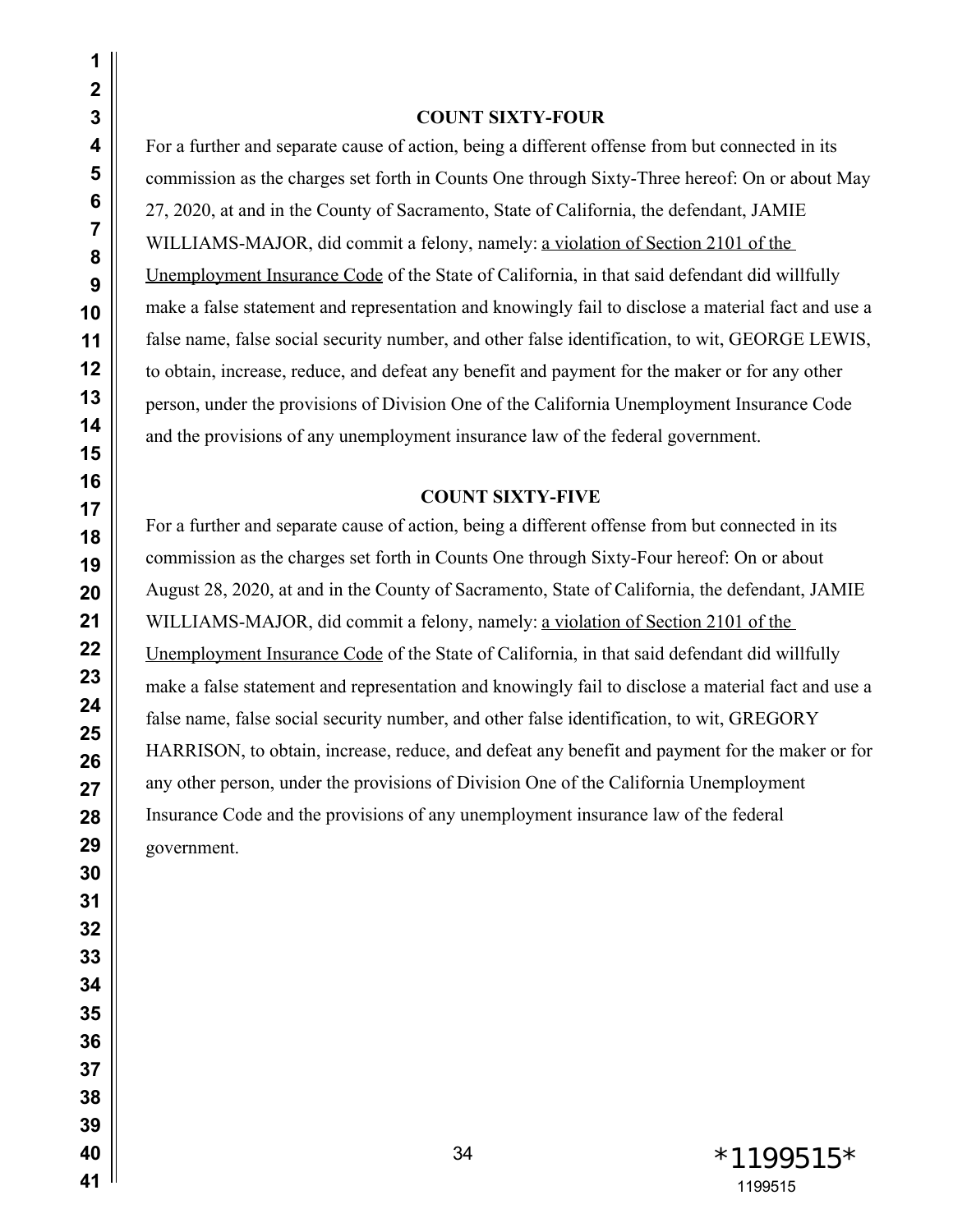#### **COUNT SIXTY-SIX**

For a further and separate cause of action, being a different offense from but connected in its commission as the charges set forth in Counts One through Sixty-Five hereof: On or about August 11, 2020, at and in the County of Sacramento, State of California, the defendant, JAMIE WILLIAMS-MAJOR, did commit a felony, namely: a violation of Section 2101 of the Unemployment Insurance Code of the State of California, in that said defendant did willfully make a false statement and representation and knowingly fail to disclose a material fact and use a false name, false social security number, and other false identification, to wit, IMELDA ENRIQUEZ, to obtain, increase, reduce, and defeat any benefit and payment for the maker or for any other person, under the provisions of Division One of the California Unemployment Insurance Code and the provisions of any unemployment insurance law of the federal government.

## **COUNT SIXTY-SEVEN**

For a further and separate cause of action, being a different offense from but connected in its commission as the charges set forth in Counts One through Sixty-Six hereof: On or about June 19, 2020, at and in the County of Sacramento, State of California, the defendant, JAMIE WILLIAMS-MAJOR, did commit a felony, namely: a violation of Section 2101 of the Unemployment Insurance Code of the State of California, in that said defendant did willfully make a false statement and representation and knowingly fail to disclose a material fact and use a false name, false social security number, and other false identification, to wit, ISABELLE KNOWLES, to obtain, increase, reduce, and defeat any benefit and payment for the maker or for any other person, under the provisions of Division One of the California Unemployment Insurance Code and the provisions of any unemployment insurance law of the federal government.

> \*1199515\*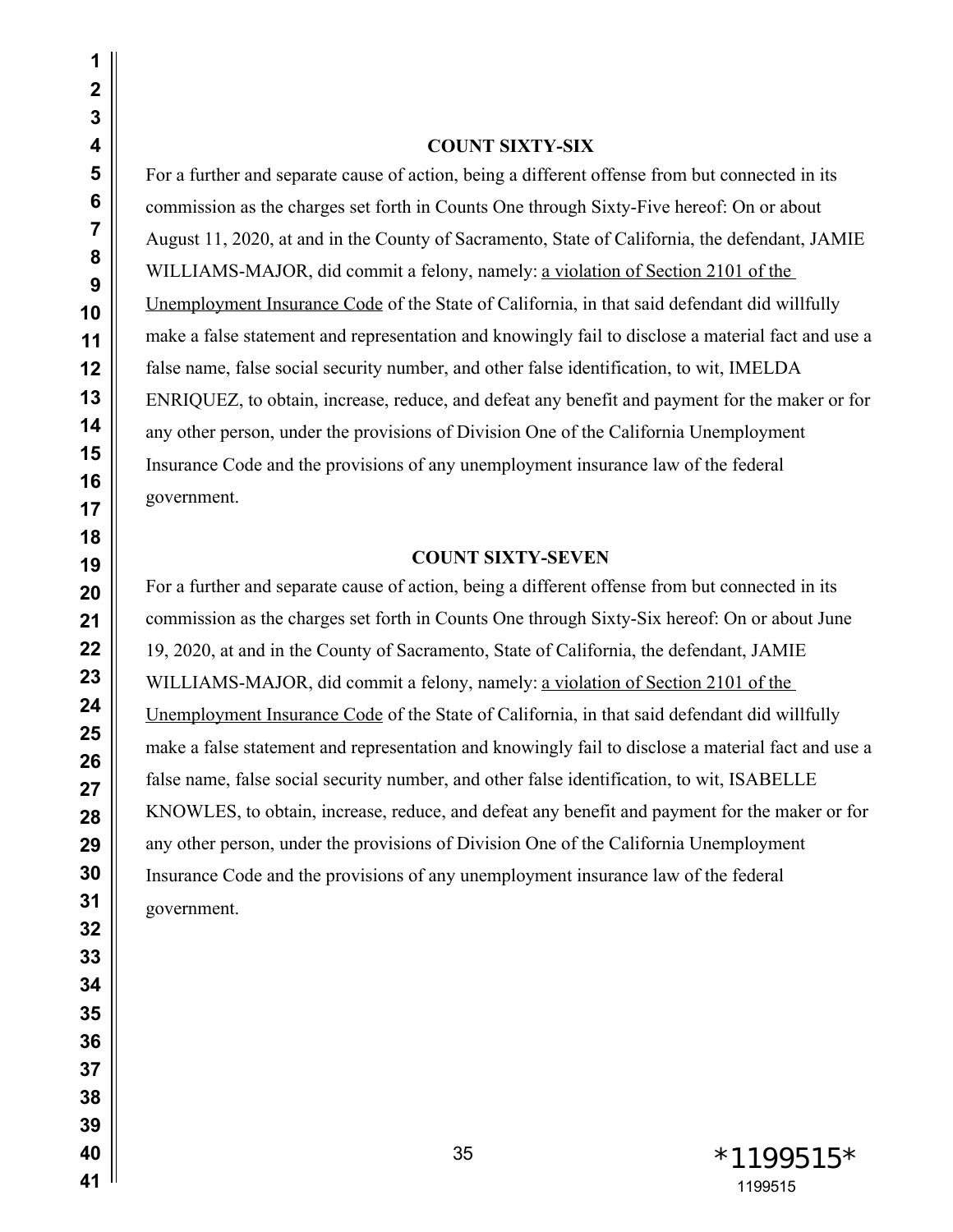#### **COUNT SIXTY-EIGHT**

For a further and separate cause of action, being a different offense from but connected in its commission as the charges set forth in Counts One through Sixty-Seven hereof: On or about July 25, 2020, at and in the County of Sacramento, State of California, the defendant, JAMIE WILLIAMS-MAJOR, did commit a felony, namely: a violation of Section 2101 of the Unemployment Insurance Code of the State of California, in that said defendant did willfully make a false statement and representation and knowingly fail to disclose a material fact and use a false name, false social security number, and other false identification, to wit, ISIAH MONTAIE JR, to obtain, increase, reduce, and defeat any benefit and payment for the maker or for any other person, under the provisions of Division One of the California Unemployment Insurance Code and the provisions of any unemployment insurance law of the federal government.

#### **COUNT SIXTY-NINE**

For a further and separate cause of action, being a different offense from but connected in its commission as the charges set forth in Counts One through Sixty-Eight hereof: On or about June 14, 2020, at and in the County of Sacramento, State of California, the defendant, JAMIE WILLIAMS-MAJOR, did commit a felony, namely: a violation of Section 2101 of the Unemployment Insurance Code of the State of California, in that said defendant did willfully make a false statement and representation and knowingly fail to disclose a material fact and use a false name, false social security number, and other false identification, to wit, IZEYAH POSEY, to obtain, increase, reduce, and defeat any benefit and payment for the maker or for any other person, under the provisions of Division One of the California Unemployment Insurance Code and the provisions of any unemployment insurance law of the federal government.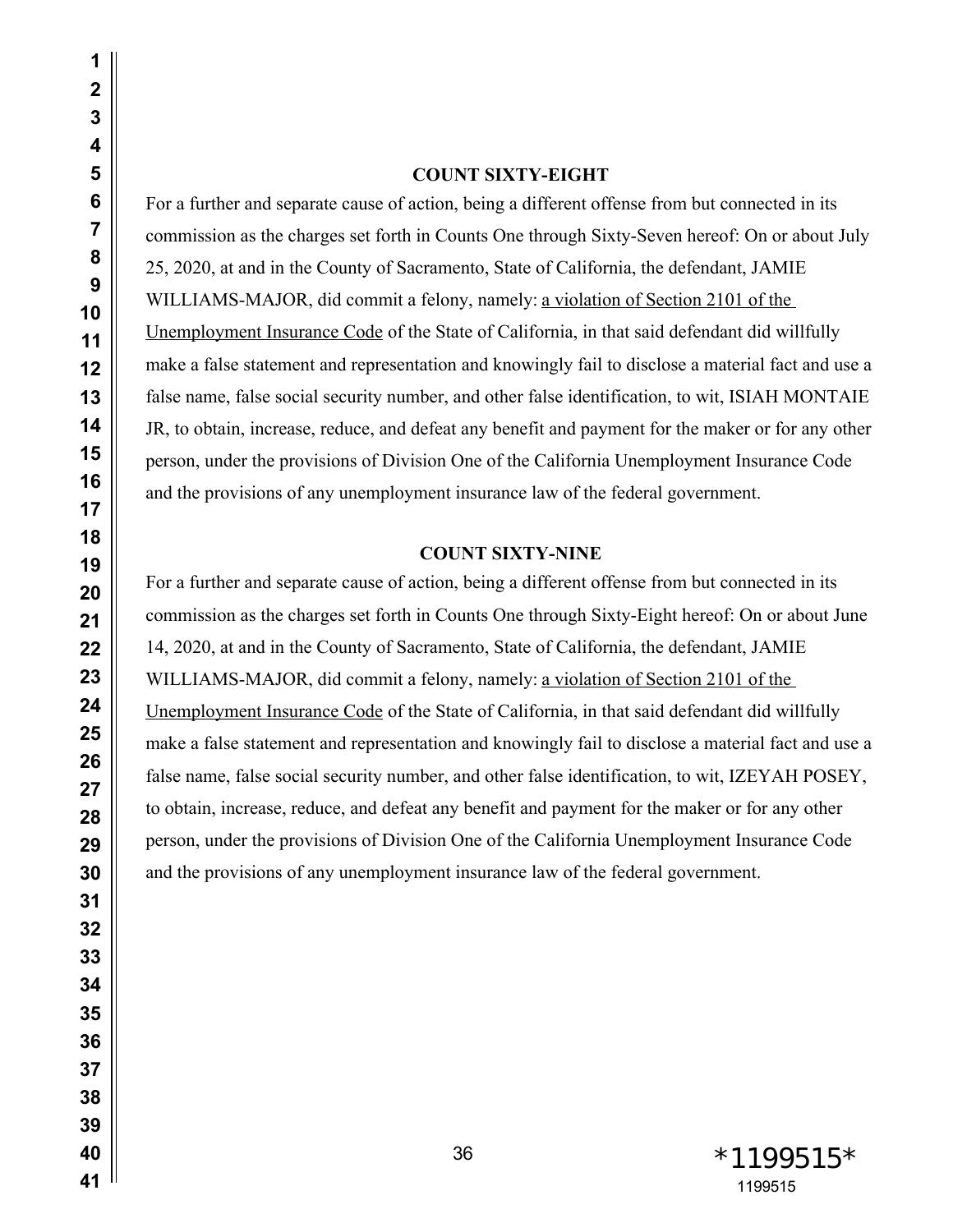#### **COUNT SEVENTY**

For a further and separate cause of action, being a different offense from but connected in its commission as the charges set forth in Counts One through Sixty-Nine hereof: On or about June 2, 2020, at and in the County of Sacramento, State of California, the defendant, JAMIE WILLIAMS-MAJOR, did commit a felony, namely: a violation of Section 2101 of the Unemployment Insurance Code of the State of California, in that said defendant did willfully make a false statement and representation and knowingly fail to disclose a material fact and use a false name, false social security number, and other false identification, to wit, JACQUELINE HAYDEN, to obtain, increase, reduce, and defeat any benefit and payment for the maker or for any other person, under the provisions of Division One of the California Unemployment Insurance Code and the provisions of any unemployment insurance law of the federal government.

#### **COUNT SEVENTY-ONE**

For a further and separate cause of action, being a different offense from but connected in its commission as the charges set forth in Counts One through Seventy hereof: On or about May 17, 2020, at and in the County of Sacramento, State of California, the defendant, JAMIE WILLIAMS-MAJOR, did commit a felony, namely: a violation of Section 2101 of the Unemployment Insurance Code of the State of California, in that said defendant did willfully make a false statement and representation and knowingly fail to disclose a material fact and use a false name, false social security number, and other false identification, to wit, JADON HARRELL, to obtain, increase, reduce, and defeat any benefit and payment for the maker or for any other person, under the provisions of Division One of the California Unemployment Insurance Code and the provisions of any unemployment insurance law of the federal government.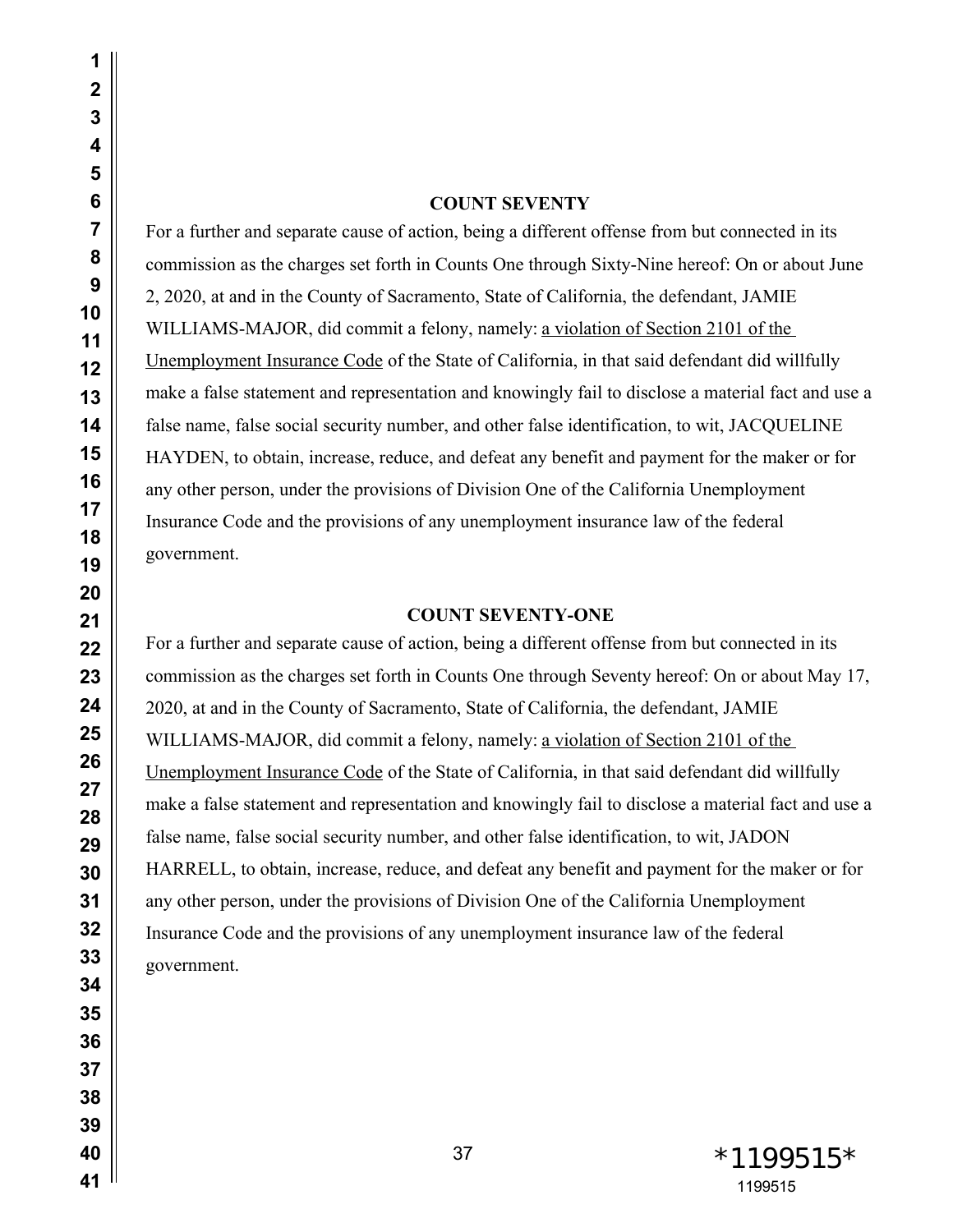# **COUNT SEVENTY-TWO**

For a further and separate cause of action, being a different offense from but connected in its commission as the charges set forth in Counts One through Seventy-One hereof: On or about June 18, 2020, at and in the County of Sacramento, State of California, the defendant, JAMIE WILLIAMS-MAJOR, did commit a felony, namely: a violation of Section 2101 of the Unemployment Insurance Code of the State of California, in that said defendant did willfully make a false statement and representation and knowingly fail to disclose a material fact and use a false name, false social security number, and other false identification, to wit, JAIVON LASHON MULL, to obtain, increase, reduce, and defeat any benefit and payment for the maker or for any other person, under the provisions of Division One of the California Unemployment Insurance Code and the provisions of any unemployment insurance law of the federal government.

# **COUNT SEVENTY-THREE**

For a further and separate cause of action, being a different offense from but connected in its commission as the charges set forth in Counts One through Seventy-Two hereof: On or about July 11, 2020, at and in the County of Sacramento, State of California, the defendant, JAMIE WILLIAMS-MAJOR, did commit a felony, namely: a violation of Section 2101 of the Unemployment Insurance Code of the State of California, in that said defendant did willfully make a false statement and representation and knowingly fail to disclose a material fact and use a false name, false social security number, and other false identification, to wit, JAKOB JOHNS, to obtain, increase, reduce, and defeat any benefit and payment for the maker or for any other person, under the provisions of Division One of the California Unemployment Insurance Code and the provisions of any unemployment insurance law of the federal government.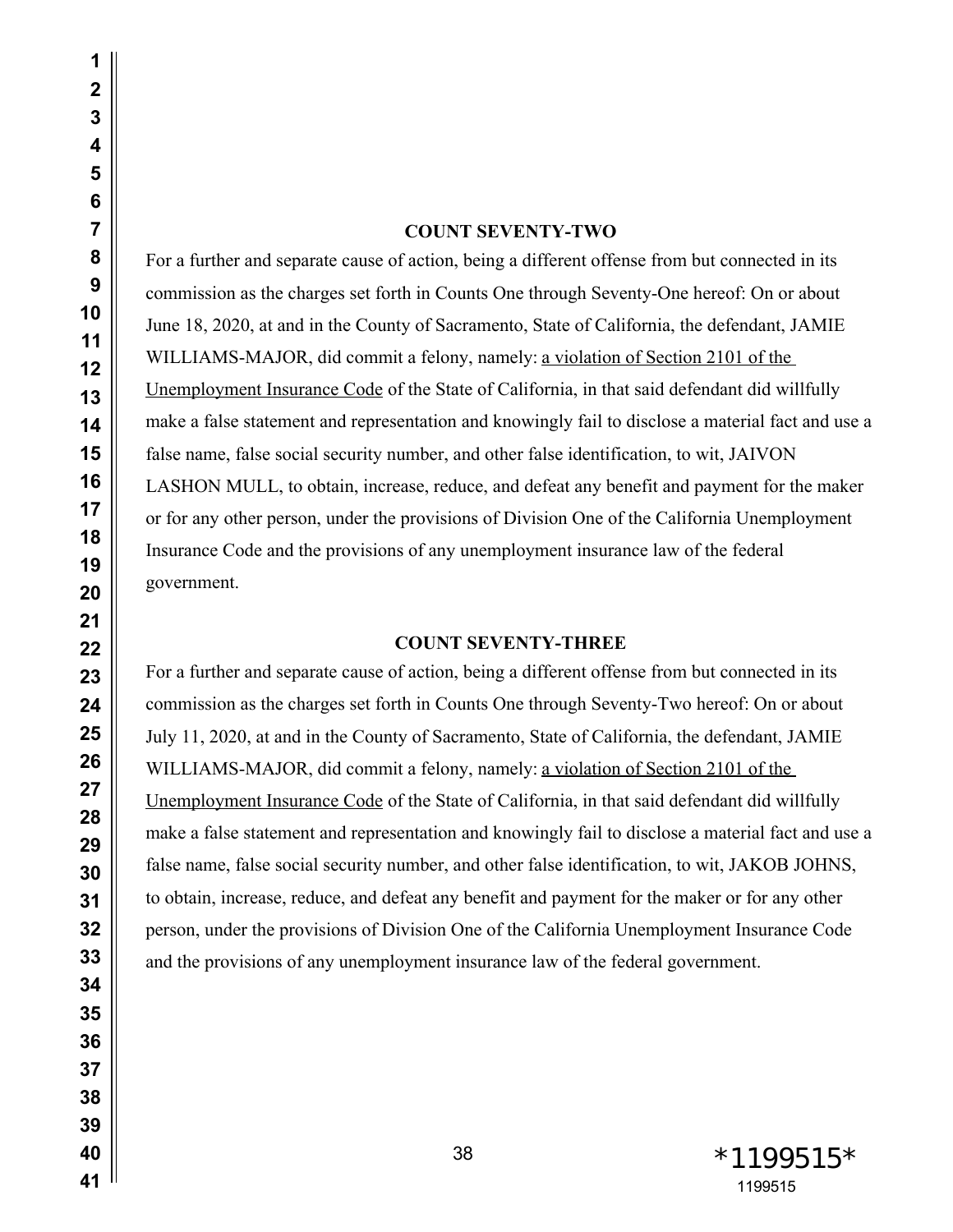#### **COUNT SEVENTY-FOUR**

For a further and separate cause of action, being a different offense from but connected in its commission as the charges set forth in Counts One through Seventy-Three hereof: On or about August 25, 2020, at and in the County of Sacramento, State of California, the defendant, JAMIE WILLIAMS-MAJOR, did commit a felony, namely: a violation of Section 2101 of the Unemployment Insurance Code of the State of California, in that said defendant did willfully make a false statement and representation and knowingly fail to disclose a material fact and use a false name, false social security number, and other false identification, to wit, JAMES BRADY, to obtain, increase, reduce, and defeat any benefit and payment for the maker or for any other person, under the provisions of Division One of the California Unemployment Insurance Code and the provisions of any unemployment insurance law of the federal government.

#### **COUNT SEVENTY-FIVE**

For a further and separate cause of action, being a different offense from but connected in its commission as the charges set forth in Counts One through Seventy-Four hereof: On or about May 13, 2020, at and in the County of Sacramento, State of California, the defendant, JAMIE WILLIAMS-MAJOR, did commit a felony, namely: a violation of Section 2101 of the Unemployment Insurance Code of the State of California, in that said defendant did willfully make a false statement and representation and knowingly fail to disclose a material fact and use a false name, false social security number, and other false identification, to wit, JAMES WILLIAMS, to obtain, increase, reduce, and defeat any benefit and payment for the maker or for any other person, under the provisions of Division One of the California Unemployment Insurance Code and the provisions of any unemployment insurance law of the federal government.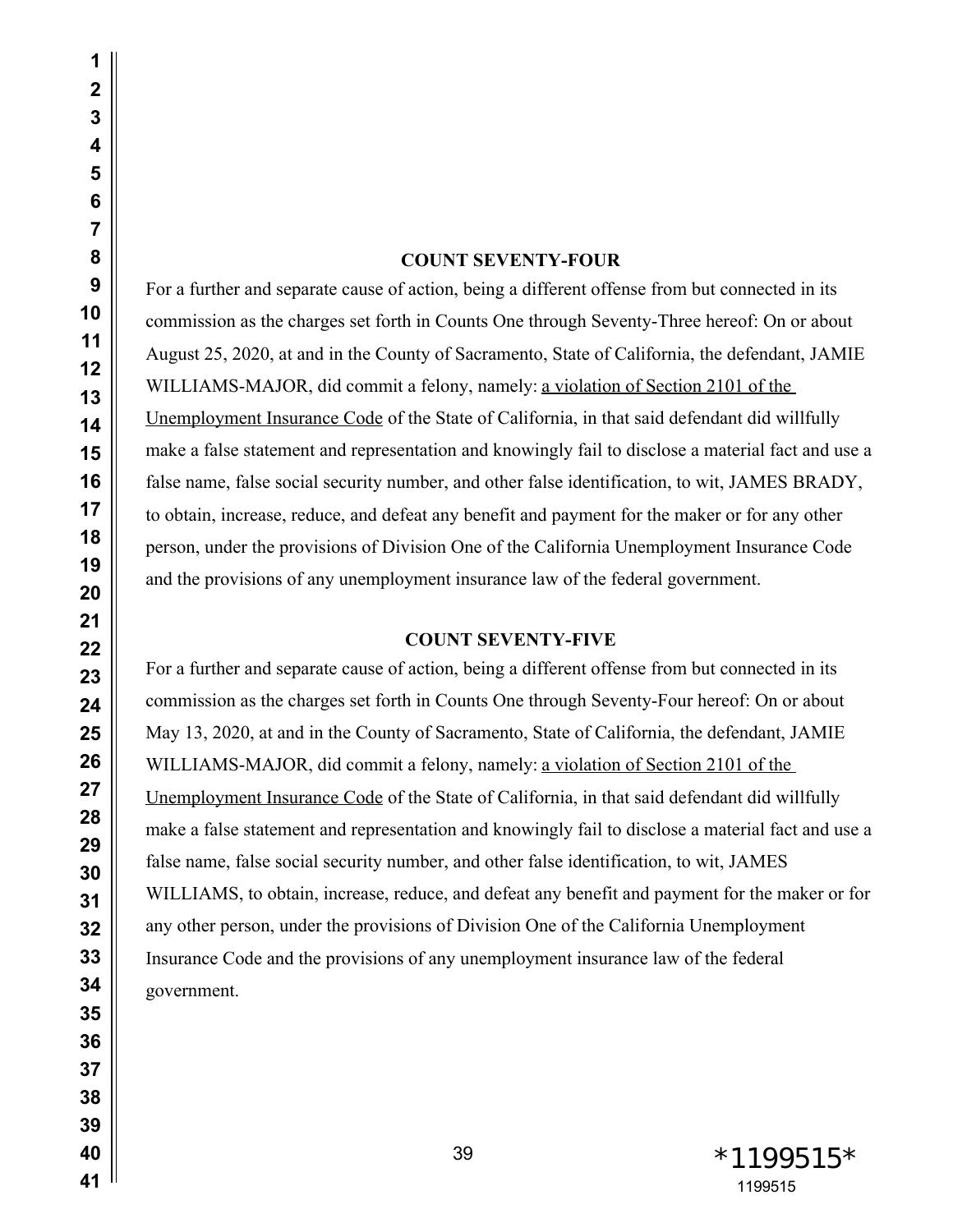| $\overline{\mathbf{c}}$ |                               |
|-------------------------|-------------------------------|
| 3                       |                               |
| 4                       |                               |
| 5                       |                               |
| 6                       |                               |
| $\overline{7}$          |                               |
| 8                       |                               |
| 9                       |                               |
| 10                      | For a further and separat     |
| 11                      | commission as the charg       |
| 12                      | May 28, 2020, at and in       |
| 13                      | WILLIAMS-MAJOR, d             |
| 14                      |                               |
| 15                      | <b>Unemployment Insurance</b> |
| 16                      | make a false statement a      |
| 17                      | false name, false social s    |
| 18                      | to obtain, increase, reduc    |
| 19                      | person, under the provisi     |
| 20                      | and the provisions of any     |
| 21                      |                               |
| 22<br>23                |                               |
| 24                      | For a further and separat     |
| 25                      | commission as the charge      |
| 26                      | 21, 2020, at and in the C     |
| 27                      |                               |
| 28                      | WILLIAMS-MAJOR, d             |
| 29                      | <b>Unemployment Insurance</b> |
| 30                      | make a false statement a      |
| 31                      | false name, false social s    |
| 32                      | to obtain, increase, reduc    |
| 33                      | person, under the provisi     |
| 34                      | and the provisions of any     |
| 35                      |                               |
| 36                      |                               |
| 37                      |                               |
| 38                      |                               |
| 39                      |                               |
| 40                      |                               |
| 41                      |                               |
|                         |                               |

# **COUNT SEVENTY-SIX**

te cause of action, being a different offense from but connected in its ges set forth in Counts One through Seventy-Five hereof: On or about the County of Sacramento, State of California, the defendant, JAMIE id commit a felony, namely: <u>a violation of Section 2101 of the</u> e Code of the State of California, in that said defendant did willfully nd representation and knowingly fail to disclose a material fact and use a security number, and other false identification, to wit, JAMIE LUCERO, the ce, and defeat any benefit and payment for the maker or for any other ions of Division One of the California Unemployment Insurance Code y unemployment insurance law of the federal government.

## **COUNT SEVENTY-SEVEN**

te cause of action, being a different offense from but connected in its ces set forth in Counts One through Seventy-Six hereof: On or about June <sup>2</sup> county of Sacramento, State of California, the defendant, JAMIE id commit a felony, namely: a violation of Section 2101 of the e Code of the State of California, in that said defendant did willfully nd representation and knowingly fail to disclose a material fact and use a security number, and other false identification, to wit, JAMISHA STITH, the obtained any benefit and payment for the maker or for any other ions of Division One of the California Unemployment Insurance Code y unemployment insurance law of the federal government.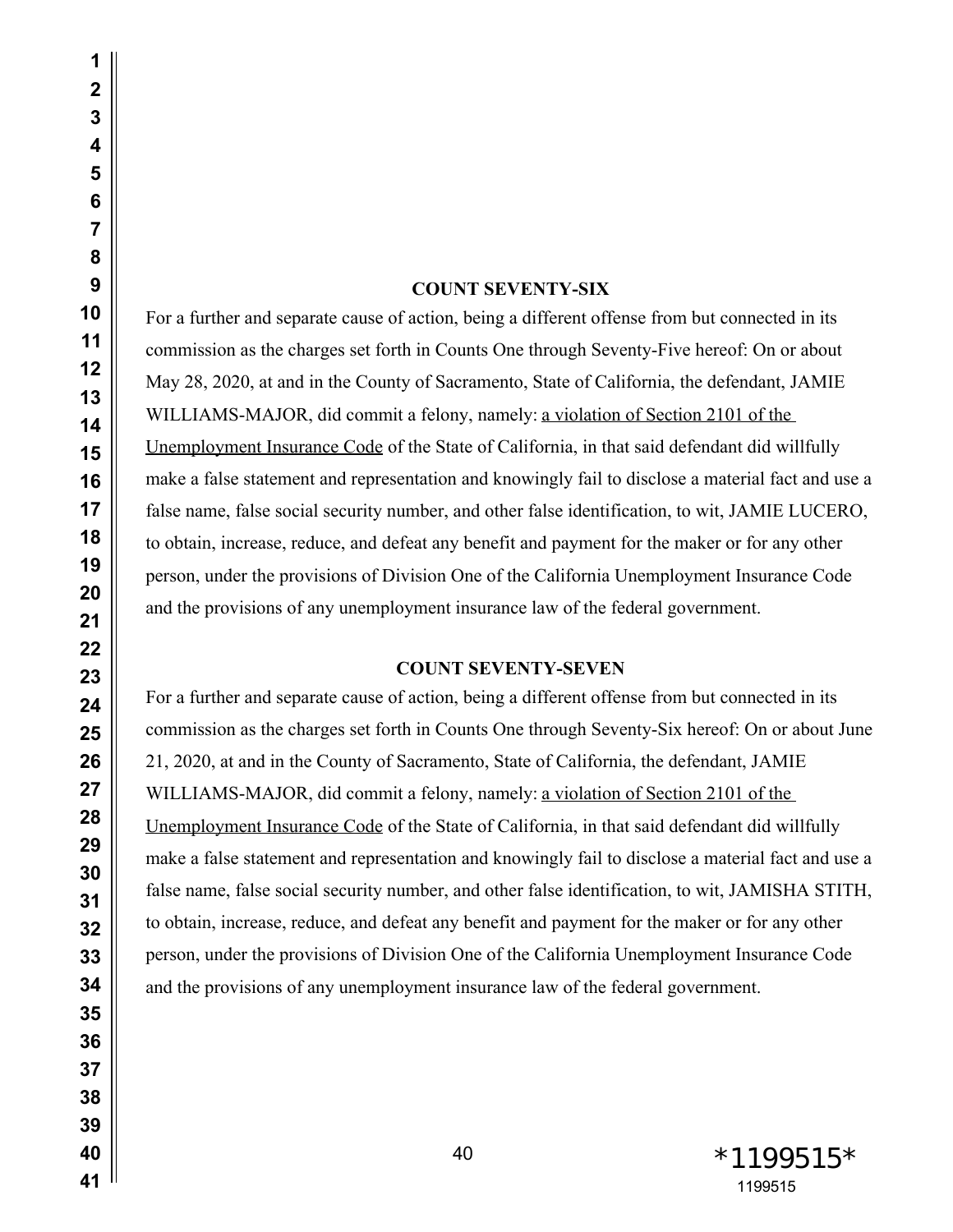# **COUNT SEVENTY-EIGHT**

For a further and separate cause of action, being a different offense from but connected in its commission as the charges set forth in Counts One through Seventy-Seven hereof: On or about June 21, 2020, at and in the County of Sacramento, State of California, the defendant, JAMIE WILLIAMS-MAJOR, did commit a felony, namely: a violation of Section 2101 of the Unemployment Insurance Code of the State of California, in that said defendant did willfully make a false statement and representation and knowingly fail to disclose a material fact and use a false name, false social security number, and other false identification, to wit, JANA LEE, to obtain, increase, reduce, and defeat any benefit and payment for the maker or for any other person, under the provisions of Division One of the California Unemployment Insurance Code and the provisions of any unemployment insurance law of the federal government.

## **COUNT SEVENTY-NINE**

For a further and separate cause of action, being a different offense from but connected in its commission as the charges set forth in Counts One through Seventy-Eight hereof: On or about July 9, 2020, at and in the County of Sacramento, State of California, the defendant, JAMIE WILLIAMS-MAJOR, did commit a felony, namely: a violation of Section 2101 of the Unemployment Insurance Code of the State of California, in that said defendant did willfully make a false statement and representation and knowingly fail to disclose a material fact and use a false name, false social security number, and other false identification, to wit, JARED BROWN, to obtain, increase, reduce, and defeat any benefit and payment for the maker or for any other person, under the provisions of Division One of the California Unemployment Insurance Code and the provisions of any unemployment insurance law of the federal government.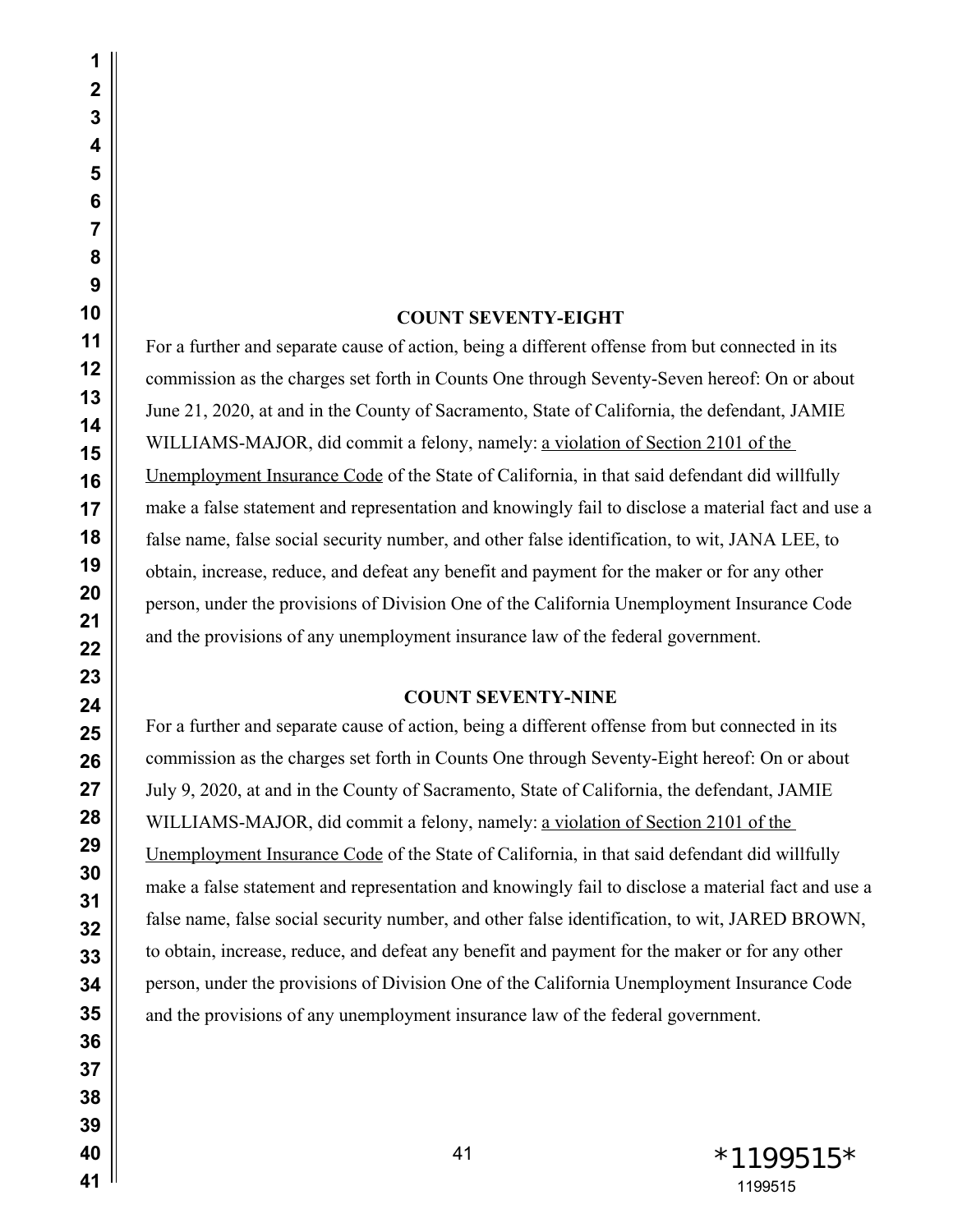#### **COUNT EIGHTY**

For a further and separate cause of action, being a different offense from but connected in its commission as the charges set forth in Counts One through Seventy-Nine hereof: On or about June 23, 2020, at and in the County of Sacramento, State of California, the defendant, JAMIE WILLIAMS-MAJOR, did commit a felony, namely: a violation of Section 2101 of the Unemployment Insurance Code of the State of California, in that said defendant did willfully make a false statement and representation and knowingly fail to disclose a material fact and use a false name, false social security number, and other false identification, to wit, JARRELLE DIAMOND, to obtain, increase, reduce, and defeat any benefit and payment for the maker or for any other person, under the provisions of Division One of the California Unemployment Insurance Code and the provisions of any unemployment insurance law of the federal government.

#### **COUNT EIGHTY-ONE**

For a further and separate cause of action, being a different offense from but connected in its commission as the charges set forth in Counts One through Eighty hereof: On or about May 28, 2020, at and in the County of Sacramento, State of California, the defendant, JAMIE WILLIAMS-MAJOR, did commit a felony, namely: a violation of Section 2101 of the Unemployment Insurance Code of the State of California, in that said defendant did willfully make a false statement and representation and knowingly fail to disclose a material fact and use a false name, false social security number, and other false identification, to wit, JASESN FRIERSON, to obtain, increase, reduce, and defeat any benefit and payment for the maker or for any other person, under the provisions of Division One of the California Unemployment Insurance Code and the provisions of any unemployment insurance law of the federal government.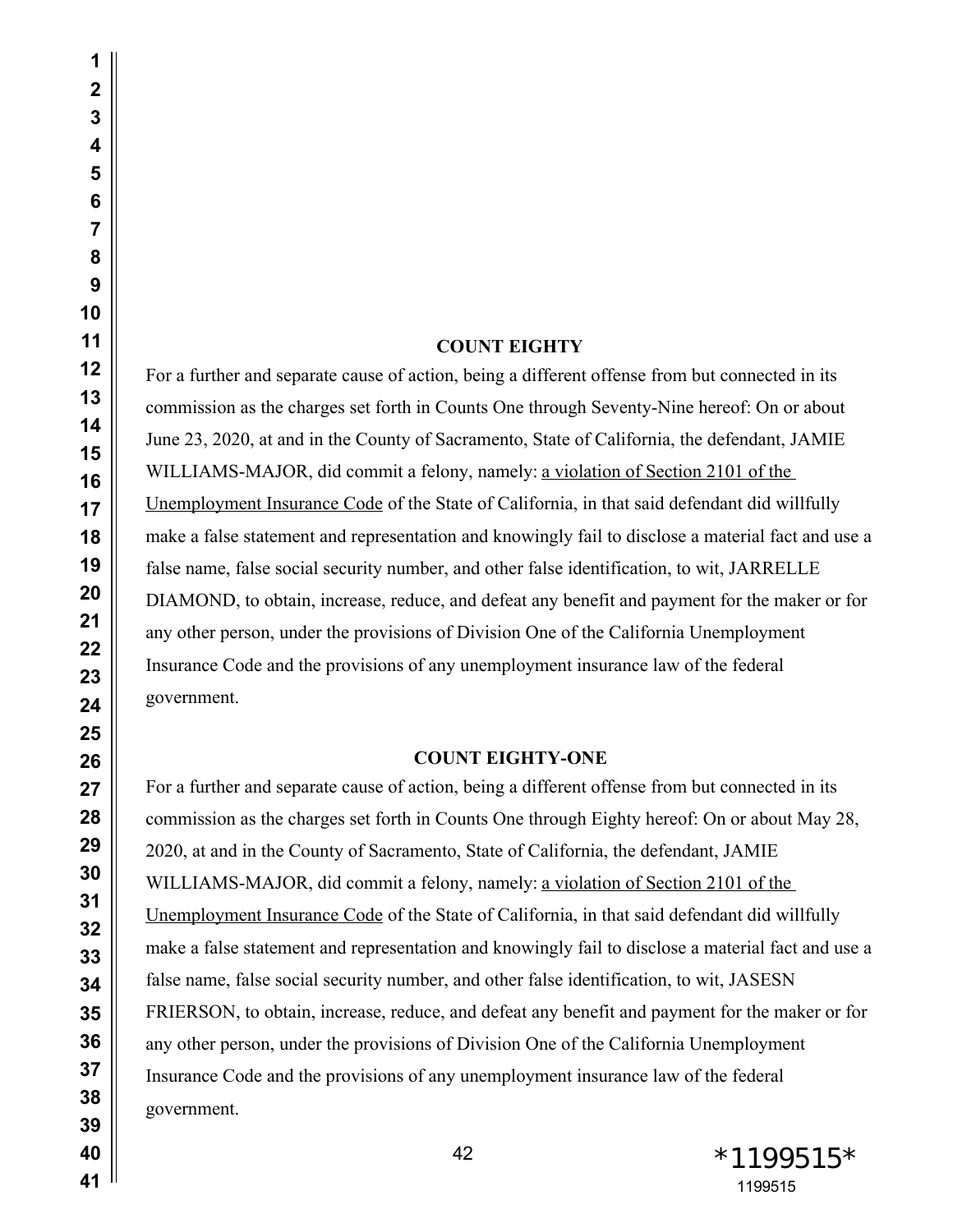# **COUNT EIGHTY-TWO**

For a further and separate cause of action, being a different offense from but connected in its commission as the charges set forth in Counts One through Eighty-One hereof: On or about June 19, 2020, at and in the County of Sacramento, State of California, the defendant, JAMIE WILLIAMS-MAJOR, did commit a felony, namely: a violation of Section 2101 of the Unemployment Insurance Code of the State of California, in that said defendant did willfully make a false statement and representation and knowingly fail to disclose a material fact and use a false name, false social security number, and other false identification, to wit, JASMINE GRANT, to obtain, increase, reduce, and defeat any benefit and payment for the maker or for any other person, under the provisions of Division One of the California Unemployment Insurance Code and the provisions of any unemployment insurance law of the federal government.

# **COUNT EIGHTY-THREE**

For a further and separate cause of action, being a different offense from but connected in its commission as the charges set forth in Counts One through Eighty-Two hereof: On or about June 1, 2020, at and in the County of Sacramento, State of California, the defendant, JAMIE WILLIAMS-MAJOR, did commit a felony, namely: a violation of Section 2101 of the Unemployment Insurance Code of the State of California, in that said defendant did willfully make a false statement and representation and knowingly fail to disclose a material fact and use a false name, false social security number, and other false identification, to wit, JAZMINE GONZALEZ, to obtain, increase, reduce, and defeat any benefit and payment for the maker or for any other person, under the provisions of Division One of the California Unemployment Insurance Code and the provisions of any unemployment insurance law of the federal government.

43 \*1199515 \*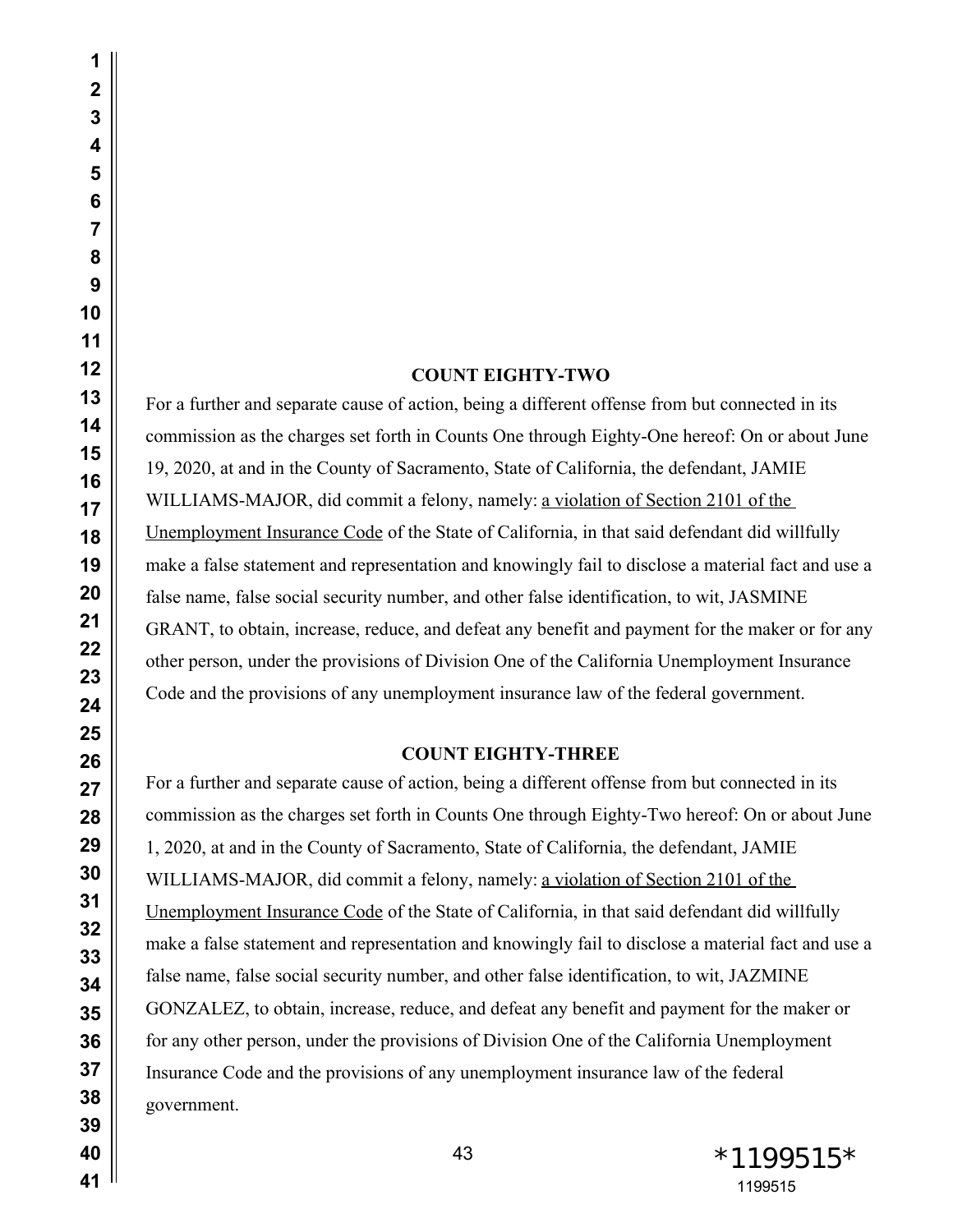# **COUNT EIGHTY-FOUR**

For a further and separate cause of action, being a different offense from but connected in its commission as the charges set forth in Counts One through Eighty-Three hereof: On or about June 8, 2020, at and in the County of Sacramento, State of California, the defendant, JAMIE WILLIAMS-MAJOR, did commit a felony, namely: a violation of Section 2101 of the Unemployment Insurance Code of the State of California, in that said defendant did willfully make a false statement and representation and knowingly fail to disclose a material fact and use a false name, false social security number, and other false identification, to wit, JAZZINIQUE MORGAN, to obtain, increase, reduce, and defeat any benefit and payment for the maker or for any other person, under the provisions of Division One of the California Unemployment Insurance Code and the provisions of any unemployment insurance law of the federal government.

## **COUNT EIGHTY-FIVE**

For a further and separate cause of action, being a different offense from but connected in its commission as the charges set forth in Counts One through Eighty-Four hereof: On or about August 31, 2020, at and in the County of Sacramento, State of California, the defendant, JAMIE WILLIAMS-MAJOR, did commit a felony, namely: a violation of Section 2101 of the Unemployment Insurance Code of the State of California, in that said defendant did willfully make a false statement and representation and knowingly fail to disclose a material fact and use a false name, false social security number, and other false identification, to wit, JEAN COOK, to obtain, increase, reduce, and defeat any benefit and payment for the maker or for any other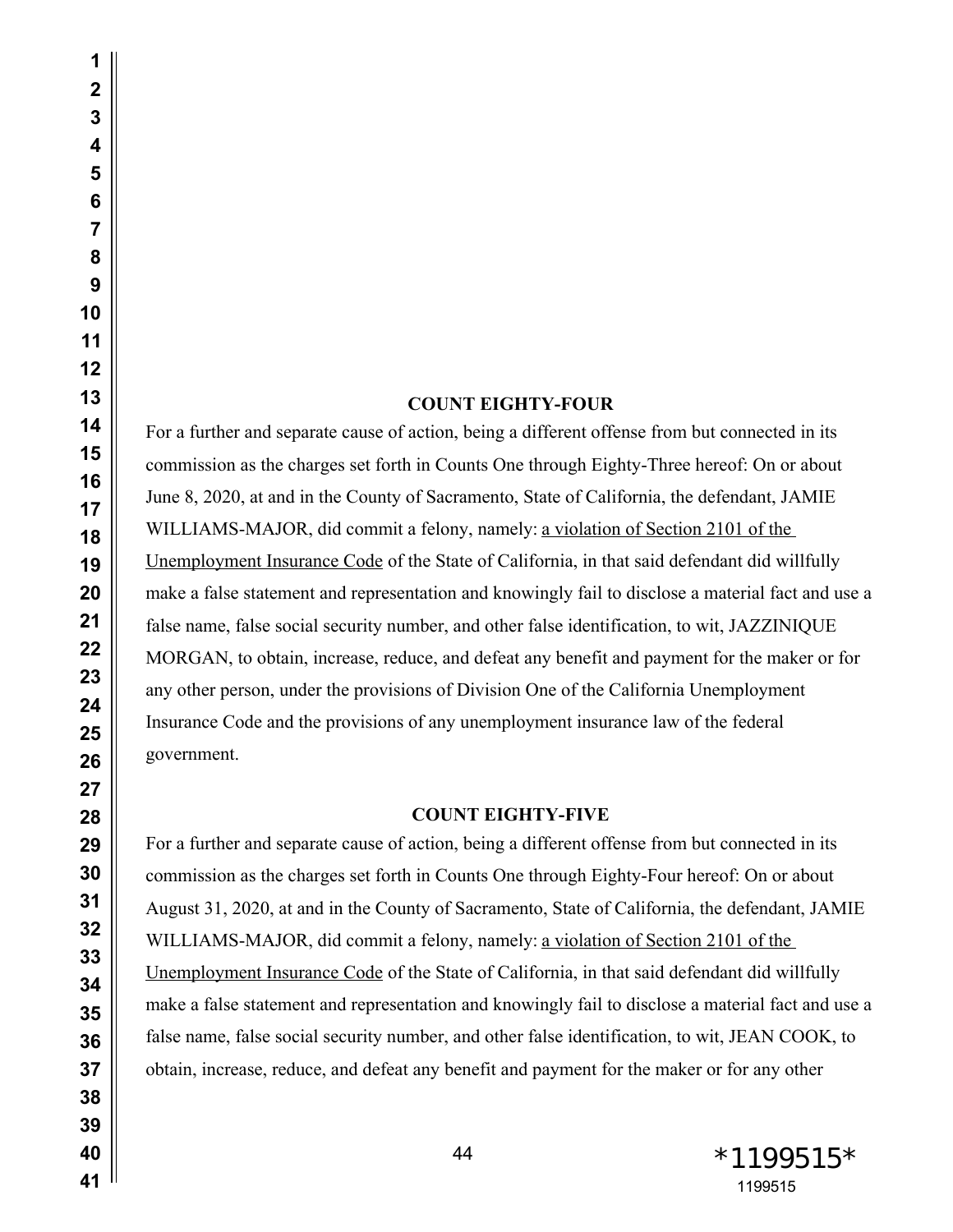person, under the provisions of Division One of the California Unemployment Insurance Code and the provisions of any unemployment insurance law of the federal government.

## **COUNT EIGHTY-SIX**

For a further and separate cause of action, being a different offense from but connected in its commission as the charges set forth in Counts One through Eighty-Five hereof: On or about July 2, 2020, at and in the County of Sacramento, State of California, the defendant, JAMIE WILLIAMS-MAJOR, did commit a felony, namely: a violation of Section 2101 of the Unemployment Insurance Code of the State of California, in that said defendant did willfully make a false statement and representation and knowingly fail to disclose a material fact and use a false name, false social security number, and other false identification, to wit, JEFFREY HAMLER, to obtain, increase, reduce, and defeat any benefit and payment for the maker or for any other person, under the provisions of Division One of the California Unemployment Insurance Code and the provisions of any unemployment insurance law of the federal government.

## **COUNT EIGHTY-SEVEN**

For a further and separate cause of action, being a different offense from but connected in its commission as the charges set forth in Counts One through Eighty-Six hereof: On or about April 8, 2021, at and in the County of Sacramento, State of California, the defendant, JAMIE WILLIAMS-MAJOR, did commit a felony, namely: a violation of Section 2101 of the Unemployment Insurance Code of the State of California, in that said defendant did willfully make a false statement and representation and knowingly fail to disclose a material fact and use a false name, false social security number, and other false identification, to wit, JERLISHA WEST,

45 \*1199515\*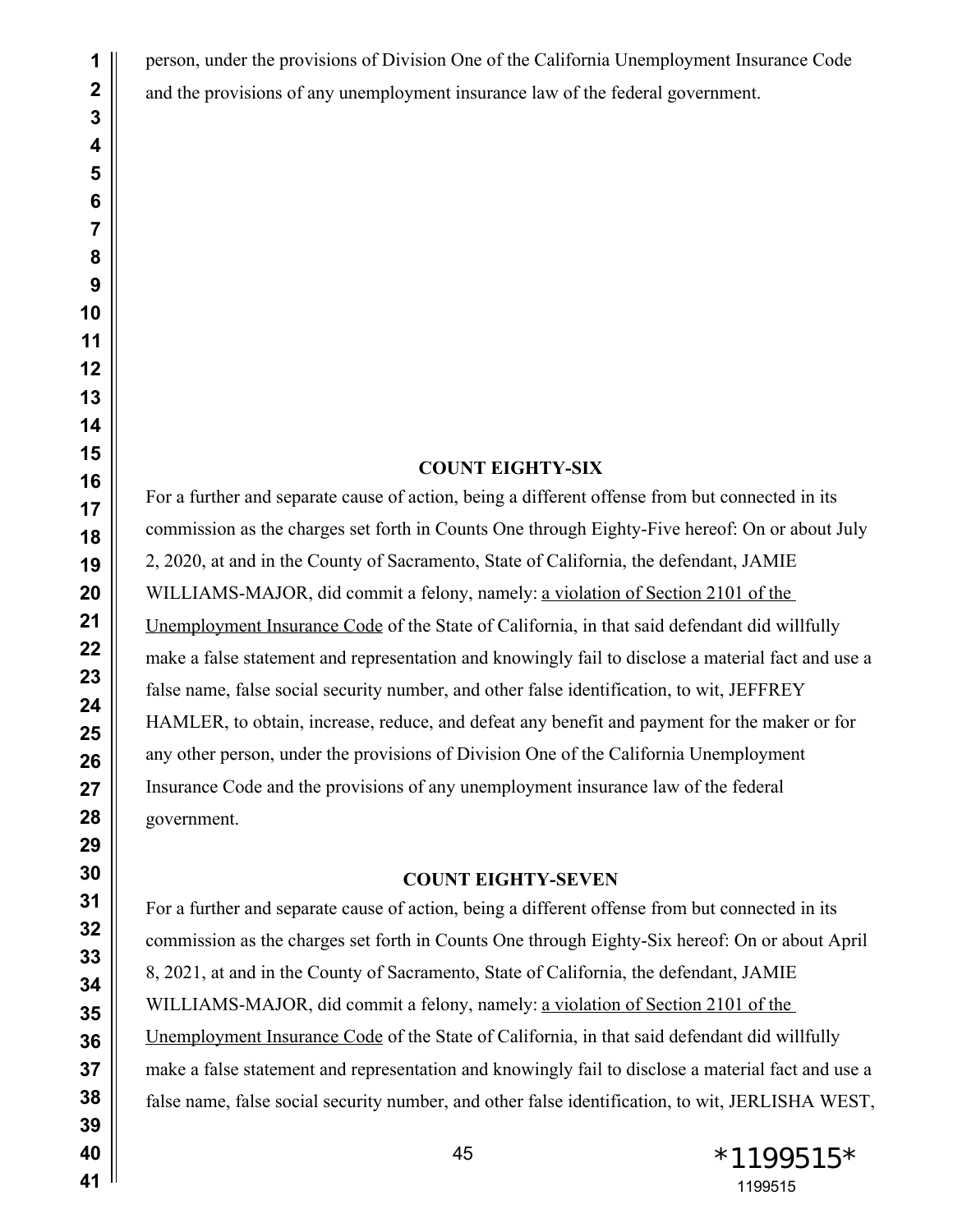to obtain, increase, reduce, and defeat any benefit and payment for the maker or for any other person, under the provisions of Division One of the California Unemployment Insurance Code and the provisions of any unemployment insurance law of the federal government.

# **COUNT EIGHTY-EIGHT**

For a further and separate cause of action, being a different offense from but connected in its commission as the charges set forth in Counts One through Eighty-Seven hereof: On or about July 29, 2020, at and in the County of Sacramento, State of California, the defendant, JAMIE WILLIAMS-MAJOR, did commit a felony, namely: a violation of Section 2101 of the Unemployment Insurance Code of the State of California, in that said defendant did willfully make a false statement and representation and knowingly fail to disclose a material fact and use a false name, false social security number, and other false identification, to wit, JERMAIN WASHINGTON, to obtain, increase, reduce, and defeat any benefit and payment for the maker or for any other person, under the provisions of Division One of the California Unemployment Insurance Code and the provisions of any unemployment insurance law of the federal government.

#### **COUNT EIGHTY-NINE**

For a further and separate cause of action, being a different offense from but connected in its commission as the charges set forth in Counts One through Eighty-Eight hereof: On or about August 11, 2020, at and in the County of Sacramento, State of California, the defendant, JAMIE WILLIAMS-MAJOR, did commit a felony, namely: a violation of Section 2101 of the Unemployment Insurance Code of the State of California, in that said defendant did willfully make a false statement and representation and knowingly fail to disclose a material fact and use a

 \*1199515\*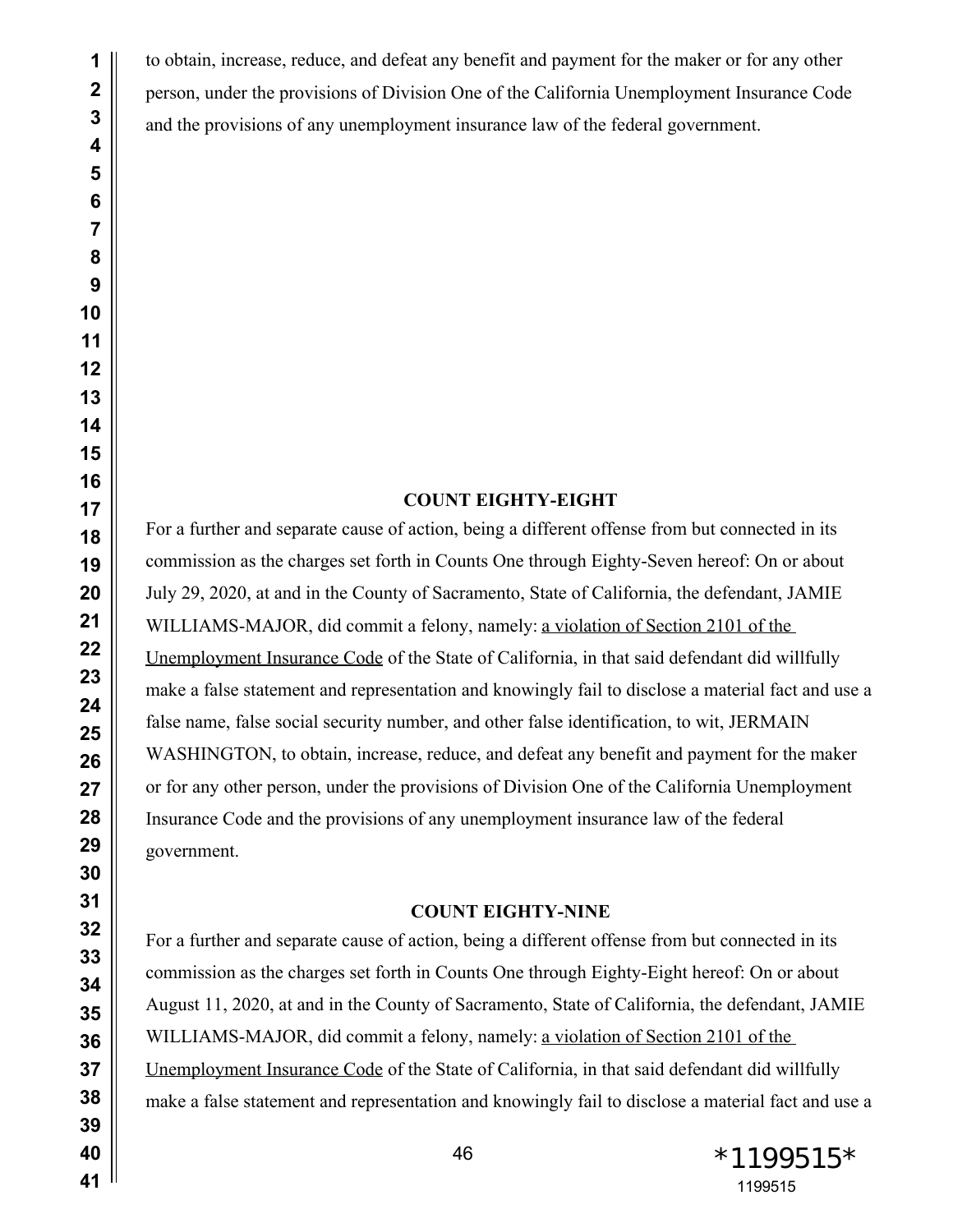false name, false social security number, and other false identification, to wit, JERMAINE JACKSON, to obtain, increase, reduce, and defeat any benefit and payment for the maker or for any other person, under the provisions of Division One of the California Unemployment Insurance Code and the provisions of any unemployment insurance law of the federal government.

#### **COUNT NINETY**

For a further and separate cause of action, being a different offense from but connected in its commission as the charges set forth in Counts One through Eighty-Nine hereof: On or about May 17, 2020, at and in the County of Sacramento, State of California, the defendant, JAMIE WILLIAMS-MAJOR, did commit a felony, namely: a violation of Section 2101 of the Unemployment Insurance Code of the State of California, in that said defendant did willfully make a false statement and representation and knowingly fail to disclose a material fact and use a false name, false social security number, and other false identification, to wit, JEROME PINCKINEY, to obtain, increase, reduce, and defeat any benefit and payment for the maker or for any other person, under the provisions of Division One of the California Unemployment Insurance Code and the provisions of any unemployment insurance law of the federal government.

#### **COUNT NINETY-ONE**

For a further and separate cause of action, being a different offense from but connected in its commission as the charges set forth in Counts One through Ninety hereof: On or about June 1, 2020, at and in the County of Sacramento, State of California, the defendant, JAMIE WILLIAMS-MAJOR, did commit a felony, namely: a violation of Section 2101 of the Unemployment Insurance Code of the State of California, in that said defendant did willfully

47 \* 1199515 \*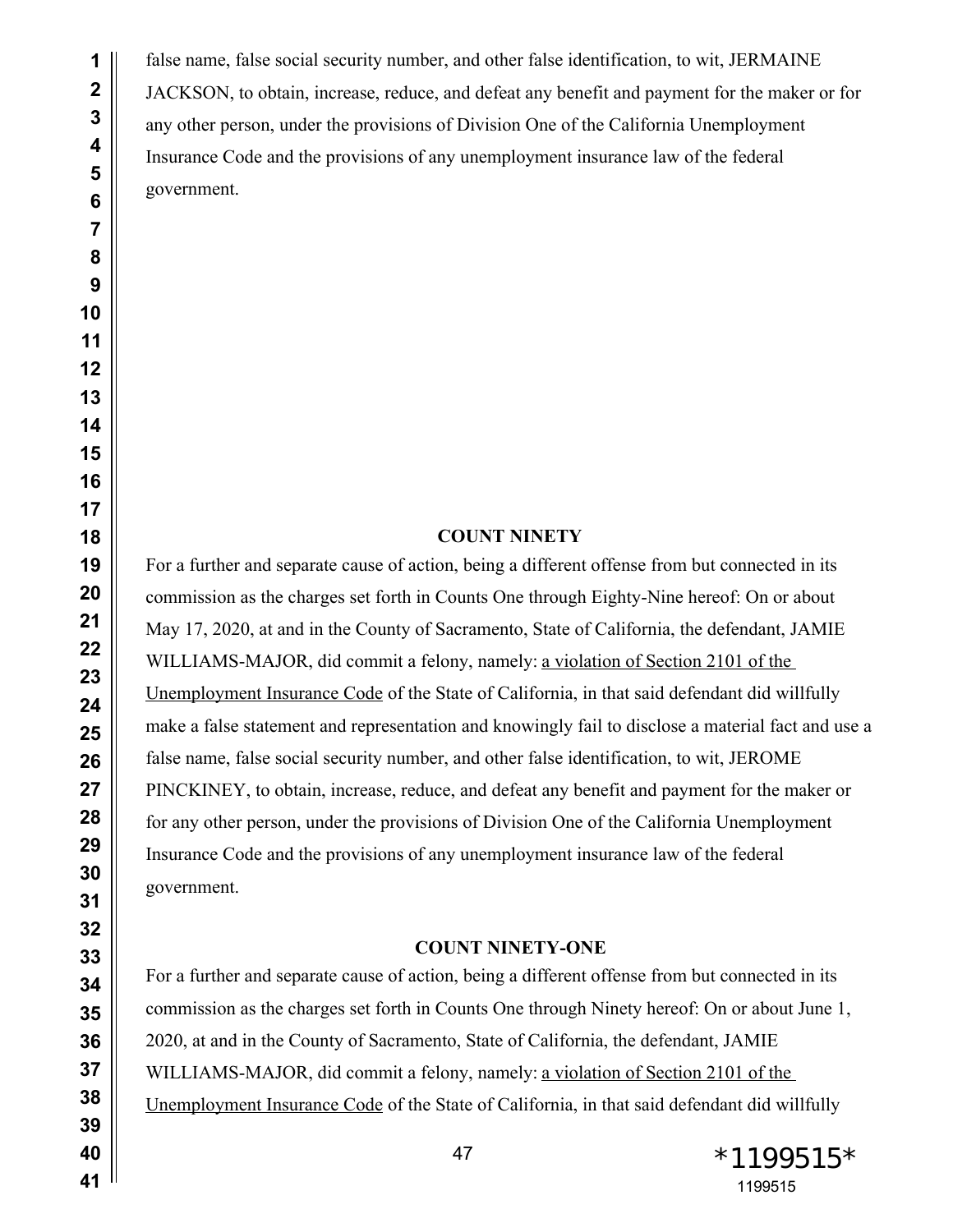make a false statement and representation and knowingly fail to disclose a material fact and use a false name, false social security number, and other false identification, to wit, JHMON JONES, to obtain, increase, reduce, and defeat any benefit and payment for the maker or for any other person, under the provisions of Division One of the California Unemployment Insurance Code and the provisions of any unemployment insurance law of the federal government.

# **COUNT NINETY-TWO**

For a further and separate cause of action, being a different offense from but connected in its commission as the charges set forth in Counts One through Ninety-One hereof: On or about August 20, 2020, at and in the County of Sacramento, State of California, the defendant, JAMIE WILLIAMS-MAJOR, did commit a felony, namely: a violation of Section 2101 of the Unemployment Insurance Code of the State of California, in that said defendant did willfully make a false statement and representation and knowingly fail to disclose a material fact and use a false name, false social security number, and other false identification, to wit, JOHN BATTON, to obtain, increase, reduce, and defeat any benefit and payment for the maker or for any other person, under the provisions of Division One of the California Unemployment Insurance Code and the provisions of any unemployment insurance law of the federal government.

#### **COUNT NINETY-THREE**

For a further and separate cause of action, being a different offense from but connected in its commission as the charges set forth in Counts One through Ninety-Two hereof: On or about August 25, 2020, at and in the County of Sacramento, State of California, the defendant, JAMIE WILLIAMS-MAJOR, did commit a felony, namely: a violation of Section 2101 of the Unemployment Insurance Code of the State of California, in that said defendant did willfully

 \*1199515\*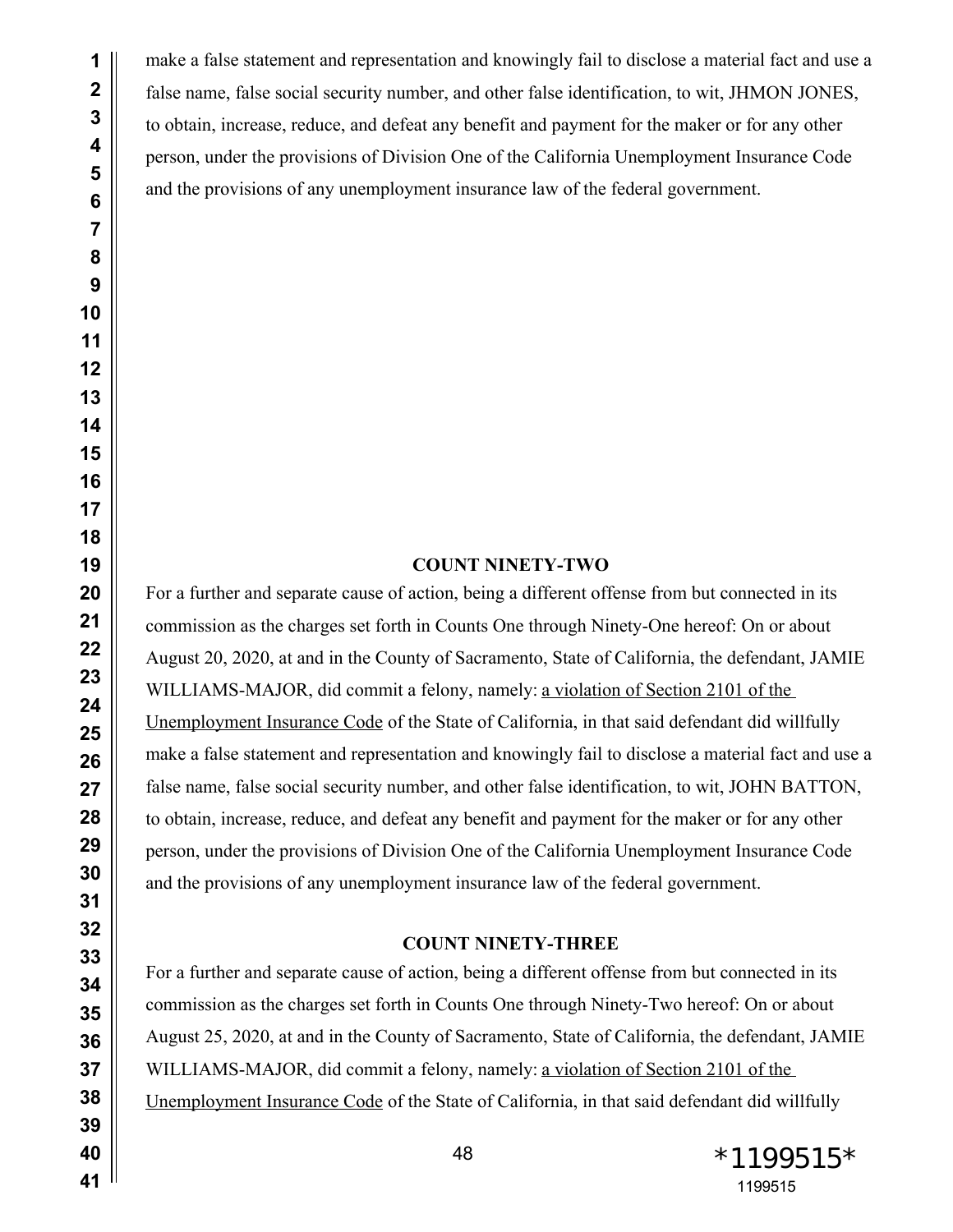make a false statement and representation and knowingly fail to disclose a material fact and use a false name, false social security number, and other false identification, to wit, JOSE SERRANO, to obtain, increase, reduce, and defeat any benefit and payment for the maker or for any other person, under the provisions of Division One of the California Unemployment Insurance Code and the provisions of any unemployment insurance law of the federal government.

## **COUNT NINETY-FOUR**

For a further and separate cause of action, being a different offense from but connected in its commission as the charges set forth in Counts One through Ninety-Three hereof: On or about July 4, 2020, at and in the County of Sacramento, State of California, the defendant, JAMIE WILLIAMS-MAJOR, did commit a felony, namely: a violation of Section 2101 of the Unemployment Insurance Code of the State of California, in that said defendant did willfully make a false statement and representation and knowingly fail to disclose a material fact and use a false name, false social security number, and other false identification, to wit, JOSEPH DUPREE, to obtain, increase, reduce, and defeat any benefit and payment for the maker or for any other person, under the provisions of Division One of the California Unemployment Insurance Code and the provisions of any unemployment insurance law of the federal government.

### **COUNT NINETY-FIVE**

For a further and separate cause of action, being a different offense from but connected in its commission as the charges set forth in Counts One through Ninety-Four hereof: On or about July 2, 2020, at and in the County of Sacramento, State of California, the defendant, JAMIE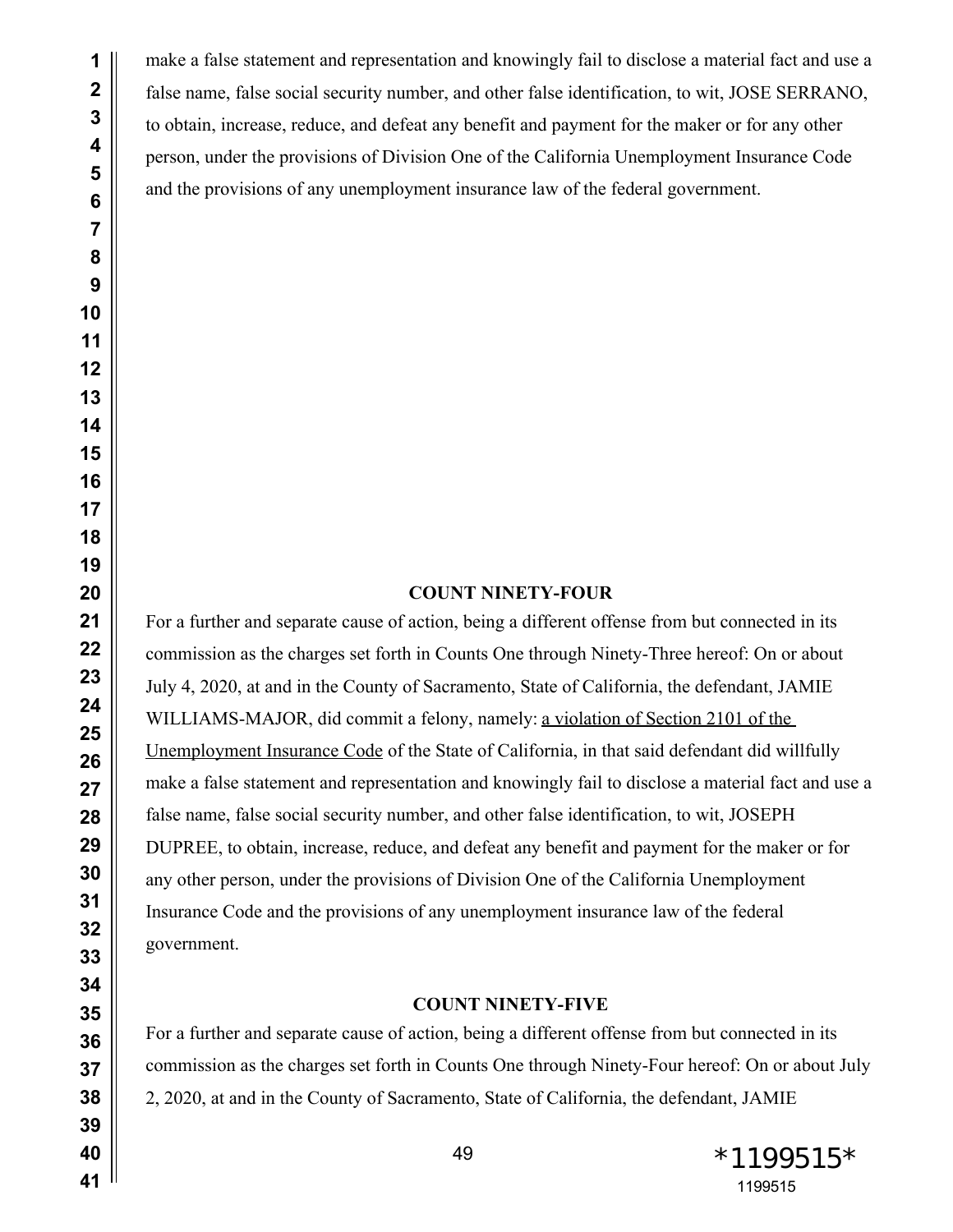WILLIAMS-MAJOR, did commit a felony, namely: a violation of Section 2101 of the Unemployment Insurance Code of the State of California, in that said defendant did willfully make a false statement and representation and knowingly fail to disclose a material fact and use a false name, false social security number, and other false identification, to wit, JOSHUA KENNEDY, to obtain, increase, reduce, and defeat any benefit and payment for the maker or for any other person, under the provisions of Division One of the California Unemployment Insurance Code and the provisions of any unemployment insurance law of the federal government.

# **COUNT NINETY-SIX**

For a further and separate cause of action, being a different offense from but connected in its commission as the charges set forth in Counts One through Ninety-Five hereof: On or about May 19, 2020, at and in the County of Sacramento, State of California, the defendant, JAMIE WILLIAMS-MAJOR, did commit a felony, namely: a violation of Section 2101 of the Unemployment Insurance Code of the State of California, in that said defendant did willfully make a false statement and representation and knowingly fail to disclose a material fact and use a false name, false social security number, and other false identification, to wit, JOSHUA RANSOM, to obtain, increase, reduce, and defeat any benefit and payment for the maker or for any other person, under the provisions of Division One of the California Unemployment Insurance Code and the provisions of any unemployment insurance law of the federal government.

## **COUNT NINETY-SEVEN**

For a further and separate cause of action, being a different offense from but connected in its commission as the charges set forth in Counts One through Ninety-Six hereof: On or about May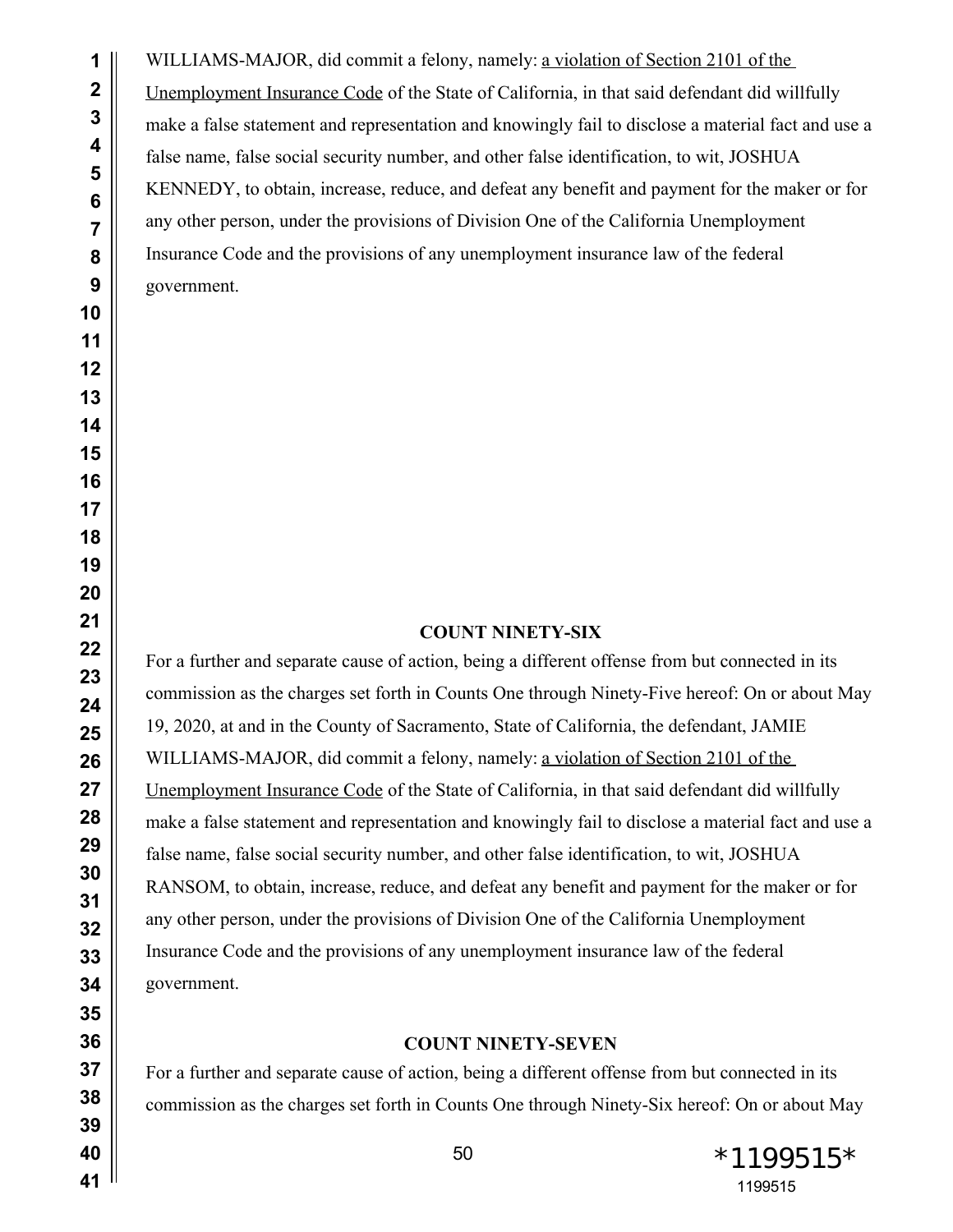31, 2020, at and in the County of Sacramento, State of California, the defendant, JAMIE WILLIAMS-MAJOR, did commit a felony, namely: a violation of Section 2101 of the Unemployment Insurance Code of the State of California, in that said defendant did willfully make a false statement and representation and knowingly fail to disclose a material fact and use a false name, false social security number, and other false identification, to wit, JULIAN GEORGE-HOBBY, to obtain, increase, reduce, and defeat any benefit and payment for the maker or for any other person, under the provisions of Division One of the California Unemployment Insurance Code and the provisions of any unemployment insurance law of the federal government.

## **COUNT NINETY-EIGHT**

For a further and separate cause of action, being a different offense from but connected in its commission as the charges set forth in Counts One through Ninety-Seven hereof: On or about September 2, 2020, at and in the County of Sacramento, State of California, the defendant, JAMIE WILLIAMS-MAJOR, did commit a felony, namely: a violation of Section 2101 of the Unemployment Insurance Code of the State of California, in that said defendant did willfully make a false statement and representation and knowingly fail to disclose a material fact and use a false name, false social security number, and other false identification, to wit, JUSTIN CORSINO, to obtain, increase, reduce, and defeat any benefit and payment for the maker or for any other person, under the provisions of Division One of the California Unemployment Insurance Code and the provisions of any unemployment insurance law of the federal government.

# **COUNT NINETY-NINE**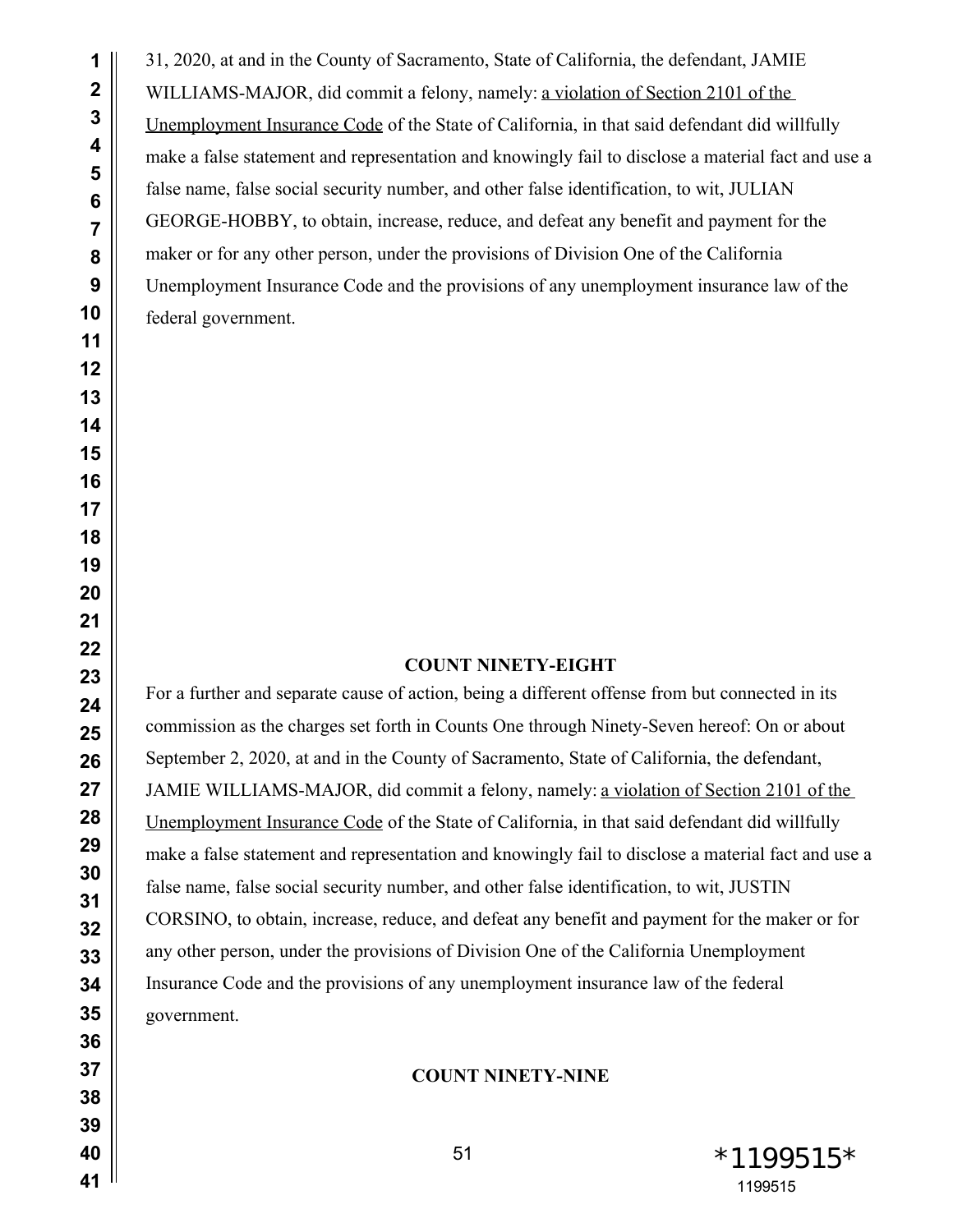For a further and separate cause of action, being a different offense from but connected in its commission as the charges set forth in Counts One through Ninety-Eight hereof: On or about July 15, 2020, at and in the County of Sacramento, State of California, the defendant, JAMIE WILLIAMS-MAJOR, did commit a felony, namely: a violation of Section 2101 of the Unemployment Insurance Code of the State of California, in that said defendant did willfully make a false statement and representation and knowingly fail to disclose a material fact and use a false name, false social security number, and other false identification, to wit, KARVEL PHIPPS AKA KARVEL PHILIPS, to obtain, increase, reduce, and defeat any benefit and payment for the maker or for any other person, under the provisions of Division One of the California Unemployment Insurance Code and the provisions of any unemployment insurance law of the federal government.

# **COUNT ONE HUNDRED**

For a further and separate cause of action, being a different offense from but connected in its commission as the charges set forth in Counts One through Ninety-Nine hereof: On or about May 15, 2020, at and in the County of Sacramento, State of California, the defendant, JAMIE WILLIAMS-MAJOR, did commit a felony, namely: a violation of Section 2101 of the Unemployment Insurance Code of the State of California, in that said defendant did willfully make a false statement and representation and knowingly fail to disclose a material fact and use a false name, false social security number, and other false identification, to wit, KAYLA GIPSON, to obtain, increase, reduce, and defeat any benefit and payment for the maker or for any other person, under the provisions of Division One of the California Unemployment Insurance Code and the provisions of any unemployment insurance law of the federal government.

# **COUNT ONE HUNDRED ONE**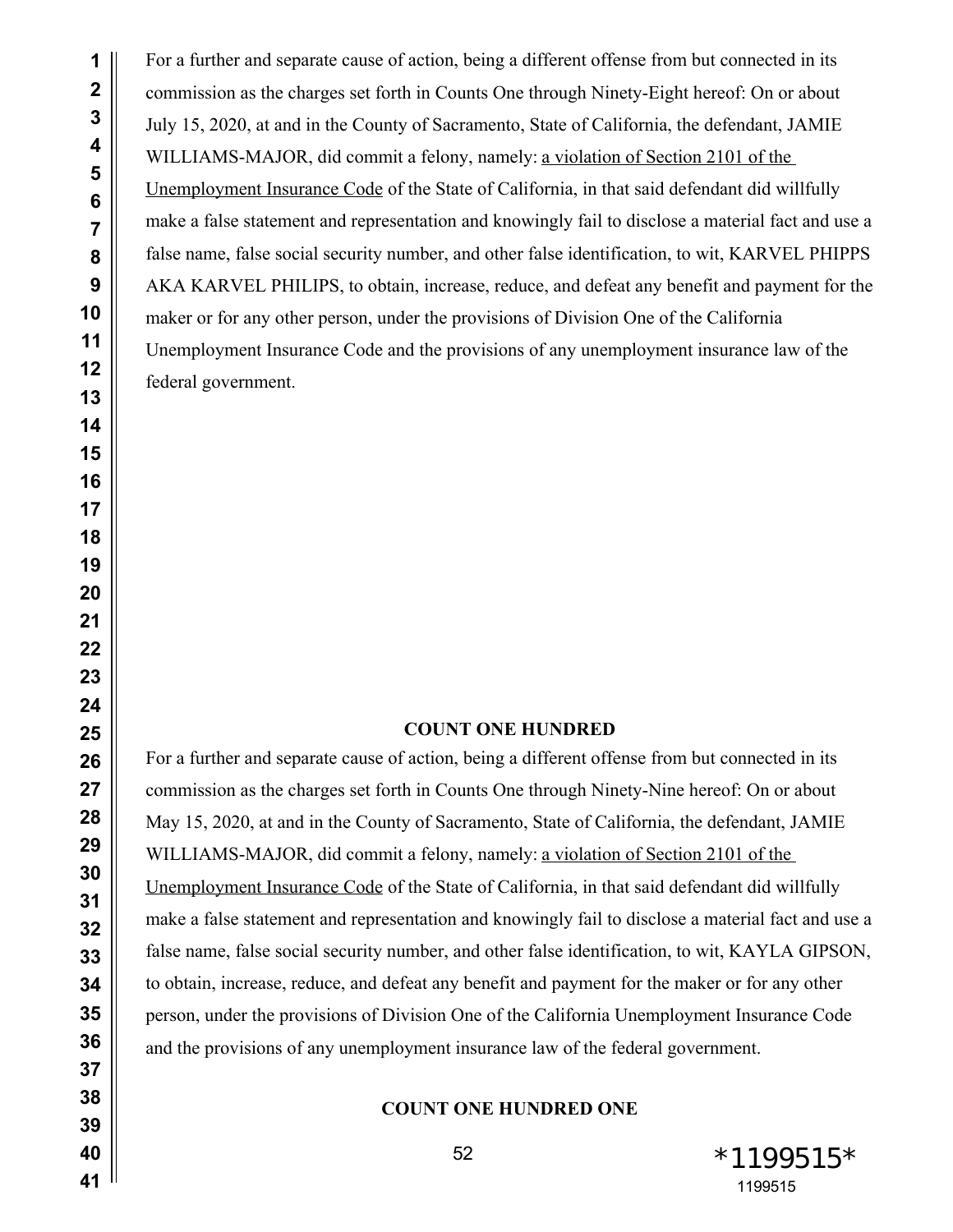For a further and separate cause of action, being a different offense from but connected in its commission as the charges set forth in Counts One through One Hundred hereof: On or about July 3, 2020, at and in the County of Sacramento, State of California, the defendant, JAMIE WILLIAMS-MAJOR, did commit a felony, namely: a violation of Section 2101 of the Unemployment Insurance Code of the State of California, in that said defendant did willfully make a false statement and representation and knowingly fail to disclose a material fact and use a false name, false social security number, and other false identification, to wit, KEION WILLIAMS, to obtain, increase, reduce, and defeat any benefit and payment for the maker or for any other person, under the provisions of Division One of the California Unemployment Insurance Code and the provisions of any unemployment insurance law of the federal government.

## **COUNT ONE HUNDRED TWO**

For a further and separate cause of action, being a different offense from but connected in its commission as the charges set forth in Counts One through One Hundred One hereof: On or about May 14, 2020, at and in the County of Sacramento, State of California, the defendant, JAMIE WILLIAMS-MAJOR, did commit a felony, namely: a violation of Section 2101 of the Unemployment Insurance Code of the State of California, in that said defendant did willfully make a false statement and representation and knowingly fail to disclose a material fact and use a false name, false social security number, and other false identification, to wit, KELRHON MEAN AKA AKELLY MEAN, to obtain, increase, reduce, and defeat any benefit and payment for the maker or for any other person, under the provisions of Division One of the California Unemployment Insurance Code and the provisions of any unemployment insurance law of the federal government.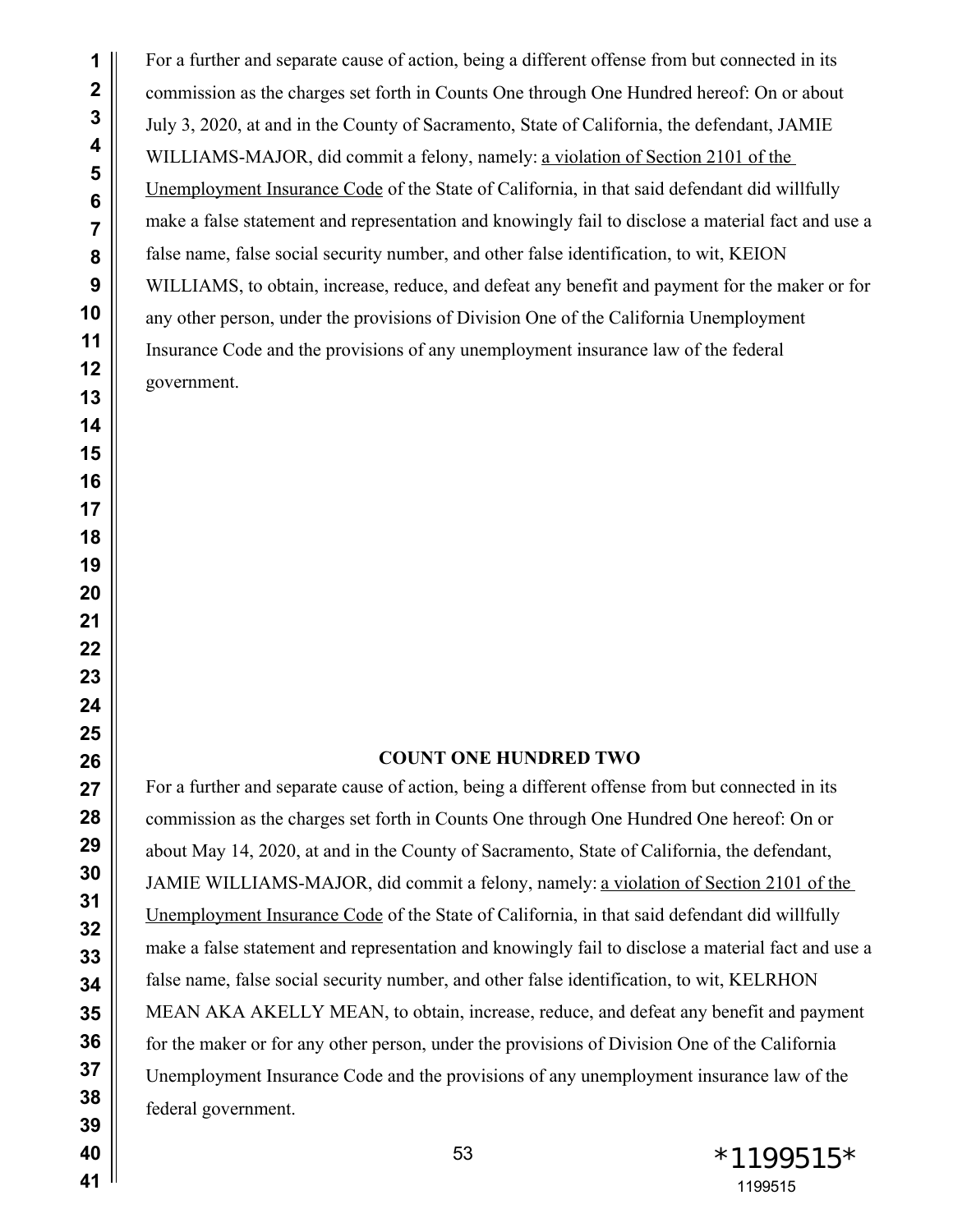#### **COUNT ONE HUNDRED THREE**

For a further and separate cause of action, being a different offense from but connected in its commission as the charges set forth in Counts One through One Hundred Two hereof: On or about July 18, 2020, at and in the County of Sacramento, State of California, the defendant, JAMIE WILLIAMS-MAJOR, did commit a felony, namely: a violation of Section 2101 of the Unemployment Insurance Code of the State of California, in that said defendant did willfully make a false statement and representation and knowingly fail to disclose a material fact and use a false name, false social security number, and other false identification, to wit, KEN PLUMMER, to obtain, increase, reduce, and defeat any benefit and payment for the maker or for any other person, under the provisions of Division One of the California Unemployment Insurance Code and the provisions of any unemployment insurance law of the federal government.

# **COUNT ONE HUNDRED FOUR**

For a further and separate cause of action, being a different offense from but connected in its commission as the charges set forth in Counts One through One Hundred Three hereof: On or about July 23, 2020, at and in the County of Sacramento, State of California, the defendant, JAMIE WILLIAMS-MAJOR, did commit a felony, namely: a violation of Section 2101 of the Unemployment Insurance Code of the State of California, in that said defendant did willfully make a false statement and representation and knowingly fail to disclose a material fact and use a false name, false social security number, and other false identification, to wit, KENTRELL HARRINGTON , to obtain, increase, reduce, and defeat any benefit and payment for the maker or for any other person, under the provisions of Division One of the California Unemployment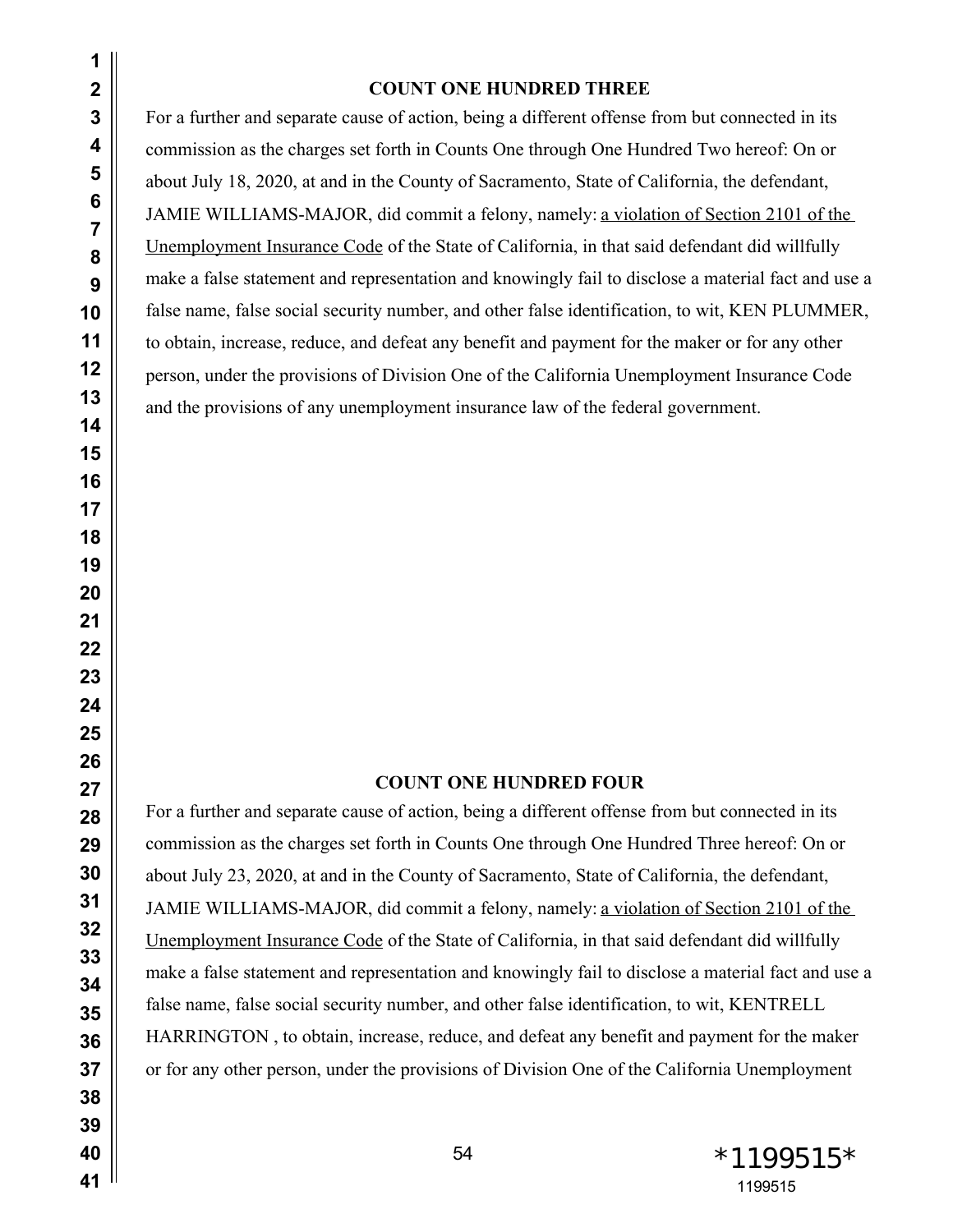Insurance Code and the provisions of any unemployment insurance law of the federal government.

# **COUNT ONE HUNDRED FIVE**

For a further and separate cause of action, being a different offense from but connected in its commission as the charges set forth in Counts One through One Hundred Four hereof: On or about June 25, 2020, at and in the County of Sacramento, State of California, the defendant, JAMIE WILLIAMS-MAJOR, did commit a felony, namely: a violation of Section 2101 of the Unemployment Insurance Code of the State of California, in that said defendant did willfully make a false statement and representation and knowingly fail to disclose a material fact and use a false name, false social security number, and other false identification, to wit, KEON CORNELL WESLEY, to obtain, increase, reduce, and defeat any benefit and payment for the maker or for any other person, under the provisions of Division One of the California Unemployment Insurance Code and the provisions of any unemployment insurance law of the federal government.

#### **COUNT ONE HUNDRED SIX**

For a further and separate cause of action, being a different offense from but connected in its commission as the charges set forth in Counts One through One Hundred Five hereof: On or about June 18, 2020, at and in the County of Sacramento, State of California, the defendant, JAMIE WILLIAMS-MAJOR, did commit a felony, namely: a violation of Section 2101 of the Unemployment Insurance Code of the State of California, in that said defendant did willfully make a false statement and representation and knowingly fail to disclose a material fact and use a false name, false social security number, and other false identification, to wit, KERSHAWN GEYGER, to obtain, increase, reduce, and defeat any benefit and payment for the maker or for

55 \*1199515 \*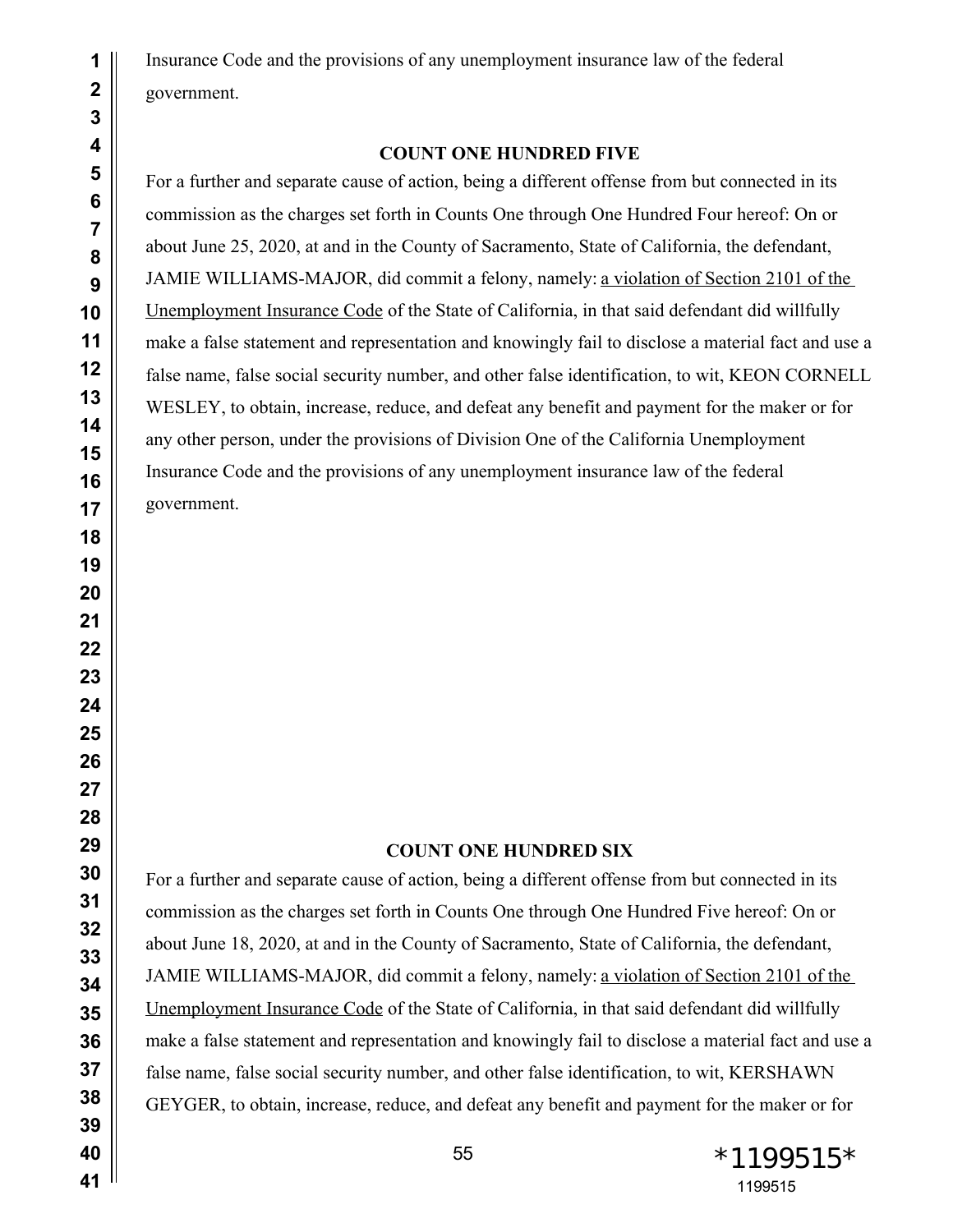any other person, under the provisions of Division One of the California Unemployment Insurance Code and the provisions of any unemployment insurance law of the federal government.

#### **COUNT ONE HUNDRED SEVEN**

For a further and separate cause of action, being a different offense from but connected in its commission as the charges set forth in Counts One through One Hundred Six hereof: On or about June 24, 2020, at and in the County of Sacramento, State of California, the defendant, JAMIE WILLIAMS-MAJOR, did commit a felony, namely: a violation of Section 2101 of the Unemployment Insurance Code of the State of California, in that said defendant did willfully make a false statement and representation and knowingly fail to disclose a material fact and use a false name, false social security number, and other false identification, to wit, KIME HOLDEN, to obtain, increase, reduce, and defeat any benefit and payment for the maker or for any other person, under the provisions of Division One of the California Unemployment Insurance Code and the provisions of any unemployment insurance law of the federal government.

## **COUNT ONE HUNDRED EIGHT**

For a further and separate cause of action, being a different offense from but connected in its commission as the charges set forth in Counts One through One Hundred Seven hereof: On or about June 8, 2020, at and in the County of Sacramento, State of California, the defendant, JAMIE WILLIAMS-MAJOR, did commit a felony, namely: a violation of Section 2101 of the Unemployment Insurance Code of the State of California, in that said defendant did willfully make a false statement and representation and knowingly fail to disclose a material fact and use a false name, false social security number, and other false identification, to wit, , to obtain,

56 \*1199515\*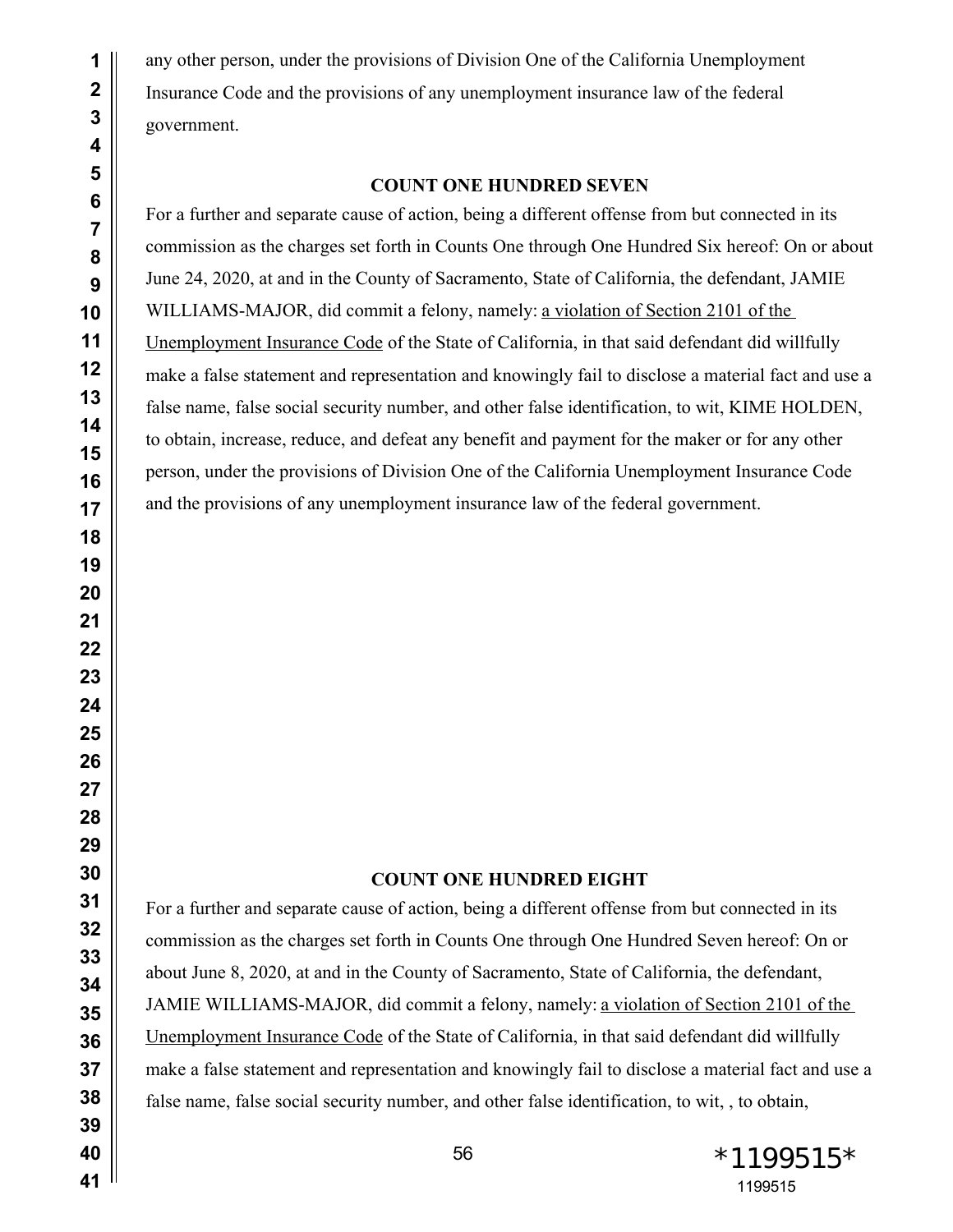increase, reduce, and defeat any benefit and payment for the maker or for any other person, under the provisions of Division One of the California Unemployment Insurance Code and the provisions of any unemployment insurance law of the federal government.

## **COUNT ONE HUNDRED NINE**

For a further and separate cause of action, being a different offense from but connected in its commission as the charges set forth in Counts One through One Hundred Eight hereof: On or about July 2, 2020, at and in the County of Sacramento, State of California, the defendant, JAMIE WILLIAMS-MAJOR, did commit a felony, namely: a violation of Section 2101 of the Unemployment Insurance Code of the State of California, in that said defendant did willfully make a false statement and representation and knowingly fail to disclose a material fact and use a false name, false social security number, and other false identification, to wit, LARRY LILLORD, to obtain, increase, reduce, and defeat any benefit and payment for the maker or for any other person, under the provisions of Division One of the California Unemployment Insurance Code and the provisions of any unemployment insurance law of the federal government.

### **COUNT ONE HUNDRED TEN**

For a further and separate cause of action, being a different offense from but connected in its commission as the charges set forth in Counts One through One Hundred Nine hereof: On or about June 18, 2020, at and in the County of Sacramento, State of California, the defendant, JAMIE WILLIAMS-MAJOR, did commit a felony, namely: a violation of Section 2101 of the Unemployment Insurance Code of the State of California, in that said defendant did willfully make a false statement and representation and knowingly fail to disclose a material fact and use a

 \*1199515\*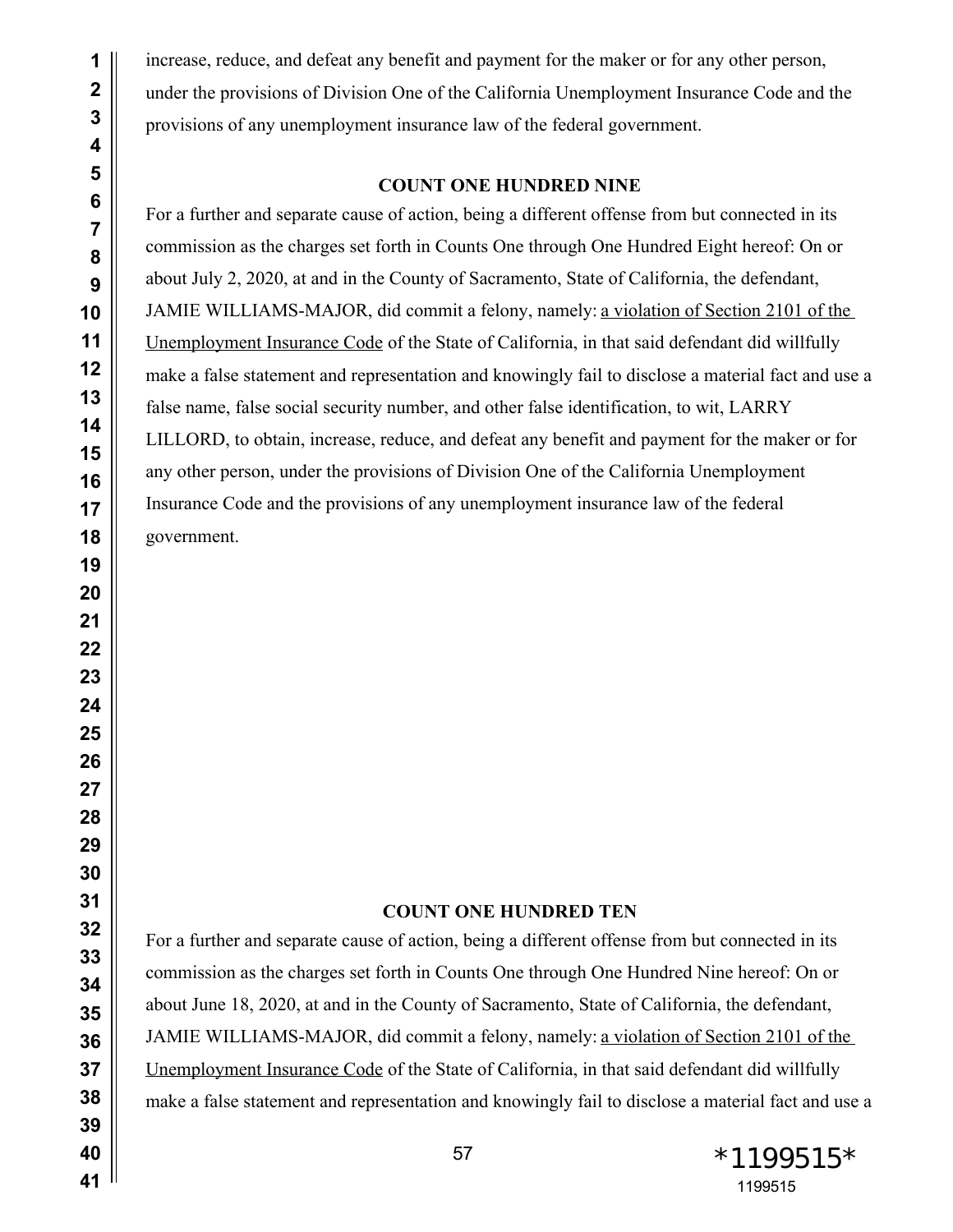false name, false social security number, and other false identification, to wit, LAUREEN WYNNE, to obtain, increase, reduce, and defeat any benefit and payment for the maker or for any other person, under the provisions of Division One of the California Unemployment Insurance Code and the provisions of any unemployment insurance law of the federal government.

# **COUNT ONE HUNDRED ELEVEN**

For a further and separate cause of action, being a different offense from but connected in its commission as the charges set forth in Counts One through One Hundred Ten hereof: On or about August 12, 2020, at and in the County of Sacramento, State of California, the defendant, JAMIE WILLIAMS-MAJOR, did commit a felony, namely: a violation of Section 2101 of the Unemployment Insurance Code of the State of California, in that said defendant did willfully make a false statement and representation and knowingly fail to disclose a material fact and use a false name, false social security number, and other false identification, to wit, LISA BARNES, to obtain, increase, reduce, and defeat any benefit and payment for the maker or for any other person, under the provisions of Division One of the California Unemployment Insurance Code and the provisions of any unemployment insurance law of the federal government.

# **COUNT ONE HUNDRED TWELVE**

For a further and separate cause of action, being a different offense from but connected in its commission as the charges set forth in Counts One through One Hundred Eleven hereof: On or about June 9, 2020, at and in the County of Sacramento, State of California, the defendant, JAMIE WILLIAMS-MAJOR, did commit a felony, namely: a violation of Section 2101 of the Unemployment Insurance Code of the State of California, in that said defendant did willfully

 \*1199515\*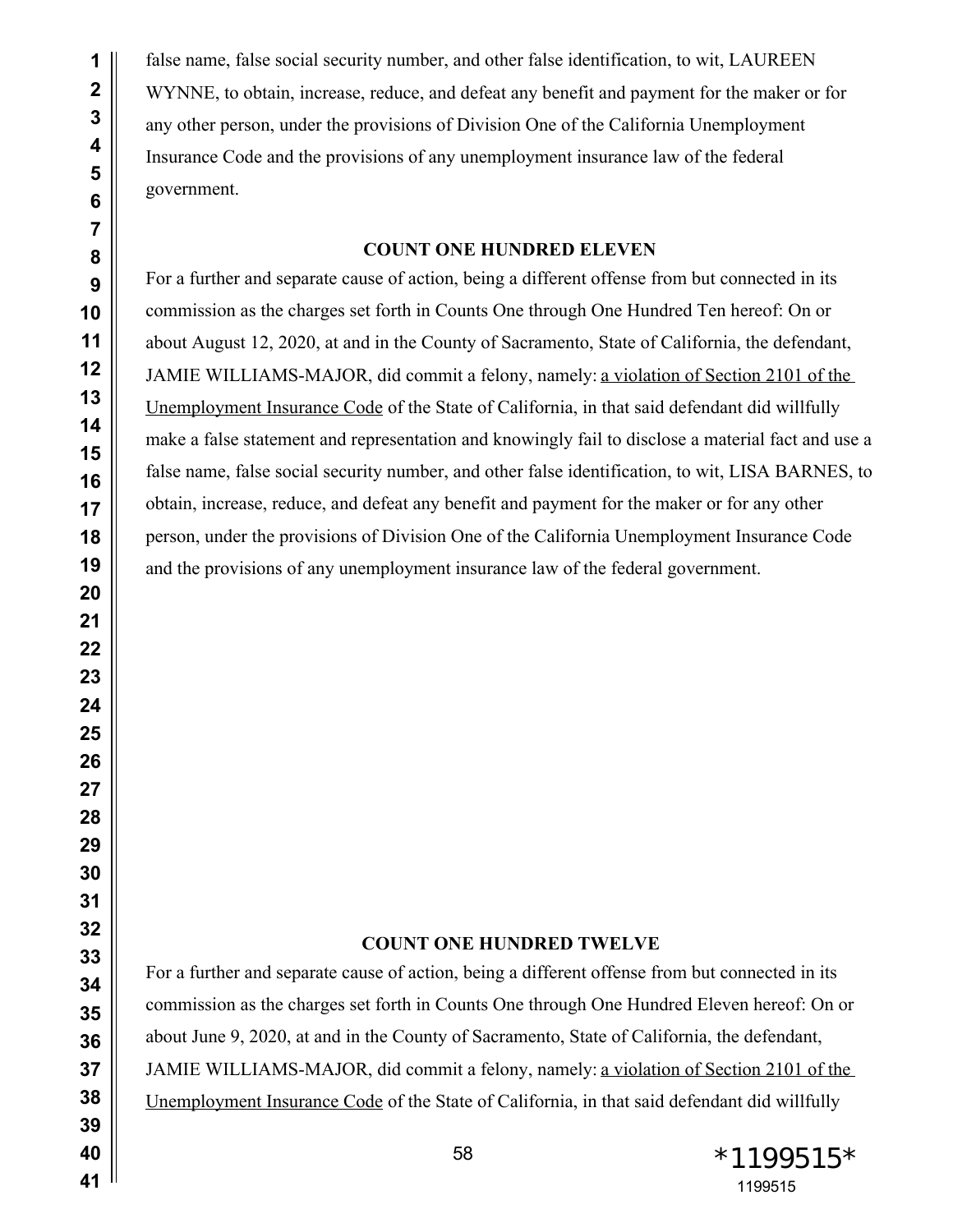make a false statement and representation and knowingly fail to disclose a material fact and use a false name, false social security number, and other false identification, to wit, LORDE JACKSON, to obtain, increase, reduce, and defeat any benefit and payment for the maker or for any other person, under the provisions of Division One of the California Unemployment Insurance Code and the provisions of any unemployment insurance law of the federal government.

## **COUNT ONE HUNDRED THIRTEEN**

For a further and separate cause of action, being a different offense from but connected in its commission as the charges set forth in Counts One through One Hundred Twelve hereof: On or about May 22, 2020, at and in the County of Sacramento, State of California, the defendant, JAMIE WILLIAMS-MAJOR, did commit a felony, namely: a violation of Section 2101 of the Unemployment Insurance Code of the State of California, in that said defendant did willfully make a false statement and representation and knowingly fail to disclose a material fact and use a false name, false social security number, and other false identification, to wit, MAEQUIESHA WRIGHT, to obtain, increase, reduce, and defeat any benefit and payment for the maker or for any other person, under the provisions of Division One of the California Unemployment Insurance Code and the provisions of any unemployment insurance law of the federal government.

# **COUNT ONE HUNDRED FOURTEEN**

For a further and separate cause of action, being a different offense from but connected in its commission as the charges set forth in Counts One through One Hundred Thirteen hereof: On or about May 18, 2020, at and in the County of Sacramento, State of California, the defendant, JAMIE WILLIAMS-MAJOR, did commit a felony, namely: a violation of Section 2101 of the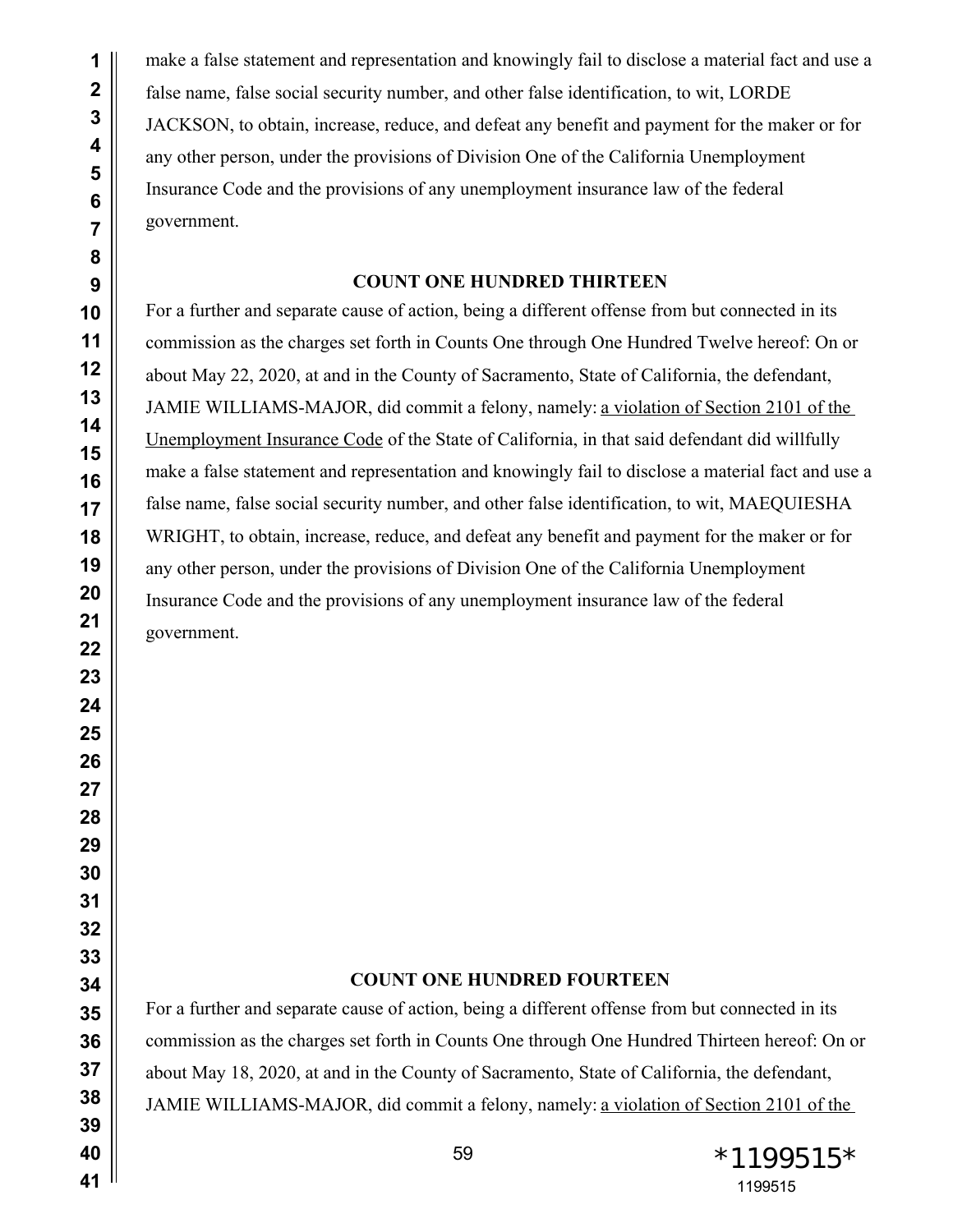Unemployment Insurance Code of the State of California, in that said defendant did willfully make a false statement and representation and knowingly fail to disclose a material fact and use a false name, false social security number, and other false identification, to wit, MARCUS GREY, to obtain, increase, reduce, and defeat any benefit and payment for the maker or for any other person, under the provisions of Division One of the California Unemployment Insurance Code and the provisions of any unemployment insurance law of the federal government.

# **COUNT ONE HUNDRED FIFTEEN**

For a further and separate cause of action, being a different offense from but connected in its commission as the charges set forth in Counts One through One Hundred Fourteen hereof: On or about July 27, 2020, at and in the County of Sacramento, State of California, the defendant, JAMIE WILLIAMS-MAJOR, did commit a felony, namely: a violation of Section 2101 of the Unemployment Insurance Code of the State of California, in that said defendant did willfully make a false statement and representation and knowingly fail to disclose a material fact and use a false name, false social security number, and other false identification, to wit, MARIAUN TOTTEN, to obtain, increase, reduce, and defeat any benefit and payment for the maker or for any other person, under the provisions of Division One of the California Unemployment Insurance Code and the provisions of any unemployment insurance law of the federal government.

### **COUNT ONE HUNDRED SIXTEEN**

For a further and separate cause of action, being a different offense from but connected in its commission as the charges set forth in Counts One through One Hundred Fifteen hereof: On or about June 28, 2020, at and in the County of Sacramento, State of California, the defendant,

60 \*1199515\*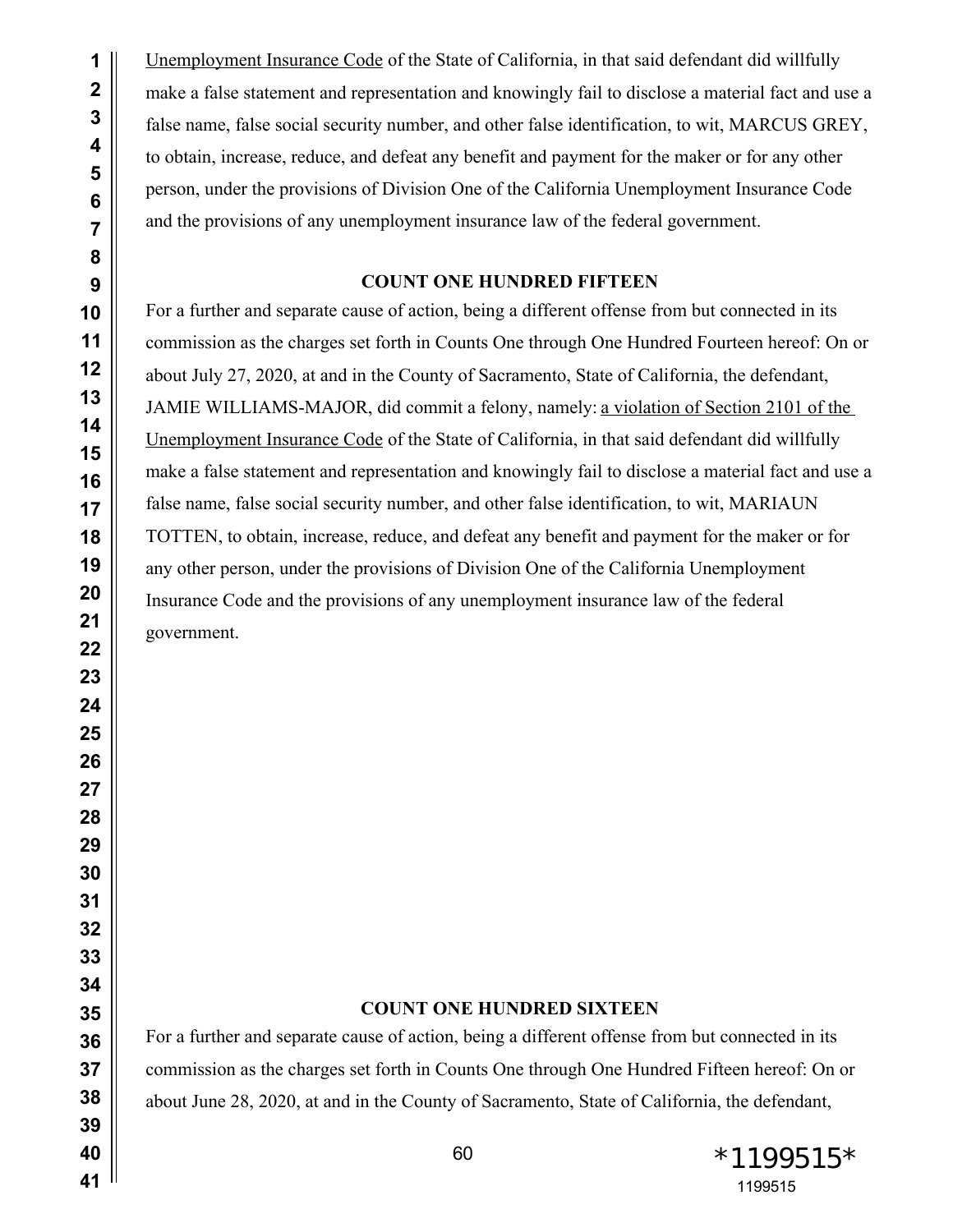JAMIE WILLIAMS-MAJOR, did commit a felony, namely: a violation of Section 2101 of the Unemployment Insurance Code of the State of California, in that said defendant did willfully make a false statement and representation and knowingly fail to disclose a material fact and use a false name, false social security number, and other false identification, to wit, MARKEE MCDOWELL AKA PETTAWAY BUCKLEY, to obtain, increase, reduce, and defeat any benefit and payment for the maker or for any other person, under the provisions of Division One of the California Unemployment Insurance Code and the provisions of any unemployment insurance law of the federal government.

### **COUNT ONE HUNDRED SEVENTEEN**

For a further and separate cause of action, being a different offense from but connected in its commission as the charges set forth in Counts One through One Hundred Sixteen hereof: On or about May 29, 2020, at and in the County of Sacramento, State of California, the defendant, JAMIE WILLIAMS-MAJOR, did commit a felony, namely: a violation of Section 2101 of the Unemployment Insurance Code of the State of California, in that said defendant did willfully make a false statement and representation and knowingly fail to disclose a material fact and use a false name, false social security number, and other false identification, to wit, MARKITHA WELCOME, to obtain, increase, reduce, and defeat any benefit and payment for the maker or for any other person, under the provisions of Division One of the California Unemployment Insurance Code and the provisions of any unemployment insurance law of the federal government.

# **COUNT ONE HUNDRED EIGHTEEN**

For a further and separate cause of action, being a different offense from but connected in its commission as the charges set forth in Counts One through One Hundred Seventeen hereof: On

61  $*1199515*$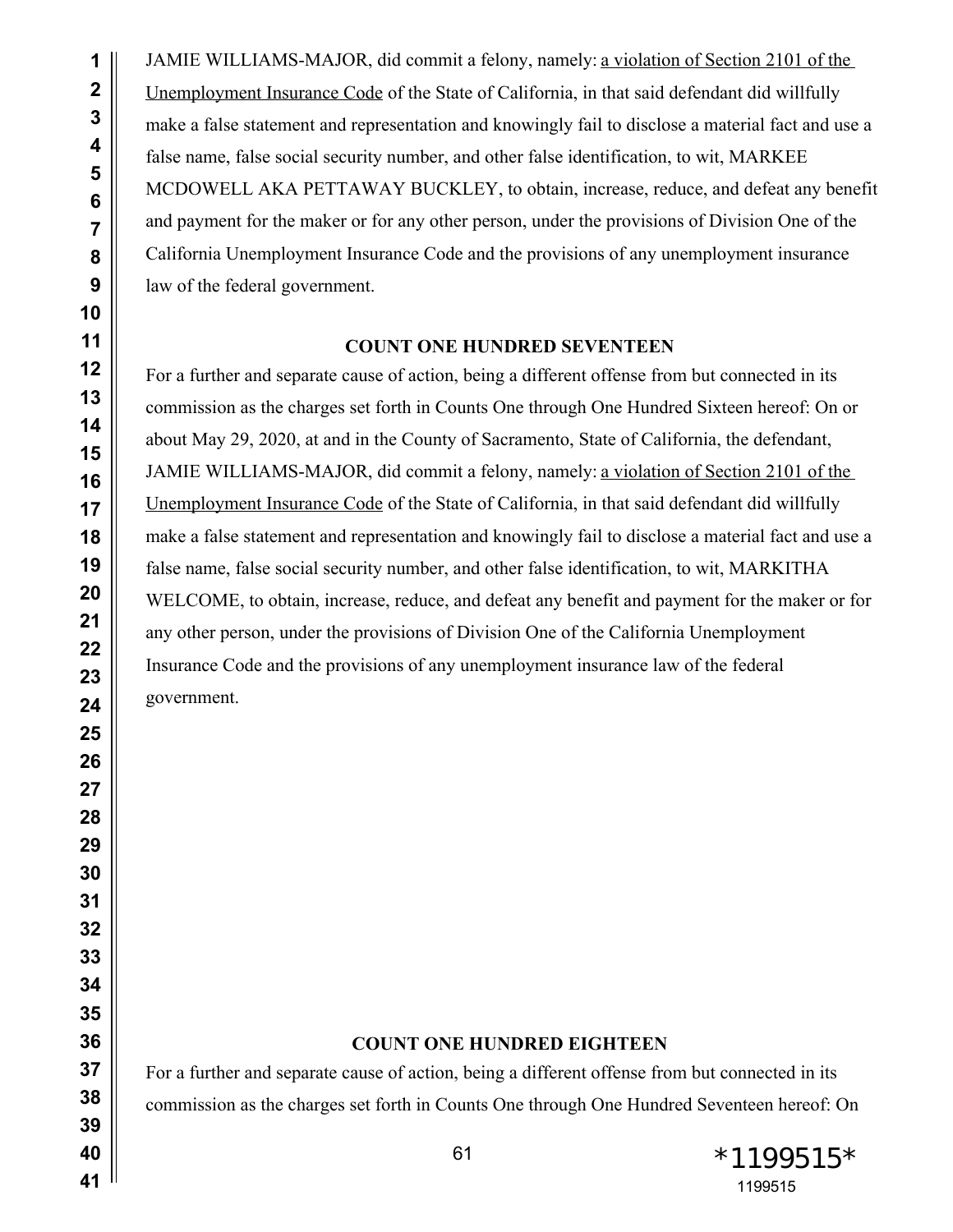or about May 19, 2020, at and in the County of Sacramento, State of California, the defendant, JAMIE WILLIAMS-MAJOR, did commit a felony, namely: a violation of Section 2101 of the Unemployment Insurance Code of the State of California, in that said defendant did willfully make a false statement and representation and knowingly fail to disclose a material fact and use a false name, false social security number, and other false identification, to wit, MARLA GARRETT, to obtain, increase, reduce, and defeat any benefit and payment for the maker or for any other person, under the provisions of Division One of the California Unemployment Insurance Code and the provisions of any unemployment insurance law of the federal government.

#### **COUNT ONE HUNDRED NINETEEN**

For a further and separate cause of action, being a different offense from but connected in its commission as the charges set forth in Counts One through One Hundred Eighteen hereof: On or about August 24, 2020, at and in the County of Sacramento, State of California, the defendant, JAMIE WILLIAMS-MAJOR, did commit a felony, namely: a violation of Section 2101 of the Unemployment Insurance Code of the State of California, in that said defendant did willfully make a false statement and representation and knowingly fail to disclose a material fact and use a false name, false social security number, and other false identification, to wit, MARY RUSSELL, to obtain, increase, reduce, and defeat any benefit and payment for the maker or for any other person, under the provisions of Division One of the California Unemployment Insurance Code and the provisions of any unemployment insurance law of the federal government.

## **COUNT ONE HUNDRED TWENTY**

For a further and separate cause of action, being a different offense from but connected in its commission as the charges set forth in Counts One through One Hundred Nineteen hereof: On or

62  $*1199515*$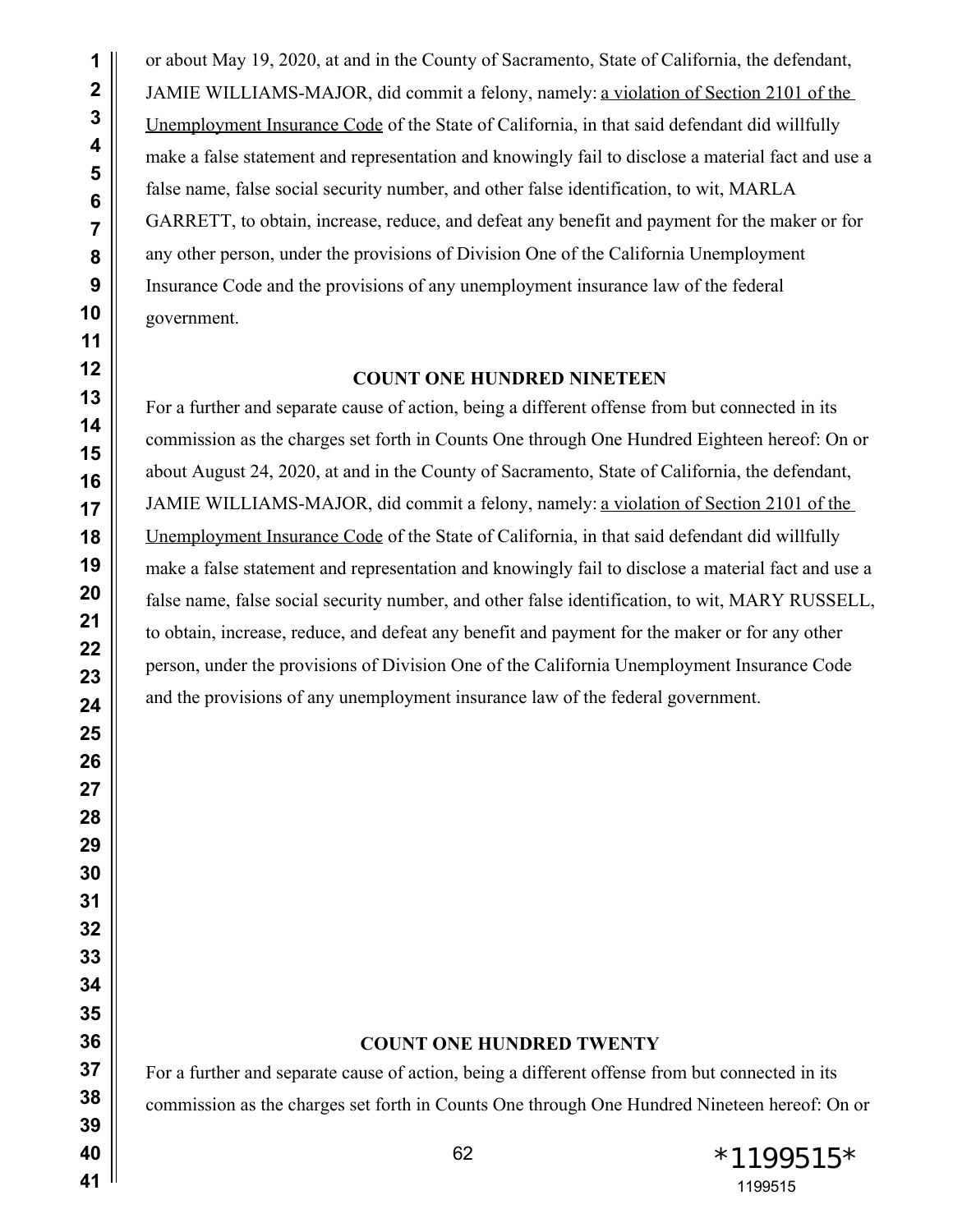about July 21, 2020, at and in the County of Sacramento, State of California, the defendant, JAMIE WILLIAMS-MAJOR, did commit a felony, namely: a violation of Section 2101 of the Unemployment Insurance Code of the State of California, in that said defendant did willfully make a false statement and representation and knowingly fail to disclose a material fact and use a false name, false social security number, and other false identification, to wit, MATTHEW NUNEZ, to obtain, increase, reduce, and defeat any benefit and payment for the maker or for any other person, under the provisions of Division One of the California Unemployment Insurance Code and the provisions of any unemployment insurance law of the federal government.

### **COUNT ONE HUNDRED TWENTY-ONE**

For a further and separate cause of action, being a different offense from but connected in its commission as the charges set forth in Counts One through One Hundred Twenty hereof: On or about August 16, 2020, at and in the County of Sacramento, State of California, the defendant, JAMIE WILLIAMS-MAJOR, did commit a felony, namely: a violation of Section 2101 of the Unemployment Insurance Code of the State of California, in that said defendant did willfully make a false statement and representation and knowingly fail to disclose a material fact and use a false name, false social security number, and other false identification, to wit, MELVIN ESTES, to obtain, increase, reduce, and defeat any benefit and payment for the maker or for any other person, under the provisions of Division One of the California Unemployment Insurance Code and the provisions of any unemployment insurance law of the federal government.

## **COUNT ONE HUNDRED TWENTY-TWO**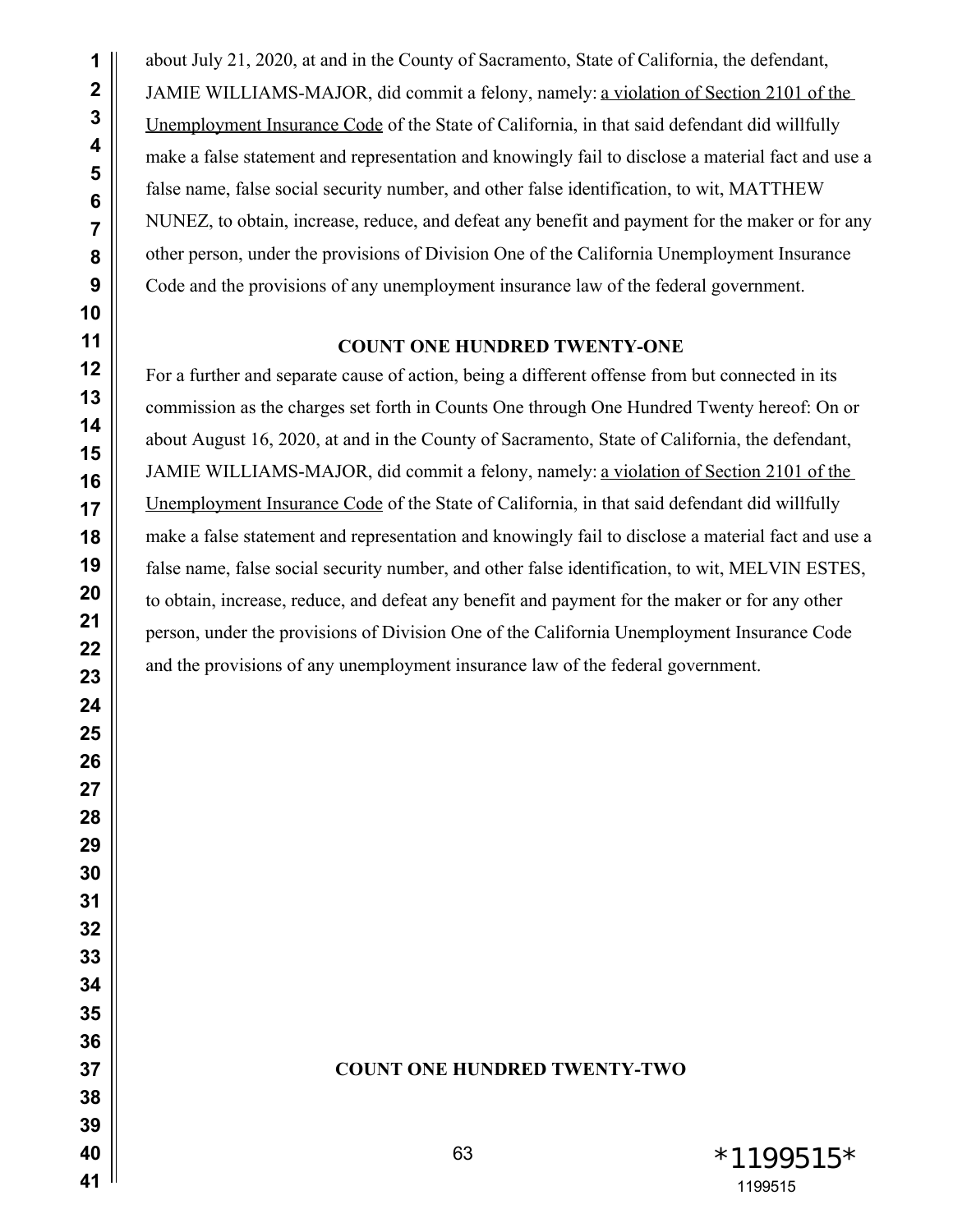For a further and separate cause of action, being a different offense from but connected in its commission as the charges set forth in Counts One through One Hundred Twenty-One hereof: On or about July 5, 2020, at and in the County of Sacramento, State of California, the defendant, JAMIE WILLIAMS-MAJOR, did commit a felony, namely: a violation of Section 2101 of the Unemployment Insurance Code of the State of California, in that said defendant did willfully make a false statement and representation and knowingly fail to disclose a material fact and use a false name, false social security number, and other false identification, to wit, MICHAEL BUCHANAN, to obtain, increase, reduce, and defeat any benefit and payment for the maker or for any other person, under the provisions of Division One of the California Unemployment Insurance Code and the provisions of any unemployment insurance law of the federal government.

#### **COUNT ONE HUNDRED TWENTY-THREE**

For a further and separate cause of action, being a different offense from but connected in its commission as the charges set forth in Counts One through One Hundred Twenty-Two hereof: On or about June 27, 2020, at and in the County of Sacramento, State of California, the defendant, JAMIE WILLIAMS-MAJOR, did commit a felony, namely: a violation of Section 2101 of the Unemployment Insurance Code of the State of California, in that said defendant did willfully make a false statement and representation and knowingly fail to disclose a material fact and use a false name, false social security number, and other false identification, to wit, MICHELLE BURKS, to obtain, increase, reduce, and defeat any benefit and payment for the maker or for any other person, under the provisions of Division One of the California Unemployment Insurance Code and the provisions of any unemployment insurance law of the federal government.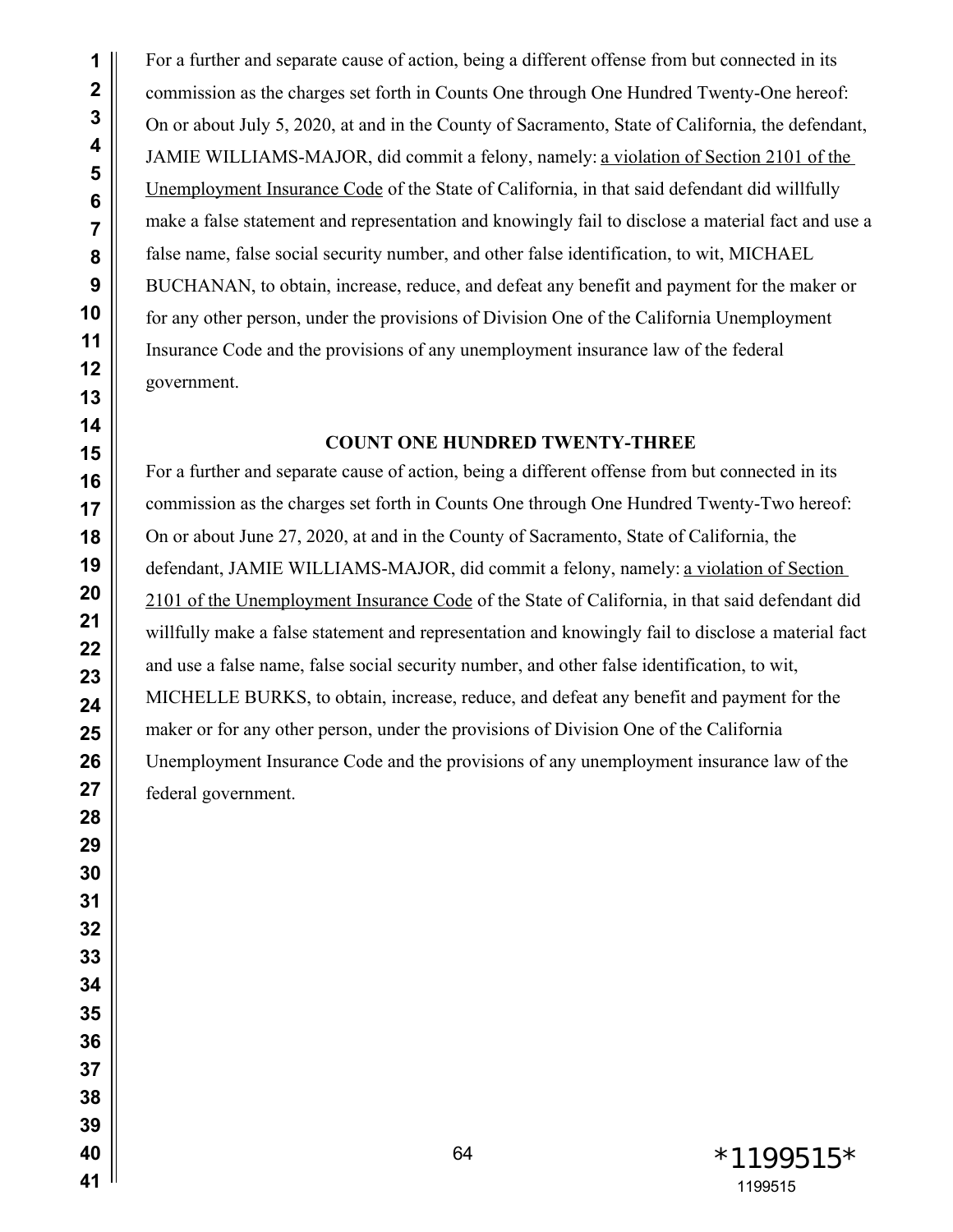# **COUNT ONE HUNDRED TWENTY-FOUR**

For a further and separate cause of action, being a different offense from but connected in its commission as the charges set forth in Counts One through One Hundred Twenty-Three hereof: On or about June 25, 2020, at and in the County of Sacramento, State of California, the defendant, JAMIE WILLIAMS-MAJOR, did commit a felony, namely: a violation of Section 2101 of the Unemployment Insurance Code of the State of California, in that said defendant did willfully make a false statement and representation and knowingly fail to disclose a material fact and use a false name, false social security number, and other false identification, to wit, MICHELLE YANG, to obtain, increase, reduce, and defeat any benefit and payment for the maker or for any other person, under the provisions of Division One of the California Unemployment Insurance Code and the provisions of any unemployment insurance law of the federal government.

# **COUNT ONE HUNDRED TWENTY-FIVE**

For a further and separate cause of action, being a different offense from but connected in its commission as the charges set forth in Counts One through One Hundred Twenty-Four hereof: On or about August 28, 2020, at and in the County of Sacramento, State of California, the defendant, JAMIE WILLIAMS-MAJOR, did commit a felony, namely: a violation of Section 2101 of the Unemployment Insurance Code of the State of California, in that said defendant did willfully make a false statement and representation and knowingly fail to disclose a material fact and use a false name, false social security number, and other false identification, to wit, NATIVDAD AGUILAR, to obtain, increase, reduce, and defeat any benefit and payment for the maker or for any other person, under the provisions of Division One of the California Unemployment Insurance Code and the provisions of any unemployment insurance law of the federal government.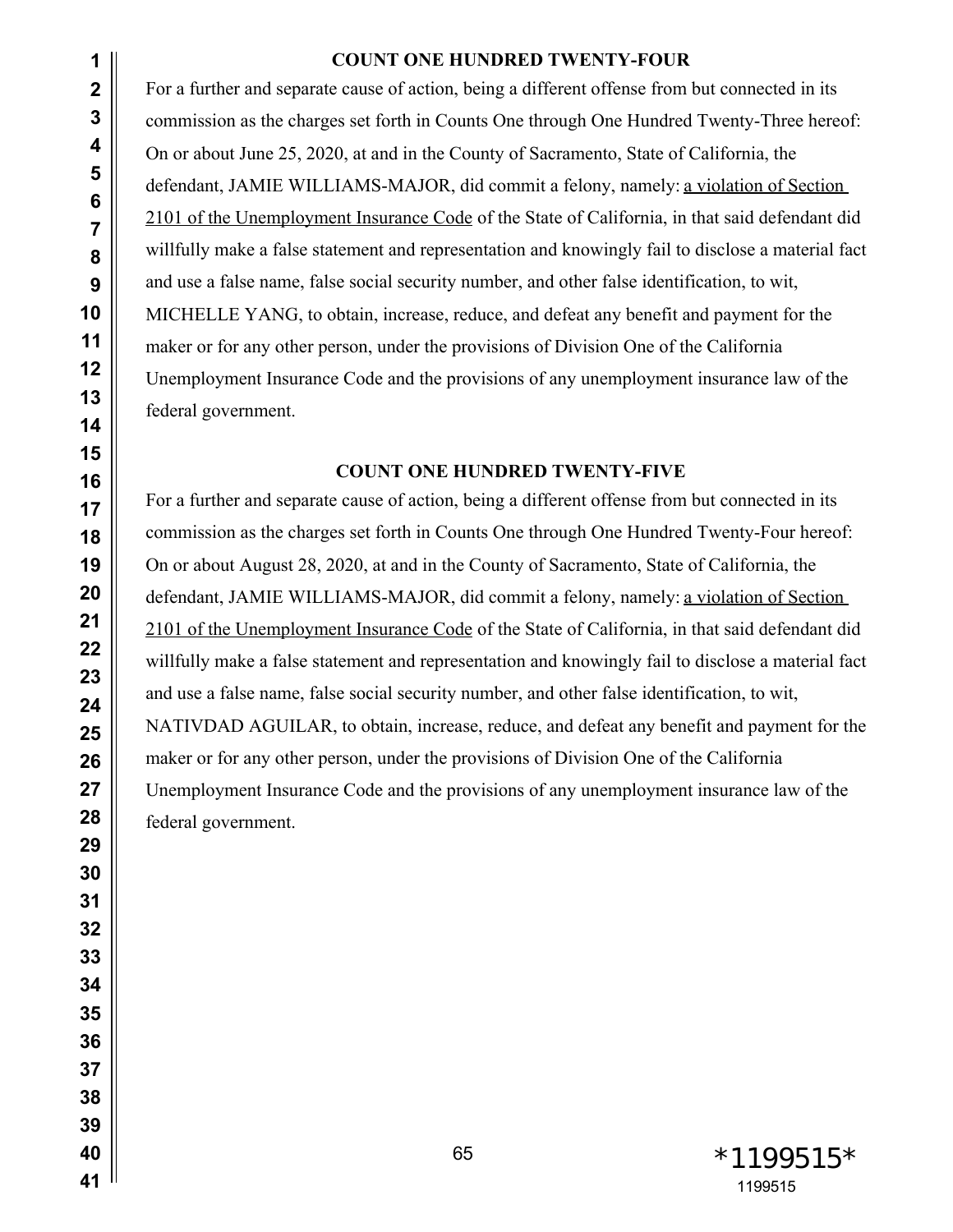#### **COUNT ONE HUNDRED TWENTY-SIX**

For a further and separate cause of action, being a different offense from but connected in its commission as the charges set forth in Counts One through One Hundred Twenty-Five hereof: On or about June 3, 2020, at and in the County of Sacramento, State of California, the defendant, JAMIE WILLIAMS-MAJOR, did commit a felony, namely: a violation of Section 2101 of the Unemployment Insurance Code of the State of California, in that said defendant did willfully make a false statement and representation and knowingly fail to disclose a material fact and use a false name, false social security number, and other false identification, to wit, NEAL FRANCIS BRADY, to obtain, increase, reduce, and defeat any benefit and payment for the maker or for any other person, under the provisions of Division One of the California Unemployment Insurance Code and the provisions of any unemployment insurance law of the federal government.

### **COUNT ONE HUNDRED TWENTY-SEVEN**

For a further and separate cause of action, being a different offense from but connected in its commission as the charges set forth in Counts One through One Hundred Twenty-Six hereof: On or about July 2, 2020, at and in the County of Sacramento, State of California, the defendant, JAMIE WILLIAMS-MAJOR, did commit a felony, namely: a violation of Section 2101 of the Unemployment Insurance Code of the State of California, in that said defendant did willfully make a false statement and representation and knowingly fail to disclose a material fact and use a false name, false social security number, and other false identification, to wit, NICHOLAS LIU, to obtain, increase, reduce, and defeat any benefit and payment for the maker or for any other person, under the provisions of Division One of the California Unemployment Insurance Code and the provisions of any unemployment insurance law of the federal government.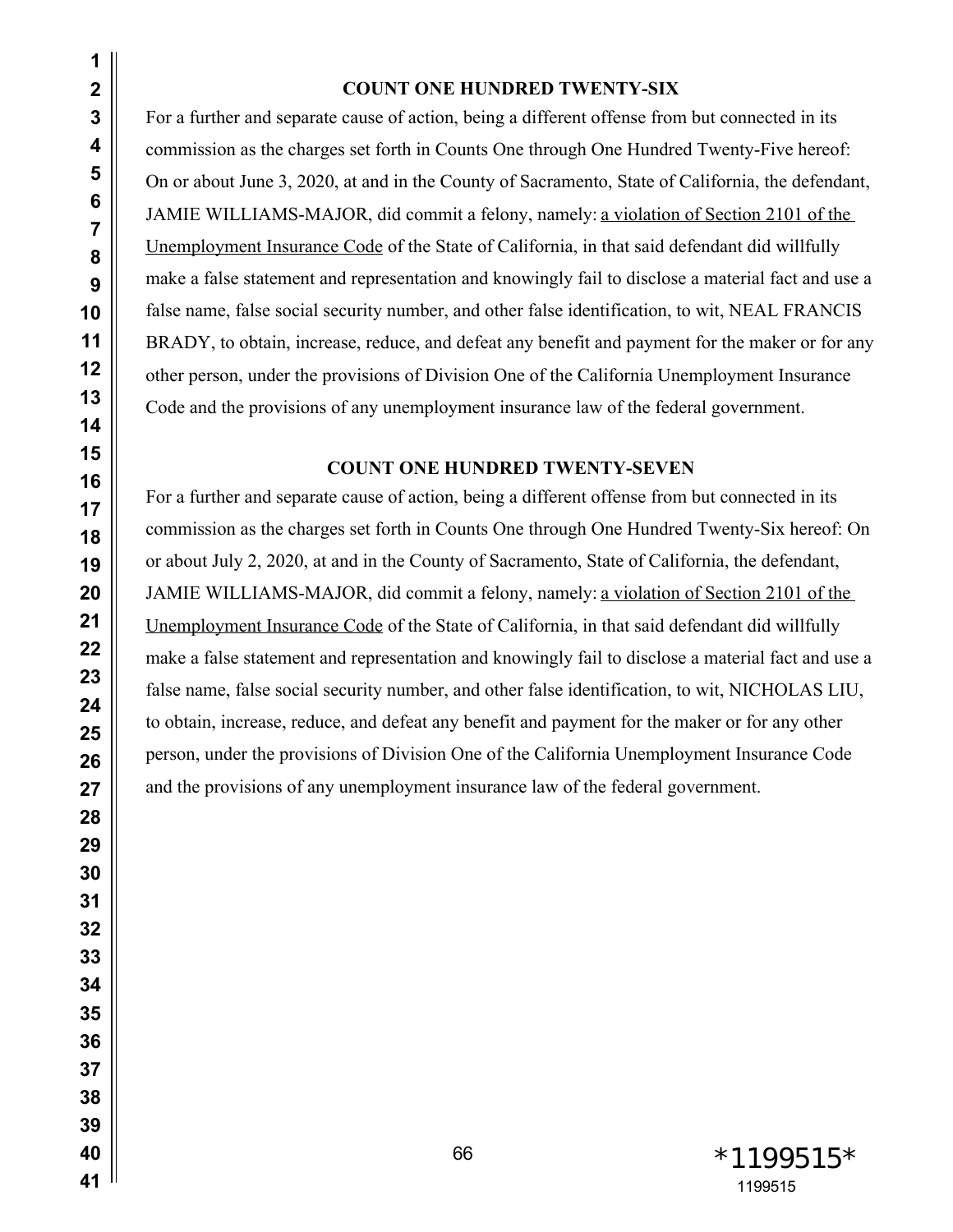#### **COUNT ONE HUNDRED TWENTY-EIGHT**

For a further and separate cause of action, being a different offense from but connected in its commission as the charges set forth in Counts One through One Hundred Twenty-Seven hereof: On or about April 19, 2020, at and in the County of Sacramento, State of California, the defendant, JAMIE WILLIAMS-MAJOR, did commit a felony, namely: a violation of Section 2101 of the Unemployment Insurance Code of the State of California, in that said defendant did willfully make a false statement and representation and knowingly fail to disclose a material fact and use a false name, false social security number, and other false identification, to wit, NICHOLE HAYDEN, to obtain, increase, reduce, and defeat any benefit and payment for the maker or for any other person, under the provisions of Division One of the California Unemployment Insurance Code and the provisions of any unemployment insurance law of the federal government.

# **COUNT ONE HUNDRED TWENTY-NINE**

For a further and separate cause of action, being a different offense from but connected in its commission as the charges set forth in Counts One through One Hundred Twenty-Eight hereof: On or about June 25, 2020, at and in the County of Sacramento, State of California, the defendant, JAMIE WILLIAMS-MAJOR, did commit a felony, namely: a violation of Section 2101 of the Unemployment Insurance Code of the State of California, in that said defendant did willfully make a false statement and representation and knowingly fail to disclose a material fact and use a false name, false social security number, and other false identification, to wit, OCTAVIAN JOSEPH, to obtain, increase, reduce, and defeat any benefit and payment for the maker or for any other person, under the provisions of Division One of the California Unemployment Insurance Code and the provisions of any unemployment insurance law of the federal government.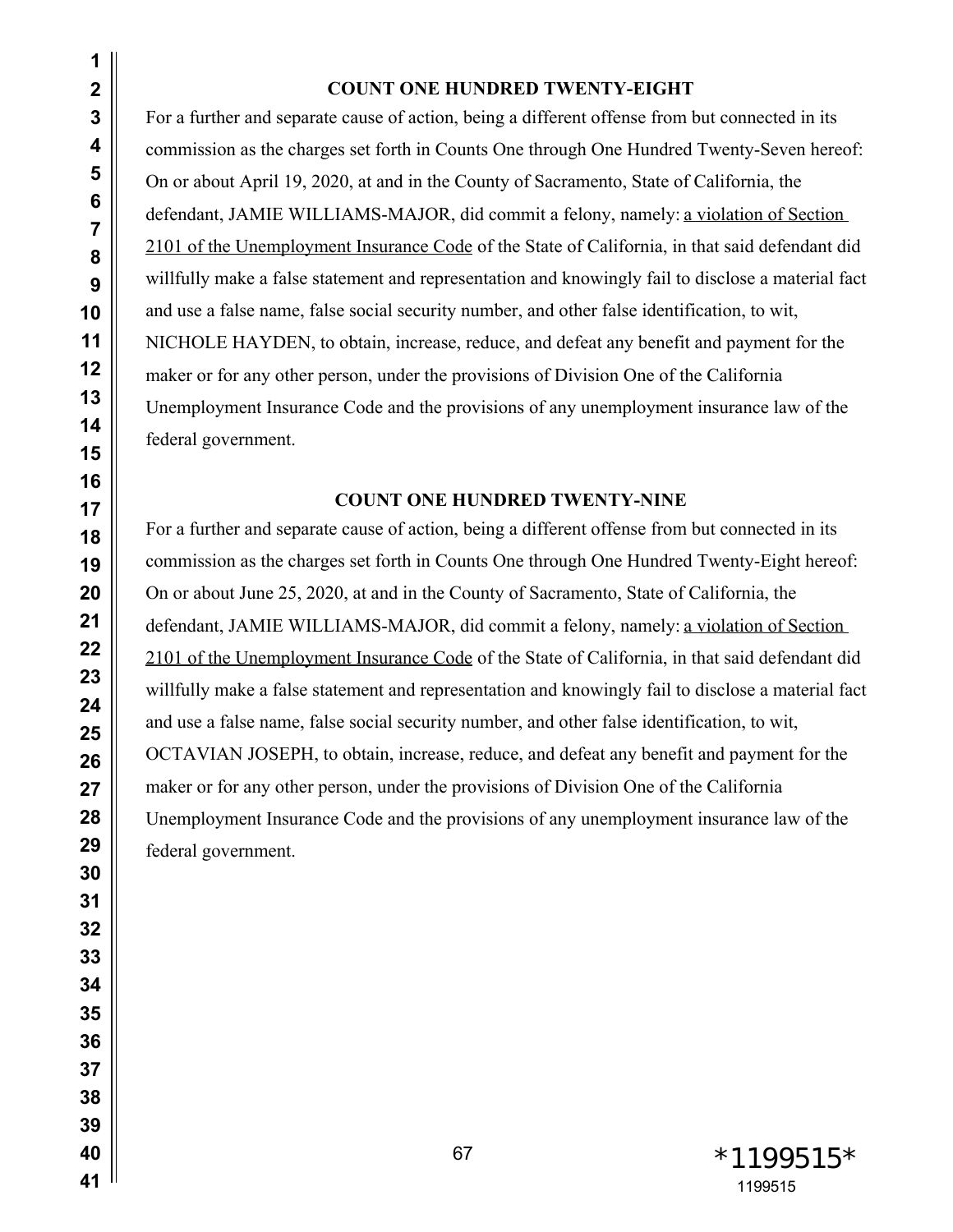#### **COUNT ONE HUNDRED THIRTY**

For a further and separate cause of action, being a different offense from but connected in its commission as the charges set forth in Counts One through One Hundred Twenty-Nine hereof: On or about July 8, 2020, at and in the County of Sacramento, State of California, the defendant, JAMIE WILLIAMS-MAJOR, did commit a felony, namely: a violation of Section 2101 of the Unemployment Insurance Code of the State of California, in that said defendant did willfully make a false statement and representation and knowingly fail to disclose a material fact and use a false name, false social security number, and other false identification, to wit, OLEVIA SMOOTS, to obtain, increase, reduce, and defeat any benefit and payment for the maker or for any other person, under the provisions of Division One of the California Unemployment Insurance Code and the provisions of any unemployment insurance law of the federal government.

## **COUNT ONE HUNDRED THIRTY-ONE**

For a further and separate cause of action, being a different offense from but connected in its commission as the charges set forth in Counts One through One Hundred Thirty hereof: On or about July 23, 2020, at and in the County of Sacramento, State of California, the defendant, JAMIE WILLIAMS-MAJOR, did commit a felony, namely: a violation of Section 2101 of the Unemployment Insurance Code of the State of California, in that said defendant did willfully make a false statement and representation and knowingly fail to disclose a material fact and use a false name, false social security number, and other false identification, to wit, PATRICIA GONZALEZ, to obtain, increase, reduce, and defeat any benefit and payment for the maker or for any other person, under the provisions of Division One of the California Unemployment Insurance Code and the provisions of any unemployment insurance law of the federal government.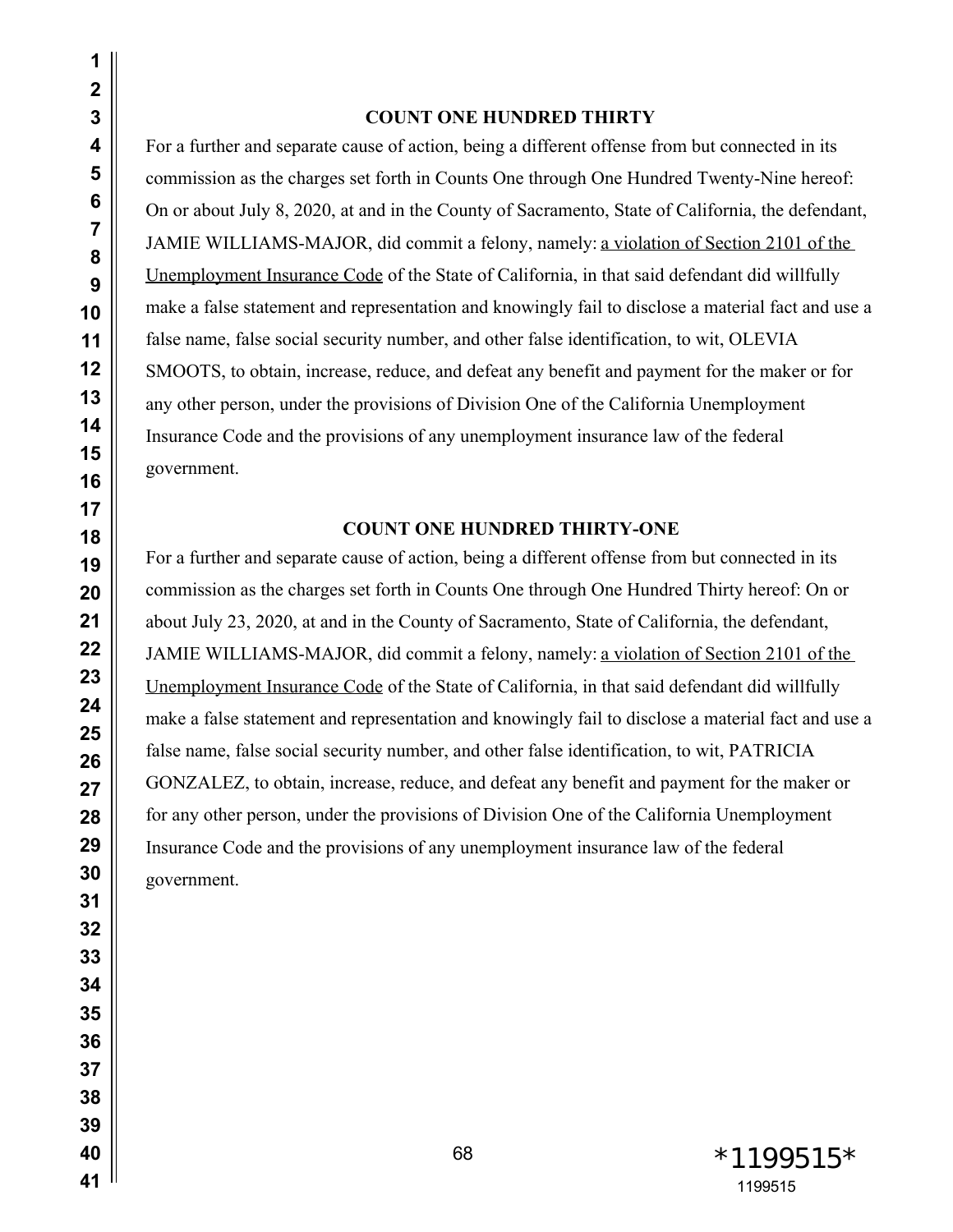#### **COUNT ONE HUNDRED THIRTY-TWO**

For a further and separate cause of action, being a different offense from but connected in its commission as the charges set forth in Counts One through One Hundred Thirty-One hereof: On or about June 19, 2020, at and in the County of Sacramento, State of California, the defendant, JAMIE WILLIAMS-MAJOR, did commit a felony, namely: a violation of Section 2101 of the Unemployment Insurance Code of the State of California, in that said defendant did willfully make a false statement and representation and knowingly fail to disclose a material fact and use a false name, false social security number, and other false identification, to wit, PIERRE DUNN, to obtain, increase, reduce, and defeat any benefit and payment for the maker or for any other person, under the provisions of Division One of the California Unemployment Insurance Code and the provisions of any unemployment insurance law of the federal government.

#### **COUNT ONE HUNDRED THIRTY-THREE**

For a further and separate cause of action, being a different offense from but connected in its commission as the charges set forth in Counts One through One Hundred Thirty-Two hereof: On or about June 25, 2020, at and in the County of Sacramento, State of California, the defendant, JAMIE WILLIAMS-MAJOR, did commit a felony, namely: a violation of Section 2101 of the Unemployment Insurance Code of the State of California, in that said defendant did willfully make a false statement and representation and knowingly fail to disclose a material fact and use a false name, false social security number, and other false identification, to wit, QUINCEE WILLIAMS, to obtain, increase, reduce, and defeat any benefit and payment for the maker or for any other person, under the provisions of Division One of the California Unemployment Insurance Code and the provisions of any unemployment insurance law of the federal government.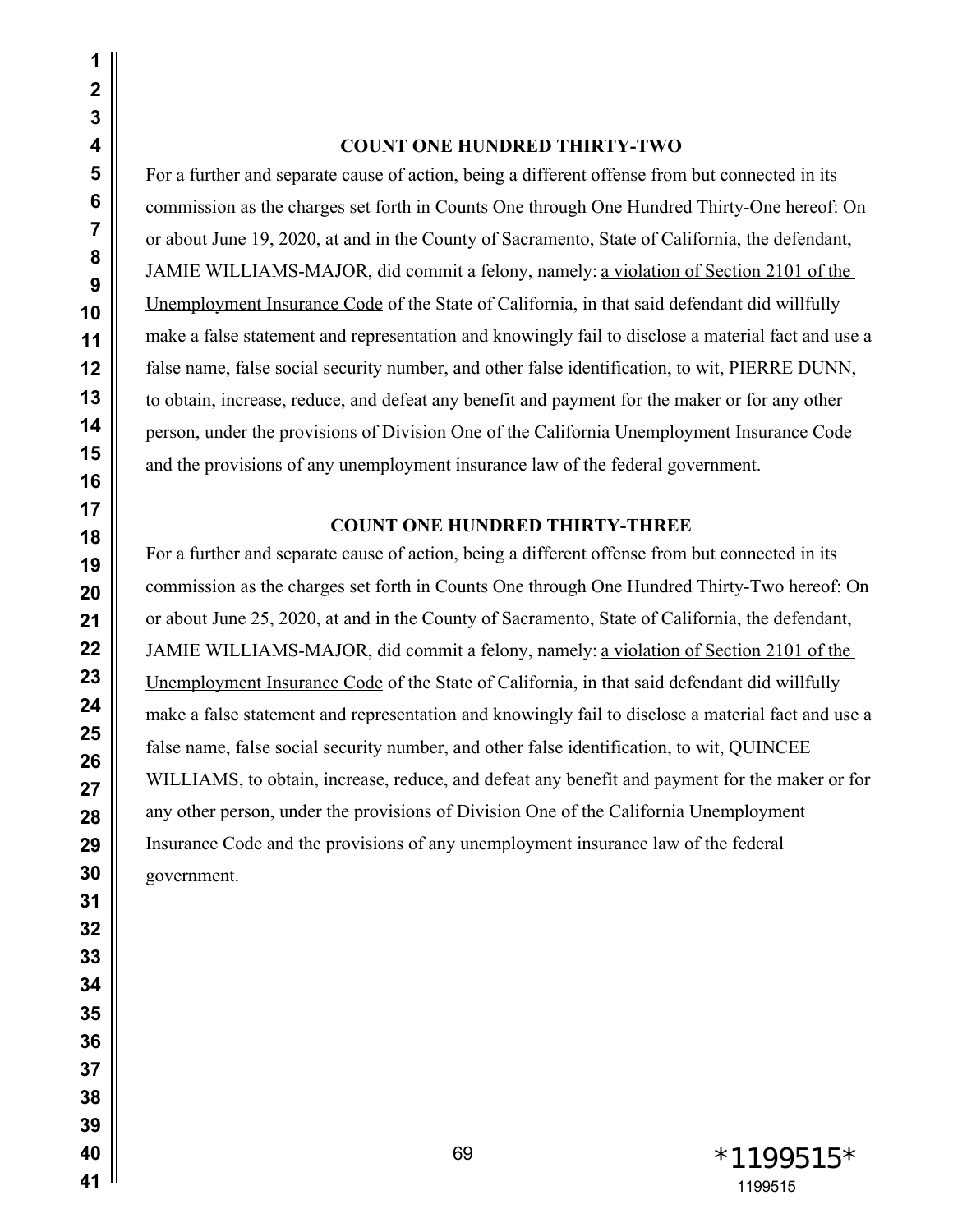#### **COUNT ONE HUNDRED THIRTY-FOUR**

For a further and separate cause of action, being a different offense from but connected in its commission as the charges set forth in Counts One through One Hundred Thirty-Three hereof: On or about June 18, 2020, at and in the County of Sacramento, State of California, the defendant, JAMIE WILLIAMS-MAJOR, did commit a felony, namely: a violation of Section 2101 of the Unemployment Insurance Code of the State of California, in that said defendant did willfully make a false statement and representation and knowingly fail to disclose a material fact and use a false name, false social security number, and other false identification, to wit, RACHEL ROSA, to obtain, increase, reduce, and defeat any benefit and payment for the maker or for any other person, under the provisions of Division One of the California Unemployment Insurance Code and the provisions of any unemployment insurance law of the federal government.

#### **COUNT ONE HUNDRED THIRTY-FIVE**

For a further and separate cause of action, being a different offense from but connected in its commission as the charges set forth in Counts One through One Hundred Thirty-Four hereof: On or about May 28, 2020, at and in the County of Sacramento, State of California, the defendant, JAMIE WILLIAMS-MAJOR, did commit a felony, namely: a violation of Section 2101 of the Unemployment Insurance Code of the State of California, in that said defendant did willfully make a false statement and representation and knowingly fail to disclose a material fact and use a false name, false social security number, and other false identification, to wit, REYNALDO DELEON, to obtain, increase, reduce, and defeat any benefit and payment for the maker or for any other person, under the provisions of Division One of the California Unemployment Insurance Code and the provisions of any unemployment insurance law of the federal government.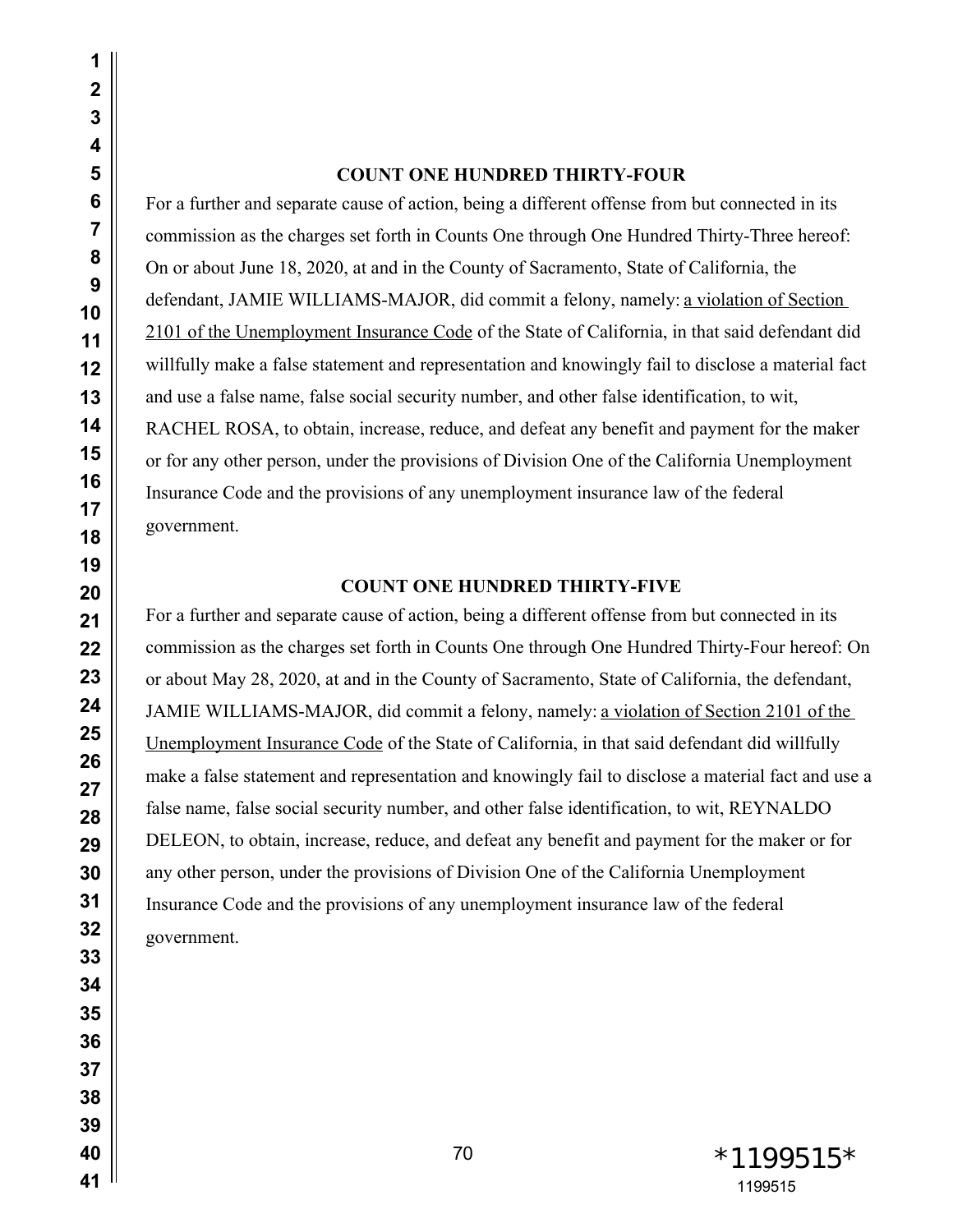# **COUNT ONE HUNDRED THIRTY-SIX**

For a further and separate cause of action, being a different offense from but connected in its commission as the charges set forth in Counts One through One Hundred Thirty-Five hereof: On or about June 28, 2020, at and in the County of Sacramento, State of California, the defendant, JAMIE WILLIAMS-MAJOR, did commit a felony, namely: a violation of Section 2101 of the Unemployment Insurance Code of the State of California, in that said defendant did willfully make a false statement and representation and knowingly fail to disclose a material fact and use a false name, false social security number, and other false identification, to wit, RICHARD JACKSON, to obtain, increase, reduce, and defeat any benefit and payment for the maker or for any other person, under the provisions of Division One of the California Unemployment Insurance Code and the provisions of any unemployment insurance law of the federal government.

## **COUNT ONE HUNDRED THIRTY-SEVEN**

For a further and separate cause of action, being a different offense from but connected in its commission as the charges set forth in Counts One through One Hundred Thirty-Six hereof: On or about July 2, 2020, at and in the County of Sacramento, State of California, the defendant, JAMIE WILLIAMS-MAJOR, did commit a felony, namely: a violation of Section 2101 of the Unemployment Insurance Code of the State of California, in that said defendant did willfully make a false statement and representation and knowingly fail to disclose a material fact and use a false name, false social security number, and other false identification, to wit, ROBERT MAJORS, to obtain, increase, reduce, and defeat any benefit and payment for the maker or for any other person, under the provisions of Division One of the California Unemployment Insurance Code and the provisions of any unemployment insurance law of the federal government.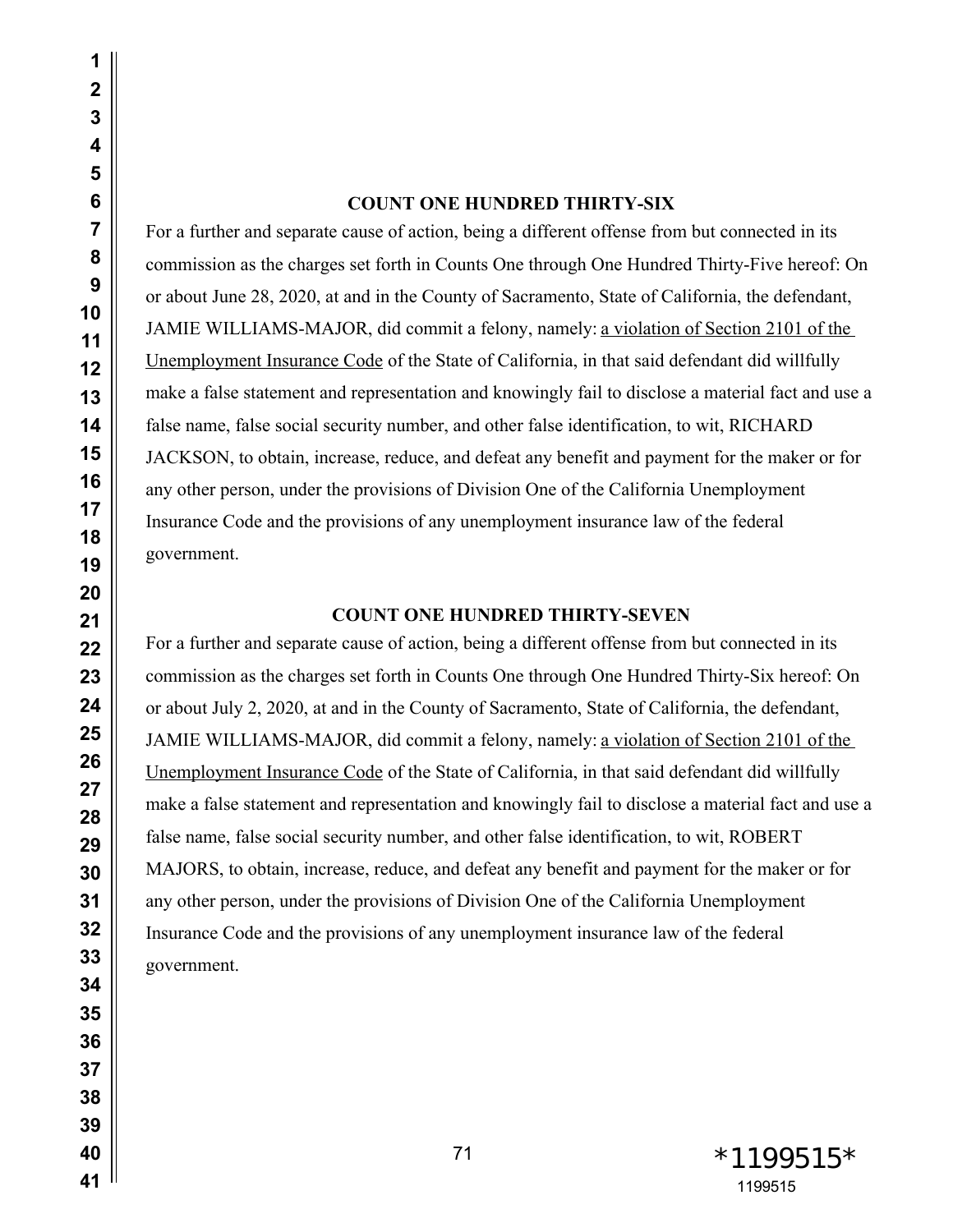# **COUNT ONE HUNDRED THIRTY-EIGHT**

For a further and separate cause of action, being a different offense from but connected in its commission as the charges set forth in Counts One through One Hundred Thirty-Seven hereof: On or about April 29, 2020, at and in the County of Sacramento, State of California, the defendant, JAMIE WILLIAMS-MAJOR, did commit a felony, namely: a violation of Section 2101 of the Unemployment Insurance Code of the State of California, in that said defendant did willfully make a false statement and representation and knowingly fail to disclose a material fact and use a false name, false social security number, and other false identification, to wit, ROBYN SNYDER, to obtain, increase, reduce, and defeat any benefit and payment for the maker or for any other person, under the provisions of Division One of the California Unemployment Insurance Code and the provisions of any unemployment insurance law of the federal government.

# **COUNT ONE HUNDRED THIRTY-NINE**

For a further and separate cause of action, being a different offense from but connected in its commission as the charges set forth in Counts One through One Hundred Thirty-Eight hereof: On or about May 28, 2020, at and in the County of Sacramento, State of California, the defendant, JAMIE WILLIAMS-MAJOR, did commit a felony, namely: a violation of Section 2101 of the Unemployment Insurance Code of the State of California, in that said defendant did willfully make a false statement and representation and knowingly fail to disclose a material fact and use a false name, false social security number, and other false identification, to wit, ROZLYNN MASSINGALE, to obtain, increase, reduce, and defeat any benefit and payment for the maker or for any other person, under the provisions of Division One of the California Unemployment Insurance Code and the provisions of any unemployment insurance law of the federal government.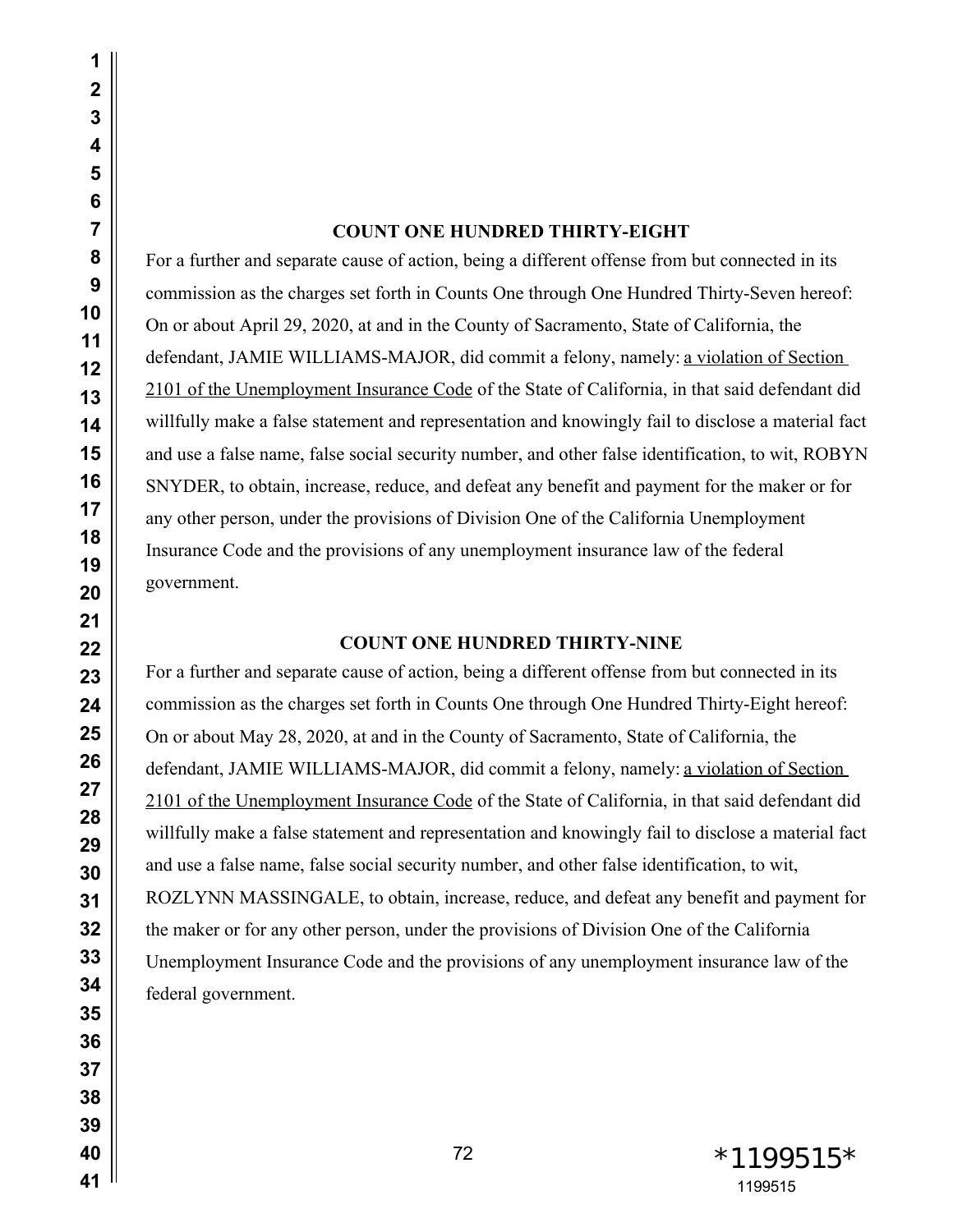# **COUNT ONE HUNDRED FORTY**

For a further and separate cause of action, being a different offense from but connected in its commission as the charges set forth in Counts One through One Hundred Thirty-Nine hereof: On or about June 29, 2020, at and in the County of Sacramento, State of California, the defendant, JAMIE WILLIAMS-MAJOR, did commit a felony, namely: a violation of Section 2101 of the Unemployment Insurance Code of the State of California, in that said defendant did willfully make a false statement and representation and knowingly fail to disclose a material fact and use a false name, false social security number, and other false identification, to wit, RUENEKKIA GIBSON, to obtain, increase, reduce, and defeat any benefit and payment for the maker or for any other person, under the provisions of Division One of the California Unemployment Insurance Code and the provisions of any unemployment insurance law of the federal government.

## **COUNT ONE HUNDRED FORTY-ONE**

For a further and separate cause of action, being a different offense from but connected in its commission as the charges set forth in Counts One through One Hundred Forty hereof: On or about July 8, 2020, at and in the County of Sacramento, State of California, the defendant, JAMIE WILLIAMS-MAJOR, did commit a felony, namely: a violation of Section 2101 of the Unemployment Insurance Code of the State of California, in that said defendant did willfully make a false statement and representation and knowingly fail to disclose a material fact and use a false name, false social security number, and other false identification, to wit, SAMONE SWAIN, to obtain, increase, reduce, and defeat any benefit and payment for the maker or for any other person, under the provisions of Division One of the California Unemployment Insurance Code and the provisions of any unemployment insurance law of the federal government.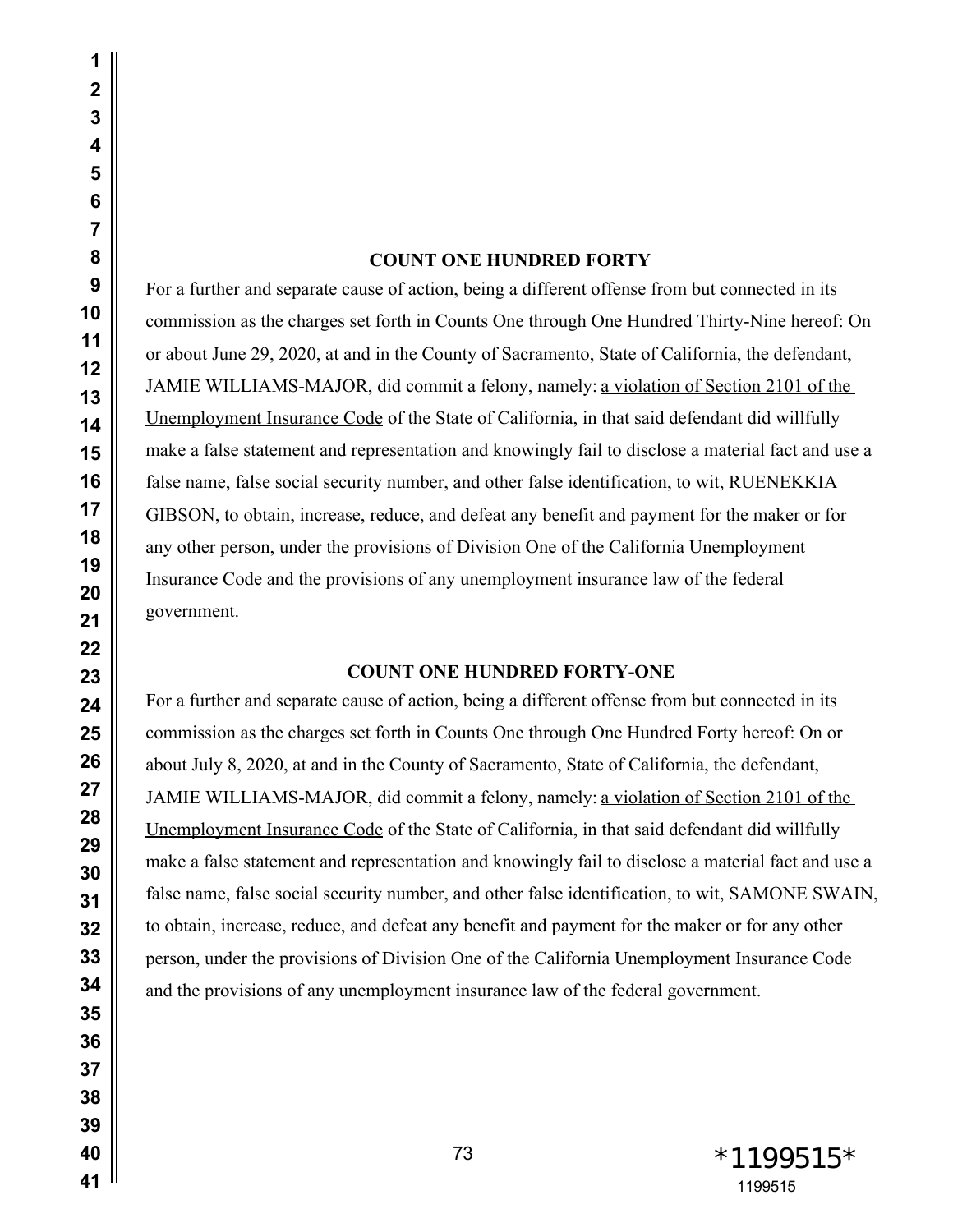#### **COUNT ONE HUNDRED FORTY-TWO**

For a further and separate cause of action, being a different offense from but connected in its commission as the charges set forth in Counts One through One Hundred Forty-One hereof: On or about July 6, 2020, at and in the County of Sacramento, State of California, the defendant, JAMIE WILLIAMS-MAJOR, did commit a felony, namely: a violation of Section 2101 of the Unemployment Insurance Code of the State of California, in that said defendant did willfully make a false statement and representation and knowingly fail to disclose a material fact and use a false name, false social security number, and other false identification, to wit, SAMUEL VALENTINE, to obtain, increase, reduce, and defeat any benefit and payment for the maker or for any other person, under the provisions of Division One of the California Unemployment Insurance Code and the provisions of any unemployment insurance law of the federal government.

### **COUNT ONE HUNDRED FORTY-THREE**

For a further and separate cause of action, being a different offense from but connected in its commission as the charges set forth in Counts One through One Hundred Forty-Two hereof: On or about June 20, 2020, at and in the County of Sacramento, State of California, the defendant, JAMIE WILLIAMS-MAJOR, did commit a felony, namely: a violation of Section 2101 of the Unemployment Insurance Code of the State of California, in that said defendant did willfully make a false statement and representation and knowingly fail to disclose a material fact and use a false name, false social security number, and other false identification, to wit, SHALONTAE AUGUSTUS, to obtain, increase, reduce, and defeat any benefit and payment for the maker or for any other person, under the provisions of Division One of the California Unemployment Insurance Code and the provisions of any unemployment insurance law of the federal government.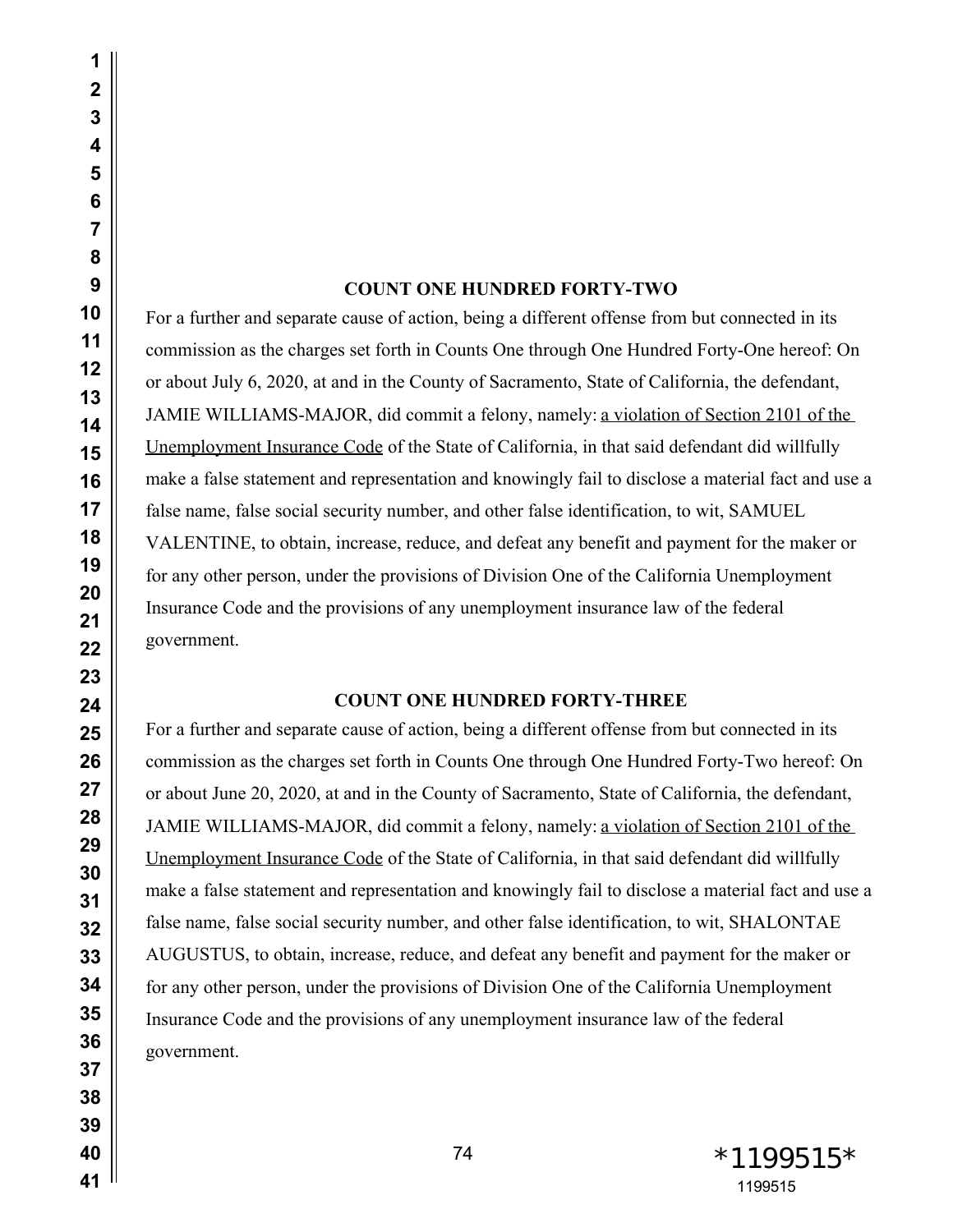### **COUNT ONE HUNDRED FORTY-FOUR**

For a further and separate cause of action, being a different offense from but connected in its commission as the charges set forth in Counts One through One Hundred Forty-Three hereof: On or about August 7, 2020, at and in the County of Sacramento, State of California, the defendant, JAMIE WILLIAMS-MAJOR, did commit a felony, namely: a violation of Section 2101 of the Unemployment Insurance Code of the State of California, in that said defendant did willfully make a false statement and representation and knowingly fail to disclose a material fact and use a false name, false social security number, and other false identification, to wit, SHAMANI WISE, to obtain, increase, reduce, and defeat any benefit and payment for the maker or for any other person, under the provisions of Division One of the California Unemployment Insurance Code and the provisions of any unemployment insurance law of the federal government.

## **COUNT ONE HUNDRED FORTY-FIVE**

For a further and separate cause of action, being a different offense from but connected in its commission as the charges set forth in Counts One through One Hundred Forty-Four hereof: On or about August 26, 2020, at and in the County of Sacramento, State of California, the defendant, JAMIE WILLIAMS-MAJOR, did commit a felony, namely: a violation of Section 2101 of the Unemployment Insurance Code of the State of California, in that said defendant did willfully make a false statement and representation and knowingly fail to disclose a material fact and use a false name, false social security number, and other false identification, to wit, SHAMICA M FRYE, to obtain, increase, reduce, and defeat any benefit and payment for the maker or for any other person, under the provisions of Division One of the California Unemployment Insurance Code and the provisions of any unemployment insurance law of the federal government.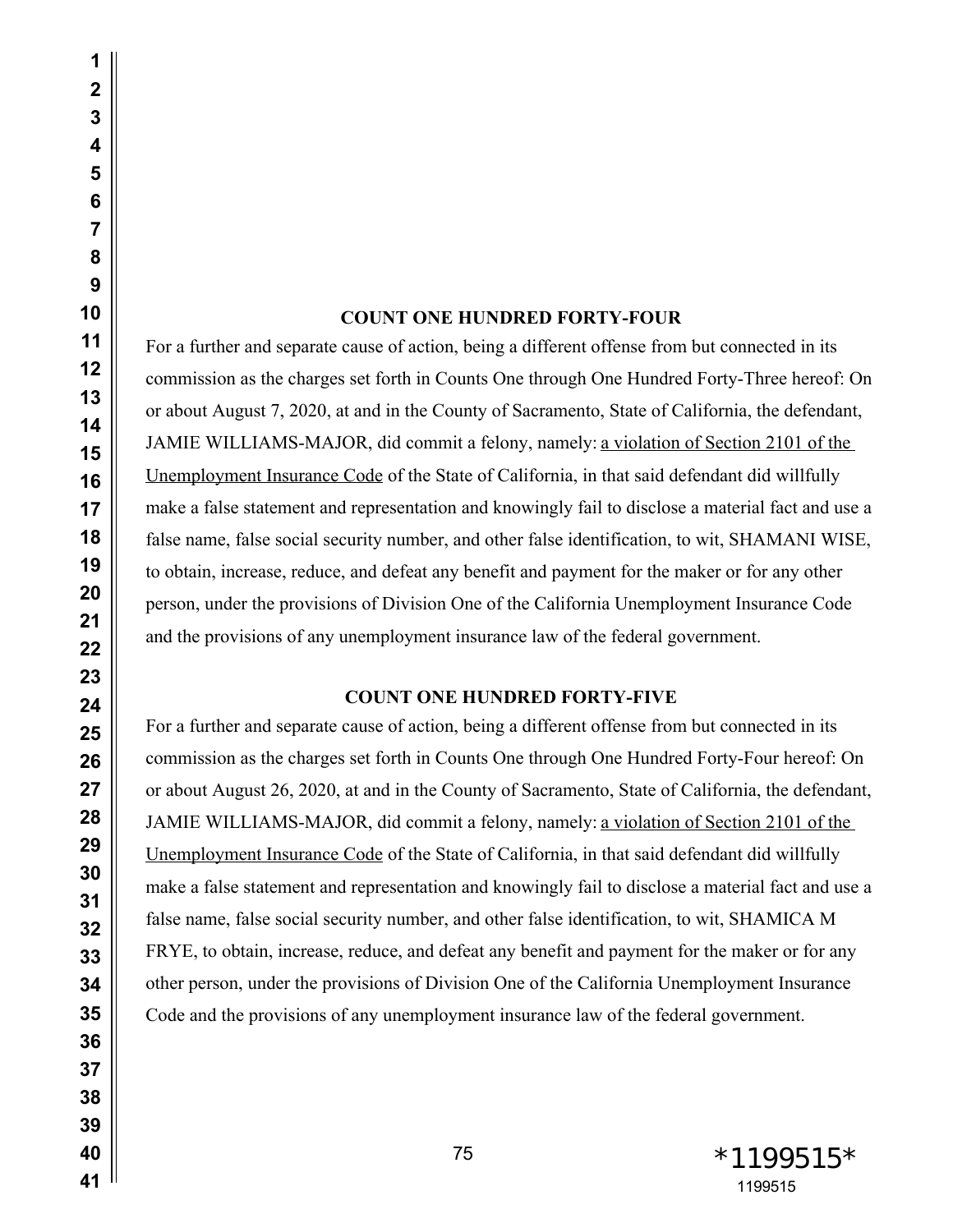#### **COUNT ONE HUNDRED FORTY-SIX**

For a further and separate cause of action, being a different offense from but connected in its commission as the charges set forth in Counts One through One Hundred Forty-Five hereof: On or about May 19, 2020, at and in the County of Sacramento, State of California, the defendant, JAMIE WILLIAMS-MAJOR, did commit a felony, namely: a violation of Section 2101 of the Unemployment Insurance Code of the State of California, in that said defendant did willfully make a false statement and representation and knowingly fail to disclose a material fact and use a false name, false social security number, and other false identification, to wit, SHAQUILLE WILLIAMS, to obtain, increase, reduce, and defeat any benefit and payment for the maker or for any other person, under the provisions of Division One of the California Unemployment Insurance Code and the provisions of any unemployment insurance law of the federal government.

### **COUNT ONE HUNDRED FORTY-SEVEN**

For a further and separate cause of action, being a different offense from but connected in its commission as the charges set forth in Counts One through One Hundred Forty-Six hereof: On or about July 7, 2020, at and in the County of Sacramento, State of California, the defendant, JAMIE WILLIAMS-MAJOR, did commit a felony, namely: a violation of Section 2101 of the Unemployment Insurance Code of the State of California, in that said defendant did willfully make a false statement and representation and knowingly fail to disclose a material fact and use a false name, false social security number, and other false identification, to wit, SIERRA PIERCE, to obtain, increase, reduce, and defeat any benefit and payment for the maker or for any other person, under the provisions of Division One of the California Unemployment Insurance Code and the provisions of any unemployment insurance law of the federal government.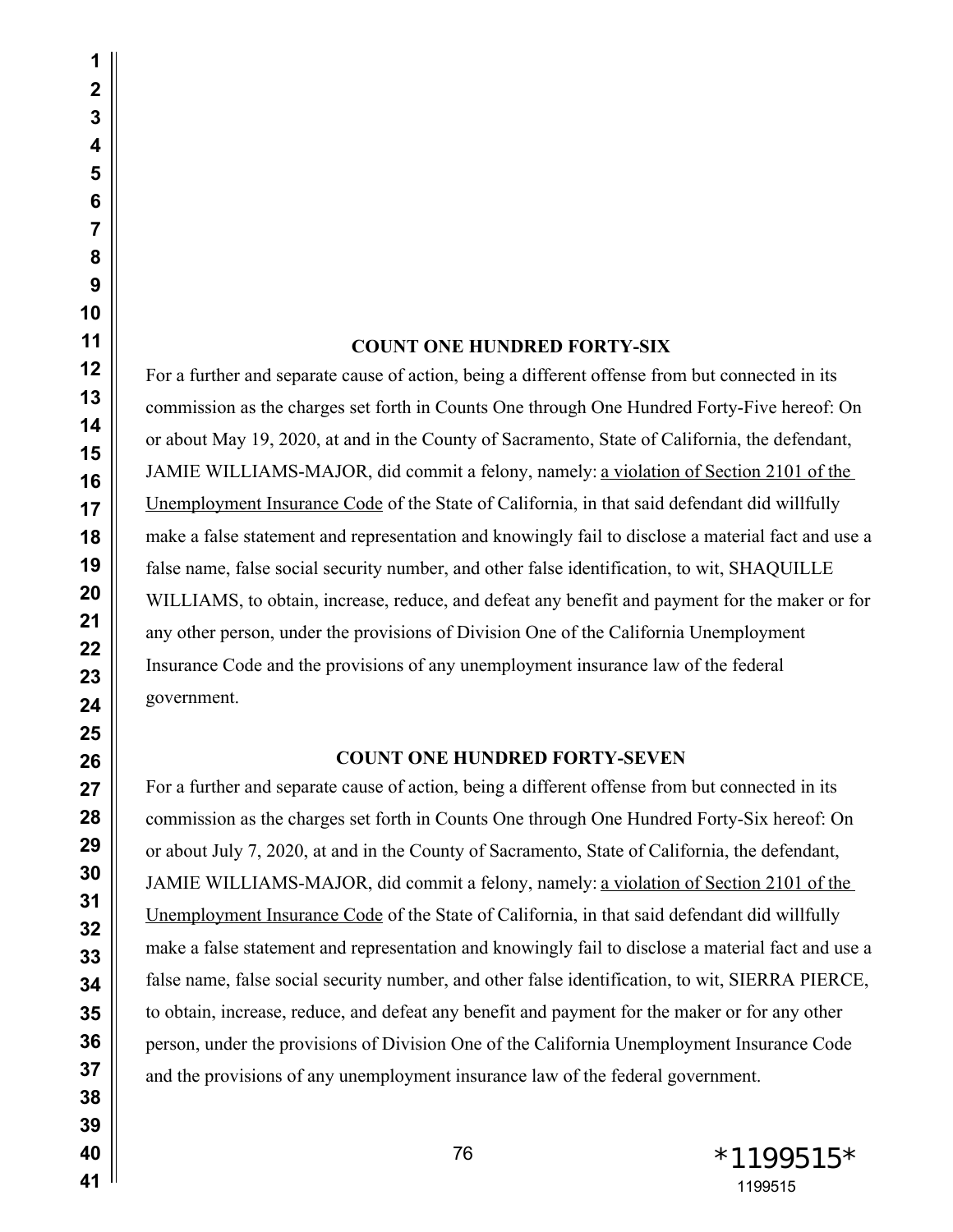# **COUNT ONE HUNDRED FORTY-EIGHT**

For a further and separate cause of action, being a different offense from but connected in its commission as the charges set forth in Counts One through One Hundred Forty-Seven hereof: On or about July 23, 2020, at and in the County of Sacramento, State of California, the defendant, JAMIE WILLIAMS-MAJOR, did commit a felony, namely: a violation of Section 2101 of the Unemployment Insurance Code of the State of California, in that said defendant did willfully make a false statement and representation and knowingly fail to disclose a material fact and use a false name, false social security number, and other false identification, to wit, STEPHANIE ANGWENYI, to obtain, increase, reduce, and defeat any benefit and payment for the maker or for any other person, under the provisions of Division One of the California Unemployment Insurance Code and the provisions of any unemployment insurance law of the federal government.

# **COUNT ONE HUNDRED FORTY-NINE**

For a further and separate cause of action, being a different offense from but connected in its commission as the charges set forth in Counts One through One Hundred Forty-Eight hereof: On or about June 20, 2020, at and in the County of Sacramento, State of California, the defendant, JAMIE WILLIAMS-MAJOR, did commit a felony, namely: a violation of Section 2101 of the Unemployment Insurance Code of the State of California, in that said defendant did willfully make a false statement and representation and knowingly fail to disclose a material fact and use a false name, false social security number, and other false identification, to wit, STEVEN WILLIAMS AKA STEVON WILLIAMS, to obtain, increase, reduce, and defeat any benefit and payment for the maker or for any other person, under the provisions of Division One of the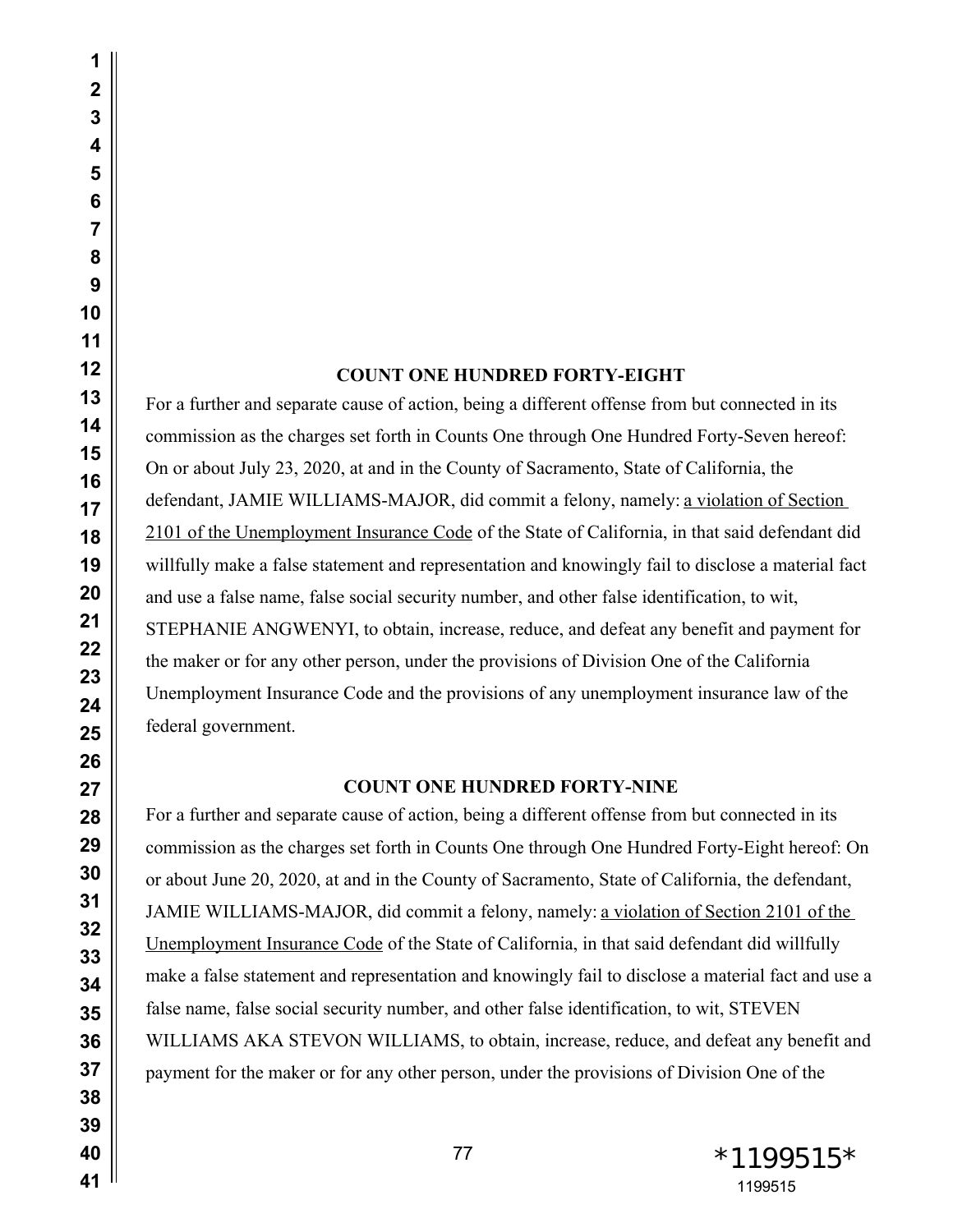California Unemployment Insurance Code and the provisions of any unemployment insurance

law of the federal government.

# **COUNT ONE HUNDRED FIFTY**

For a further and separate cause of action, being a different offense from but connected in its commission as the charges set forth in Counts One through One Hundred Forty-Nine hereof: On or about July 15, 2020, at and in the County of Sacramento, State of California, the defendant, JAMIE WILLIAMS-MAJOR, did commit a felony, namely: a violation of Section 2101 of the Unemployment Insurance Code of the State of California, in that said defendant did willfully make a false statement and representation and knowingly fail to disclose a material fact and use a false name, false social security number, and other false identification, to wit, TAE SAKE, to obtain, increase, reduce, and defeat any benefit and payment for the maker or for any other person, under the provisions of Division One of the California Unemployment Insurance Code and the provisions of any unemployment insurance law of the federal government.

# **COUNT ONE HUNDRED FIFTY-ONE**

For a further and separate cause of action, being a different offense from but connected in its commission as the charges set forth in Counts One through One Hundred Fifty hereof: On or about June 27, 2020, at and in the County of Sacramento, State of California, the defendant, JAMIE WILLIAMS-MAJOR, did commit a felony, namely: a violation of Section 2101 of the Unemployment Insurance Code of the State of California, in that said defendant did willfully make a false statement and representation and knowingly fail to disclose a material fact and use a false name, false social security number, and other false identification, to wit, TATIANA LESO, to obtain, increase, reduce, and defeat any benefit and payment for the maker or for any other

 \*1199515\*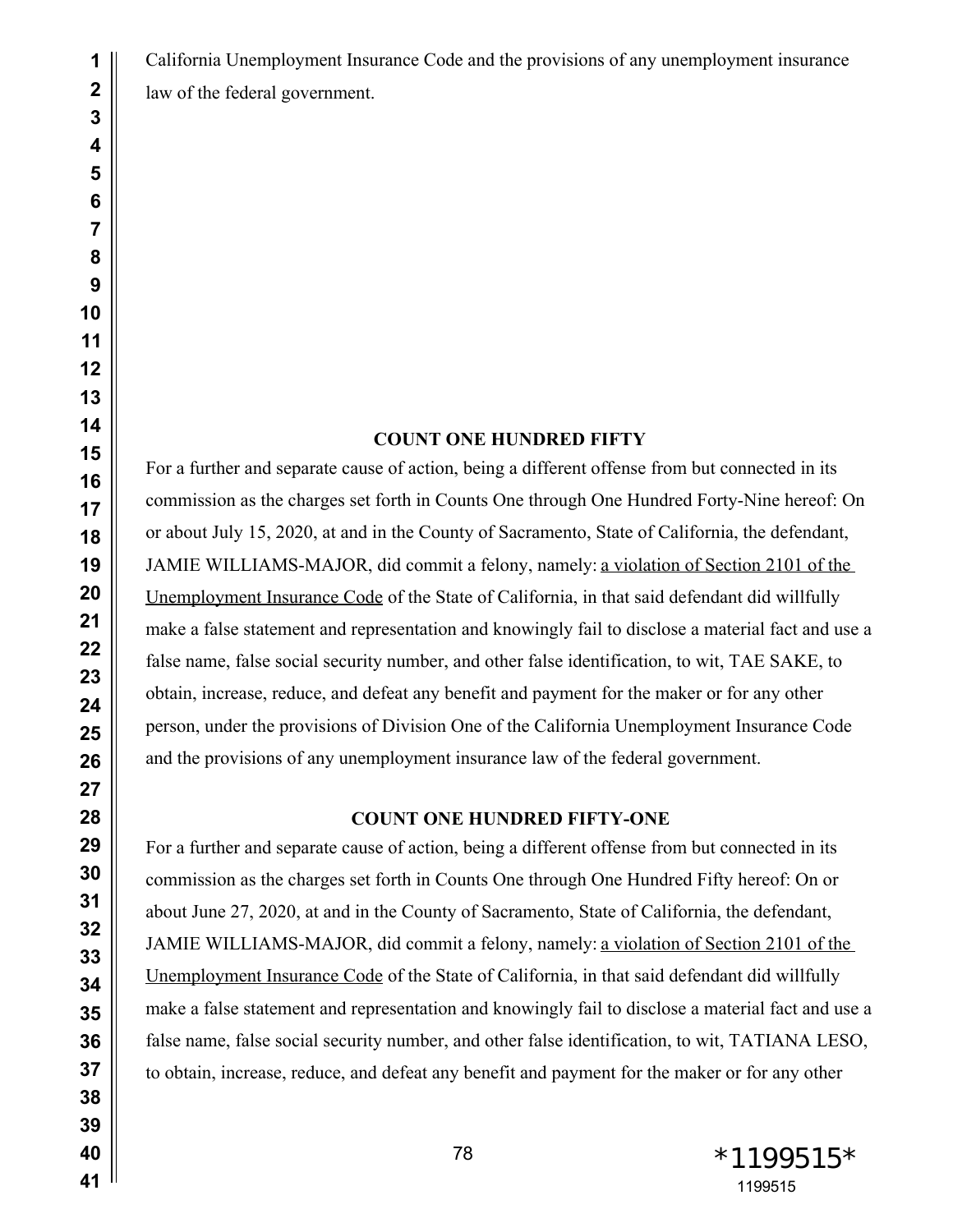person, under the provisions of Division One of the California Unemployment Insurance Code and the provisions of any unemployment insurance law of the federal government.

# **COUNT ONE HUNDRED FIFTY-TWO**

For a further and separate cause of action, being a different offense from but connected in its commission as the charges set forth in Counts One through One Hundred Fifty-One hereof: On or about June 13, 2020, at and in the County of Sacramento, State of California, the defendant, JAMIE WILLIAMS-MAJOR, did commit a felony, namely: a violation of Section 2101 of the Unemployment Insurance Code of the State of California, in that said defendant did willfully make a false statement and representation and knowingly fail to disclose a material fact and use a false name, false social security number, and other false identification, to wit, TERRY HAMMOND, to obtain, increase, reduce, and defeat any benefit and payment for the maker or for any other person, under the provisions of Division One of the California Unemployment Insurance Code and the provisions of any unemployment insurance law of the federal government.

# **COUNT ONE HUNDRED FIFTY-THREE**

For a further and separate cause of action, being a different offense from but connected in its commission as the charges set forth in Counts One through One Hundred Fifty-Two hereof: On or about August 31, 2020, at and in the County of Sacramento, State of California, the defendant, JAMIE WILLIAMS-MAJOR, did commit a felony, namely: a violation of Section 2101 of the Unemployment Insurance Code of the State of California, in that said defendant did willfully make a false statement and representation and knowingly fail to disclose a material fact and use a

79 \*1199515\*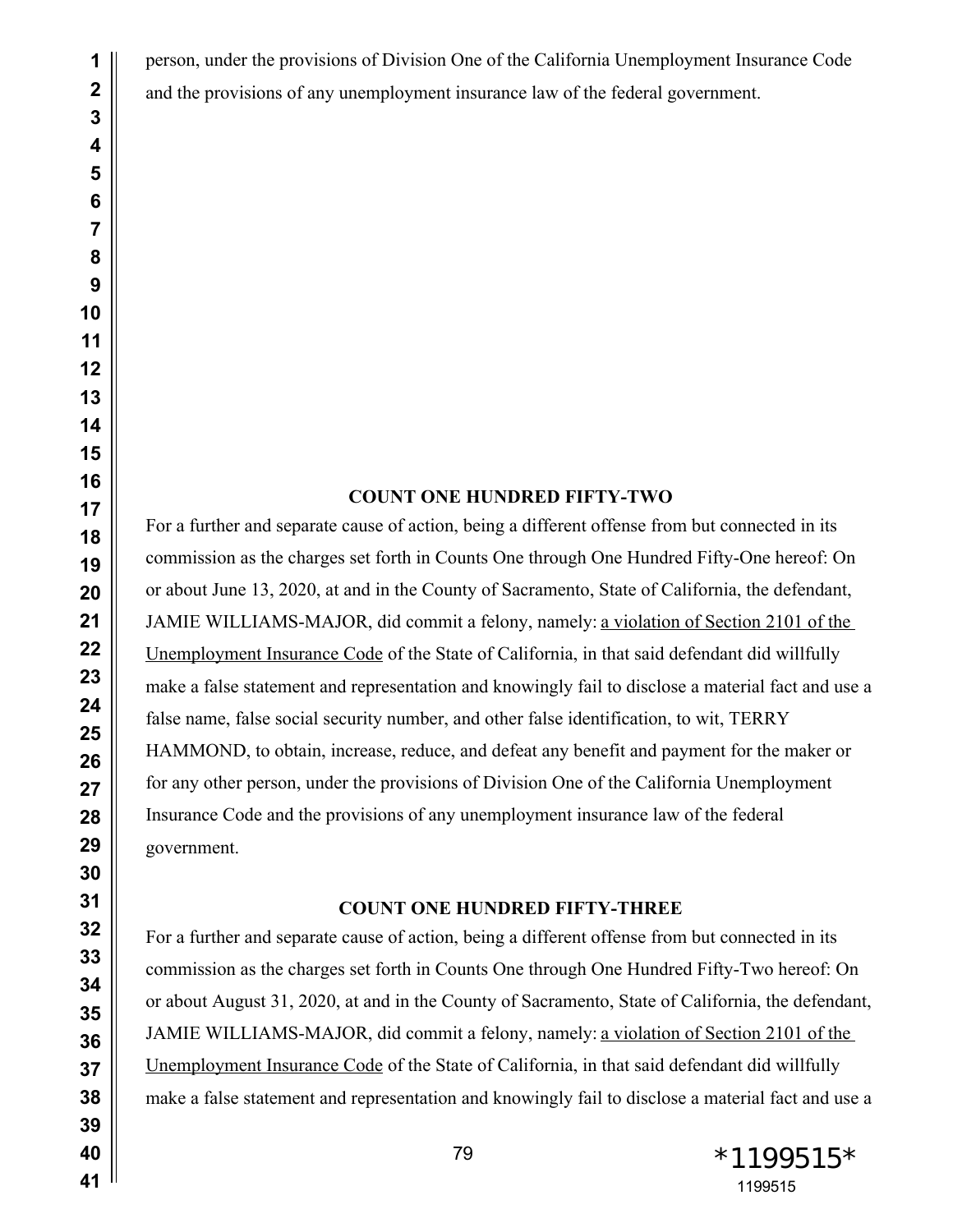false name, false social security number, and other false identification, to wit, TERRY ROSE, to obtain, increase, reduce, and defeat any benefit and payment for the maker or for any other person, under the provisions of Division One of the California Unemployment Insurance Code and the provisions of any unemployment insurance law of the federal government.

# **COUNT ONE HUNDRED FIFTY-FOUR**

For a further and separate cause of action, being a different offense from but connected in its commission as the charges set forth in Counts One through One Hundred Fifty-Three hereof: On or about June 26, 2020, at and in the County of Sacramento, State of California, the defendant, JAMIE WILLIAMS-MAJOR, did commit a felony, namely: a violation of Section 2101 of the Unemployment Insurance Code of the State of California, in that said defendant did willfully make a false statement and representation and knowingly fail to disclose a material fact and use a false name, false social security number, and other false identification, to wit, TERRY WILLIAMS, to obtain, increase, reduce, and defeat any benefit and payment for the maker or for any other person, under the provisions of Division One of the California Unemployment Insurance Code and the provisions of any unemployment insurance law of the federal government.

## **COUNT ONE HUNDRED FIFTY-FIVE**

For a further and separate cause of action, being a different offense from but connected in its commission as the charges set forth in Counts One through One Hundred Fifty-Four hereof: On or about July 5, 2020, at and in the County of Sacramento, State of California, the defendant, JAMIE WILLIAMS-MAJOR, did commit a felony, namely: a violation of Section 2101 of the Unemployment Insurance Code of the State of California, in that said defendant did willfully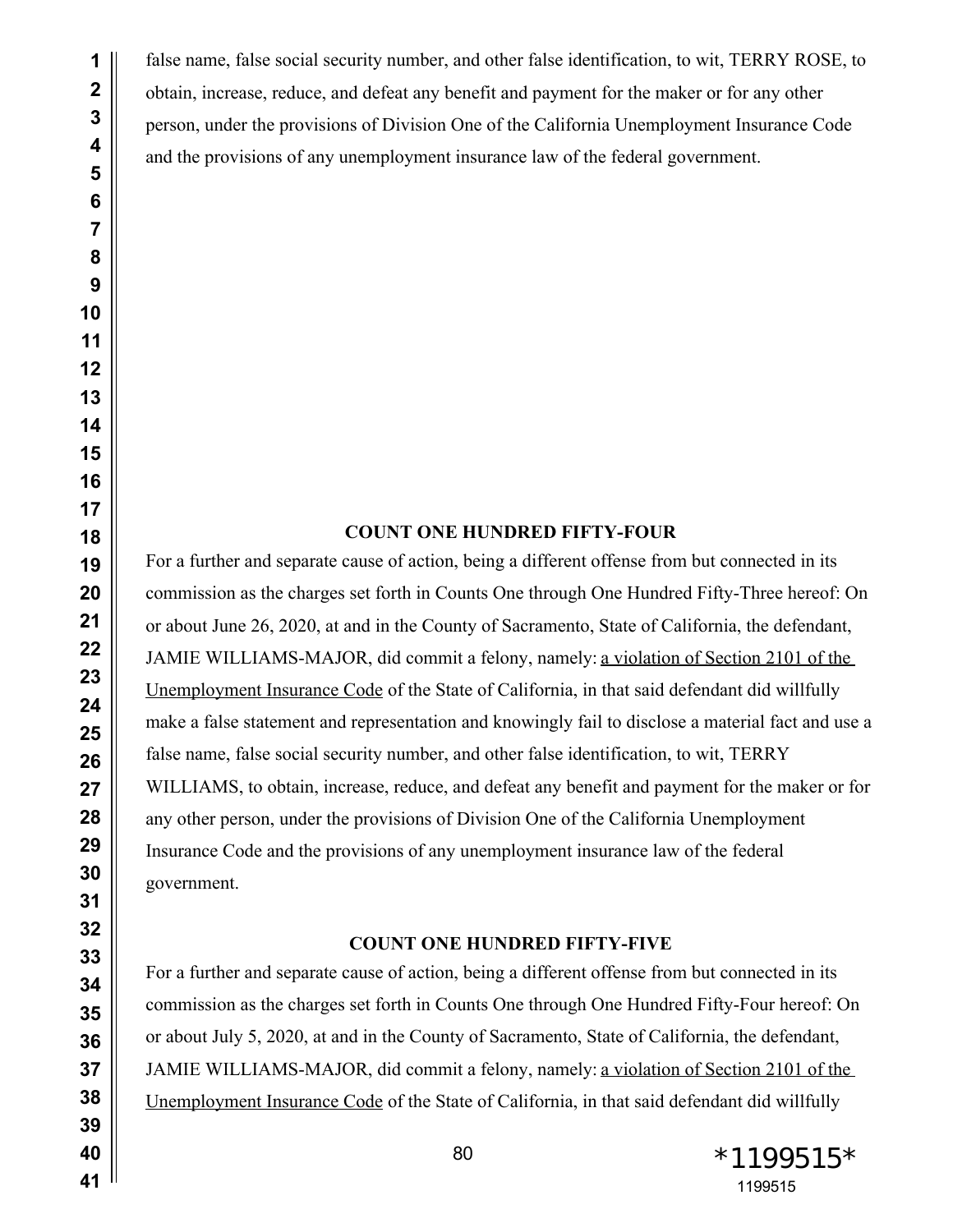make a false statement and representation and knowingly fail to disclose a material fact and use a false name, false social security number, and other false identification, to wit, TIFFANY MOBLEY to obtain, increase, reduce, and defeat any benefit and payment for the maker or for any other person, under the provisions of Division One of the California Unemployment Insurance Code and the provisions of any unemployment insurance law of the federal government.

# **COUNT ONE HUNDRED FIFTY-SIX**

For a further and separate cause of action, being a different offense from but connected in its commission as the charges set forth in Counts One through One Hundred Fifty-Five hereof: On or about July 10, 2020, at and in the County of Sacramento, State of California, the defendant, JAMIE WILLIAMS-MAJOR, did commit a felony, namely: a violation of Section 2101 of the Unemployment Insurance Code of the State of California, in that said defendant did willfully make a false statement and representation and knowingly fail to disclose a material fact and use a false name, false social security number, and other false identification, to wit, TIJUANDA MAJORS, to obtain, increase, reduce, and defeat any benefit and payment for the maker or for any other person, under the provisions of Division One of the California Unemployment Insurance Code and the provisions of any unemployment insurance law of the federal government.

## **COUNT ONE HUNDRED FIFTY-SEVEN**

For a further and separate cause of action, being a different offense from but connected in its commission as the charges set forth in Counts One through One Hundred Fifty-Six hereof: On or about February 10, 2021, at and in the County of Sacramento, State of California, the defendant, JAMIE WILLIAMS-MAJOR, did commit a felony, namely: a violation of Section 2101 of the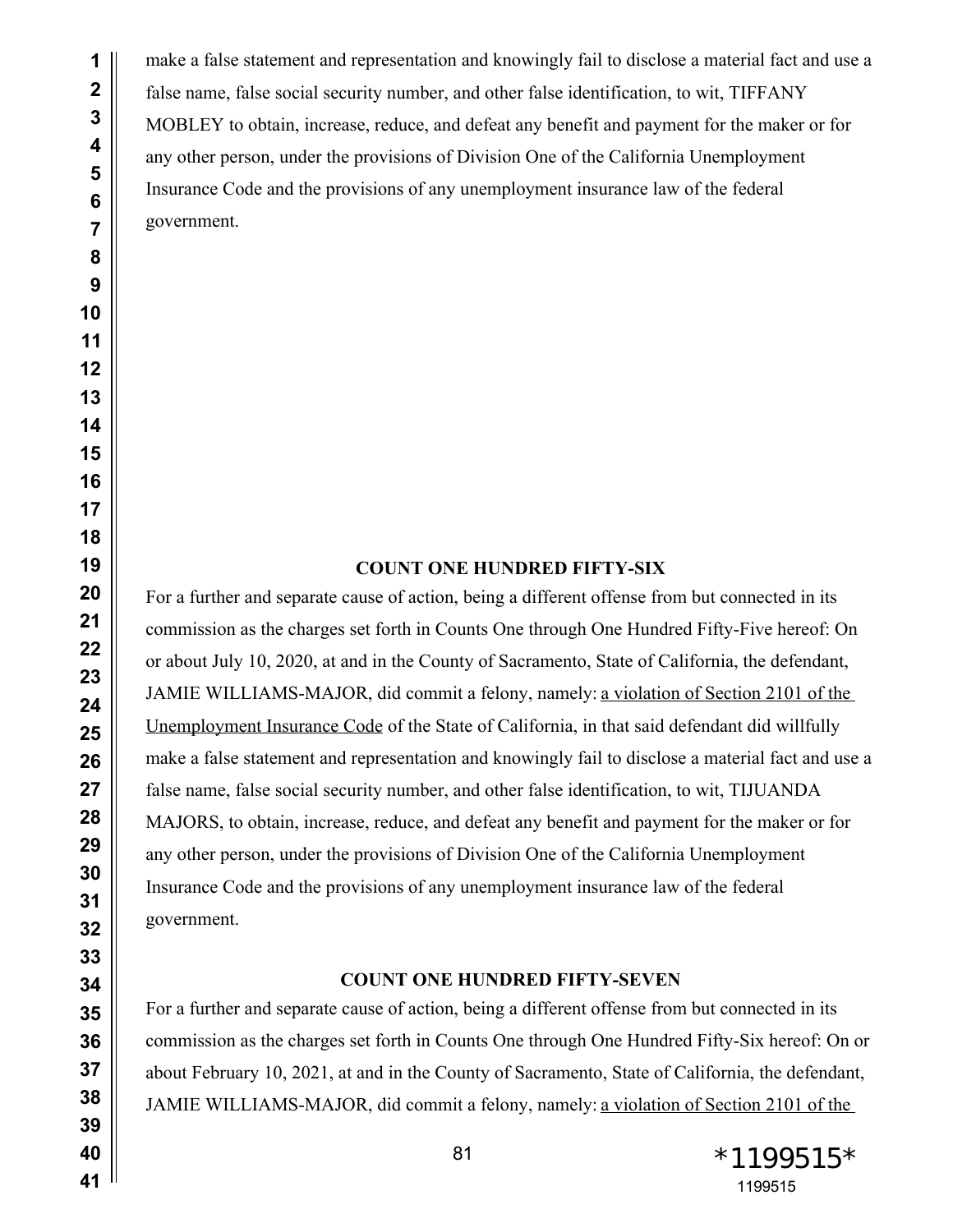Unemployment Insurance Code of the State of California, in that said defendant did willfully make a false statement and representation and knowingly fail to disclose a material fact and use a false name, false social security number, and other false identification, to wit, TREVA WASHINGTON VEGA, to obtain, increase, reduce, and defeat any benefit and payment for the maker or for any other person, under the provisions of Division One of the California Unemployment Insurance Code and the provisions of any unemployment insurance law of the federal government.

# **COUNT ONE HUNDRED FIFTY-EIGHT**

For a further and separate cause of action, being a different offense from but connected in its commission as the charges set forth in Counts One through One Hundred Fifty-Seven hereof: On or about June 20, 2020, at and in the County of Sacramento, State of California, the defendant, JAMIE WILLIAMS-MAJOR, did commit a felony, namely: a violation of Section 2101 of the Unemployment Insurance Code of the State of California, in that said defendant did willfully make a false statement and representation and knowingly fail to disclose a material fact and use a false name, false social security number, and other false identification, to wit, TREVON KIRBY, to obtain, increase, reduce, and defeat any benefit and payment for the maker or for any other person, under the provisions of Division One of the California Unemployment Insurance Code and the provisions of any unemployment insurance law of the federal government.

#### **COUNT ONE HUNDRED FIFTY-NINE**

For a further and separate cause of action, being a different offense from but connected in its commission as the charges set forth in Counts One through One Hundred Fifty-Eight hereof: On or about June 17, 2020, at and in the County of Sacramento, State of California, the defendant, JAMIE WILLIAMS-MAJOR, did commit a felony, namely: a violation of Section 2101 of the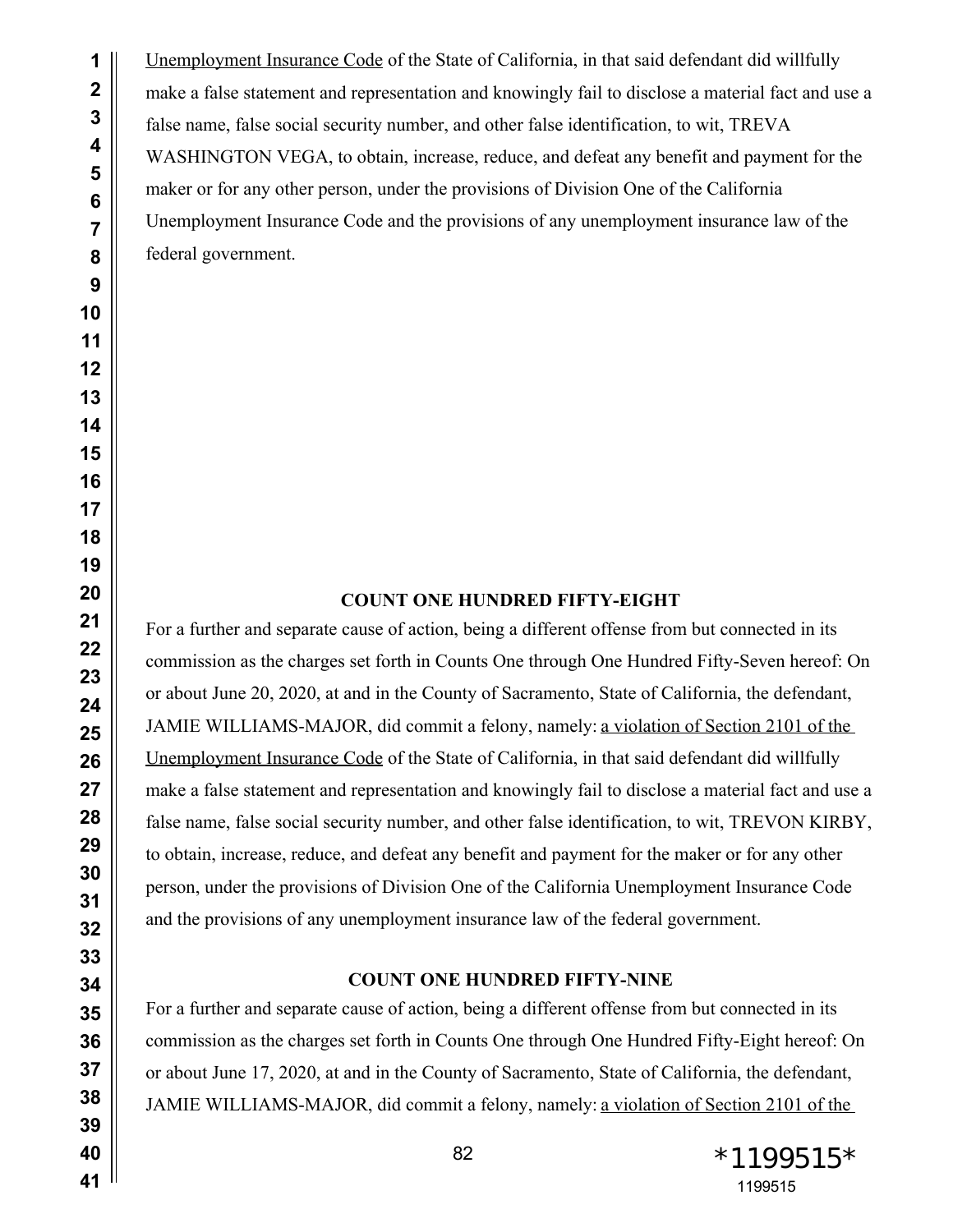Unemployment Insurance Code of the State of California, in that said defendant did willfully make a false statement and representation and knowingly fail to disclose a material fact and use a false name, false social security number, and other false identification, to wit, TYRIECE WASHINGTON, to obtain, increase, reduce, and defeat any benefit and payment for the maker or for any other person, under the provisions of Division One of the California Unemployment Insurance Code and the provisions of any unemployment insurance law of the federal government.

## **COUNT ONE HUNDRED SIXTY**

For a further and separate cause of action, being a different offense from but connected in its commission as the charges set forth in Counts One through One Hundred Fifty-Nine hereof: On or about August 9, 2020, at and in the County of Sacramento, State of California, the defendant, JAMIE WILLIAMS-MAJOR, did commit a felony, namely: a violation of Section 2101 of the Unemployment Insurance Code of the State of California, in that said defendant did willfully make a false statement and representation and knowingly fail to disclose a material fact and use a false name, false social security number, and other false identification, to wit, TYRONE BARNES, to obtain, increase, reduce, and defeat any benefit and payment for the maker or for any other person, under the provisions of Division One of the California Unemployment Insurance Code and the provisions of any unemployment insurance law of the federal government.

#### **COUNT ONE HUNDRED SIXTY-ONE**

For a further and separate cause of action, being a different offense from but connected in its commission as the charges set forth in Counts One through One Hundred Sixty hereof: On or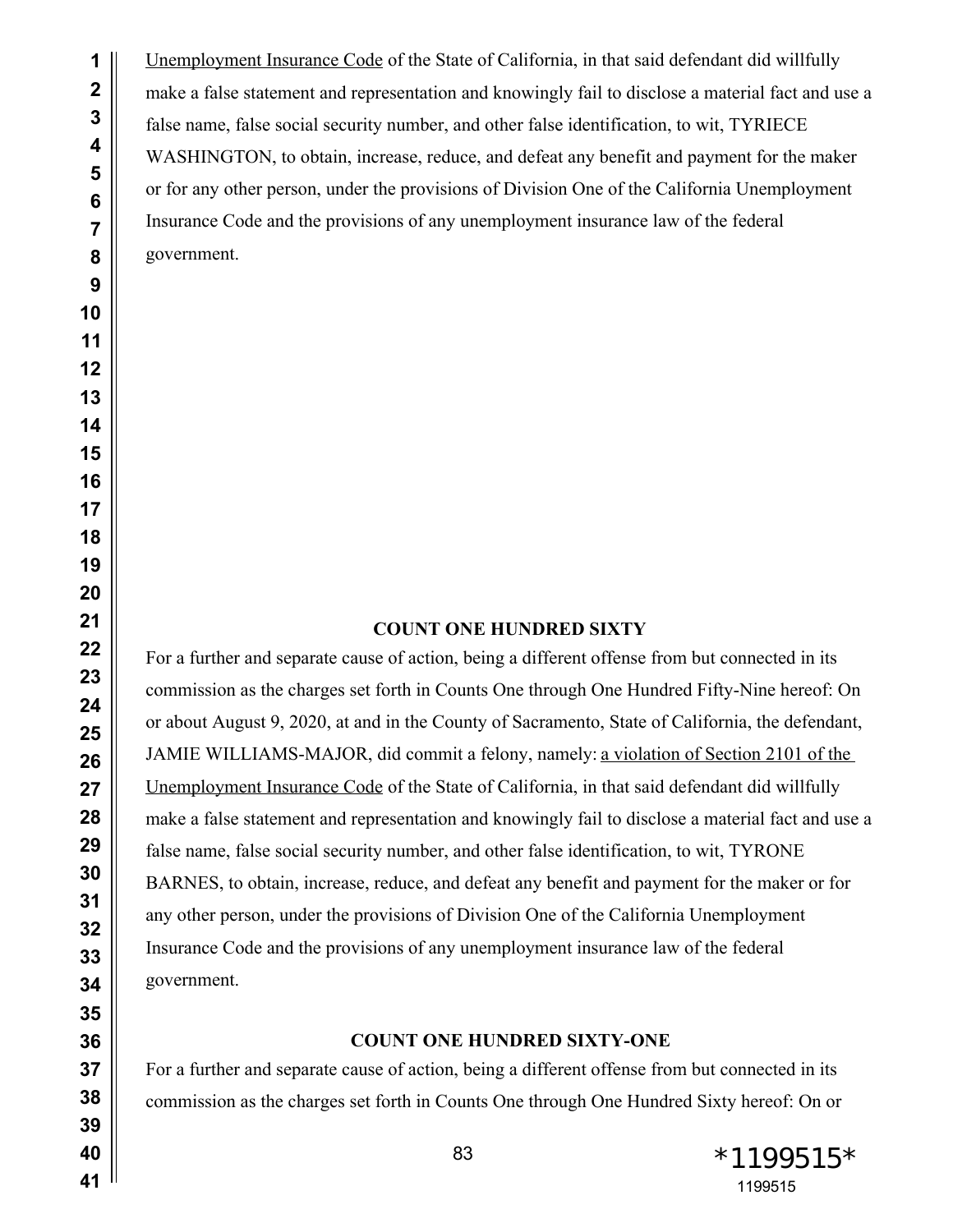about May 16, 2020, at and in the County of Sacramento, State of California, the defendant, JAMIE WILLIAMS-MAJOR, did commit a felony, namely: a violation of Section 2101 of the Unemployment Insurance Code of the State of California, in that said defendant did willfully make a false statement and representation and knowingly fail to disclose a material fact and use a false name, false social security number, and other false identification, to wit, VICENTE DURAN, to obtain, increase, reduce, and defeat any benefit and payment for the maker or for any other person, under the provisions of Division One of the California Unemployment Insurance Code and the provisions of any unemployment insurance law of the federal government.

#### **COUNT ONE HUNDRED SIXTY-TWO**

For a further and separate cause of action, being a different offense from but connected in its commission as the charges set forth in Counts One through One Hundred Sixty-One hereof: On or about August 1, 2020, at and in the County of Sacramento, State of California, the defendant, JAMIE WILLIAMS-MAJOR, did commit a felony, namely: a violation of Section 2101 of the Unemployment Insurance Code of the State of California, in that said defendant did willfully make a false statement and representation and knowingly fail to disclose a material fact and use a false name, false social security number, and other false identification, to wit, WILLIAMS SIAN, to obtain, increase, reduce, and defeat any benefit and payment for the maker or for any other person, under the provisions of Division One of the California Unemployment Insurance Code and the provisions of any unemployment insurance law of the federal government.

## **COUNT ONE HUNDRED SIXTY-THREE**

For a further and separate cause of action, being a different offense from but connected in its commission as the charges set forth in Counts One through One Hundred Sixty-Two hereof: On

 \*1199515\*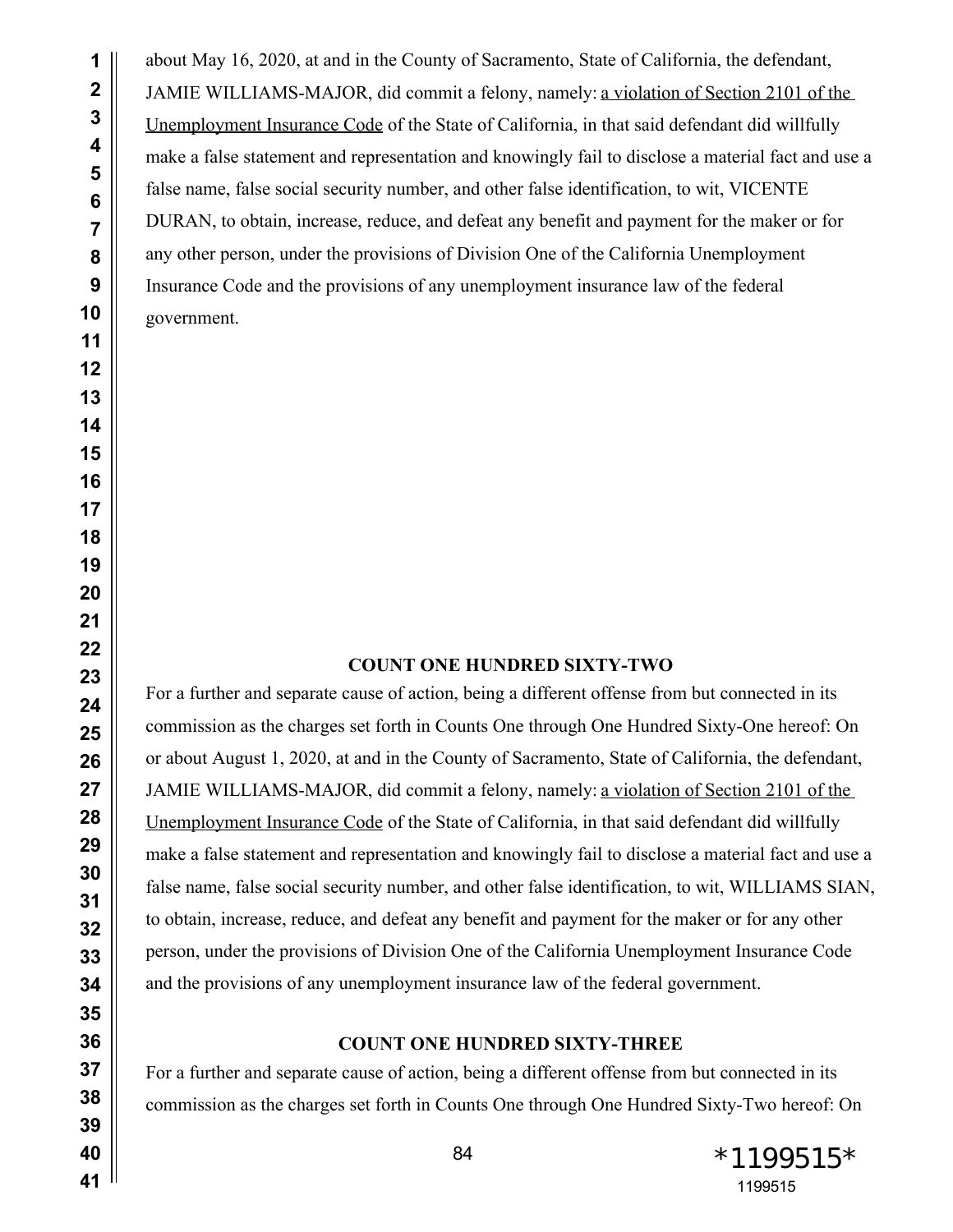or about July 5, 2020, at and in the County of Sacramento, State of California, the defendant, JAMIE WILLIAMS-MAJOR, did commit a felony, namely: a violation of Section 2101 of the Unemployment Insurance Code of the State of California, in that said defendant did willfully make a false statement and representation and knowingly fail to disclose a material fact and use a false name, false social security number, and other false identification, to wit, WILLIE VAUGH AKA WILLIE VAUGHN, to obtain, increase, reduce, and defeat any benefit and payment for the maker or for any other person, under the provisions of Division One of the California Unemployment Insurance Code and the provisions of any unemployment insurance law of the federal government.

## **COUNT ONE HUNDRED SIXTY-FOUR**

For a further and separate cause of action, being a different offense from but connected in its commission as the charges set forth in Counts One through One Hundred Sixty-Three hereof: On or about June 18, 2020, at and in the County of Sacramento, State of California, the defendant, JAMIE WILLIAMS-MAJOR, did commit a felony, namely: a violation of Section 2101 of the Unemployment Insurance Code of the State of California, in that said defendant did willfully make a false statement and representation and knowingly fail to disclose a material fact and use a false name, false social security number, and other false identification, to wit, YLEIA KING, to obtain, increase, reduce, and defeat any benefit and payment for the maker or for any other person, under the provisions of Division One of the California Unemployment Insurance Code and the provisions of any unemployment insurance law of the federal government.

## **COUNT ONE HUNDRED SIXTY-FIVE**

 $*1199515*$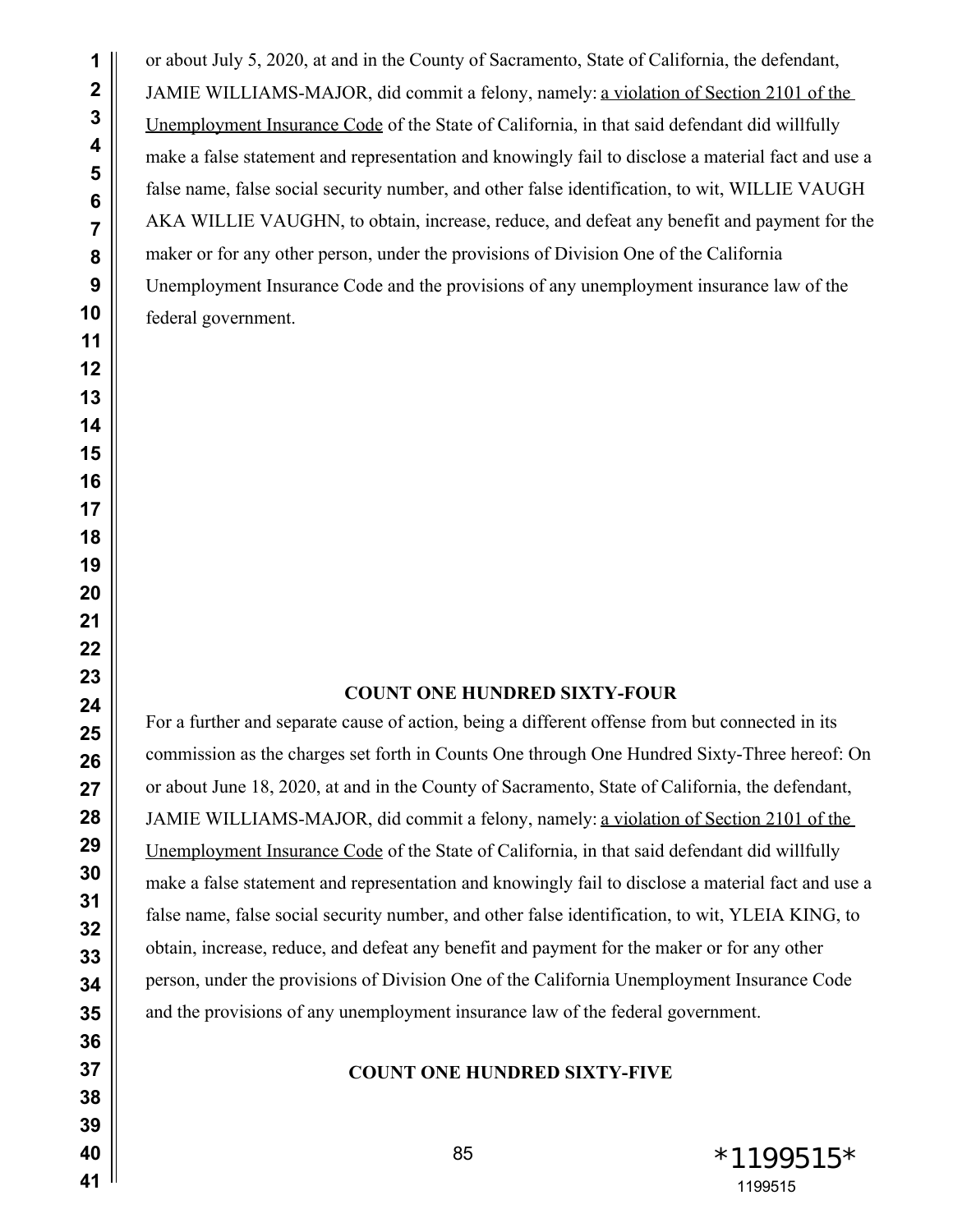For a further and separate cause of action, being a different offense from but connected in its commission as the charges set forth in Counts One through One Hundred Sixty-Four hereof: On or about June 15, 2020, at and in the County of Sacramento, State of California, the defendant, JAMIE WILLIAMS-MAJOR, did commit a felony, namely: a violation of Section 2101 of the Unemployment Insurance Code of the State of California, in that said defendant did willfully make a false statement and representation and knowingly fail to disclose a material fact and use a false name, false social security number, and other false identification, to wit, YONTA JONES, to obtain, increase, reduce, and defeat any benefit and payment for the maker or for any other person, under the provisions of Division One of the California Unemployment Insurance Code and the provisions of any unemployment insurance law of the federal government.

## **COUNT ONE HUNDRED SIXTY-SIX**

For a further and separate cause of action, being a different offense from but connected in its commission as the charges set forth in Counts One through One Hundred Sixty-Five hereof: On or about August 1, 2020, at and in the County of Sacramento, State of California, the defendant, JAMIE WILLIAMS-MAJOR, did commit a felony, namely: a violation of Section 2101 of the Unemployment Insurance Code of the State of California, in that said defendant did willfully make a false statement and representation and knowingly fail to disclose a material fact and use a false name, false social security number, and other false identification, to wit, ZAKARI GRIFFIN, to obtain, increase, reduce, and defeat any benefit and payment for the maker or for any other person, under the provisions of Division One of the California Unemployment Insurance Code and the provisions of any unemployment insurance law of the federal government.

86 \*1199515 \*